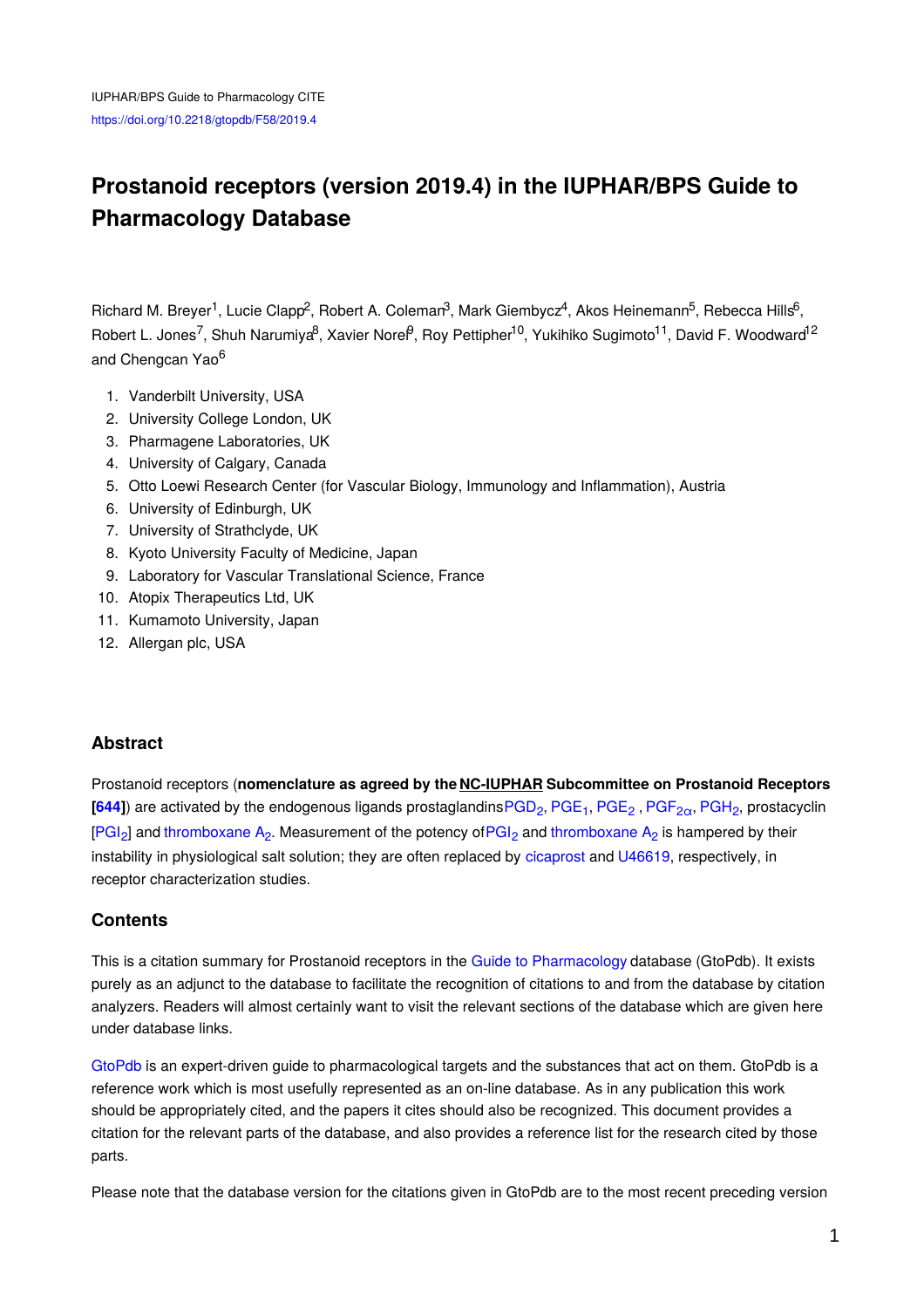in which the family or its subfamilies and targets were substantially changed. The links below are to the current version. If you need to consult the cited version, rather than the most recent version, please contact the GtoPdb curators.

## **Database links**

| <b>Prostanoid receptors</b>                                                                     |  |
|-------------------------------------------------------------------------------------------------|--|
| http://www.guidetopharmacology.org/GRAC/FamilyDisplayForward?familyId=58                        |  |
| Introduction to Prostanoid receptors                                                            |  |
| http://www.guidetopharmacology.org/GRAC/FamilyIntroductionForward?familyId=58                   |  |
| Receptors                                                                                       |  |
| $DP1$ receptor                                                                                  |  |
| http://www.guidetopharmacology.org/GRAC/ObjectDisplayForward?objectId=338<br>$DP2$ receptor     |  |
| http://www.guidetopharmacology.org/GRAC/ObjectDisplayForward?objectId=339<br>$EP1$ receptor     |  |
| http://www.guidetopharmacology.org/GRAC/ObjectDisplayForward?objectId=340<br>$EP_{2}$ receptor  |  |
| http://www.guidetopharmacology.org/GRAC/ObjectDisplayForward?objectId=341<br>$EP3$ receptor     |  |
| http://www.guidetopharmacology.org/GRAC/ObjectDisplayForward?objectId=342<br>$EP_4$ receptor    |  |
| http://www.guidetopharmacology.org/GRAC/ObjectDisplayForward?objectId=343<br>FP receptor        |  |
| http://www.guidetopharmacology.org/GRAC/ObjectDisplayForward?objectId=344<br>IP receptor        |  |
| http://www.guidetopharmacology.org/GRAC/ObjectDisplayForward?objectId=345<br><b>TP</b> receptor |  |
| http://www.guidetopharmacology.org/GRAC/ObjectDisplayForward?objectId=346                       |  |
|                                                                                                 |  |

### **References**

- 1. Abe H, Takeshita T, Nagata K, Arita T, Endo Y, Fujita T, Takayama H, Kubo M and Sugamura K. (1999) Molecular cloning, chromosome mapping and characterization of the mouse CRTH2 gene, a putative member of the leukocyte chemoattractant receptor family. *Gene* **227**: 71-7 [\[PMID:9931443\]](http://www.ncbi.nlm.nih.gov/pubmed/9931443?dopt=AbstractPlus)
- 2. Abe T, Takeuchi K, Takahashi N, Tsutsumi E, Taniyama Y and Abe K. (1995) Rat kidney thromboxane receptor: molecular cloning, signal transduction, and intrarenal expression localization. *J. Clin. Invest.* **96**: 657-64 [\[PMID:7635958\]](http://www.ncbi.nlm.nih.gov/pubmed/7635958?dopt=AbstractPlus)
- 3. Abramovitz M, Adam M, Boie Y, Carrière M, Denis D, Godbout C, Lamontagne S, Rochette C, Sawyer N and Tremblay NM *et al.*. (2000) The utilization of recombinant prostanoid receptors to determine the affinities and selectivities of prostaglandins and related analogs. *Biochim. Biophys. Acta* **1483**: 285-93 [\[PMID:10634944\]](http://www.ncbi.nlm.nih.gov/pubmed/10634944?dopt=AbstractPlus)
- 4. Abramovitz M, Boie Y, Nguyen T, Rushmore TH, Bayne MA, Metters KM, Slipetz DM and Grygorczyk R. (1994) Cloning and expression of a cDNA for the human prostanoid FP receptor. *J. Biol. Chem.* **269**: 2632- 6 [\[PMID:8300593\]](http://www.ncbi.nlm.nih.gov/pubmed/8300593?dopt=AbstractPlus)
- 5. Adam M, Boie Y, Rushmore TH, Müller G, Bastien L, McKee KT, Metters KM and Abramovitz M. (1994) Cloning and expression of three isoforms of the human EP3 prostanoid receptor. *FEBS Lett* **338**: 170-174 [\[PMID:8307176\]](http://www.ncbi.nlm.nih.gov/pubmed/8307176?dopt=AbstractPlus)
- 6. Adams JL, Smothers J, Srinivasan R and Hoos A. (2015) Big opportunities for small molecules in immunooncology. *Nat Rev Drug Discov* **14**: 603-22 [\[PMID:26228631\]](http://www.ncbi.nlm.nih.gov/pubmed/26228631?dopt=AbstractPlus)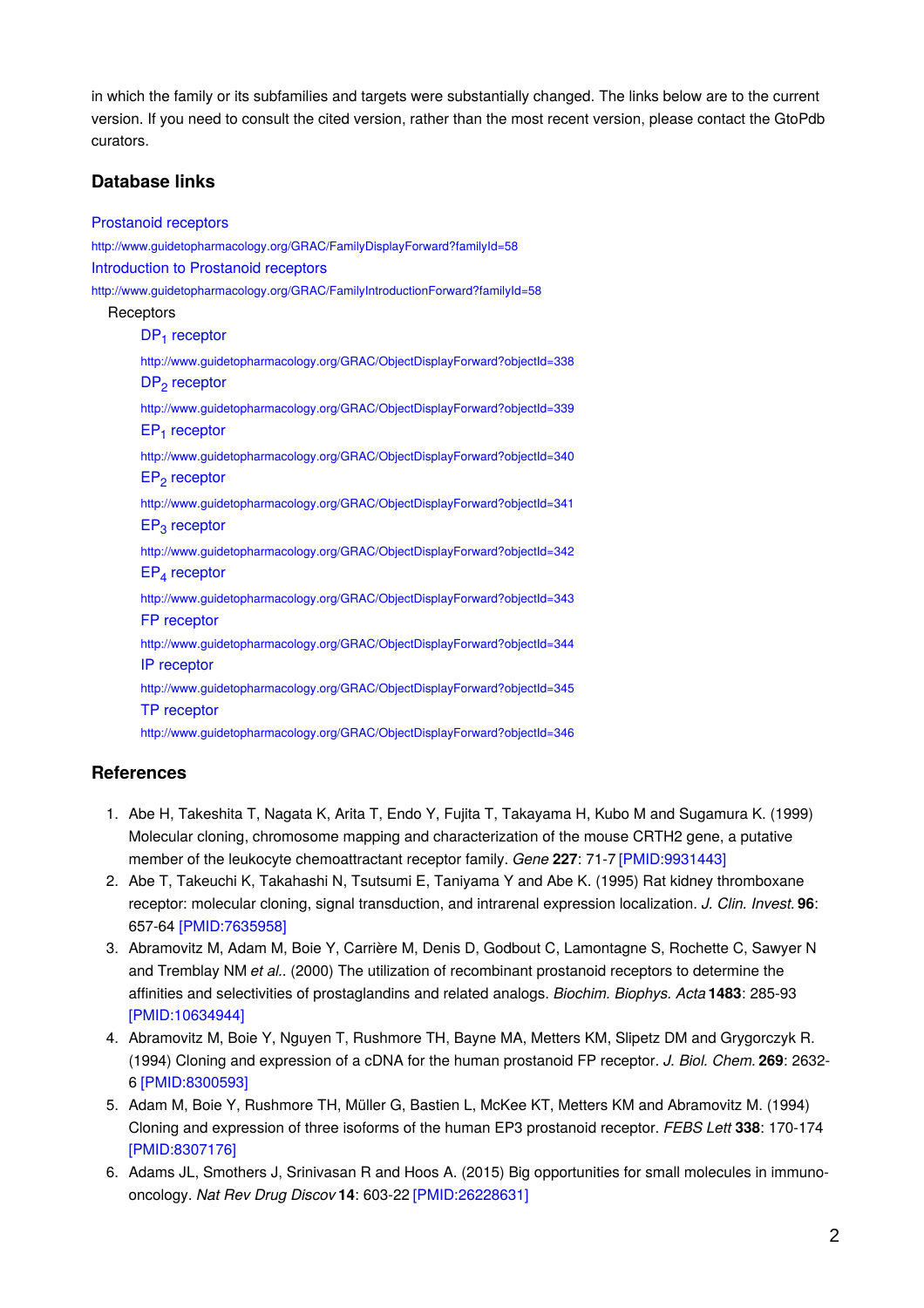- 7. af Forselles KJ, Root J, Clarke T, Davey D, Aughton K, Dack K and Pullen N. (2011) In vitro and in vivo characterization of PF-04418948, a novel, potent and selective prostaglandin EP₂ receptor antagonist. *Br. J. Pharmacol.* **164**: 1847-56 [\[PMID:21595651\]](http://www.ncbi.nlm.nih.gov/pubmed/21595651?dopt=AbstractPlus)
- 8. Ahmad AS, Maruyama T, Narumiya S and Doré S. (2013) PGE2 EP1 receptor deletion attenuates 6- OHDA-induced Parkinsonism in mice: old switch, new target. *Neurotox Res* **23**: 260-6 [\[PMID:23385625\]](http://www.ncbi.nlm.nih.gov/pubmed/23385625?dopt=AbstractPlus)
- 9. Aihara E, Nomura Y, Sasaki Y, Ise F, Kita K and Takeuchi K. (2007) Involvement of prostaglandin E receptor EP3 subtype in duodenal bicarbonate secretion in rats. *Life Sci.* **80**: 2446-53 [\[PMID:17512019\]](http://www.ncbi.nlm.nih.gov/pubmed/17512019?dopt=AbstractPlus)
- 10. Akhter MP, Cullen DM, Gong G and Recker RR. (2001) Bone biomechanical properties in prostaglandin EP1 and EP2 knockout mice. *Bone* **29**: 121-5 [\[PMID:11502472\]](http://www.ncbi.nlm.nih.gov/pubmed/11502472?dopt=AbstractPlus)
- 11. Akhter MP, Cullen DM and Pan LC. (2006) Bone biomechanical properties in EP4 knockout miceCalcif. *Tissue Int.* **78**: 357-62 [\[PMID:16830205\]](http://www.ncbi.nlm.nih.gov/pubmed/16830205?dopt=AbstractPlus)
- 12. Allen IC, Hartney JM, Coffman TM, Penn RB, Wess J and Koller BH. (2006) Thromboxane A2 induces airway constriction through an M3 muscarinic acetylcholine receptor-dependent mechanism. *Am. J. Physiol. Lung Cell Mol. Physiol.* **290**: L526-33 [\[PMID:16243899\]](http://www.ncbi.nlm.nih.gov/pubmed/16243899?dopt=AbstractPlus)
- 13. Alvarez R, Eglen RM, Chang LF, Bruno JJ, Artis DR, Kluge AF and Whiting RL. (1991) Stimulation of prostaglandin D<sub>2</sub> receptors on human platelets by analogs of prostacyclin. Prostaglandins 42: 105-119 [\[PMID:1775633\]](http://www.ncbi.nlm.nih.gov/pubmed/1775633?dopt=AbstractPlus)
- 14. Alvarez R, Taylor A, Fazzari JJ and Jacobs JR. (1981) Regulation of cyclic AMP metabolism in human platelets. Sequential activation of adenylate cyclase and cyclic AMP phosphodiesterase by prostaglandins. *Mol. Pharmacol.* **20**: 302-9 [\[PMID:6272089\]](http://www.ncbi.nlm.nih.gov/pubmed/6272089?dopt=AbstractPlus)
- 15. Amano H, Hayashi I, Endo H, Kitasato H, Yamashina S, Maruyama T, Kobayashi M, Satoh K, Narita M and Sugimoto Y *et al.*. (2003) Host prostaglandin E(2)-EP3 signaling regulates tumor-associated angiogenesis and tumor growth. *J. Exp. Med.* **197**: 221-32 [\[PMID:12538661\]](http://www.ncbi.nlm.nih.gov/pubmed/12538661?dopt=AbstractPlus)
- 16. An S, Yang J, So SW, Zeng L and Goetzl EJ. (1994) Isoforms of the EP3 subtype of human prostaglandin E2 receptor transduce both intracellular calcium and cAMP signals. *Biochemistry* **33**: 14496-502 [\[PMID:7981210\]](http://www.ncbi.nlm.nih.gov/pubmed/7981210?dopt=AbstractPlus)
- 17. An S, Yang J, Xia M and Goetzl EJ. (1993) Cloning and expression of the EP2 subtype of human receptors for prostaglandin E2. *Biochem. Biophys. Res. Commun.* **197**: 263-70 [\[PMID:8250933\]](http://www.ncbi.nlm.nih.gov/pubmed/8250933?dopt=AbstractPlus)
- 18. Ando T, Ichijo T, Katafuchi T and Hori T. (1995) Intracerebroventricular injection of prostaglandin E2 increases splenic sympathetic nerve activity in rats. *Am. J. Physiol.* **269**: R662-8 [\[PMID:7573569\]](http://www.ncbi.nlm.nih.gov/pubmed/7573569?dopt=AbstractPlus)
- 19. Andoh T, Nishikawa Y, Yamaguchi-Miyamoto T, Nojima H, Narumiya S and Kuraishi Y. (2007) Thromboxane A2 induces itch-associated responses through TP receptors in the skin in mice. *J. Invest. Dermatol.* **127**: 2042-7 [\[PMID:17429442\]](http://www.ncbi.nlm.nih.gov/pubmed/17429442?dopt=AbstractPlus)
- 20. Anthony TL, Lindsey JD, Aihara M and Weinreb RN. (2001) Detection of prostaglandin EP(1), EP(2), and FP receptor subtypes in human sclera. *Invest. Ophthalmol. Vis. Sci.* **42**: 3182-6 [\[PMID:11726620\]](http://www.ncbi.nlm.nih.gov/pubmed/11726620?dopt=AbstractPlus)
- 21. Aoyama T, Liang B, Okamoto T, Matsusaki T, Nishijo K, Ishibe T, Yasura K, Nagayama S, Nakayama T and Nakamura T *et al.*. (2005) PGE2 signal through EP2 promotes the growth of articular chondrocytes.*J. Bone Miner. Res.* **20**: 377-89 [\[PMID:15746982\]](http://www.ncbi.nlm.nih.gov/pubmed/15746982?dopt=AbstractPlus)
- 22. Araki H, Ukawa H, Sugawa Y, Yagi K, Suzuki K and Takeuchi K. (2000) The roles of prostaglandin E receptor subtypes in the cytoprotective action of prostaglandin E2 in rat stomach. *Aliment. Pharmacol. Ther.* **14 Suppl 1**: 116-24 [\[PMID:10807413\]](http://www.ncbi.nlm.nih.gov/pubmed/10807413?dopt=AbstractPlus)
- 23. Arehart E, Stitham J, Asselbergs FW, Douville K, MacKenzie T, Fetalvero KM, Gleim S, Kasza Z, Rao Y and Martel L *et al.*. (2008) Acceleration of cardiovascular disease by a dysfunctional prostacyclin receptor mutation: potential implications for cyclooxygenase-2 inhibition. *Circ. Res.* **102**: 986-93 [\[PMID:18323528\]](http://www.ncbi.nlm.nih.gov/pubmed/18323528?dopt=AbstractPlus)
- 24. Arima M and Fukuda T. (2011) Prostaglandin D<sub>2</sub> and T(H)2 inflammation in the pathogenesis of bronchial asthma. *Korean J. Intern. Med.* **26**: 8-18 [\[PMID:21437156\]](http://www.ncbi.nlm.nih.gov/pubmed/21437156?dopt=AbstractPlus)
- 25. Arimura A, Yasui K, Kishino J, Asanuma F, Hasegawa H, Kakudo S, Ohtani M and Arita H. (2001) Prevention of allergic inflammation by a novel prostaglandin receptor antagonist, S-5751. *J. Pharmacol. Exp. Ther.* **298**: 411-9 [\[PMID:11454901\]](http://www.ncbi.nlm.nih.gov/pubmed/11454901?dopt=AbstractPlus)
- 26. Ariumi H, Takano Y, Masumi A, Takahashi S, Hirabara Y, Honda K, Saito R and Kamiya HO. (2002) Roles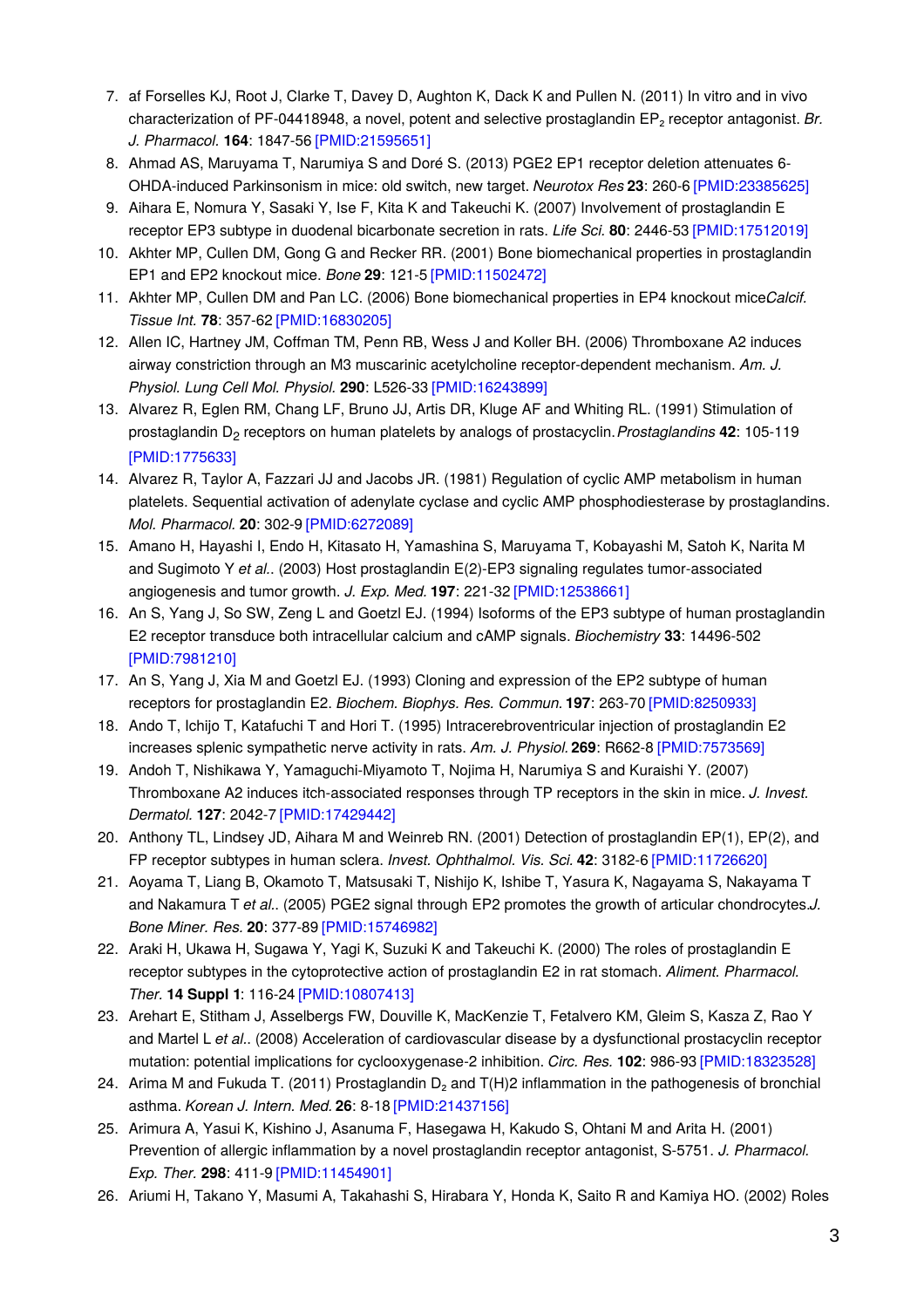of the central prostaglandin EP3 receptors in cardiovascular regulation in rats. *Neurosci. Lett.* **324**: 61-4 [\[PMID:11983295\]](http://www.ncbi.nlm.nih.gov/pubmed/11983295?dopt=AbstractPlus)

- 27. Armstrong RA, Humphrey PP and Lumley P. (1993) Characteristics of the binding of [3H]-GR32191 to the thromboxane (TP-) receptor of human platelets. *Br. J. Pharmacol.* **110**: 539-47 [\[PMID:8242228\]](http://www.ncbi.nlm.nih.gov/pubmed/8242228?dopt=AbstractPlus)
- 28. Armstrong RA, Jones RL, MacDermot J and Wilson NH. (1986) Prostaglandin endoperoxide analogues which are both thromboxane receptor antagonists and prostacyclin mimetics. *Br. J. Pharmacol.* **87**: 543-51 [\[PMID:3026540\]](http://www.ncbi.nlm.nih.gov/pubmed/3026540?dopt=AbstractPlus)
- 29. Armstrong RA, Lawrence RA, Jones RL, Wilson NH and Collier A. (1989) Functional and ligand binding studies suggest heterogeneity of platelet prostacyclin receptors. *Br. J. Pharmacol.* **97**: 657-668 [\[PMID:2474350\]](http://www.ncbi.nlm.nih.gov/pubmed/2474350?dopt=AbstractPlus)
- 30. Aronoff DM, Canetti C and Peters-Golden M. (2004) Prostaglandin E2 inhibits alveolar macrophage phagocytosis through an E-prostanoid 2 receptor-mediated increase in intracellular cyclic AMP. *J. Immunol.* **173**: 559-65 [\[PMID:15210817\]](http://www.ncbi.nlm.nih.gov/pubmed/15210817?dopt=AbstractPlus)
- 31. Aronoff DM, Lewis C, Serezani CH, Eaton KA, Goel D, Phipps JC, Peters-Golden M and Mancuso P. (2009) E-prostanoid 3 receptor deletion improves pulmonary host defense and protects mice from death in severe Streptococcus pneumoniae infection. *J. Immunol.* **183**: 2642-9 [\[PMID:19635910\]](http://www.ncbi.nlm.nih.gov/pubmed/19635910?dopt=AbstractPlus)
- 32. Arulkumaran S, Kandola MK, Hoffman B, Hanyaloglu AC, Johnson MR and Bennett PR. (2012) The roles of prostaglandin EP 1 and 3 receptors in the control of human myometrial contractility. *J. Clin. Endocrinol. Metab.* **97**: 489-98 [\[PMID:22162473\]](http://www.ncbi.nlm.nih.gov/pubmed/22162473?dopt=AbstractPlus)
- 33. Asaki T, Hamamoto T, Sugiyama Y, Kuwano K and Kuwabara K. (2007) Structure-activity studies on diphenylpyrazine derivatives: a novel class of prostacyclin receptor agonists. *Bioorg. Med. Chem.* **15**: 6692-704 [\[PMID:17764960\]](http://www.ncbi.nlm.nih.gov/pubmed/17764960?dopt=AbstractPlus)
- 34. Asbóth G, Phaneuf S, Europe-Finner GN, Toth M and Bernal AL. (1996) Prostaglandin E2 activates phospholipase C and elevates intracellular calcium in cultured myometrial cells: involvement of EP1 and EP3 receptor subtypes. *Endocrinology* **137**: 2572-2579 [\[PMID:8641211\]](http://www.ncbi.nlm.nih.gov/pubmed/8641211?dopt=AbstractPlus)
- 35. Asbóth G, Phaneuf S and López Bernal AL. (1997) Prostaglandin E receptors in myometrial cells.*Acta Physiol Hung* **85**: 39-50 [\[PMID:9530435\]](http://www.ncbi.nlm.nih.gov/pubmed/9530435?dopt=AbstractPlus)
- 36. Ashton AW, Mukherjee S, Nagajyothi FN, Huang H, Braunstein VL, Desruisseaux MS, Factor SM, Lopez L, Berman JW and Wittner M *et al.*. (2007) Thromboxane A2 is a key regulator of pathogenesis during Trypanosoma cruzi infection. *J. Exp. Med.* **204**: 929-40 [\[PMID:17420269\]](http://www.ncbi.nlm.nih.gov/pubmed/17420269?dopt=AbstractPlus)
- 37. Aso H, Ito S, Mori A, Suganuma N, Morioka M, Takahara N, Kondo M and Hasegawa Y. (2013) Differential regulation of airway smooth muscle cell migration by e-prostanoid receptor subtypes. *Am. J. Respir. Cell Mol. Biol.* **48**: 322-9 [\[PMID:23221043\]](http://www.ncbi.nlm.nih.gov/pubmed/23221043?dopt=AbstractPlus)
- 38. Attur M, Al-Mussawir HE, Patel J, Kitay A, Dave M, Palmer G, Pillinger MH and Abramson SB. (2008) Prostaglandin E2 exerts catabolic effects in osteoarthritis cartilage: evidence for signaling via the EP4 receptor. *J. Immunol.* **181**: 5082-8 [\[PMID:18802112\]](http://www.ncbi.nlm.nih.gov/pubmed/18802112?dopt=AbstractPlus)
- 39. Audoly LP, Ruan X, Wagner VA, Goulet JL, Tilley SL, Koller BH, Coffman TM and Arendshorst WJ. (2001) Role of EP(2) and EP(3) PGE(2) receptors in control of murine renal hemodynamics. *Am. J. Physiol. Heart Circ. Physiol.* **280**: H327-33 [\[PMID:11123248\]](http://www.ncbi.nlm.nih.gov/pubmed/11123248?dopt=AbstractPlus)
- 40. Audoly LP, Tilley SL, Goulet J, Key M, Nguyen M, Stock JL, McNeish JD, Koller BH and Coffman TM. (1999) Identification of specific EP receptors responsible for the hemodynamic effects of PGE2. *Am. J. Physiol.* **277**: H924-30 [\[PMID:10484412\]](http://www.ncbi.nlm.nih.gov/pubmed/10484412?dopt=AbstractPlus)
- 41. Ayabe S, Murata T, Maruyama T, Hori M and Ozaki H. (2009) Prostaglandin E2 induces contraction of liver myofibroblasts by activating EP3 and FP prostanoid receptors. *Br. J. Pharmacol.* **156**: 835-45 [\[PMID:19239477\]](http://www.ncbi.nlm.nih.gov/pubmed/19239477?dopt=AbstractPlus)
- 42. Ayer LM, Wilson SM, Traves SL, Proud D and Giembycz MA. (2008) 4,5-Dihydro-1H-imidazol-2-yl)-[4-(4 isopropoxy-benzyl)-phenyl]-amine (RO1138452) is a selective, pseudo-irreversible orthosteric antagonist at the prostacyclin (IP)-receptor expressed by human airway epithelial cells: IP-receptor-mediated inhibition of CXCL9 and CXCL10 release. *J. Pharmacol. Exp. Ther.***324**: 815-26 [\[PMID:17962517\]](http://www.ncbi.nlm.nih.gov/pubmed/17962517?dopt=AbstractPlus)
- 43. Baba H, Kohno T, Moore KA and Woolf CJ. (2001) Direct activation of rat spinal dorsal horn neurons by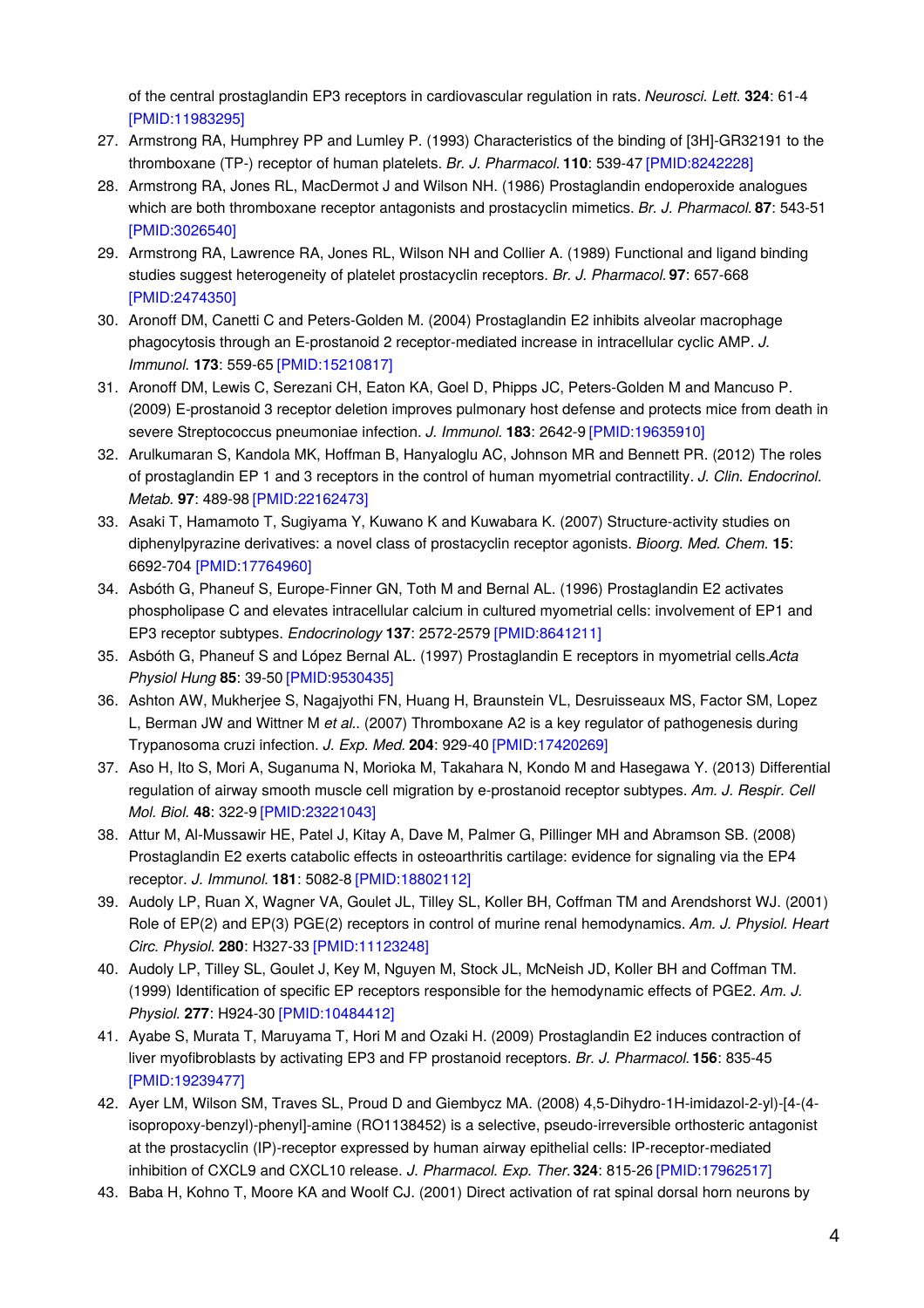prostaglandin E2. *J. Neurosci.* **21**: 1750-6 [\[PMID:11222664\]](http://www.ncbi.nlm.nih.gov/pubmed/11222664?dopt=AbstractPlus)

- 44. Badzynska B and Sadowski J. (2008) Opposed effects of prostaglandin E2 on perfusion of rat renal cortex and medulla: interactions with the renin-angiotensin system. *Exp. Physiol.* **93**: 1292-302 [\[PMID:18586855\]](http://www.ncbi.nlm.nih.gov/pubmed/18586855?dopt=AbstractPlus)
- 45. Bastien L, Sawyer N, Grygorczyk R, Metters KM and Adam M. (1994) Cloning, functional expression, and characterization of the human prostaglandin E2 receptor EP2 subtype. *J. Biol. Chem.* **269**: 11873-7 [\[PMID:8163486\]](http://www.ncbi.nlm.nih.gov/pubmed/8163486?dopt=AbstractPlus)
- 46. Baxter GS, Clayton JK, Coleman RA, Marshall K, Sangha R and Senior J. (1995) Characterization of the prostanoid receptors mediating constriction and relaxation of human isolated uterine artery. *Br. J. Pharmacol.* **116**: 1692-6 [\[PMID:8564239\]](http://www.ncbi.nlm.nih.gov/pubmed/8564239?dopt=AbstractPlus)
- 47. Bayston T, Ramessur S, Reise J, Jones KG and Powell JT. (2003) Prostaglandin E2 receptors in abdominal aortic aneurysm and human aortic smooth muscle cells. *J. Vasc. Surg.* **38**: 354-9 [\[PMID:12891120\]](http://www.ncbi.nlm.nih.gov/pubmed/12891120?dopt=AbstractPlus)
- 48. Belley A and Chadee K. (1999) Prostaglandin E(2) stimulates rat and human colonic mucin exocytosis via the EP(4) receptor. *Gastroenterology* **117**: 1352-62 [\[PMID:10579976\]](http://www.ncbi.nlm.nih.gov/pubmed/10579976?dopt=AbstractPlus)
- 49. Belley M, Gallant M, Roy B, Houde K, Lachance N, Labelle M, Trimble LA, Chauret N, Li C and Sawyer N *et al.*. (2005) Structure-activity relationship studies on ortho-substituted cinnamic acids, a new class of selective EP(3) antagonists. *Bioorg. Med. Chem. Lett.* **15**: 527-30 [\[PMID:15664806\]](http://www.ncbi.nlm.nih.gov/pubmed/15664806?dopt=AbstractPlus)
- 50. Benyahia C, Boukais K, Gomez I, Silverstein A, Clapp L, Fabre A, Danel C, Leséche G, Longrois D and Norel X. (2013) A comparative study of PGI2 mimetics used clinically on the vasorelaxation of human pulmonary arteries and veins, role of the DP-receptor. *Prostaglandins Other Lipid Mediat.* **107**: 48-55 [\[PMID:23850788\]](http://www.ncbi.nlm.nih.gov/pubmed/23850788?dopt=AbstractPlus)
- 51. Benyahia C, Gomez I, Kanyinda L, Boukais K, Danel C, Leséche G, Longrois D and Norel X. (2012) PGE(2) receptor (EP(4)) agonists: potent dilators of human bronchi and future asthma therapy? *Pulm Pharmacol Ther* **25**: 115-8 [\[PMID:22244823\]](http://www.ncbi.nlm.nih.gov/pubmed/22244823?dopt=AbstractPlus)
- 52. Betz R, Lagercrantz J, Kedra D, Dumanski JP and Nordenskjöld A. (1999) Genomic structure, 5' flanking sequences, and precise localization in 1P31.1 of the human prostaglandin F receptor gene. *Biochem. Biophys. Res. Commun.* **254**: 413-6 [\[PMID:9918852\]](http://www.ncbi.nlm.nih.gov/pubmed/9918852?dopt=AbstractPlus)
- 53. Bexis S, McCormick PA and Docherty JR. (2008) Vascular actions of the prostacyclin receptor antagonist BAY 73-1449 in the portal hypertensive rat. *Eur. J. Pharmacol.* **590**: 322-6 [\[PMID:18603238\]](http://www.ncbi.nlm.nih.gov/pubmed/18603238?dopt=AbstractPlus)
- 54. Bhattacherjee P, Mukhopadhyay P, Tilley SL, Koller BH, Geoghgan T and Paterson CA. (2002) Bloodaqueous barrier in prostaglandin EP2 receptor knockout mice. *Ocul. Immunol. Inflamm.* **10**: 187-96 [\[PMID:12789594\]](http://www.ncbi.nlm.nih.gov/pubmed/12789594?dopt=AbstractPlus)
- 55. Bilson HA, Mitchell DL and Ashby B. (2004) Human prostaglandin EP3 receptor isoforms show different agonist-induced internalization patterns. *FEBS Lett.* **572**: 271-5 [\[PMID:15304361\]](http://www.ncbi.nlm.nih.gov/pubmed/15304361?dopt=AbstractPlus)
- 56. Birrell MA, Maher SA, Buckley J, Dale N, Bonvini S, Raemdonck K, Pullen N, Giembycz MA and Belvisi MG. (2013) Selectivity profiling of the novel EP2 receptor antagonist, PF-04418948, in functional bioassay systems: atypical affinity at the guinea pig EP2 receptor. *Br. J. Pharmacol.* **168**: 129-38 [\[PMID:22747912\]](http://www.ncbi.nlm.nih.gov/pubmed/22747912?dopt=AbstractPlus)
- 57. Biswas S, Bhattacherjee P, Paterson CA, Maruyama T and Narumiya S. (2007) Modulation of ocular inflammatory responses by EP1 receptors in mice. *Exp. Eye Res.* **84**: 39-43 [\[PMID:17052707\]](http://www.ncbi.nlm.nih.gov/pubmed/17052707?dopt=AbstractPlus)
- 58. Biswas S, Bhattacherjee P, Paterson CA, Tilley SL and Koller BH. (2006) Ocular inflammatory responses in the EP2 and EP4 receptor knockout mice. *Ocul. Immunol. Inflamm.* **14**: 157-63 [\[PMID:16766399\]](http://www.ncbi.nlm.nih.gov/pubmed/16766399?dopt=AbstractPlus)
- 59. Bley KR, Bhattacharya A, Daniels DV, Gever J, Jahangir A, O'Yang C, Smith S, Srinivasan D, Ford AP and Jett MF. (2006) RO1138452 and RO3244794: characterization of structurally distinct, potent and selective IP (prostacyclin) receptor antagonists. *Br. J. Pharmacol.* **147**: 335-45 [\[PMID:16331286\]](http://www.ncbi.nlm.nih.gov/pubmed/16331286?dopt=AbstractPlus)
- 60. Blouin M, Han Y, Burch J, Farand J, Mellon C, Gaudreault M, Wrona M, Lévesque JF, Denis D and Mathieu MC *et al.*. (2010) The discovery of 4-{1-[({2,5-dimethyl-4-[4-(trifluoromethyl)benzyl]-3 thienyl}carbonyl)amino]cyclopropyl}benzoic acid (MK-2894), a potent and selective prostaglandin E2 subtype 4 receptor antagonist. *J. Med. Chem.* **53**: 2227-38 [\[PMID:20163116\]](http://www.ncbi.nlm.nih.gov/pubmed/20163116?dopt=AbstractPlus)
- 61. Boie Y, Rushmore TH, Darmon-Goodwin A, Grygorczyk R, Slipetz DM, Metters KM and Abramovitz M. (1994) Cloning and expression of a cDNA for the human prostanoid IP receptor. *J. Biol. Chem.* **269**: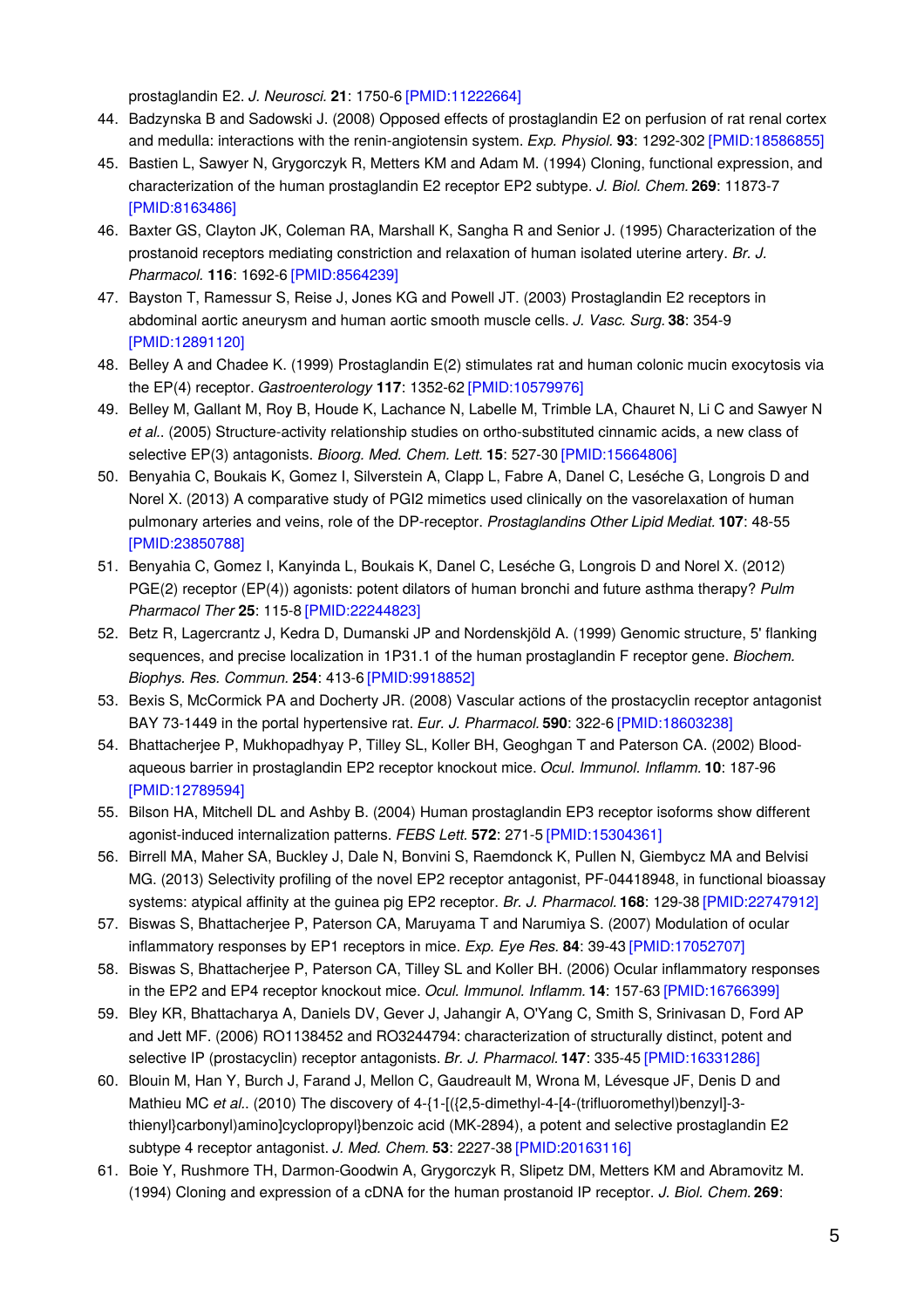12173-8 [\[PMID:7512962\]](http://www.ncbi.nlm.nih.gov/pubmed/7512962?dopt=AbstractPlus)

- 62. Boie Y, Sawyer N, Slipetz DM, Metters KM and Abramovitz M. (1995) Molecular cloning and characterization of the human prostanoid DP receptor. *J. Biol. Chem.* **270**: 18910-6 [\[PMID:7642548\]](http://www.ncbi.nlm.nih.gov/pubmed/7642548?dopt=AbstractPlus)
- 63. Boie Y, Stocco R, Sawyer N, Slipetz DM, Ungrin MD, Neuschäfer-Rube F, Püschel GP, Metters KM and Abramovitz M. (1997) Molecular cloning and characterization of the four rat prostaglandin E2 prostanoid receptor subtypes. *Eur. J. Pharmacol.* **340**: 227-41 [\[PMID:9537820\]](http://www.ncbi.nlm.nih.gov/pubmed/9537820?dopt=AbstractPlus)
- 64. Bondesen BA, Jones KA, Glasgow WC and Pavlath GK. (2007) Inhibition of myoblast migration by prostacyclin is associated with enhanced cell fusion. *FASEB J.* **21**: 3338-45 [\[PMID:17488951\]](http://www.ncbi.nlm.nih.gov/pubmed/17488951?dopt=AbstractPlus)
- 65. Breyer MD and Breyer RM. (2001) G protein-coupled prostanoid receptors and the kidney.*Annu. Rev. Physiol.* **63**: 579-605 [\[PMID:11181968\]](http://www.ncbi.nlm.nih.gov/pubmed/11181968?dopt=AbstractPlus)
- 66. Breyer MD, Davis L, Jacobson HR and Breyer RM. (1996) Differential localization of prostaglandin E receptor subtypes in human kidney. *Am. J. Physiol.* **270**: F912-8 [\[PMID:8928854\]](http://www.ncbi.nlm.nih.gov/pubmed/8928854?dopt=AbstractPlus)
- 67. Brouxhon S, Konger RL, VanBuskirk J, Sheu TJ, Ryan J, Erdle B, Almudevar A, Breyer RM, Scott G and Pentland AP. (2007) Deletion of prostaglandin E2 EP2 receptor protects against ultraviolet-induced carcinogenesis, but increases tumor aggressiveness. *J. Invest. Dermatol.* **127**: 439-46 [\[PMID:16977324\]](http://www.ncbi.nlm.nih.gov/pubmed/16977324?dopt=AbstractPlus)
- 68. Buckley J, Birrell MA, Maher SA, Nials AT, Clarke DL and Belvisi MG. (2011) EP4 receptor as a new target for bronchodilator therapy. *Thorax* **66**: 1029-35 [\[PMID:21606476\]](http://www.ncbi.nlm.nih.gov/pubmed/21606476?dopt=AbstractPlus)
- 69. Båtshake B, Nilsson C and Sundelin J. (1999) Structure and expression of the murine thromboxane A2 receptor gene. *Biochem. Biophys. Res. Commun.* **256**: 391-7 [\[PMID:10079195\]](http://www.ncbi.nlm.nih.gov/pubmed/10079195?dopt=AbstractPlus)
- 70. Båtshake B, Nilsson C and Sundelin J. (1995) Molecular characterization of the mouse prostanoid EP1 receptor gene. *Eur. J. Biochem.* **231**: 809-14 [\[PMID:7649181\]](http://www.ncbi.nlm.nih.gov/pubmed/7649181?dopt=AbstractPlus)
- 71. Böhm E, Sturm GJ, Weiglhofer I, Sandig H, Shichijo M, McNamee A, Pease JE, Kollroser M, Peskar BA and Heinemann A. (2004) 11-Dehydro-thromboxane B2, a stable thromboxane metabolite, is a full agonist of chemoattractant receptor-homologous molecule expressed on TH2 cells (CRTH2) in human eosinophils and basophils. *J. Biol. Chem.* **279**: 7663-70 [\[PMID:14668348\]](http://www.ncbi.nlm.nih.gov/pubmed/14668348?dopt=AbstractPlus)
- 72. Caggiano AO and Kraig RP. (1999) Prostaglandin E receptor subtypes in cultured rat microglia and their role in reducing lipopolysaccharide-induced interleukin-1beta production. *J. Neurochem.* **72**: 565-75 [\[PMID:9930728\]](http://www.ncbi.nlm.nih.gov/pubmed/9930728?dopt=AbstractPlus)
- 73. Cameron KO, Lefker BA, Ke HZ, Li M, Zawistoski MP, Tjoa CM, Wright AS, DeNinno SL, Paralkar VM and Owen TA *et al.*. (2009) Discovery of CP-533536: an EP2 receptor selective prostaglandin E2 (PGE2) agonist that induces local bone formation. *Bioorg. Med. Chem. Lett.* **19**: 2075-8 [\[PMID:19250823\]](http://www.ncbi.nlm.nih.gov/pubmed/19250823?dopt=AbstractPlus)
- 74. Candelario-Jalil E, Slawik H, Ridelis I, Waschbisch A, Akundi RS, Hüll M and Fiebich BL. (2005) Regional distribution of the prostaglandin E2 receptor EP1 in the rat brain: accumulation in Purkinje cells of the cerebellum. *J. Mol. Neurosci.* **27**: 303-10 [\[PMID:16280600\]](http://www.ncbi.nlm.nih.gov/pubmed/16280600?dopt=AbstractPlus)
- 75. Cao J, Shayibuzhati M, Tajima T, Kitazawa T and Taneike T. (2002) In vitro pharmacological characterization of the prostanoid receptor population in the non-pregnant porcine myometrium. *Eur. J. Pharmacol.* **442**: 115-23 [\[PMID:12020689\]](http://www.ncbi.nlm.nih.gov/pubmed/12020689?dopt=AbstractPlus)
- 76. Cao RY, St Amand T, Li X, Yoon SH, Wang CP, Song H, Maruyama T, Brown PM, Zelt DT and Funk CD. (2012) Prostaglandin receptor EP4 in abdominal aortic aneurysms. *Am. J. Pathol.* **181**: 313-21 [\[PMID:22595380\]](http://www.ncbi.nlm.nih.gov/pubmed/22595380?dopt=AbstractPlus)
- 77. Carrasco MP, Asbóth G, Phaneuf S and López Bernal A. (1997) Activation of the prostaglandin FP receptor in human granulosa cells. *J. Reprod. Fertil.* **111**: 309-17 [\[PMID:9462300\]](http://www.ncbi.nlm.nih.gov/pubmed/9462300?dopt=AbstractPlus)
- 78. Caselli G, Bonazzi A, Lanza M, Ferrari F, Maggioni D, Ferioli C, Giambelli R, Comi E, Zerbi S and Perrella M et al.. (2018) Pharmacological characterisation of CR6086, a potent prostaglandin Execeptor 4 antagonist, as a new potential disease-modifying anti-rheumatic drug. *Arthritis Res. Ther.* **20**: 39 [\[PMID:29490676\]](http://www.ncbi.nlm.nih.gov/pubmed/29490676?dopt=AbstractPlus)
- 79. Chan CL, Jones RL and Lau HY. (2000) Characterization of prostanoid receptors mediating inhibition of histamine release from anti-IgE-activated rat peritoneal mast cells. *Br. J. Pharmacol.* **129**: 589-97 [\[PMID:10711359\]](http://www.ncbi.nlm.nih.gov/pubmed/10711359?dopt=AbstractPlus)
- 80. Chan EC, Dusting GJ, Guo N, Peshavariya HM, Taylor CJ, Dilley R, Narumiya S and Jiang F. (2010)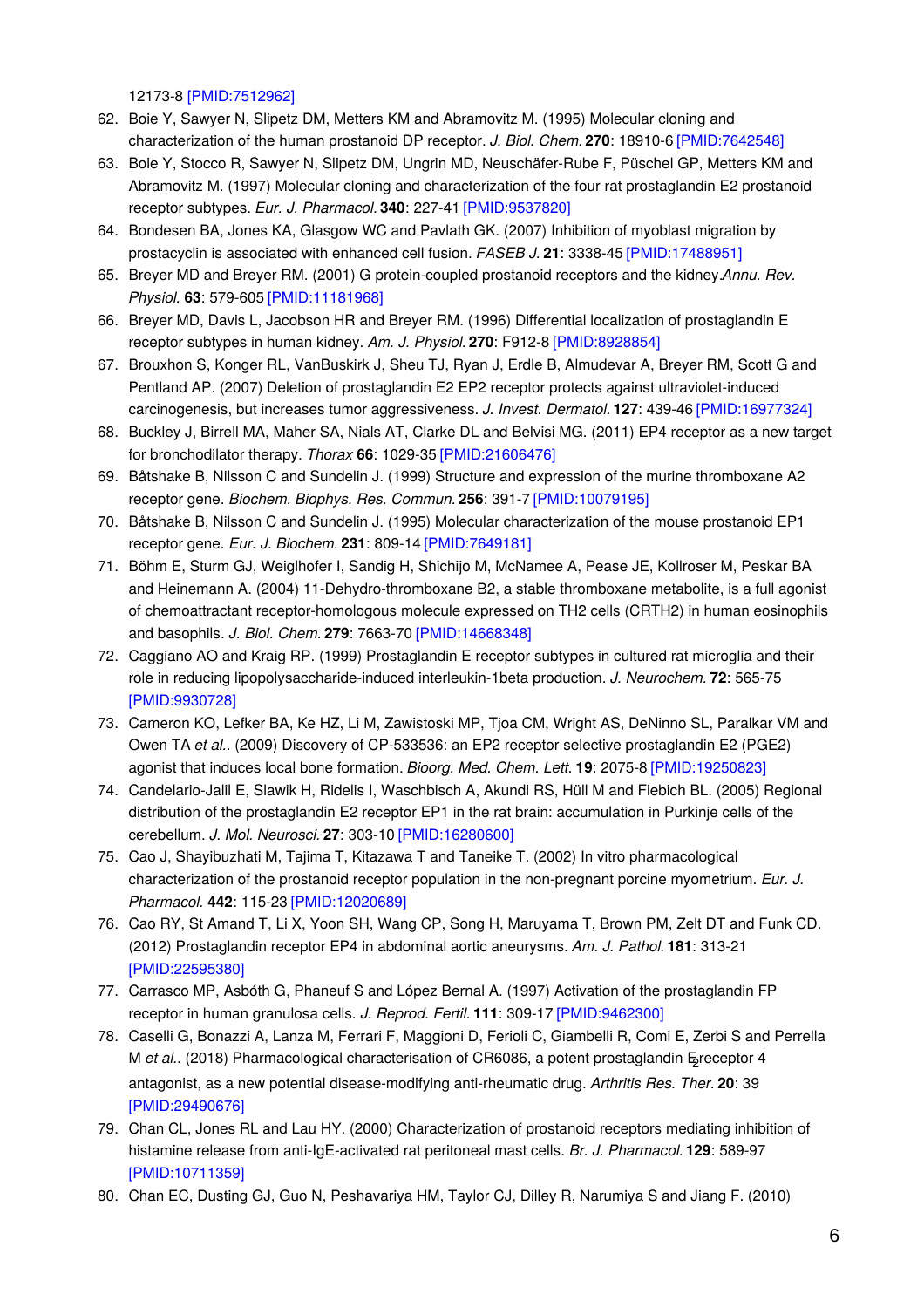Prostacyclin receptor suppresses cardiac fibrosis: role of CREB phosphorylation. *J. Mol. Cell. Cardiol.***49**: 176-85 [\[PMID:20403362\]](http://www.ncbi.nlm.nih.gov/pubmed/20403362?dopt=AbstractPlus)

- 81. Chang CS, Negishi M, Nakano T, Morizawa Y, Matsumura Y and Ichikawa A. (1997) 7,7- Difluoroprostacyclin derivative, AFP-07, a highly selective and potent agonist for the prostacyclin receptor. *Prostaglandins* **53**: 83-90 [\[PMID:9112287\]](http://www.ncbi.nlm.nih.gov/pubmed/9112287?dopt=AbstractPlus)
- 82. Chen Q, Muramoto K, Masaaki N, Ding Y, Yang H, Mackey M, Li W, Inoue Y, Ackermann K and Shirota H *et al.*. (2010) A novel antagonist of the prostaglandin E(2) EP(4) receptor inhibits Th1 differentiation and Th17 expansion and is orally active in arthritis models. *Br. J. Pharmacol.* **160**: 292-310 [\[PMID:20423341\]](http://www.ncbi.nlm.nih.gov/pubmed/20423341?dopt=AbstractPlus)
- 83. Cheng K, Wu TJ, Wu KK, Sturino C, Metters K, Gottesdiener K, Wright SD, Wang Z, O'Neill G, Lai E and Waters MG. (2006) Antagonism of the prostaglandin D2 receptor 1 suppresses nicotinic acid-induced vasodilation in mice and humans. *Proc Natl Acad Sci U S A***103**: 6682-6687 [\[PMID:16617107\]](http://www.ncbi.nlm.nih.gov/pubmed/16617107?dopt=AbstractPlus)
- 84. Cheng Y, Austin SC, Rocca B, Koller BH, Coffman TM, Grosser T, Lawson JA and FitzGerald GA. (2002) Role of prostacyclin in the cardiovascular response to thromboxane A2. *Science* **296**: 539-41 [\[PMID:11964481\]](http://www.ncbi.nlm.nih.gov/pubmed/11964481?dopt=AbstractPlus)
- 85. Chevalier E, Stock J, Fisher T, Dupont M, Fric M, Fargeau H, Leport M, Soler S, Fabien S and Pruniaux MP *et al.*. (2005) Cutting edge: chemoattractant receptor-homologous molecule expressed on Th2 cells plays a restricting role on IL-5 production and eosinophil recruitment. *J. Immunol.* **175**: 2056-60 [\[PMID:16081770\]](http://www.ncbi.nlm.nih.gov/pubmed/16081770?dopt=AbstractPlus)
- 86. Chow KB, Wong YH and Wise H. (2001) Prostacyclin receptor-independent inhibition of phospholipase C activity by non-prostanoid prostacyclin mimetics. *Br. J. Pharmacol.* **134**: 1375-84 [\[PMID:11724742\]](http://www.ncbi.nlm.nih.gov/pubmed/11724742?dopt=AbstractPlus)
- 87. Cimetière B, Dubuffet T, Muller O, Descombes JJ, Simonet S, Laubie M, Verbeuren TJ and Lavielle G. (1998) Synthesis and biological evaluation of new tetrahydronaphthalene derivatives as thromboxane receptor antagonists. *Bioorg. Med. Chem. Lett.* **8**: 1375-80 [\[PMID:9871769\]](http://www.ncbi.nlm.nih.gov/pubmed/9871769?dopt=AbstractPlus)
- 88. Cipollone F, Fazia ML, Iezzi A, Cuccurullo C, De Cesare D, Ucchino S, Spigonardo F, Marchetti A, Buttitta F and Paloscia L *et al.*. (2005) Association between prostaglandin E receptor subtype EP4 overexpression and unstable phenotype in atherosclerotic plaques in human. *Arterioscler. Thromb. Vasc. Biol.* **25**: 1925-31 [\[PMID:16020747\]](http://www.ncbi.nlm.nih.gov/pubmed/16020747?dopt=AbstractPlus)
- 89. Cirillo R, Tos EG, Page P, Missotten M, Quattropani A, Scheer A, Schwarz MK and Chollet A. (2007) Arrest of preterm labor in rat and mouse by an oral and selective nonprostanoid antagonist of the prostaglandin F2alpha receptor (FP). *Am. J. Obstet. Gynecol.* **197**: 54.e1-9 [\[PMID:17618756\]](http://www.ncbi.nlm.nih.gov/pubmed/17618756?dopt=AbstractPlus)
- 90. Clapp LH and Gurung R. (2015) The mechanistic basis of prostacyclin and its stable analogues in pulmonary arterial hypertension: Role of membrane versus nuclear receptors. *Prostaglandins Other Lipid Mediat.* **120**: 56-71 [\[PMID:25917921\]](http://www.ncbi.nlm.nih.gov/pubmed/25917921?dopt=AbstractPlus)
- 91. Clark P, Rowland SE, Denis D, Mathieu MC, Stocco R, Poirier H, Burch J, Han Y, Audoly L and Therien AG *et al.*. (2008) MF498 [N-{[4-(5,9-Diethoxy-6-oxo-6,8-dihydro-7H-pyrrolo[3,4-g]quinolin-7-yl)-3 methylbenzyl]sulfonyl}-2-(2-methoxyphenyl)acetamide], a selective E prostanoid receptor 4 antagonist, relieves joint inflammation and pain in rodent models of rheumatoid and osteoarthritis. *J. Pharmacol. Exp. Ther.* **325**: 425-34 [\[PMID:18287210\]](http://www.ncbi.nlm.nih.gov/pubmed/18287210?dopt=AbstractPlus)
- 92. Clarke DL, Belvisi MG, Catley MC, Yacoub MH, Newton R and Giembycz MA. (2004) Identification in human airways smooth muscle cells of the prostanoid receptor and signalling pathway through which PGE2 inhibits the release of GM-CSF. *Br. J. Pharmacol.* **141**: 1141-50 [\[PMID:15023863\]](http://www.ncbi.nlm.nih.gov/pubmed/15023863?dopt=AbstractPlus)
- 93. Clarke DL, Belvisi MG, Smith SJ, Hardaker E, Yacoub MH, Meja KK, Newton R, Slater DM and Giembycz MA. (2005) Prostanoid receptor expression by human airway smooth muscle cells and regulation of the secretion of granulocyte colony-stimulating factor. *Am. J. Physiol. Lung Cell Mol. Physiol.***288**: L238-50 [\[PMID:15640521\]](http://www.ncbi.nlm.nih.gov/pubmed/15640521?dopt=AbstractPlus)
- 94. Clarke DL, Giembycz MA, Patel HJ and Belvisi MG. (2004) E-ring 8-isoprostanes inhibit ACh release from parasympathetic nerves innervating guinea-pig trachea through agonism of prostanoid receptors of the EP3-subtype. *Br. J. Pharmacol.* **141**: 600-9 [\[PMID:14744812\]](http://www.ncbi.nlm.nih.gov/pubmed/14744812?dopt=AbstractPlus)
- 95. Coleman RA, Kennedy I, Humphrey PPA, Bunce K and Lumley P. (1990) Prostanoids and their receptors. *In Comprehensive Medicinal Chemistry* Edited by Hansch C, Sammes PG, Taylor JB: Pergamon Press: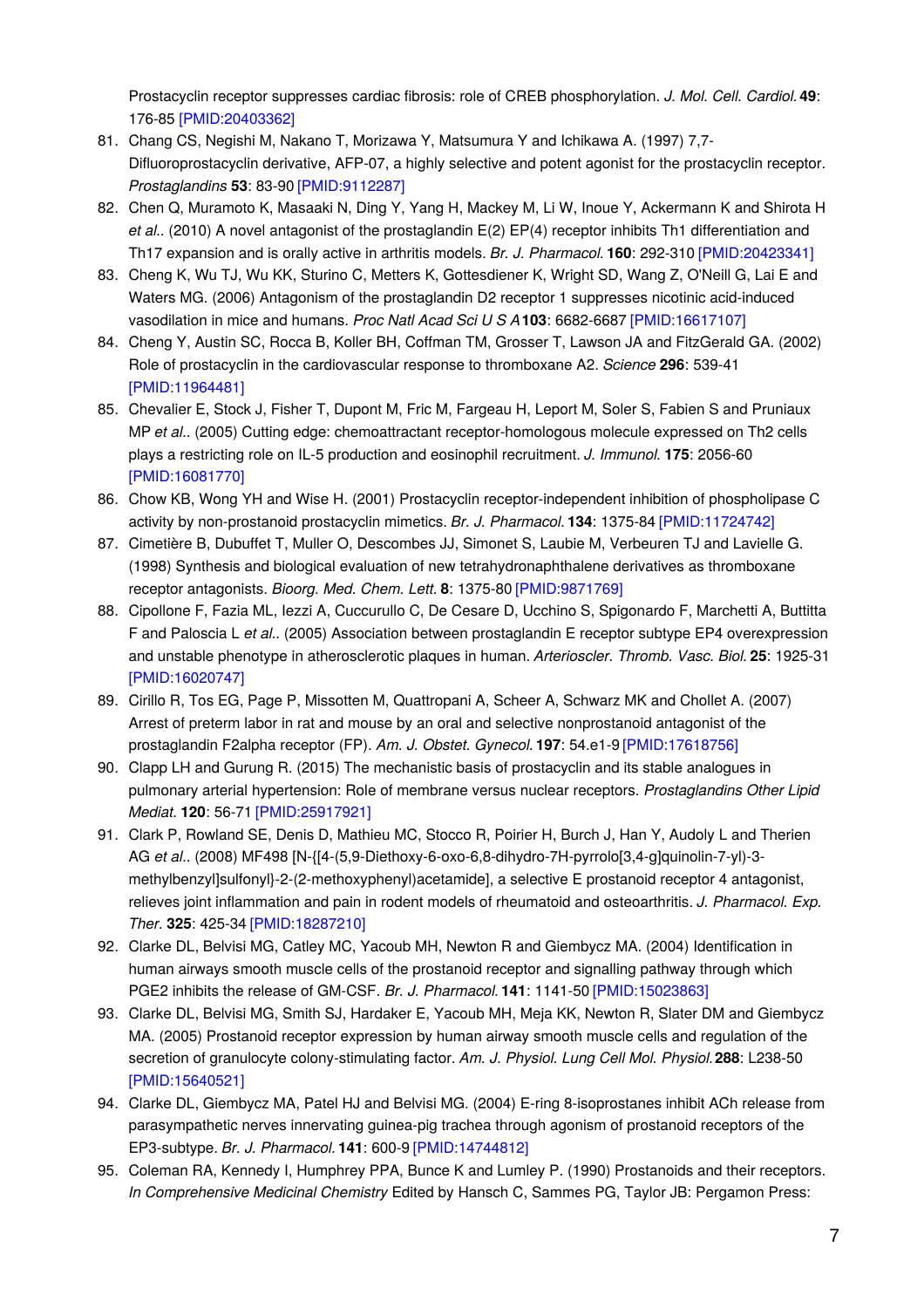643-714 [ISBN: 0080370616]

- 96. Coleman RA, Kennedy I and Sheldrick RL. (1987) New evidence with selective agonists and antagonists for the subclassification of PGE2-sensitive (EP) receptors. *Adv. Prostaglandin Thromboxane Leukot. Res.* **17A**: 467-70 [\[PMID:2889338\]](http://www.ncbi.nlm.nih.gov/pubmed/2889338?dopt=AbstractPlus)
- 97. Coleman RA and Sheldrick RL. (1989) Prostanoid-induced contraction of human bronchial smooth muscle is mediated by TP-receptors. *Br J Pharmacol* **96**: 688-692 [\[PMID:2720298\]](http://www.ncbi.nlm.nih.gov/pubmed/2720298?dopt=AbstractPlus)
- 98. Coleman RA, Smith WL and Narumiya S. (1994) International Union of Pharmacology classification of prostanoid receptors: properties, distribution, and structure of the receptors and their subtypes. *Pharmacol. Rev.* **46**: 205-29 [\[PMID:7938166\]](http://www.ncbi.nlm.nih.gov/pubmed/7938166?dopt=AbstractPlus)
- 99. Cooper B and Ahern D. (1979) Characterization of the platelet prostaglandin D2 receptor. Loss of prostaglandin D2 receptors in platelets of patients with myeloproliferative disorders. *J. Clin. Invest.* **64**: 586- 90 [\[PMID:222813\]](http://www.ncbi.nlm.nih.gov/pubmed/222813?dopt=AbstractPlus)
- 100. Crosignani S, Jorand-Lebrun C, Campbell G, Pretre A, Grippi-Vallotton, T, Quattropani, A, Bouscary-Desforges G, Bombrun A, Missotten, M and Humbert Y *et al.*. (2011) Discovery of a Novel Series of CRTH2 (DP2) Receptor Antagonists Devoid of Carboxylic Acids. *ACS Med Chem Lett* **2**: 938-942
- 101. Crowston JG, Lindsey JD, Aihara M and Weinreb RN. (2004) Effect of latanoprost on intraocular pressure in mice lacking the prostaglandin FP receptor. *Invest. Ophthalmol. Vis. Sci.* **45**: 3555-9 [\[PMID:15452062\]](http://www.ncbi.nlm.nih.gov/pubmed/15452062?dopt=AbstractPlus)
- 102. Crowston JG, Lindsey JD, Morris CA, Wheeler L, Medeiros FA and Weinreb RN. (2005) Effect of bimatoprost on intraocular pressure in prostaglandin FP receptor knockout mice. *Invest. Ophthalmol. Vis. Sci.* **46**: 4571-7 [\[PMID:16303950\]](http://www.ncbi.nlm.nih.gov/pubmed/16303950?dopt=AbstractPlus)
- 103. Croy BA, Chantakru S, Narumiya S, Ichikawa A and Sugimoto Y. (2000) Prolonged gestation does not extend survival of uterine natural killer lymphocytes in mice deleted in the receptor for prostaglandin F2alpha. *J. Reprod. Immunol.* **46**: 125-9 [\[PMID:10706943\]](http://www.ncbi.nlm.nih.gov/pubmed/10706943?dopt=AbstractPlus)
- 104. Cyphert JM, Allen IC, Church RJ, Latour AM, Snouwaert JN, Coffman TM and Koller BH. (2012) Allergic inflammation induces a persistent mechanistic switch in thromboxane-mediated airway constriction in the mouse. *Am. J. Physiol. Lung Cell Mol. Physiol.***302**: L140-51 [\[PMID:21984570\]](http://www.ncbi.nlm.nih.gov/pubmed/21984570?dopt=AbstractPlus)
- 105. Davis TL and Sharif NA. (2000) Pharmacological characterization of [(3)H]-prostaglandin E(2) binding to the cloned human EP(4) prostanoid receptor. *Br J Pharmacol* **130**: 1919-1926 [\[PMID:10952683\]](http://www.ncbi.nlm.nih.gov/pubmed/10952683?dopt=AbstractPlus)
- 106. Diamond JM, Akimova T, Kazi A, Shah RJ, Cantu E, Feng R, Levine MH, Kawut SM, Meyer NJ and Lee JC *et al.*. (2014) Genetic variation in the prostaglandin E2 pathway is associated with primary graft dysfunction. *Am. J. Respir. Crit. Care Med.***189**: 567-75 [\[PMID:24467603\]](http://www.ncbi.nlm.nih.gov/pubmed/24467603?dopt=AbstractPlus)
- 107. Ding M, Kinoshita Y, Kishi K, Nakata H, Hassan S, Kawanami C, Sugimoto Y, Katsuyama M, Negishi M and Narumiya S *et al.*. (1997) Distribution of prostaglandin E receptors in the rat gastrointestinal tract. *Prostaglandins* **53**: 199-216 [\[PMID:9206801\]](http://www.ncbi.nlm.nih.gov/pubmed/9206801?dopt=AbstractPlus)
- 108. Dong YJ, Jones RL and Wilson NH. (1986) Prostaglandin E receptor subtypes in smooth muscle: agonist activities of stable prostacyclin analogues. *Br. J. Pharmacol.* **87**: 97-107 [\[PMID:2420404\]](http://www.ncbi.nlm.nih.gov/pubmed/2420404?dopt=AbstractPlus)
- 109. Downey JD, Sanders CR and Breyer RM. (2011) Evidence for the presence of a critical disulfide bond in the mouse EP3γ receptor. *Prostaglandins Other Lipid Mediat.* **94**: 53-8 [\[PMID:21236356\]](http://www.ncbi.nlm.nih.gov/pubmed/21236356?dopt=AbstractPlus)
- 110. Duffin R, O'Connor RA, Crittenden S, Forster T, Yu C, Zheng X, Smyth D, Robb CT, Rossi F and Skouras C *et al.*. (2016) Prostaglandin E₂ constrains systemic inflammation through an innate lymphoid cell-IL-22 axis. *Science* **351**: 1333-8 [\[PMID:26989254\]](http://www.ncbi.nlm.nih.gov/pubmed/26989254?dopt=AbstractPlus)
- 111. El-Nefiawy N, Abdel-Hakim K, Kanayama N and Terao T. (2005) Role of prostaglandin E2 receptor subtypes in ovarian follicle growth in the rat in vivo. Correlation with interleukin-8 and neutrophils. *Histol. Histopathol.* **20**: 825-31 [\[PMID:15944932\]](http://www.ncbi.nlm.nih.gov/pubmed/15944932?dopt=AbstractPlus)
- 112. Esaki Y, Li Y, Sakata D, Yao C, Segi-Nishida E, Matsuoka T, Fukuda K and Narumiya S. (2010) Dual roles of PGE2-EP4 signaling in mouse experimental autoimmune encephalomyelitis. *Proc. Natl. Acad. Sci. U.S.A.* **107**: 12233-8 [\[PMID:20566843\]](http://www.ncbi.nlm.nih.gov/pubmed/20566843?dopt=AbstractPlus)
- 113. Exner HJ and Schlicker E. (1995) Prostanoid receptors of the EP3 subtype mediate the inhibitory effect of prostaglandin E2 on noradrenaline release in the mouse brain cortex. *Naunyn Schmiedebergs Arch. Pharmacol.* **351**: 46-52 [\[PMID:7715741\]](http://www.ncbi.nlm.nih.gov/pubmed/7715741?dopt=AbstractPlus)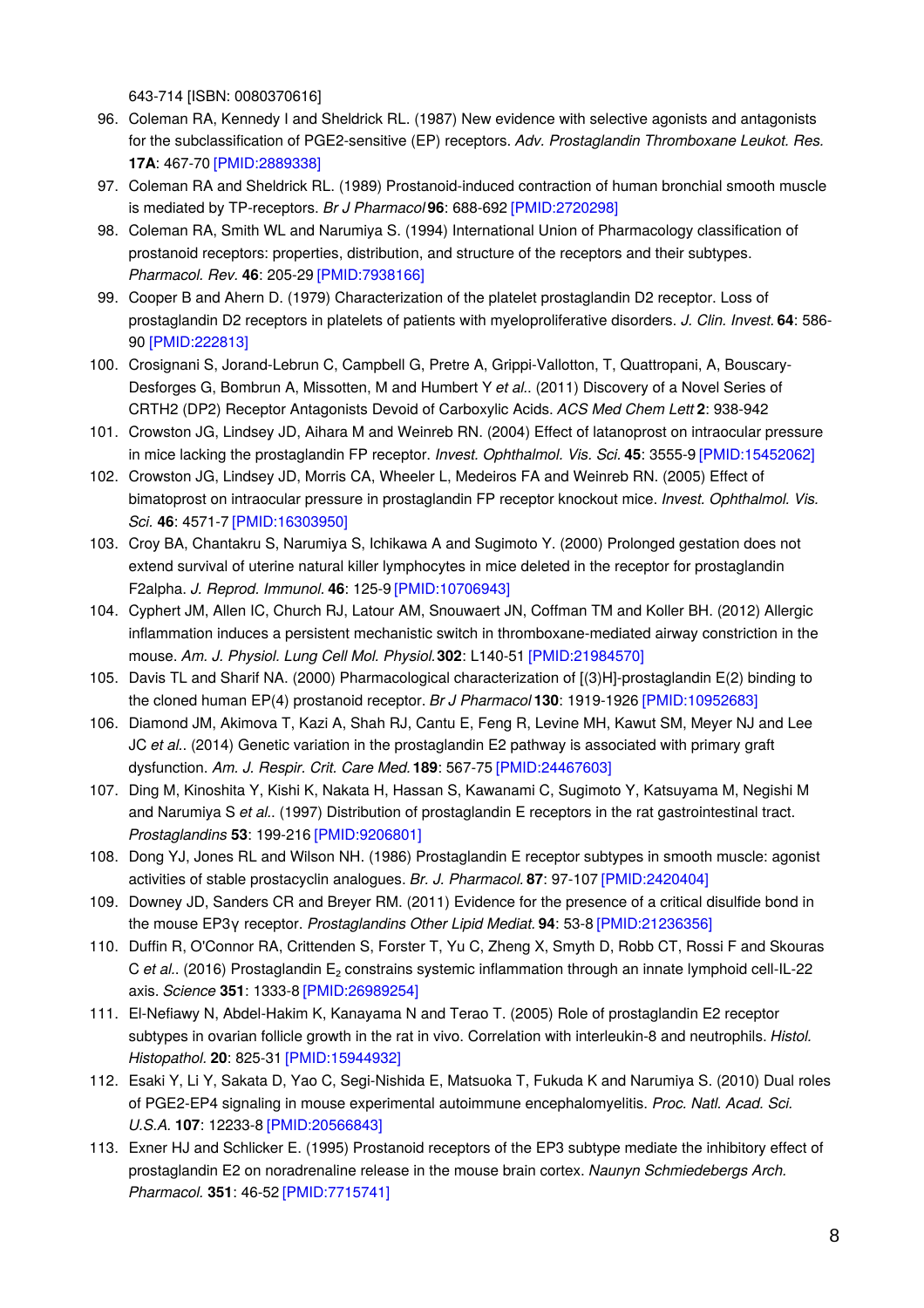- 114. Fabre JE, Nguyen M, Athirakul K, Coggins K, McNeish JD, Austin S, Parise LK, FitzGerald GA, Coffman TM and Koller BH. (2001) Activation of the murine EP3 receptor for PGE2 inhibits cAMP production and promotes platelet aggregation. *J. Clin. Invest.* **107**: 603-10 [\[PMID:11238561\]](http://www.ncbi.nlm.nih.gov/pubmed/11238561?dopt=AbstractPlus)
- 115. Facemire CS, Nguyen M, Jania L, Beierwaltes WH, Kim HS, Koller BH and Coffman TM. (2011) A major role for the EP4 receptor in regulation of renin. *Am. J. Physiol. Renal Physiol.***301**: F1035-41 [\[PMID:21835766\]](http://www.ncbi.nlm.nih.gov/pubmed/21835766?dopt=AbstractPlus)
- 116. Falcetti E, Hall SM, Phillips PG, Patel J, Morrell NW, Haworth SG and Clapp LH. (2010) Smooth muscle proliferation and role of the prostacyclin (IP) receptor in idiopathic pulmonary arterial hypertension. *Am. J. Respir. Crit. Care Med.* **182**: 1161-70 [\[PMID:20622039\]](http://www.ncbi.nlm.nih.gov/pubmed/20622039?dopt=AbstractPlus)
- 117. Feng C, Beller EM, Bagga S and Boyce JA. (2006) Human mast cells express multiple EP receptors for prostaglandin E2 that differentially modulate activation responses. *Blood* **107**: 3243-50 [\[PMID:16357326\]](http://www.ncbi.nlm.nih.gov/pubmed/16357326?dopt=AbstractPlus)
- 118. Fennekohl A, Sugimoto Y, Segi E, Maruyama T, Ichikawa A and Püschel GP. (2002) Contribution of the two Gs-coupled PGE2-receptors EP2-receptor and EP4-receptor to the inhibition by PGE2 of the LPSinduced TNFalpha-formation in Kupffer cells from EP2-or EP4-receptor-deficient mice. Pivotal role for the EP4-receptor in wild type Kupffer cells. *J. Hepatol.* **36**: 328-34 [\[PMID:11867175\]](http://www.ncbi.nlm.nih.gov/pubmed/11867175?dopt=AbstractPlus)
- 119. Feoktistov I, Breyer RM and Biaggioni I. (1997) Prostanoid receptor with a novel pharmacological profile in human erythroleukemia cells. *Biochem. Pharmacol.* **54**: 917-26 [\[PMID:9354592\]](http://www.ncbi.nlm.nih.gov/pubmed/9354592?dopt=AbstractPlus)
- 120. Fernandes B and Crankshaw D. (1995) Functional characterization of the prostanoid DP receptor in human myometrium. *Eur. J. Pharmacol.* **283**: 73-81 [\[PMID:7498323\]](http://www.ncbi.nlm.nih.gov/pubmed/7498323?dopt=AbstractPlus)
- 121. Fleming EF, Athirakul K, Oliverio MI, Key M, Goulet J, Koller BH and Coffman TM. (1998) Urinary concentrating function in mice lacking EP3 receptors for prostaglandin E2. *Am. J. Physiol.* **275**: F955-61 [\[PMID:9843913\]](http://www.ncbi.nlm.nih.gov/pubmed/9843913?dopt=AbstractPlus)
- 122. Foord SM, Marks B, Stolz M, Bufflier E, Fraser NJ and Lee MG. (1996) The structure of the prostaglandin EP4 receptor gene and related pseudogenes. *Genomics* **35**: 182-8 [\[PMID:8661119\]](http://www.ncbi.nlm.nih.gov/pubmed/8661119?dopt=AbstractPlus)
- 123. Fortner CN, Breyer RM and Paul RJ. (2001) EP2 receptors mediate airway relaxation to substance P, ATP, and PGE2. *Am. J. Physiol. Lung Cell Mol. Physiol.***281**: L469-74 [\[PMID:11435222\]](http://www.ncbi.nlm.nih.gov/pubmed/11435222?dopt=AbstractPlus)
- 124. Foudi N, Gomez I, Benyahia C, Longrois D and Norel X. (2012) Prostaglandin E2 receptor subtypes in human blood and vascular cells. *Eur. J. Pharmacol.* **695**: 1-6 [\[PMID:22964467\]](http://www.ncbi.nlm.nih.gov/pubmed/22964467?dopt=AbstractPlus)
- 125. Foudi N, Kotelevets L, Gomez I, Louedec L, Longrois D, Chastre E and Norel X. (2011) Differential reactivity of human mammary artery and saphenous vein to prostaglandin E(2) : implication for cardiovascular grafts. *Br. J. Pharmacol.* **163**: 826-34 [\[PMID:21323896\]](http://www.ncbi.nlm.nih.gov/pubmed/21323896?dopt=AbstractPlus)
- 126. Foudi N, Kotelevets L, Louedec L, Leséche G, Henin D, Chastre E and Norel X. (2008) Vasorelaxation induced by prostaglandin E2 in human pulmonary vein: role of the EP4 receptor subtype. *Br. J. Pharmacol.* **154**: 1631-9 [\[PMID:18516068\]](http://www.ncbi.nlm.nih.gov/pubmed/18516068?dopt=AbstractPlus)
- 127. Fox SC, May JA, Johnson A, Hermann D, Strieter D, Hartman D and Heptinstall S. (2013) Effects on platelet function of an EP3 receptor antagonist used alone and in combination with a P2Y12 antagonist both in-vitro and ex-vivo in human volunteers. *Platelets* **24**: 392-400 [\[PMID:22866894\]](http://www.ncbi.nlm.nih.gov/pubmed/22866894?dopt=AbstractPlus)
- 128. Francois H, Athirakul K, Howell D, Dash R, Mao L, Kim HS, Rockman HA, Fitzgerald GA, Koller BH and Coffman TM. (2005) Prostacyclin protects against elevated blood pressure and cardiac fibrosis. *Cell Metab.* **2**: 201-7 [\[PMID:16154102\]](http://www.ncbi.nlm.nih.gov/pubmed/16154102?dopt=AbstractPlus)
- 129. Francois H, Makhanova N, Ruiz P, Ellison J, Mao L, Rockman HA and Coffman TM. (2008) A role for the thromboxane receptor in L-NAME hypertension. *Am. J. Physiol. Renal Physiol.***295**: F1096-102 [\[PMID:18684890\]](http://www.ncbi.nlm.nih.gov/pubmed/18684890?dopt=AbstractPlus)
- 130. Friel AM, O'Reilly MW, Sexton DJ and Morrison JJ. (2005) Specific PGF(2alpha) receptor (FP) antagonism and human uterine contractility in vitro. *BJOG* **112**: 1034-1042 [\[PMID:16045514\]](http://www.ncbi.nlm.nih.gov/pubmed/16045514?dopt=AbstractPlus)
- 131. Fujino H, Salvi S and Regan JW. (2005) Differential regulation of phosphorylation of the cAMP response element-binding protein after activation of EP2 and EP4 prostanoid receptors by prostaglandin E2. *Mol. Pharmacol.* **68**: 251-9 [\[PMID:15855407\]](http://www.ncbi.nlm.nih.gov/pubmed/15855407?dopt=AbstractPlus)
- 132. Fujino H, Srinivasan D, Pierce KL and Regan JW. (2000) Differential regulation of prostaglandin F(2alpha) receptor isoforms by protein kinase C. *Mol. Pharmacol.* **57**: 353-8 [\[PMID:10648645\]](http://www.ncbi.nlm.nih.gov/pubmed/10648645?dopt=AbstractPlus)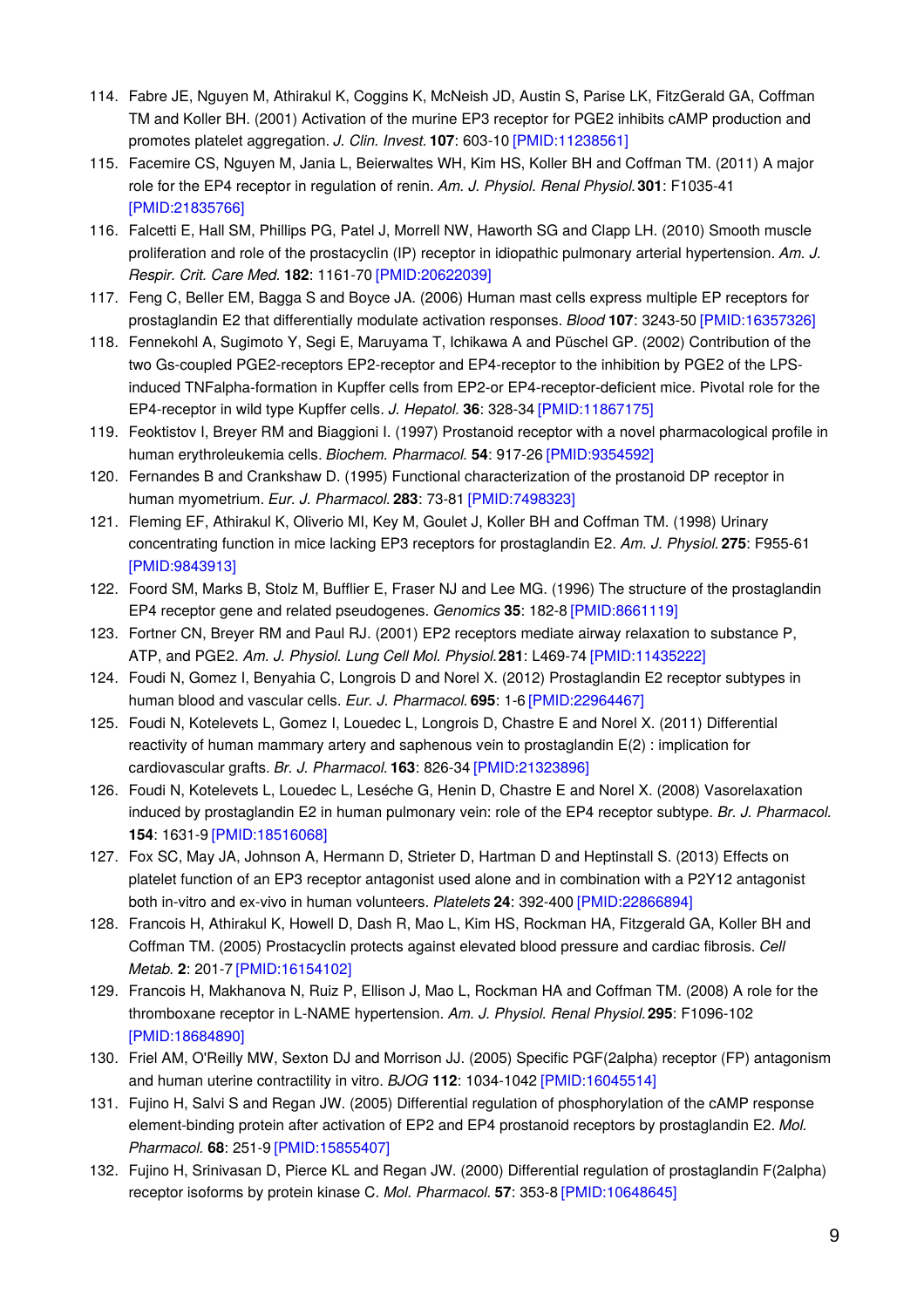- 133. Fujino H, West KA and Regan JW. (2002) Phosphorylation of glycogen synthase kinase-3 and stimulation of T-cell factor signaling following activation of EP2 and EP4 prostanoid receptors by prostaglandin E2. *J. Biol. Chem.* **277**: 2614-9 [\[PMID:11706038\]](http://www.ncbi.nlm.nih.gov/pubmed/11706038?dopt=AbstractPlus)
- 134. Fujino H, Xu W and Regan JW. (2003) Prostaglandin E2 induced functional expression of early growth response factor-1 by EP4, but not EP2, prostanoid receptors via the phosphatidylinositol 3-kinase and extracellular signal-regulated kinases. *J. Biol. Chem.* **278**: 12151-6 [\[PMID:12566441\]](http://www.ncbi.nlm.nih.gov/pubmed/12566441?dopt=AbstractPlus)
- 135. Fukunaga M, Makita N, Roberts 2nd LJ, Morrow JD, Takahashi K and Badr KF. (1993) Evidence for the existence of F2-isoprostane receptors on rat vascular smooth muscle cells. *Am. J. Physiol.* **264**: C1619-24 [\[PMID:8333509\]](http://www.ncbi.nlm.nih.gov/pubmed/8333509?dopt=AbstractPlus)
- 136. Fullerton DA, Agrafojo J and McIntyre Jr RC. (1996) Pulmonary vascular smooth muscle relaxation by cAMP-mediated pathways. *J. Surg. Res.* **61**: 444-8 [\[PMID:8656622\]](http://www.ncbi.nlm.nih.gov/pubmed/8656622?dopt=AbstractPlus)
- 137. Funk CD, Furci L, FitzGerald GA, Grygorczyk R, Rochette C, Bayne MA, Abramovitz M, Adam M and Metters KM. (1993) Cloning and expression of a cDNA for the human prostaglandin E receptor EP1 subtype. *J. Biol. Chem.* **268**: 26767-72 [\[PMID:8253813\]](http://www.ncbi.nlm.nih.gov/pubmed/8253813?dopt=AbstractPlus)
- 138. Furuyashiki T and Narumiya S. (2009) Roles of prostaglandin E receptors in stress responses.*Curr Opin Pharmacol* **9**: 31-8 [\[PMID:19157987\]](http://www.ncbi.nlm.nih.gov/pubmed/19157987?dopt=AbstractPlus)
- 139. Gallant M, Belley M, Carrière MC, Chateauneuf A, Denis D, Lachance N, Lamontagne S, Metters KM, Sawyer N and Slipetz D *et al.*. (2003) Structure-activity relationship of triaryl propionic acid analogues on the human EP3 prostanoid receptor. *Bioorg. Med. Chem. Lett.* **13**: 3813-6 [\[PMID:14552786\]](http://www.ncbi.nlm.nih.gov/pubmed/14552786?dopt=AbstractPlus)
- 140. Gallant M, Carrière MC, Chateauneuf A, Denis D, Gareau Y, Godbout C, Greig G, Juteau H, Lachance N and Lacombe P *et al.*. (2002) Structure-activity relationship of biaryl acylsulfonamide analogues on the human EP(3) prostanoid receptor. *Bioorg. Med. Chem. Lett.* **12**: 2583-6 [\[PMID:12182865\]](http://www.ncbi.nlm.nih.gov/pubmed/12182865?dopt=AbstractPlus)
- 141. Gallant MA, Slipetz D, Hamelin E, Rochdi MD, Talbot S, de Brum-Fernandes AJ and Parent JL. (2007) Differential regulation of the signaling and trafficking of the two prostaglandin D2 receptors, prostanoid DP receptor and CRTH2. *Eur. J. Pharmacol.* **557**: 115-23 [\[PMID:17207480\]](http://www.ncbi.nlm.nih.gov/pubmed/17207480?dopt=AbstractPlus)
- 142. Ganesh T, Jiang J and Dingledine R. (2014) Development of second generation EP2 antagonists with high selectivity. *Eur J Med Chem* **82**: 521-35 [\[PMID:24937185\]](http://www.ncbi.nlm.nih.gov/pubmed/24937185?dopt=AbstractPlus)
- 143. Ganesh T, Jiang J, Shashidharamurthy R and Dingledine R. (2013) Discovery and characterization of carbamothioylacrylamides as EP2 selective antagonists. *ACS Med Chem Lett* **4**: 616-621 [\[PMID:23914286\]](http://www.ncbi.nlm.nih.gov/pubmed/23914286?dopt=AbstractPlus)
- 144. Gannon AM and Kinsella BT. (2008) Regulation of the human thromboxane A2 receptor gene by Sp1, Egr1, NF-E2, GATA-1, and Ets-1 in megakaryocytes. *J. Lipid Res.* **49**: 2590-604 [\[PMID:18698092\]](http://www.ncbi.nlm.nih.gov/pubmed/18698092?dopt=AbstractPlus)
- 145. Gazi L, Gyles S, Rose J, Lees S, Allan C, Xue L, Jassal R, Speight G, Gamble V and Pettipher R. (2005) Delta12-prostaglandin D2 is a potent and selective CRTH2 receptor agonist and causes activation of human eosinophils and Th2 lymphocytes. *Prostaglandins Other Lipid Mediat.* **75**: 153-67 [\[PMID:15789622\]](http://www.ncbi.nlm.nih.gov/pubmed/15789622?dopt=AbstractPlus)
- 146. Gervais FG, Cruz RP, Chateauneuf A, Gale S, Sawyer N, Nantel F, Metters KM and O'neill GP. (2001) Selective modulation of chemokinesis, degranulation, and apoptosis in eosinophils through the PGD2 receptors CRTH2 and DP. *J. Allergy Clin. Immunol.* **108**: 982-8 [\[PMID:11742277\]](http://www.ncbi.nlm.nih.gov/pubmed/11742277?dopt=AbstractPlus)
- 147. Gervais FG, Morello JP, Beaulieu C, Sawyer N, Denis D, Greig G, Malebranche AD and O'Neill GP. (2005) Identification of a potent and selective synthetic agonist at the CRTH2 receptor. *Mol. Pharmacol.* **67**: 1834- 9 [\[PMID:15755909\]](http://www.ncbi.nlm.nih.gov/pubmed/15755909?dopt=AbstractPlus)
- 148. Giblin GM, Bit RA, Brown SH, Chaignot HM, Chowdhury A, Chessell IP, Clayton NM, Coleman T, Hall A and Hammond B *et al.*. (2007) The discovery of 6-[2-(5-chloro-2-{ $[(2,4-difluoropheny])$ methyl]oxy}phenyl)-1-cyclopenten-1-yl]-2-pyridinecarboxylic acid, GW848687X, a potent and selective prostaglandin EP1 receptor antagonist for the treatment of inflammatory pain. *Bioorg. Med. Chem. Lett.* **17**: 385-9 [\[PMID:17084082\]](http://www.ncbi.nlm.nih.gov/pubmed/17084082?dopt=AbstractPlus)
- 149. Giles H, Leff P, Bolofo ML, Kelly MG and Robertson AD. (1989) The classification of prostaglandin DPreceptors in platelets and vasculature using BW A868C, a novel, selective, and potent competitive antagonist. *Br. J. Pharmacol.* **96**: 291-300 [\[PMID:2924081\]](http://www.ncbi.nlm.nih.gov/pubmed/2924081?dopt=AbstractPlus)
- 150. Gomez I, Foudi N, Longrois D and Norel X. (2013) The role of prostaglandin E2 in human vascular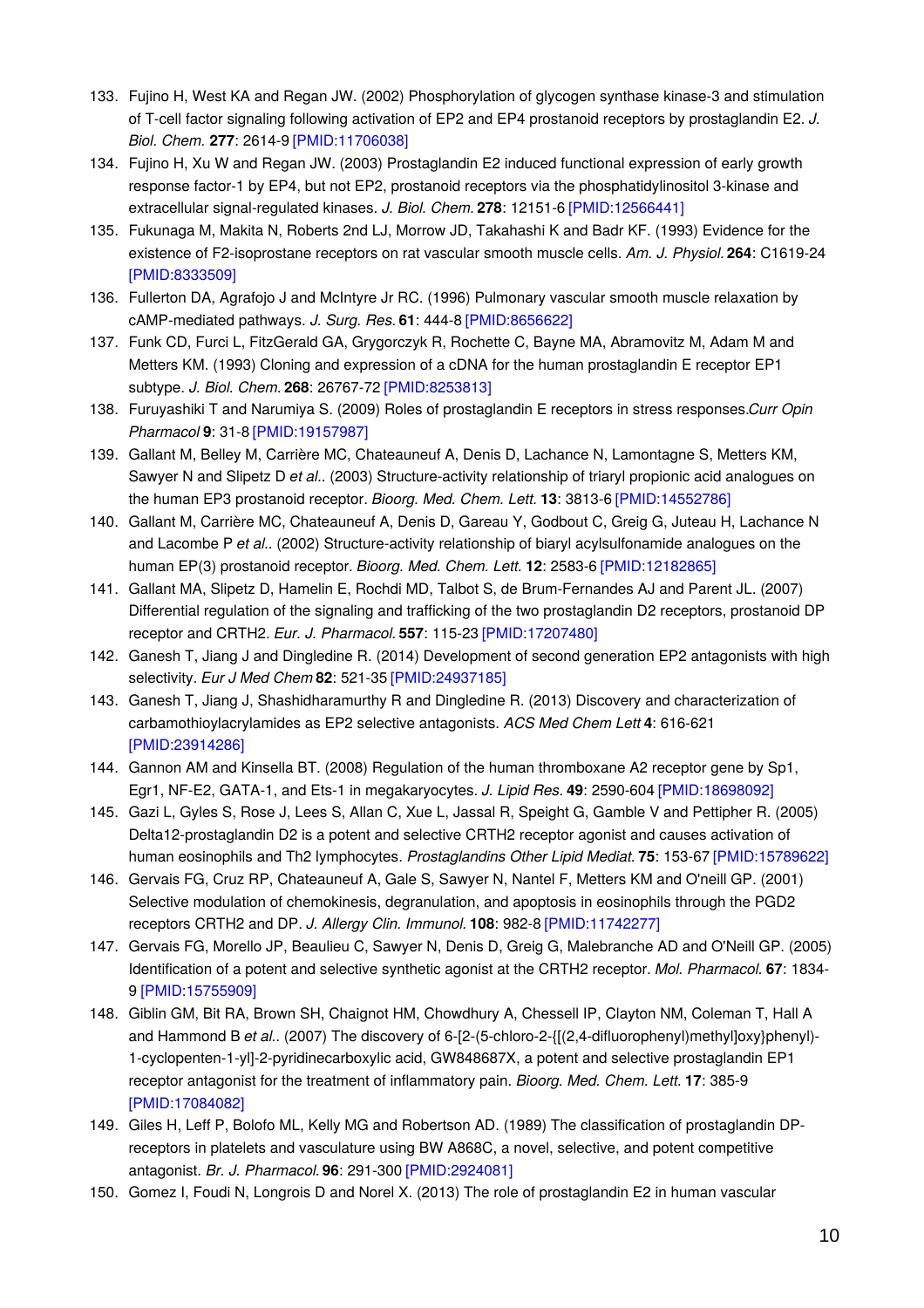inflammation. *Prostaglandins Leukot. Essent. Fatty Acids***89**: 55-63 [\[PMID:23756023\]](http://www.ncbi.nlm.nih.gov/pubmed/23756023?dopt=AbstractPlus)

- 151. Gray T, Nettesheim P, Loftin C, Koo JS, Bonner J, Peddada S and Langenbach R. (2004) Interleukin-1beta-induced mucin production in human airway epithelium is mediated by cyclooxygenase-2, prostaglandin E2 receptors, and cyclic AMP-protein kinase A signaling. *Mol. Pharmacol.* **66**: 337-46 [\[PMID:15266025\]](http://www.ncbi.nlm.nih.gov/pubmed/15266025?dopt=AbstractPlus)
- 152. Gresele P, Arnout J, Deckmyn H, Huybrechts E, Pieters G and Vermylen J. (1987) Role of proaggregatory and antiaggregatory prostaglandins in hemostasis. Studies with combined thromboxane synthase inhibition and thromboxane receptor antagonism. *J. Clin. Invest.* **80**: 1435-45 [\[PMID:2960694\]](http://www.ncbi.nlm.nih.gov/pubmed/2960694?dopt=AbstractPlus)
- 153. Griffin BW, Klimko P, Crider JY and Sharif NA. (1999) AL-8810: a novel prostaglandin F2 alpha analog with selective antagonist effects at the prostaglandin F2 alpha (FP) receptor. *J. Pharmacol. Exp. Ther.***290**: 1278-84 [\[PMID:10454504\]](http://www.ncbi.nlm.nih.gov/pubmed/10454504?dopt=AbstractPlus)
- 154. Grisaru-Granovsky S, Altarescu G, Finci S, Weintraub A, Tevet A, Samueloff A and Schimmel MS. (2010) Prostanoid DP receptor (PTGDR) variants in mothers with post-coital associated preterm births: preliminary observations. *J Perinatol* **30**: 33-7 [\[PMID:19710676\]](http://www.ncbi.nlm.nih.gov/pubmed/19710676?dopt=AbstractPlus)
- 155. Gross S, Tilly P, Hentsch D, Vonesch JL and Fabre JE. (2007) Vascular wall-produced prostaglandin E2 exacerbates arterial thrombosis and atherothrombosis through platelet EP3 receptors. *J. Exp. Med.* **204**: 311-20 [\[PMID:17242161\]](http://www.ncbi.nlm.nih.gov/pubmed/17242161?dopt=AbstractPlus)
- 156. Grosser T, Yu Y and Fitzgerald GA. (2010) Emotion recollected in tranquility: lessons learned from the COX-2 saga. *Annu. Rev. Med.* **61**: 17-33 [\[PMID:20059330\]](http://www.ncbi.nlm.nih.gov/pubmed/20059330?dopt=AbstractPlus)
- 157. Grygorczyk R, Abramovitz M, Boie Y, Bastien L and Adam M. (1995) Detection of adenylate cyclasecoupled receptors in Xenopus oocytes by coexpression with cystic fibrosis transmembrane conductance regulator. *Anal Biochem* **227**: 27-31 [\[PMID:7545356\]](http://www.ncbi.nlm.nih.gov/pubmed/7545356?dopt=AbstractPlus)
- 158. Guan Y, Zhang Y, Wu J, Qi Z, Yang G, Dou D, Gao Y, Chen L, Zhang X and Davis LS*et al.*. (2007) Antihypertensive effects of selective prostaglandin E2 receptor subtype 1 targeting. *J. Clin. Invest.* **117**: 2496-505 [\[PMID:17710229\]](http://www.ncbi.nlm.nih.gov/pubmed/17710229?dopt=AbstractPlus)
- 159. Guo M, Pascual RM, Wang S, Fontana MF, Valancius CA, Panettieri Jr RA, Tilley SL and Penn RB. (2005) Cytokines regulate beta-2-adrenergic receptor responsiveness in airway smooth muscle via multiple PKAand EP2 receptor-dependent mechanisms. *Biochemistry* **44**: 13771-82 [\[PMID:16229467\]](http://www.ncbi.nlm.nih.gov/pubmed/16229467?dopt=AbstractPlus)
- 160. Göggel R, Hoffman S, Nüsing R, Narumiya S and Uhlig S. (2002) Platelet-activating factor-induced pulmonary edema is partly mediated by prostaglandin E(2), E-prostanoid 3-receptors, and potassium channels. *Am. J. Respir. Crit. Care Med.***166**: 657-62 [\[PMID:12204861\]](http://www.ncbi.nlm.nih.gov/pubmed/12204861?dopt=AbstractPlus)
- 161. Günther J, Schulte K, Wenzel D, Malinowska B and Schlicker E. (2010) Prostaglandins of the E series inhibit monoamine release via EP3 receptors: proof with the competitive EP3 receptor antagonist L-826,266. *Naunyn Schmiedebergs Arch. Pharmacol.* **381**: 21-31 [\[PMID:20012265\]](http://www.ncbi.nlm.nih.gov/pubmed/20012265?dopt=AbstractPlus)
- 162. Hallinan EA, Stapelfeld A, and Reichman M. (1994) 8-chlorodibenz[b,f][1,4]oxazepine-10(11H)-carboxylic acid,2-[3-[2-(furanylmethyl)thio]-1-oxopropyl]hydrazide (SC-51322): A potent PGE2 antagonist and analgesic. *Bioorg Med Chem Lett* **4**: 509-514
- 163. Halushka PV, Kochel PJ and Mais DE. (1987) Binding of thromboxane A2/prostaglandin H2 agonists to human platelets. *Br. J. Pharmacol.* **91**: 223-7 [\[PMID:3594077\]](http://www.ncbi.nlm.nih.gov/pubmed/3594077?dopt=AbstractPlus)
- 164. Hamaguchi K, Yamamoto N, Nakagawa T, Furuyashiki T, Narumiya S and Ito J. (2012) Role of PGE-type receptor 4 in auditory function and noise-induced hearing loss in mice. *Neuropharmacology* **62**: 1841-7 [\[PMID:22198478\]](http://www.ncbi.nlm.nih.gov/pubmed/22198478?dopt=AbstractPlus)
- 165. Hamanaka N, Takahashi K, Nagao Y, Torisu K, Tokumoto H and Kondo K. (1995) Molecular design of novel PGI<sup>2</sup> agonists without PG skeleton. *Biorg Med Chem Lett* **5**: 1065-1070
- 166. Hanada R, Leibbrandt A, Hanada T, Kitaoka S, Furuyashiki T, Fujihara H, Trichereau J, Paolino M, Qadri F and Plehm R *et al.*. (2009) Central control of fever and female body temperature by RANKL/RANK. *Nature* **462**: 505-9 [\[PMID:19940926\]](http://www.ncbi.nlm.nih.gov/pubmed/19940926?dopt=AbstractPlus)
- 167. Hara A, Yuhki K, Fujino T, Yamada T, Takayama K, Kuriyama S, Takahata O, Karibe H, Okada Y and Xiao CY *et al.*. (2005) Augmented cardiac hypertrophy in response to pressure overload in mice lacking the prostaglandin I2 receptor. *Circulation* **112**: 84-92 [\[PMID:15983244\]](http://www.ncbi.nlm.nih.gov/pubmed/15983244?dopt=AbstractPlus)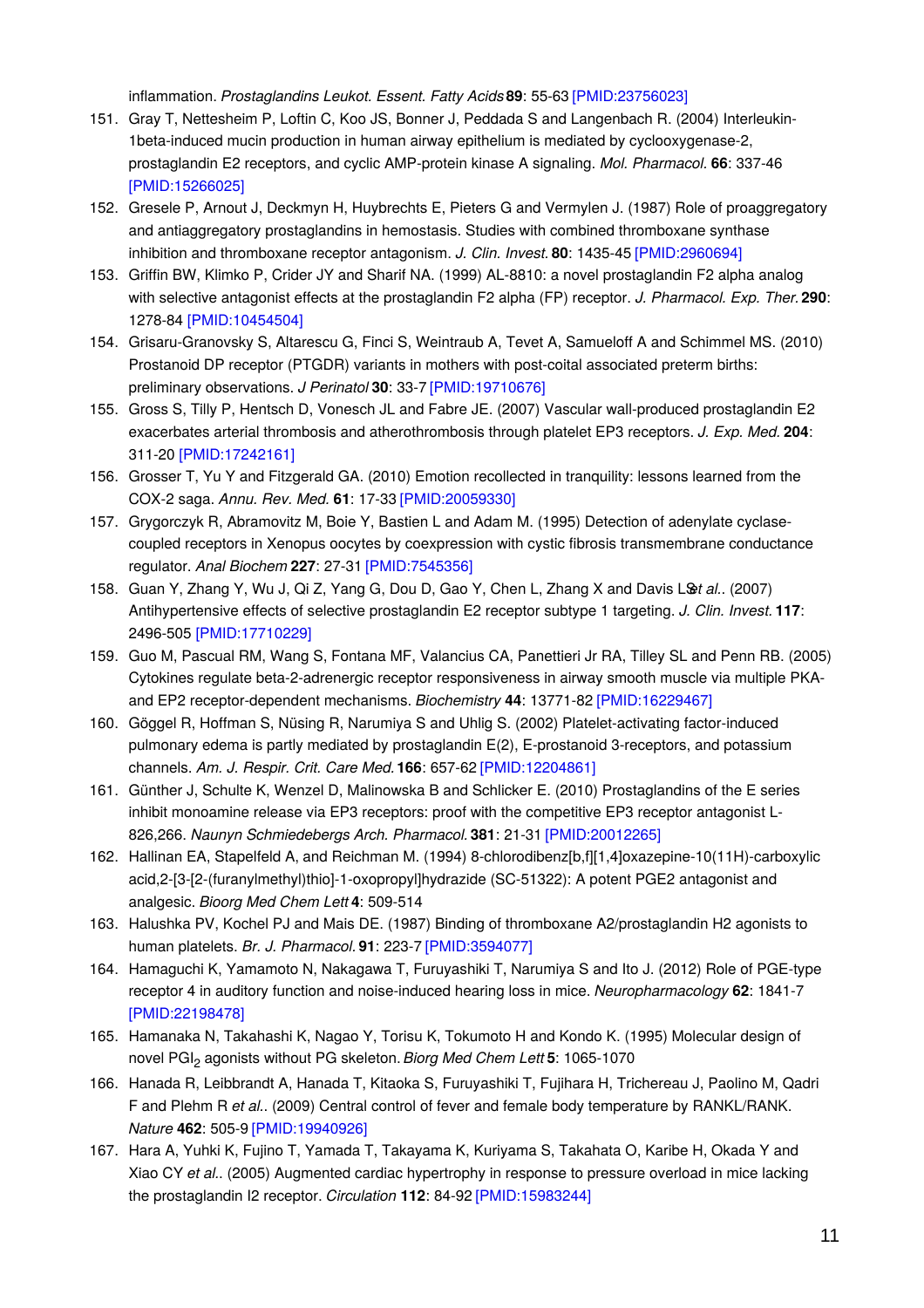- 168. Hashimoto K, Graham BS, Geraci MW, FitzGerald GA, Egan K, Zhou W, Goleniewska K, O'Neal JF, Morrow JD and Durbin RK *et al.*. (2004) Signaling through the prostaglandin I2 receptor IP protects against respiratory syncytial virus-induced illness. *J. Virol.* **78**: 10303-9 [\[PMID:15367596\]](http://www.ncbi.nlm.nih.gov/pubmed/15367596?dopt=AbstractPlus)
- 169. Hata AN, Lybrand TP and Breyer RM. (2005) Identification of determinants of ligand binding affinity and selectivity in the prostaglandin D2 receptor CRTH2. *J Biol Chem* **280**: 32442-32451 [\[PMID:16030019\]](http://www.ncbi.nlm.nih.gov/pubmed/16030019?dopt=AbstractPlus)
- 170. Hata AN, Zent R, Breyer MD and Breyer RM. (2003) Expression and molecular pharmacology of the mouse CRTH2 receptor. *J. Pharmacol. Exp. Ther.***306**: 463-70 [\[PMID:12721327\]](http://www.ncbi.nlm.nih.gov/pubmed/12721327?dopt=AbstractPlus)
- 171. Hattori K, Tanaka A, Okitsu O, Tabuchi S, Taniguchi K, Nishio M, Koyama S, Higaki M, Seki J and Sakane K. (2005) Discovery of diphenylcarbamate derivatives as highly potent and selective IP receptor agonists: orally active prostacyclin mimetics. Part 3. *Bioorg. Med. Chem. Lett.* **15**: 3091-5 [\[PMID:15914004\]](http://www.ncbi.nlm.nih.gov/pubmed/15914004?dopt=AbstractPlus)
- 172. Hattori R, Shimizu S, Majima Y and Shimizu T. (2008) EP4 agonist inhibits lipopolysaccharide-induced mucus secretion in airway epithelial cells. *Ann. Otol. Rhinol. Laryngol.* **117**: 51-8 [\[PMID:18254372\]](http://www.ncbi.nlm.nih.gov/pubmed/18254372?dopt=AbstractPlus)
- 173. Hattori R, Shimizu S, Majima Y and Shimizu T. (2009) Prostaglandin E2 receptor EP2, EP3, and EP4 agonists inhibit antigen-induced mucus hypersecretion in the nasal epithelium of sensitized rats. *Ann. Otol. Rhinol. Laryngol.* **118**: 536-41 [\[PMID:19708495\]](http://www.ncbi.nlm.nih.gov/pubmed/19708495?dopt=AbstractPlus)
- 174. Haye-Legrand I, Bourdillat B, Labat C, Cerrina J, Norel X, Benveniste J and Brink C. (1987) Relaxation of isolated human pulmonary muscle preparations with prostacyclin (PGI2) and its analogs. *Prostaglandins* **33**: 845-54 [\[PMID:2445003\]](http://www.ncbi.nlm.nih.gov/pubmed/2445003?dopt=AbstractPlus)
- 175. Hedberg A, Hall SE, Ogletree ML, Harris DN and Liu EC. (1988) Characterization of [5,6-3H]SQ 29,548 as a high affinity radioligand, binding to thromboxane A2/prostaglandin H2-receptors in human platelets. *J. Pharmacol. Exp. Ther.* **245**: 786-92 [\[PMID:2968449\]](http://www.ncbi.nlm.nih.gov/pubmed/2968449?dopt=AbstractPlus)
- 176. Heptinstall S, Espinosa DI, Manolopoulos P, Glenn JR, White AE, Johnson A, Dovlatova N, Fox SC, May JA and Hermann D *et al.*. (2008) DG-041 inhibits the EP3 prostanoid receptor--a new target for inhibition of platelet function in atherothrombotic disease. *Platelets* **19**: 605-13 [\[PMID:19012178\]](http://www.ncbi.nlm.nih.gov/pubmed/19012178?dopt=AbstractPlus)
- 177. Hervé M, Angeli V, Pinzar E, Wintjens R, Faveeuw C, Narumiya S, Capron A, Urade Y, Capron M, Riveau G and Trottein F. (2003) Pivotal roles of the parasite PGD2 synthase and of the host D prostanoid receptor 1 in schistosome immune evasion. *Eur J Immunol* **33**: 2764-2772 [\[PMID:14515260\]](http://www.ncbi.nlm.nih.gov/pubmed/14515260?dopt=AbstractPlus)
- 178. Hirai H, Tanaka K, Takano S, Ichimasa M, Nakamura M and Nagata K. (2002) Cutting edge: agonistic effect of indomethacin on a prostaglandin D2 receptor, CRTH2. *J. Immunol.* **168**: 981-5 [\[PMID:11801628\]](http://www.ncbi.nlm.nih.gov/pubmed/11801628?dopt=AbstractPlus)
- 179. Hirata M, Hayashi Y, Ushikubi F, Yokota Y, Kageyama R, Nakanishi S and Narumiya S. (1991) Cloning and expression of cDNA for a human thromboxane A2 receptor. *Nature* **349**: 617-20 [\[PMID:1825698\]](http://www.ncbi.nlm.nih.gov/pubmed/1825698?dopt=AbstractPlus)
- 180. Hirata M, Kakizuka A, Aizawa M, Ushikubi F and Narumiya S. (1994) Molecular characterization of a mouse prostaglandin D receptor and functional expression of the cloned gene. *Proc. Natl. Acad. Sci. U.S.A.* **91**: 11192-6 [\[PMID:7972033\]](http://www.ncbi.nlm.nih.gov/pubmed/7972033?dopt=AbstractPlus)
- 181. Hirata T, Kakizuka A, Ushikubi F, Fuse I, Okuma M and Narumiya S. (1994) Arg60 to Leu mutation of the human thromboxane A2 receptor in a dominantly inherited bleeding disorder. *J. Clin. Invest.* **94**: 1662-7 [\[PMID:7929844\]](http://www.ncbi.nlm.nih.gov/pubmed/7929844?dopt=AbstractPlus)
- 182. Hirata T and Narumiya S. (2011) Prostanoid receptors.*Chem. Rev.* **111**: 6209-30 [\[PMID:21819041\]](http://www.ncbi.nlm.nih.gov/pubmed/21819041?dopt=AbstractPlus)
- 183. Hirata T, Ushikubi F, Kakizuka A, Okuma M and Narumiya S. (1996) Two thromboxane A2 receptor isoforms in human platelets. Opposite coupling to adenylyl cyclase with different sensitivity to Arg60 to Leu mutation. *J. Clin. Invest.* **97**: 949-56 [\[PMID:8613548\]](http://www.ncbi.nlm.nih.gov/pubmed/8613548?dopt=AbstractPlus)
- 184. Hishikari K, Suzuki J, Ogawa M, Isobe K, Takahashi T, Onishi M, Takayama K and Isobe M. (2009) Pharmacological activation of the prostaglandin E2 receptor EP4 improves cardiac function after myocardial ischaemia/reperfusion injury. *Cardiovasc. Res.* **81**: 123-32 [\[PMID:18805784\]](http://www.ncbi.nlm.nih.gov/pubmed/18805784?dopt=AbstractPlus)
- 185. Hizaki H, Segi E, Sugimoto Y, Hirose M, Saji T, Ushikubi F, Matsuoka T, Noda Y, Tanaka T and Yoshida N *et al.*. (1999) Abortive expansion of the cumulus and impaired fertility in mice lacking the prostaglandin E receptor subtype EP(2). *Proc. Natl. Acad. Sci. U.S.A.* **96**: 10501-6 [\[PMID:10468638\]](http://www.ncbi.nlm.nih.gov/pubmed/10468638?dopt=AbstractPlus)
- 186. Hohjoh H, Inazumi T, Tsuchiya S and Sugimoto Y. (2014) Prostanoid receptors and acute inflammation in skin. *Biochimie* **107 Pt A**: 78-81 [\[PMID:25179301\]](http://www.ncbi.nlm.nih.gov/pubmed/25179301?dopt=AbstractPlus)
- 187. Honda A, Sugimoto Y, Namba T, Watabe A, Irie A, Negishi M, Narumiya S and Ichikawa A. (1993)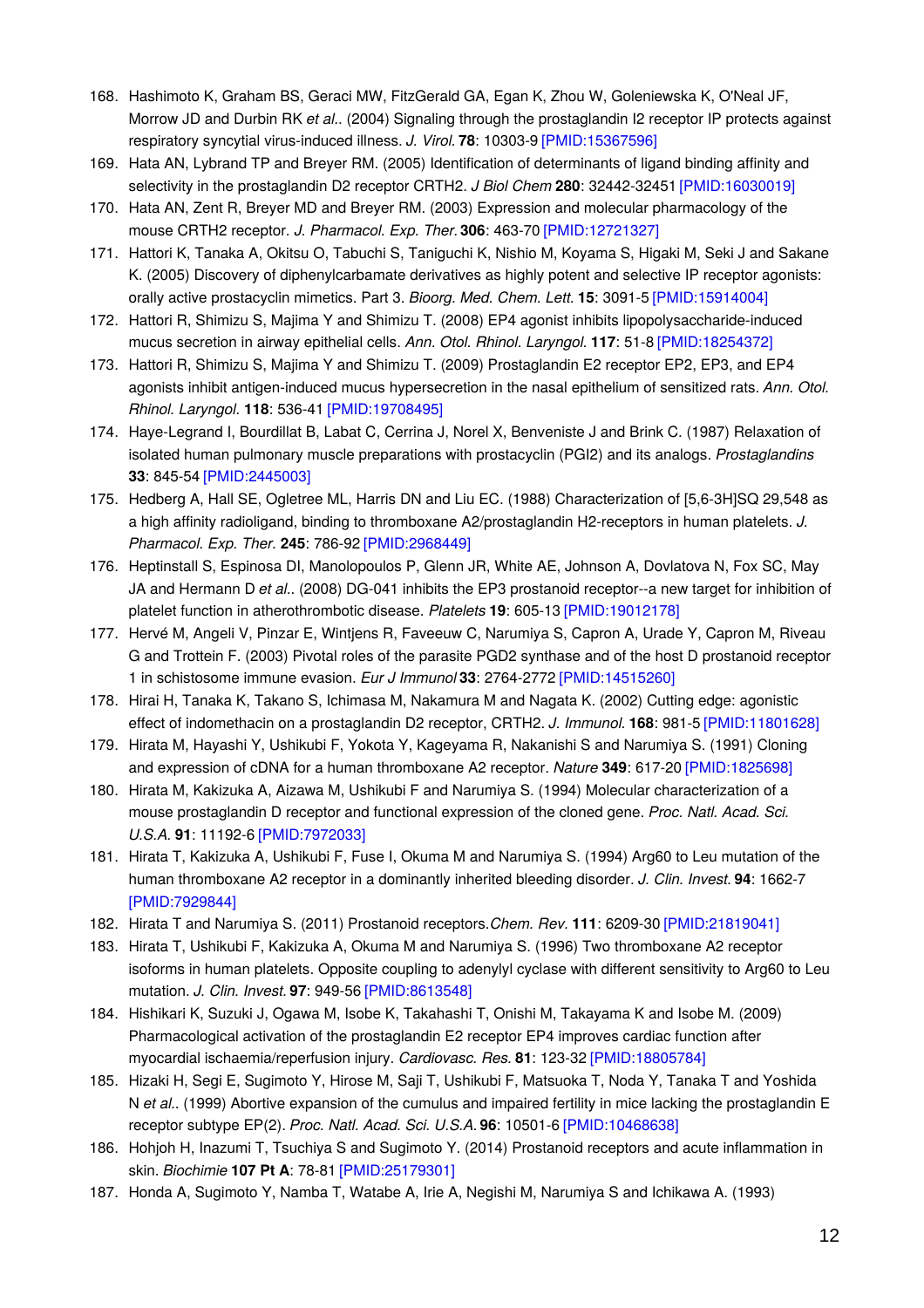Cloning and expression of a cDNA for mouse prostaglandin E receptor EP2 subtype. *J. Biol. Chem.* **268**: 7759-62 [\[PMID:8385118\]](http://www.ncbi.nlm.nih.gov/pubmed/8385118?dopt=AbstractPlus)

- 188. Honda T, Matsuoka T, Ueta M, Kabashima K, Miyachi Y and Narumiya S. (2009) Prostaglandin E(2)-EP(3) signaling suppresses skin inflammation in murine contact hypersensitivity. *J. Allergy Clin. Immunol.* **124**: 809-18.e2 [\[PMID:19541354\]](http://www.ncbi.nlm.nih.gov/pubmed/19541354?dopt=AbstractPlus)
- 189. Honda T, Segi-Nishida E, Miyachi Y and Narumiya S. (2006) Prostacyclin-IP signaling and prostaglandin E2-EP2/EP4 signaling both mediate joint inflammation in mouse collagen-induced arthritis. *J. Exp. Med.* **203**: 325-35 [\[PMID:16446378\]](http://www.ncbi.nlm.nih.gov/pubmed/16446378?dopt=AbstractPlus)
- 190. Hoshikawa Y, Voelkel NF, Gesell TL, Moore MD, Morris KG, Alger LA, Narumiya S and Geraci MW. (2001) Prostacyclin receptor-dependent modulation of pulmonary vascular remodeling. *Am. J. Respir. Crit. Care Med.* **164**: 314-8 [\[PMID:11463607\]](http://www.ncbi.nlm.nih.gov/pubmed/11463607?dopt=AbstractPlus)
- 191. Hosoi M, Oka T and Hori T. (1997) Prostaglandin E receptor EP3 subtype is involved in thermal hyperalgesia through its actions in the preoptic hypothalamus and the diagonal band of Broca in rats. *Pain* **71**: 303-311 [\[PMID:9231874\]](http://www.ncbi.nlm.nih.gov/pubmed/9231874?dopt=AbstractPlus)
- 192. Hristovska AM, Rasmussen LE, Hansen PB, Nielsen SS, Nüsing RM, Narumiya S, Vanhoutte P, Skøtt O and Jensen BL. (2007) Prostaglandin E2 induces vascular relaxation by E-prostanoid 4 receptor-mediated activation of endothelial nitric oxide synthase. *Hypertension* **50**: 525-30 [\[PMID:17635857\]](http://www.ncbi.nlm.nih.gov/pubmed/17635857?dopt=AbstractPlus)
- 193. Hung GH, Jones RL, Lam FF, Chan KM, Hidaka H, Suzuki M and Sasaki Y. (2006) Investigation of the pronounced synergism between prostaglandin E2 and other constrictor agents on rat femoral artery. *Prostaglandins Leukot. Essent. Fatty Acids***74**: 401-15 [\[PMID:16737803\]](http://www.ncbi.nlm.nih.gov/pubmed/16737803?dopt=AbstractPlus)
- 194. Hébert RL, O'Connor T, Neville C, Burns KD, Laneuville O and Peterson LN. (1998) Prostanoid signaling, localization, and expression of IP receptors in rat thick ascending limb cells. *Am. J. Physiol.* **275**: F904-14 [\[PMID:9843907\]](http://www.ncbi.nlm.nih.gov/pubmed/9843907?dopt=AbstractPlus)
- 195. Ibrahim NM, Young LG and Fröhlich O. (2001) Epididymal specificity and androgen regulation of rat EP2. *Biol. Reprod.* **65**: 575-80 [\[PMID:11466228\]](http://www.ncbi.nlm.nih.gov/pubmed/11466228?dopt=AbstractPlus)
- 196. Ibrahim S, McCartney A, Markosyan N and Smyth EM. (2013) Heterodimerization with the prostacyclin receptor triggers thromboxane receptor relocation to lipid rafts. *Arterioscler. Thromb. Vasc. Biol.* **33**: 60-6 [\[PMID:23162015\]](http://www.ncbi.nlm.nih.gov/pubmed/23162015?dopt=AbstractPlus)
- 197. Ichikawa A, Negishi M and Hasegawa H. (1997) Three isoforms of the prostaglandin E receptor EP3 subtype different in agonist-independent constitutive Gi activity and agonist-dependent Gs activity. *Adv. Exp. Med. Biol.* **433**: 239-42 [\[PMID:9561144\]](http://www.ncbi.nlm.nih.gov/pubmed/9561144?dopt=AbstractPlus)
- 198. Ichikawa A, Sugimoto Y and Tanaka S. (2010) Molecular biology of histidine decarboxylase and prostaglandin receptors. *Proc. Jpn. Acad., Ser. B, Phys. Biol. Sci.***86**: 848-66 [\[PMID:20948178\]](http://www.ncbi.nlm.nih.gov/pubmed/20948178?dopt=AbstractPlus)
- 199. Ikeda M, Kawatani M, Maruyama T and Ishihama H. (2006) Prostaglandin facilitates afferent nerve activity via EP1 receptors during urinary bladder inflammation in rats. *Biomed. Res.* **27**: 49-54 [\[PMID:16707842\]](http://www.ncbi.nlm.nih.gov/pubmed/16707842?dopt=AbstractPlus)
- 200. Ikeda-Matsuo Y, Tanji H, Narumiya S and Sasaki Y. (2011) Inhibition of prostaglandin E2 EP3 receptors improves stroke injury via anti-inflammatory and anti-apoptotic mechanisms. *J. Neuroimmunol.* **238**: 34-43 [\[PMID:21803432\]](http://www.ncbi.nlm.nih.gov/pubmed/21803432?dopt=AbstractPlus)
- 201. Imig JD, Breyer MD and Breyer RM. (2002) Contribution of prostaglandin EP(2) receptors to renal microvascular reactivity in mice. *Am. J. Physiol. Renal Physiol.***283**: F415-22 [\[PMID:12167591\]](http://www.ncbi.nlm.nih.gov/pubmed/12167591?dopt=AbstractPlus)
- 202. Ishida N, Odani-Kawabata N, Shimazaki A and Hara H. (2006) Prostanoids in the therapy of glaucoma. *Cardiovasc Drug Rev* **24**: 1-10 [\[PMID:16939629\]](http://www.ncbi.nlm.nih.gov/pubmed/16939629?dopt=AbstractPlus)
- 203. Ishiguro S, Arii S, Monden K, Adachi Y, Funaki N, Higashitsuji H, Fujita S, Furutani M, Mise M and Kitao T *et al.*. (1994) Identification of the thromboxane A2 receptor in hepatic sinusoidal endothelial cells and its role in endotoxin-induced liver injury in rats. *Hepatology* **20**: 1281-6 [\[PMID:7927263\]](http://www.ncbi.nlm.nih.gov/pubmed/7927263?dopt=AbstractPlus)
- 204. Ishikawa TO, Tamai Y, Rochelle JM, Hirata M, Namba T, Sugimoto Y, Ichikawa A, Narumiya S, Taketo MM and Seldin MF. (1996) Mapping of the genes encoding mouse prostaglandin D, E, and F and prostacyclin receptors. *Genomics* **32**: 285-8 [\[PMID:8833158\]](http://www.ncbi.nlm.nih.gov/pubmed/8833158?dopt=AbstractPlus)
- 205. Israel DD and Regan JW. (2009) EP(3) prostanoid receptor isoforms utilize distinct mechanisms to regulate ERK 1/2 activation. *Biochim. Biophys. Acta* **1791**: 238-45 [\[PMID:19416642\]](http://www.ncbi.nlm.nih.gov/pubmed/19416642?dopt=AbstractPlus)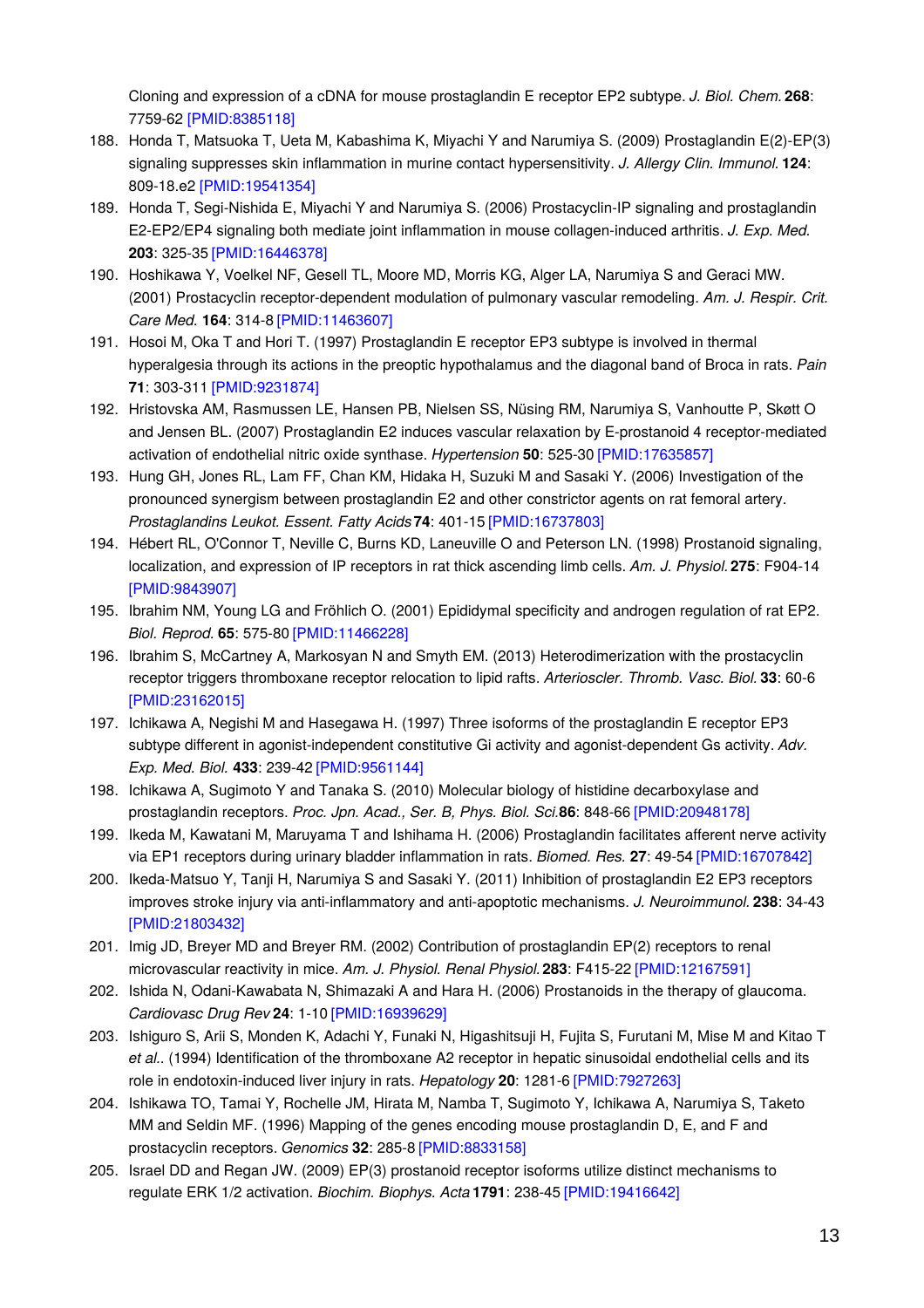- 206. Ito S, Negishi M, Sugama K, Okuda-Ashitaka E and Hayaishi O. (1991) Signal transduction coupled to prostaglandin D2. *Adv. Prostaglandin Thromboxane Leukot. Res.* **21A**: 371-4 [\[PMID:1705384\]](http://www.ncbi.nlm.nih.gov/pubmed/1705384?dopt=AbstractPlus)
- 207. Ito S, Sakamoto K, Mochizuki-Oda N, Ezashi T, Miwa K, Okuda-Ashitaka E, Shevchenko VI, Kiso Y and Hayaishi O. (1994) Prostaglandin F2 alpha receptor is coupled to Gq in cDNA-transfected Chinese hamster ovary cells. *Biochem. Biophys. Res. Commun.* **200**: 756-62 [\[PMID:8179609\]](http://www.ncbi.nlm.nih.gov/pubmed/8179609?dopt=AbstractPlus)
- 208. Itoh T, Ueno H and Kuriyama H. (1985) Calcium-induced calcium release mechanism in vascular smooth muscles--assessments based on contractions evoked in intact and saponin-treated skinned muscles. *Experientia* **41**: 989-96 [\[PMID:2990997\]](http://www.ncbi.nlm.nih.gov/pubmed/2990997?dopt=AbstractPlus)
- 209. Iyú D, Glenn JR, White AE, Johnson AJ, Fox SC and Heptinstall S. (2010) The role of prostanoid receptors in mediating the effects of PGE(2) on human platelet function. *Platelets* **21**: 329-42 [\[PMID:20433310\]](http://www.ncbi.nlm.nih.gov/pubmed/20433310?dopt=AbstractPlus)
- 210. Jaffar Z, Ferrini ME, Buford MC, Fitzgerald GA and Roberts K. (2007) Prostaglandin I2-IP signaling blocks allergic pulmonary inflammation by preventing recruitment of CD4+ Th2 cells into the airways in a mouse model of asthma. *J. Immunol.* **179**: 6193-203 [\[PMID:17947695\]](http://www.ncbi.nlm.nih.gov/pubmed/17947695?dopt=AbstractPlus)
- 211. Jaffar Z, Ferrini ME, Shaw PK, FitzGerald GA and Roberts K. (2011) Prostaglandin I<sub>2</sub>promotes the development of IL-17-producing γδ T cells that associate with the epithelium during allergic lung inflammation. *J. Immunol.* **187**: 5380-91 [\[PMID:21976777\]](http://www.ncbi.nlm.nih.gov/pubmed/21976777?dopt=AbstractPlus)
- 212. Jain S, Chakraborty G, Raja R, Kale S and Kundu GC. (2008) Prostaglandin E2 regulates tumor angiogenesis in prostate cancer. *Cancer Res.* **68**: 7750-9 [\[PMID:18829529\]](http://www.ncbi.nlm.nih.gov/pubmed/18829529?dopt=AbstractPlus)
- 213. Jandl K, Stacher E, Bálint Z, Sturm EM, Maric J, Peinhaupt M, Luschnig P, Aringer I, Fauland A and Konya V *et al.*. (2016) Activated prostaglandin D2 receptors on macrophages enhance neutrophil recruitment into the lung. *J. Allergy Clin. Immunol.* **137**: 833-43 [\[PMID:26792210\]](http://www.ncbi.nlm.nih.gov/pubmed/26792210?dopt=AbstractPlus)
- 214. Jenkins DW, Feniuk W and Humphrey PP. (2001) Characterization of the prostanoid receptor types involved in mediating calcitonin gene-related peptide release from cultured rat trigeminal neurones. *Br. J. Pharmacol.* **134**: 1296-302 [\[PMID:11704650\]](http://www.ncbi.nlm.nih.gov/pubmed/11704650?dopt=AbstractPlus)
- 215. Jensen BL, Mann B, Skøtt O and Kurtz A. (1999) Differential regulation of renal prostaglandin receptor mRNAs by dietary salt intake in the rat. *Kidney Int.* **56**: 528-37 [\[PMID:10432392\]](http://www.ncbi.nlm.nih.gov/pubmed/10432392?dopt=AbstractPlus)
- 216. Jewell ML, Breyer RM and Currie KP. (2011) Regulation of calcium channels and exocytosis in mouse adrenal chromaffin cells by prostaglandin EP3 receptors. *Mol. Pharmacol.* **79**: 987-96 [\[PMID:21383044\]](http://www.ncbi.nlm.nih.gov/pubmed/21383044?dopt=AbstractPlus)
- 217. Jiang J and Dingledine R. (2013) Role of prostaglandin receptor EP2 in the regulations of cancer cell proliferation, invasion, and inflammation. *J. Pharmacol. Exp. Ther.***344**: 360-7 [\[PMID:23192657\]](http://www.ncbi.nlm.nih.gov/pubmed/23192657?dopt=AbstractPlus)
- 218. Jiang J, Ganesh T, Du Y, Quan Y, Serrano G, Qui M, Speigel I, Rojas A, Lelutiu N and Dingledine R. (2012) Small molecule antagonist reveals seizure-induced mediation of neuronal injury by prostaglandin E2 receptor subtype EP2. *Proc. Natl. Acad. Sci. U.S.A.* **109**: 3149-54 [\[PMID:22323596\]](http://www.ncbi.nlm.nih.gov/pubmed/22323596?dopt=AbstractPlus)
- 219. Jiang J, Ganesh T, Du Y, Thepchatri P, Rojas A, Lewis I, Kurtkaya S, Li L, Qui M and Serrano G*et al.*. (2010) Neuroprotection by selective allosteric potentiators of the EP2 prostaglandin receptor. *Proc. Natl. Acad. Sci. U.S.A.* **107**: 2307-12 [\[PMID:20080612\]](http://www.ncbi.nlm.nih.gov/pubmed/20080612?dopt=AbstractPlus)
- 220. Jin J, Mao GF and Ashby B. (1997) Constitutive activity of human prostaglandin E receptor EP3 isoforms. *Br. J. Pharmacol.* **121**: 317-23 [\[PMID:9154343\]](http://www.ncbi.nlm.nih.gov/pubmed/9154343?dopt=AbstractPlus)
- 221. Johansson T, Narumiya S and Zeilhofer HU. (2011) Contribution of peripheral versus central EP1 prostaglandin receptors to inflammatory pain. *Neurosci. Lett.* **495**: 98-101 [\[PMID:21440042\]](http://www.ncbi.nlm.nih.gov/pubmed/21440042?dopt=AbstractPlus)
- 222. Johnston SL, Freezer NJ, Ritter W, O'Toole S and Howarth PH. (1995) Prostaglandin D2-induced bronchoconstriction is mediated only in part by the thromboxane prostanoid receptor. *Eur Respir J* **8**: 411- 415 [\[PMID:7789486\]](http://www.ncbi.nlm.nih.gov/pubmed/7789486?dopt=AbstractPlus)
- 223. Johnston SL, Smith S, Harrison J, Ritter W and Howarth PH. (1993) The effect of BAY u 3405, a thromboxane receptor antagonist, on prostaglandin D2-induced nasal blockage. *J. Allergy Clin. Immunol.* **91**: 903-9 [\[PMID:8473679\]](http://www.ncbi.nlm.nih.gov/pubmed/8473679?dopt=AbstractPlus)
- 224. Jones CL, Li T and Cowley EA. (2012) The prostaglandin E<sub>2</sub> type 4 receptor participates in the response to acute oxidant stress in airway epithelial cells. *J. Pharmacol. Exp. Ther.***341**: 552-63 [\[PMID:22362924\]](http://www.ncbi.nlm.nih.gov/pubmed/22362924?dopt=AbstractPlus)
- 225. Jones RL. (1978) Definition of prostaglandin-sensitive arterial constrictor systems.*Acta Biol. Med. Ger.* **37**: 837-44 [\[PMID:742299\]](http://www.ncbi.nlm.nih.gov/pubmed/742299?dopt=AbstractPlus)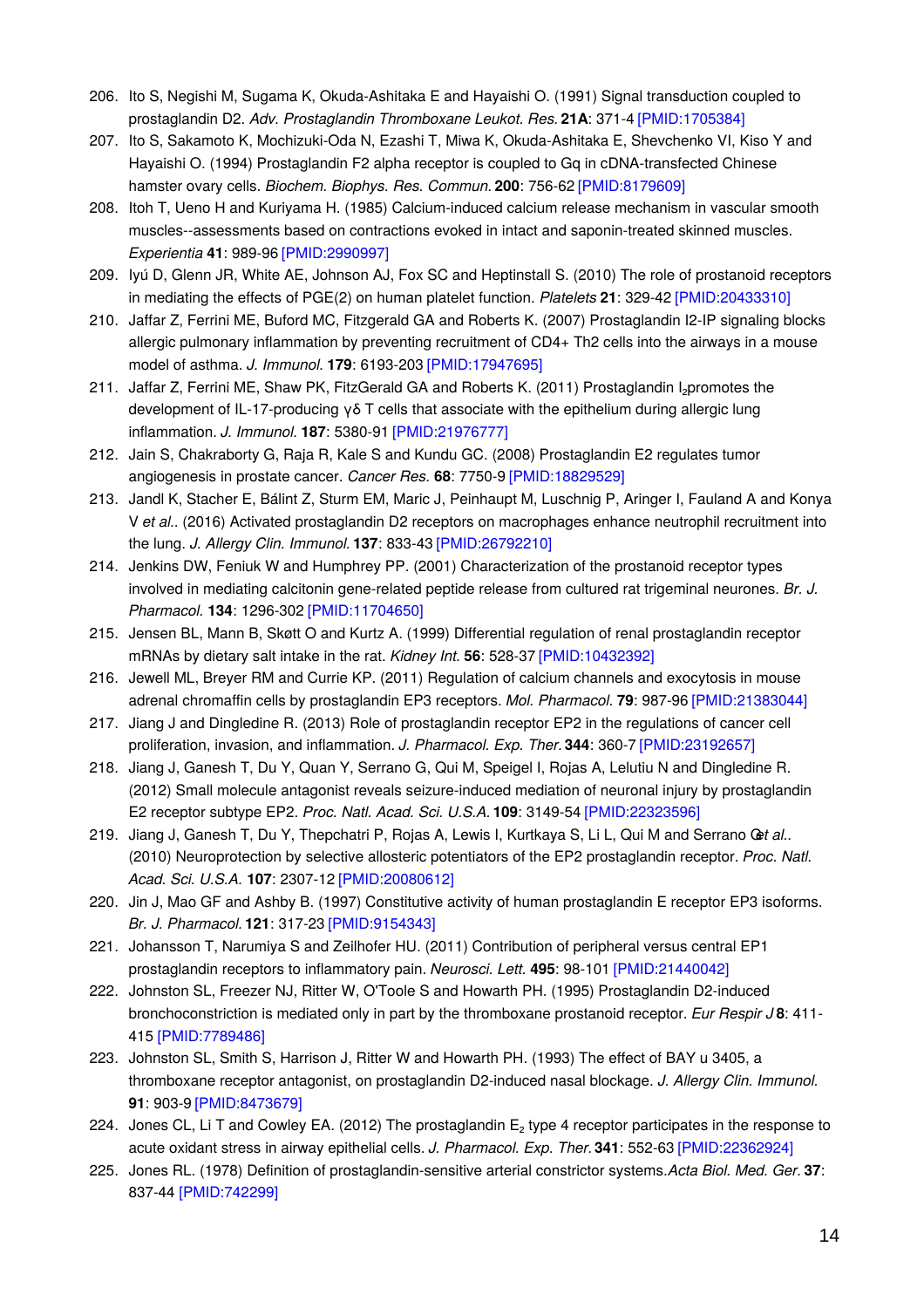- 226. Jones RL, Giembycz MA and Woodward DF. (2009) Prostanoid receptor antagonists: development strategies and therapeutic applications. *Br. J. Pharmacol.* **158**: 104-45 [\[PMID:19624532\]](http://www.ncbi.nlm.nih.gov/pubmed/19624532?dopt=AbstractPlus)
- 227. Jones RL and Marr CG. (1977) Actions of 16-aryloxy analogues of prostaglandin F2alpha on preparations responsive to prostaglandin endoperoxides. *Br. J. Pharmacol.* **61**: 694-6 [\[PMID:597671\]](http://www.ncbi.nlm.nih.gov/pubmed/597671?dopt=AbstractPlus)
- 228. Jones RL, Peesapati V and Wilson NH. (1982) Antagonism of the thromboxane-sensitive contractile systems of the rabbit aorta, dog saphenous vein and guinea-pig trachea. *Br. J. Pharmacol.* **76**: 423-38 [\[PMID:6286023\]](http://www.ncbi.nlm.nih.gov/pubmed/6286023?dopt=AbstractPlus)
- 229. Jones RL, Qian YM, Chan KM and Yim AP. (1998) Characterization of a prostanoid EP3-receptor in guinea-pig aorta: partial agonist action of the non-prostanoid ONO-AP-324. *Br. J. Pharmacol.* **125**: 1288-96 [\[PMID:9863659\]](http://www.ncbi.nlm.nih.gov/pubmed/9863659?dopt=AbstractPlus)
- 230. Jones RL, Qian YM, Wise H, Wong HN, Lam WL, Chan HW, Yim AP and Ho JK. (1997) Relaxant actions of nonprostanoid prostacyclin mimetics on human pulmonary artery. *J. Cardiovasc. Pharmacol.* **29**: 525-35 [\[PMID:9156364\]](http://www.ncbi.nlm.nih.gov/pubmed/9156364?dopt=AbstractPlus)
- 231. Jones RL, Wan Ahmad WA, Woodward DF and Wang J. (2013) Nature of the slow relaxation of smooth muscle induced by a EP2 receptor agonist with a non-prostanoid structure. *Prostaglandins Leukot. Essent. Fatty Acids* **88**: 321-30 [\[PMID:23419768\]](http://www.ncbi.nlm.nih.gov/pubmed/23419768?dopt=AbstractPlus)
- 232. Jones RL, Wilson NH and Lawrence RA. (1989) EP 171: a high affinity thromboxane A2-mimetic, the actions of which are slowly reversed by receptor blockade. *Br. J. Pharmacol.* **96**: 875-87 [\[PMID:2743082\]](http://www.ncbi.nlm.nih.gov/pubmed/2743082?dopt=AbstractPlus)
- 233. Jones RL, Wilson NH, Marr CG, Muir G and Armstrong RA. (1993) Diphenylmethylazine prostanoids with prostacyclin-like actions on human platelets. *J Lipid Mediat* **6**: 405-10 [\[PMID:8357998\]](http://www.ncbi.nlm.nih.gov/pubmed/8357998?dopt=AbstractPlus)
- 234. Jones RL, Wise H, Clark R, Whiting RL and Bley KR. (2006) Investigation of the prostacyclin (IP) receptor antagonist RO1138452 on isolated blood vessel and platelet preparations. *Br. J. Pharmacol.* **149**: 110-20 [\[PMID:16880763\]](http://www.ncbi.nlm.nih.gov/pubmed/16880763?dopt=AbstractPlus)
- 235. Jones RL, Woodward DF, Wang JW and Clark RL. (2011) Roles of affinity and lipophilicity in the slow kinetics of prostanoid receptor antagonists on isolated smooth muscle preparations. *Br. J. Pharmacol.* **162**: 863-79 [\[PMID:20973775\]](http://www.ncbi.nlm.nih.gov/pubmed/20973775?dopt=AbstractPlus)
- 236. Jugus MJ, Jaworski JP, Patra PB, Jin J, Morrow DM, Laping NJ, Edwards RM and Thorneloe KS. (2009) Dual modulation of urinary bladder activity and urine flow by prostanoid EP3 receptors in the conscious rat. *Br. J. Pharmacol.* **158**: 372-81 [\[PMID:19486006\]](http://www.ncbi.nlm.nih.gov/pubmed/19486006?dopt=AbstractPlus)
- 237. Jumblatt MM, Neltner AA, Coca-Prados M and Paterson CA. (1994) EP2-receptor stimulated cyclic AMP synthesis in cultured human non-pigmented ciliary epithelium. *Exp. Eye Res.* **58**: 563-6 [\[PMID:7925693\]](http://www.ncbi.nlm.nih.gov/pubmed/7925693?dopt=AbstractPlus)
- 238. Juteau H, Gareau Y, Labelle M, Sturino CF, Sawyer N, Tremblay N, Lamontagne S, Carrière MC, Denis D and Metters KM. (2001) Structure-activity relationship of cinnamic acylsulfonamide analogues on the human EP3 prostanoid receptor. *Bioorg. Med. Chem.* **9**: 1977-84 [\[PMID:11504634\]](http://www.ncbi.nlm.nih.gov/pubmed/11504634?dopt=AbstractPlus)
- 239. Kabashima K, Murata T, Tanaka H, Matsuoka T, Sakata D, Yoshida N, Katagiri K, Kinashi T, Tanaka T and Miyasaka M *et al.*. (2003) Thromboxane A2 modulates interaction of dendritic cells and T cells and regulates acquired immunity. *Nat. Immunol.* **4**: 694-701 [\[PMID:12778172\]](http://www.ncbi.nlm.nih.gov/pubmed/12778172?dopt=AbstractPlus)
- 240. Kabashima K, Saji T, Murata T, Nagamachi M, Matsuoka T, Segi E, Tsuboi K, Sugimoto Y, Kobayashi T and Miyachi Y *et al.*. (2002) The prostaglandin receptor EP4 suppresses colitis, mucosal damage and CD4 cell activation in the gut. *J. Clin. Invest.* **109**: 883-93 [\[PMID:11927615\]](http://www.ncbi.nlm.nih.gov/pubmed/11927615?dopt=AbstractPlus)
- 241. Kabashima K, Sakata D, Nagamachi M, Miyachi Y, Inaba K and Narumiya S. (2003) Prostaglandin E2-EP4 signaling initiates skin immune responses by promoting migration and maturation of Langerhans cells. *Nat. Med.* **9**: 744-9 [\[PMID:12740571\]](http://www.ncbi.nlm.nih.gov/pubmed/12740571?dopt=AbstractPlus)
- 242. Kajikawa N, Nogimori K, Murata T, Nishio S and Uchiyama S. (1989) Specific binding of the new stable epoprostenol analogue beraprost sodium to prostacyclin receptors on human and rat platelets. *Arzneimittelforschung* **39**: 495-9 [\[PMID:2665758\]](http://www.ncbi.nlm.nih.gov/pubmed/2665758?dopt=AbstractPlus)
- 243. Kambe T, Maruyama T, Nakano M, Nakai Y, Yoshida T, Matsunaga N, Oida H, Konaka A, Maruyama T and Nakai H *et al.*. (2012) Discovery of a novel EP2/EP4 dual agonist with high subtype-selectivity.*Bioorg. Med. Chem. Lett.* **22**: 396-401 [\[PMID:22119471\]](http://www.ncbi.nlm.nih.gov/pubmed/22119471?dopt=AbstractPlus)
- 244. Kamiyama M, Pozzi A, Yang L, DeBusk LM, Breyer RM and Lin PC. (2006) EP2, a receptor for PGE2,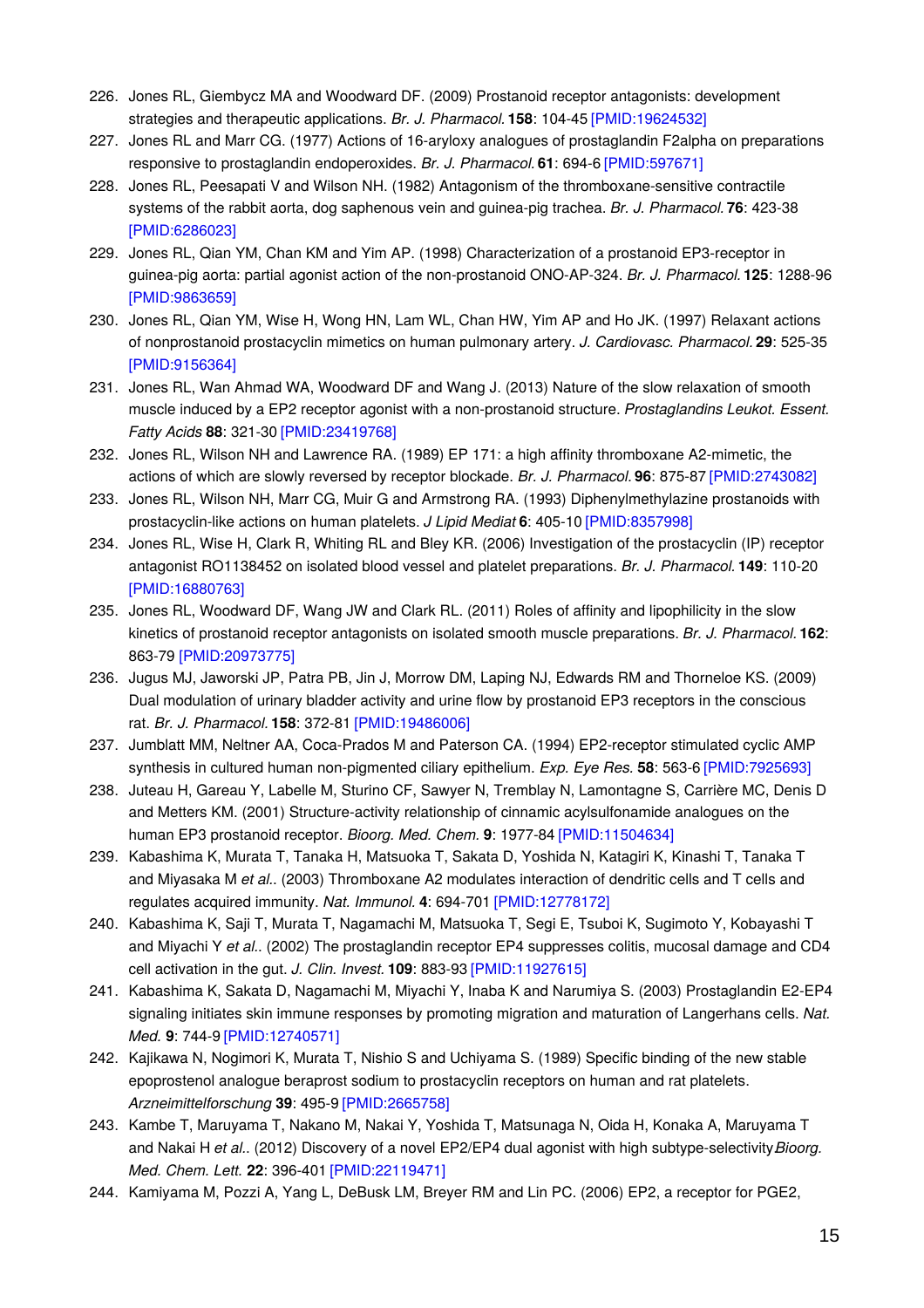regulates tumor angiogenesis through direct effects on endothelial cell motility and survival. *Oncogene* **25**: 7019-28 [\[PMID:16732324\]](http://www.ncbi.nlm.nih.gov/pubmed/16732324?dopt=AbstractPlus)

- 245. Kanamori Y, Niwa M, Kohno K, Al-Essa LY, Matsuno H, Kozawa O and Uematsu T. (1997) Migration of neutrophils from blood to tissue: alteration of modulatory effects of prostanoid on superoxide generation in rabbits and humans. *Life Sci.* **60**: 1407-17 [\[PMID:9096262\]](http://www.ncbi.nlm.nih.gov/pubmed/9096262?dopt=AbstractPlus)
- 246. Kaneko Y, Nakayama T, Saito K, Morita A, Sato I, Maruyama A, Soma M, Takahashi T and Sato N. (2006) Relationship between the thromboxane A2 receptor gene and susceptibility to cerebral infarction. *Hypertens. Res.* **29**: 665-71 [\[PMID:17249521\]](http://www.ncbi.nlm.nih.gov/pubmed/17249521?dopt=AbstractPlus)
- 247. Katagiri H, Ito Y, Ito S, Murata T, Yukihiko S, Narumiya S, Watanabe M and Majima M. (2008) TNF-alpha induces thromboxane receptor signaling-dependent microcirculatory dysfunction in mouse liver. *Shock* **30**: 463-7 [\[PMID:18800000\]](http://www.ncbi.nlm.nih.gov/pubmed/18800000?dopt=AbstractPlus)
- 248. Kataoka H, Sakanaka M, Semma M, Yamamoto T, Hirota S, Tanaka S and Ichikawa A. (2008) PGE2 receptor subtype EP4-dependent adherence of mastocytoma P-815 cells to matrix components in subcutaneous tissues overlaying inside surface of air pouch cavity in CDF1 mouse. *Inflamm. Res.* **57**: 362- 6 [\[PMID:18787774\]](http://www.ncbi.nlm.nih.gov/pubmed/18787774?dopt=AbstractPlus)
- 249. Kato S, Aihara E, Yoshii K and Takeuchi K. (2005) Dual action of prostaglandin E2 on gastric acid secretion through different EP-receptor subtypes in the rat. *Am. J. Physiol. Gastrointest. Liver Physiol.***289**: G64-9 [\[PMID:15961884\]](http://www.ncbi.nlm.nih.gov/pubmed/15961884?dopt=AbstractPlus)
- 250. Katoh H, Watabe A, Sugimoto Y, Ichikawa A and Negishi M. (1995) Characterization of the signal transduction of prostaglandin E receptor EP1 subtype in cDNA-transfected Chinese hamster ovary cells. *Biochim. Biophys. Acta* **1244**: 41-8 [\[PMID:7766667\]](http://www.ncbi.nlm.nih.gov/pubmed/7766667?dopt=AbstractPlus)
- 251. Katsuyama M, Nishigaki N, Sugimoto Y, Morimoto K, Negishi M, Narumiya S and Ichikawa A. (1995) The mouse prostaglandin E receptor EP2 subtype: cloning, expression, and northern blot analysis. *FEBS Lett.* **372**: 151-6 [\[PMID:7556658\]](http://www.ncbi.nlm.nih.gov/pubmed/7556658?dopt=AbstractPlus)
- 252. Kattelman EJ, Venton DL and Le Breton GC. (1986) Characterization of U46619 binding in unactivated, intact human platelets and determination of binding site affinities of four TXA2/PGH2 receptor antagonists (13-APA, BM 13.177, ONO 3708 and SQ 29,548). *Thromb. Res.* **41**: 471-81 [\[PMID:3008368\]](http://www.ncbi.nlm.nih.gov/pubmed/3008368?dopt=AbstractPlus)
- 253. Kawabe J, Yuhki K, Okada M, Kanno T, Yamauchi A, Tashiro N, Sasaki T, Okumura S, Nakagawa N and Aburakawa Y *et al.*. (2010) Prostaglandin I2 promotes recruitment of endothelial progenitor cells and limits vascular remodeling. *Arterioscler. Thromb. Vasc. Biol.* **30**: 464-70 [\[PMID:20007911\]](http://www.ncbi.nlm.nih.gov/pubmed/20007911?dopt=AbstractPlus)
- 254. Kawahara H, Sakamoto A, Takeda S, Onodera H, Imaki J and Ogawa R. (2001) A prostaglandin E2 receptor subtype EP1 receptor antagonist (ONO-8711) reduces hyperalgesia, allodynia, and c-fos gene expression in rats with chronic nerve constriction. *Anesth. Analg.* **93**: 1012-7 [\[PMID:11574375\]](http://www.ncbi.nlm.nih.gov/pubmed/11574375?dopt=AbstractPlus)
- 255. Kawamori T, Kitamura T, Watanabe K, Uchiya N, Maruyama T, Narumiya S, Sugimura T and Wakabayashi K. (2005) Prostaglandin E receptor subtype EP(1) deficiency inhibits colon cancer development. *Carcinogenesis* **26**: 353-7 [\[PMID:15564292\]](http://www.ncbi.nlm.nih.gov/pubmed/15564292?dopt=AbstractPlus)
- 256. Kawamura T, Yamauchi T, Koyama M, Maruyama T, Akira T and Nakamura N. (1997) Expression of prostaglandin EP2 receptor mRNA in the rat spinal cord. *Life Sci.* **61**: 2111-6 [\[PMID:9395252\]](http://www.ncbi.nlm.nih.gov/pubmed/9395252?dopt=AbstractPlus)
- 257. Kawano T, Anrather J, Zhou P, Park L, Wang G, Frys KA, Kunz A, Cho S, Orio M and Iadecola C. (2006) Prostaglandin E2 EP1 receptors: downstream effectors of COX-2 neurotoxicity. *Nat. Med.* **12**: 225-9 [\[PMID:16432513\]](http://www.ncbi.nlm.nih.gov/pubmed/16432513?dopt=AbstractPlus)
- 258. Kay LJ, Gilbert M, Pullen N, Skerratt S, Farrington J, Seward EP and Peachell PT. (2013) Characterization of the EP receptor subtype that mediates the inhibitory effects of prostaglandin E2 on IgE-dependent secretion from human lung mast cells. *Clin. Exp. Allergy* **43**: 741-51 [\[PMID:23786281\]](http://www.ncbi.nlm.nih.gov/pubmed/23786281?dopt=AbstractPlus)
- 259. Keery RJ and Lumley P. (1988) AH6809, a prostaglandin DP-receptor blocking drug on human platelets. *Br. J. Pharmacol.* **94**: 745-54 [\[PMID:2460179\]](http://www.ncbi.nlm.nih.gov/pubmed/2460179?dopt=AbstractPlus)
- 260. Kelly CR, Williams GW and Sharif NA. (2003) Real-time intracellular Ca2+ mobilization by travoprost acid, bimatoprost, unoprostone, and other analogs via endogenous mouse, rat, and cloned human FP prostaglandin receptors. *J. Pharmacol. Exp. Ther.***304**: 238-45 [\[PMID:12490597\]](http://www.ncbi.nlm.nih.gov/pubmed/12490597?dopt=AbstractPlus)
- 261. Kennedy CR, Zhang Y, Brandon S, Guan Y, Coffee K, Funk CD, Magnuson MA, Oates JA, Breyer MD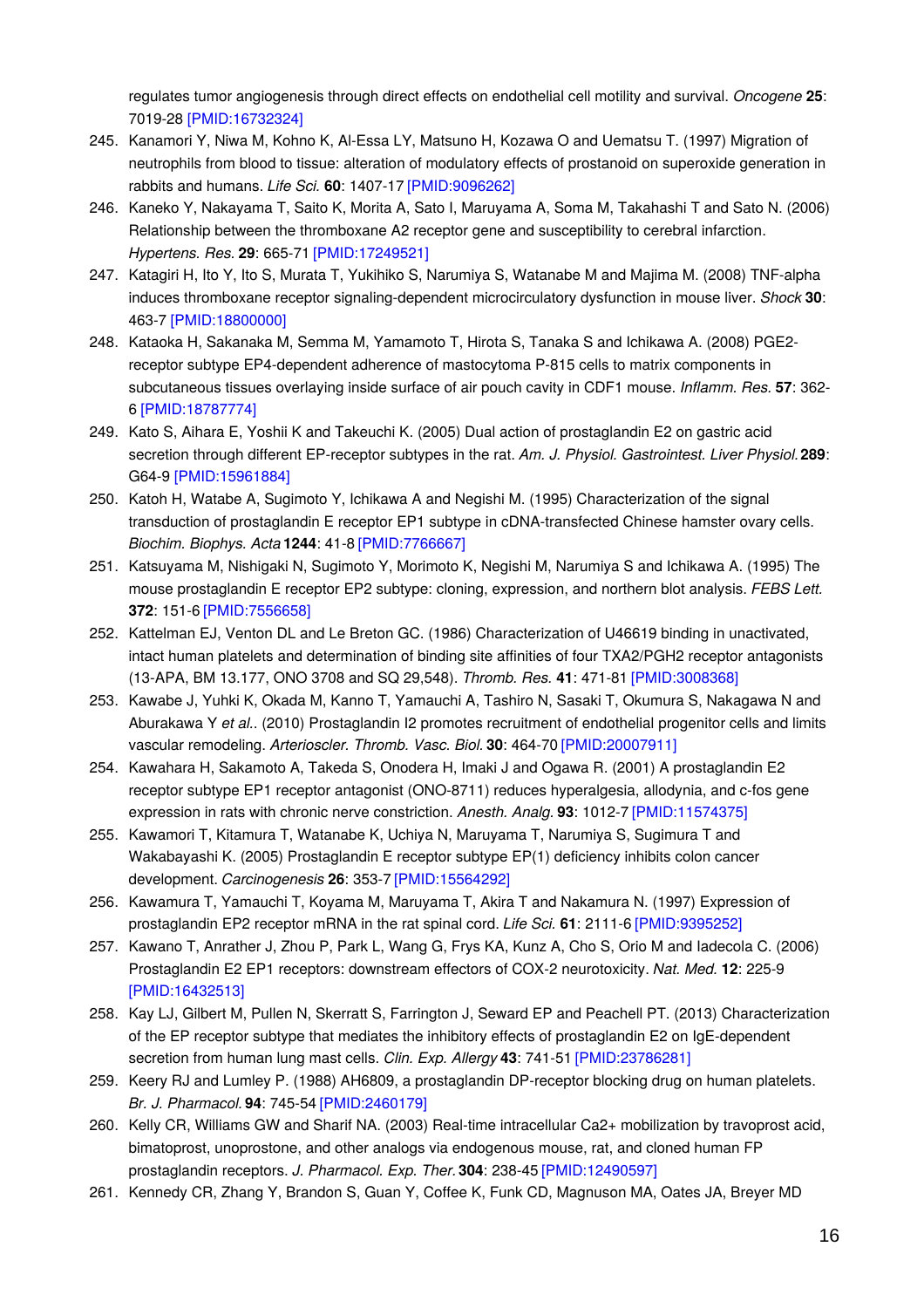and Breyer RM. (1999) Salt-sensitive hypertension and reduced fertility in mice lacking the prostaglandin EP2 receptor. *Nat. Med.* **5**: 217-20 [\[PMID:9930871\]](http://www.ncbi.nlm.nih.gov/pubmed/9930871?dopt=AbstractPlus)

- 262. Kimball FA, Lauderdale JW, Nelson NA and Jackson RW. (1976) Comparison of luteolytic effectiveness of several prostaglandin analogs in heifers and relative binding affinity for bovine luteal prostaglandin binding sites. *Prostaglandins* **12**: 985-995 [\[PMID:188076\]](http://www.ncbi.nlm.nih.gov/pubmed/188076?dopt=AbstractPlus)
- 263. Kimura T, Ogita K, Kusui C, Ohashi K, Azuma C and Murata Y. (1999) What knockout mice can tell us about parturition. *Rev Reprod* **4**: 73-80 [\[PMID:10357094\]](http://www.ncbi.nlm.nih.gov/pubmed/10357094?dopt=AbstractPlus)
- 264. Kinsella BT. (2001) Thromboxane A2 signalling in humans: a 'Tail' of two receptors.*Biochem. Soc. Trans.* **29**: 641-54 [\[PMID:11709048\]](http://www.ncbi.nlm.nih.gov/pubmed/11709048?dopt=AbstractPlus)
- 265. Kinsella BT, O'Mahony DJ and Fitzgerald GA. (1997) The human thromboxane A2 receptor alpha isoform (TP alpha) functionally couples to the G proteins Gq and G11 in vivo and is activated by the isoprostane 8 epi prostaglandin F2 alpha. *J. Pharmacol. Exp. Ther.***281**: 957-64 [\[PMID:9152406\]](http://www.ncbi.nlm.nih.gov/pubmed/9152406?dopt=AbstractPlus)
- 266. Kiriyama M, Ushikubi F, Kobayashi T, Hirata M, Sugimoto Y and Narumiya S. (1997) Ligand binding specificities of the eight types and subtypes of the mouse prostanoid receptors expressed in Chinese hamster ovary cells. *Br. J. Pharmacol.* **122**: 217-24 [\[PMID:9313928\]](http://www.ncbi.nlm.nih.gov/pubmed/9313928?dopt=AbstractPlus)
- 267. Kishino J, Hanasaki K, Nagasaki T and Arita H. (1991) Kinetic studies on stereospecific recognition by the thromboxane A2/prostaglandin H2 receptor of the antagonist, S-145. *Br. J. Pharmacol.* **103**: 1883-8 [\[PMID:1833018\]](http://www.ncbi.nlm.nih.gov/pubmed/1833018?dopt=AbstractPlus)
- 268. Kitanaka J, Hasimoto H, Sugimoto Y, Negishi M, Aino H, Gotoh M, Ichikawa A and Baba A. (1994) Cloning and expression of a cDNA for rat prostaglandin F2 alpha receptor. *Prostaglandins* **48**: 31-41 [\[PMID:7972878\]](http://www.ncbi.nlm.nih.gov/pubmed/7972878?dopt=AbstractPlus)
- 269. Kitaoka S, Furuyashiki T, Nishi A, Shuto T, Koyasu S, Matsuoka T, Miyasaka M, Greengard P and Narumiya S. (2007) Prostaglandin E2 acts on EP1 receptor and amplifies both dopamine D1 and D2 receptor signaling in the striatum. *J. Neurosci.* **27**: 12900-7 [\[PMID:18032663\]](http://www.ncbi.nlm.nih.gov/pubmed/18032663?dopt=AbstractPlus)
- 270. Kobayashi K, Murata T, Hori M and Ozaki H. (2011) Prostaglandin E2-prostanoid EP3 signal induces vascular contraction via nPKC and ROCK activation in rat mesenteric artery. *Eur. J. Pharmacol.* **660**: 375- 80 [\[PMID:21463619\]](http://www.ncbi.nlm.nih.gov/pubmed/21463619?dopt=AbstractPlus)
- 271. Kobayashi T and Narumiya S. (2002) Function of prostanoid receptors: studies on knockout mice. *Prostaglandins Other Lipid Mediat.* **68-69**: 557-73 [\[PMID:12432943\]](http://www.ncbi.nlm.nih.gov/pubmed/12432943?dopt=AbstractPlus)
- 272. Kobayashi T, Tahara Y, Matsumoto M, Iguchi M, Sano H, Murayama T, Arai H, Oida H, Yurugi-Kobayashi T and Yamashita JK *et al.*. (2004) Roles of thromboxane A(2) and prostacyclin in the development of atherosclerosis in apoE-deficient mice. *J. Clin. Invest.* **114**: 784-94 [\[PMID:15372102\]](http://www.ncbi.nlm.nih.gov/pubmed/15372102?dopt=AbstractPlus)
- 273. Kolodsick JE, Peters-Golden M, Larios J, Toews GB, Thannickal VJ and Moore BB. (2003) Prostaglandin E2 inhibits fibroblast to myofibroblast transition via E. prostanoid receptor 2 signaling and cyclic adenosine monophosphate elevation. *Am. J. Respir. Cell Mol. Biol.***29**: 537-44 [\[PMID:12738687\]](http://www.ncbi.nlm.nih.gov/pubmed/12738687?dopt=AbstractPlus)
- 274. Komuro M, Kamiyama M, Furuya Y, Takihana Y, Araki I and Takeda M. (2006) Gene and protein expression profiles of prostaglandin E2 receptor subtypes in the human corpus cavernosum. *Int. J. Impot. Res.* **18**: 275-81 [\[PMID:16239896\]](http://www.ncbi.nlm.nih.gov/pubmed/16239896?dopt=AbstractPlus)
- 275. Konya V, Philipose S, Bálint Z, Olschewski A, Marsche G, Sturm EM, Schicho R, Peskar BA, Schuligoi R and Heinemann A. (2011) Interaction of eosinophils with endothelial cells is modulated by prostaglandin EP4 receptors. *Eur. J. Immunol.* **41**: 2379-89 [\[PMID:21681739\]](http://www.ncbi.nlm.nih.gov/pubmed/21681739?dopt=AbstractPlus)
- 276. Kosuge Y, Miyagishi H, Shinomiya T, Nishiyama K, Suzuki S, Osada N, Ishige K, Okubo M, Kawaguchi M and Ito Y. (2015) Characterization of Motor Neuron Prostaglandin E2 EP3 Receptor Isoform in a Mouse Model of Amyotrophic Lateral Sclerosis. *Biol. Pharm. Bull.* **38**: 1964-8 [\[PMID:26632188\]](http://www.ncbi.nlm.nih.gov/pubmed/26632188?dopt=AbstractPlus)
- 277. Kotani M, Tanaka I, Ogawa Y, Usui T, Mori K, Ichikawa A, Narumiya S, Yoshimi T and Nakao K. (1995) Molecular cloning and expression of multiple isoforms of human prostaglandin E receptor EP3 subtype generated by alternative messenger RNA splicing: multiple second messenger systems and tissue-specific distributions. *Mol. Pharmacol.* **48**: 869-79 [\[PMID:7476918\]](http://www.ncbi.nlm.nih.gov/pubmed/7476918?dopt=AbstractPlus)
- 278. Kotani M, Tanaka I, Ogawa Y, Usui T, Tamura N, Mori K, Narumiya S, Yoshimi T and Nakao K. (1997) Structural organization of the human prostaglandin EP3 receptor subtype gene (PTGER3). *Genomics* **40**: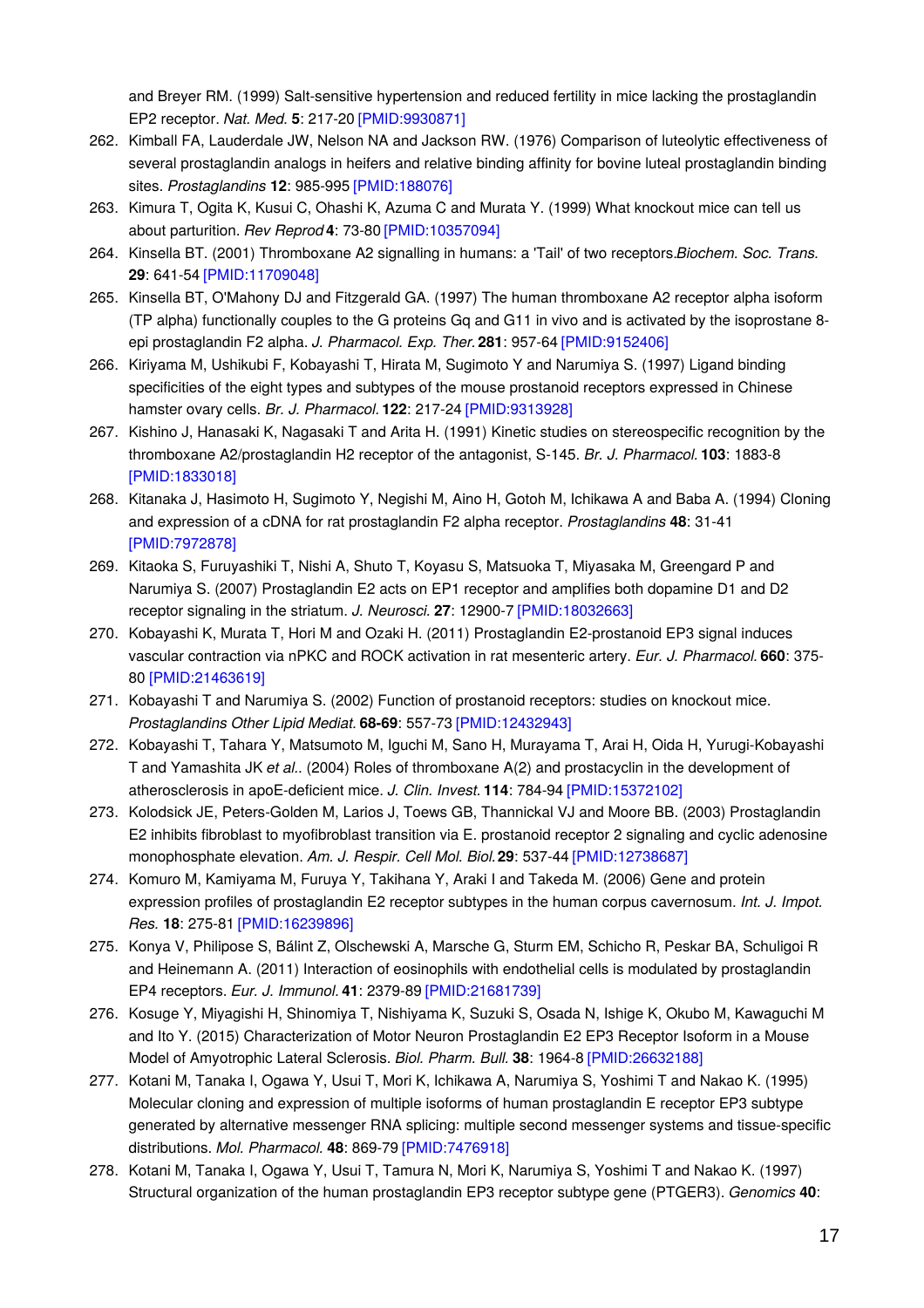425-34 [\[PMID:9073510\]](http://www.ncbi.nlm.nih.gov/pubmed/9073510?dopt=AbstractPlus)

- 279. Kotani T, Kobata A, Nakamura E, Amagase K and Takeuchi K. (2006) Roles of cyclooxygenase-2 and prostacyclin/IP receptors in mucosal defense against ischemia/reperfusion injury in mouse stomach. *J. Pharmacol. Exp. Ther.* **316**: 547-55 [\[PMID:16236816\]](http://www.ncbi.nlm.nih.gov/pubmed/16236816?dopt=AbstractPlus)
- 280. Kotelevets L, Foudi N, Louedec L, Couvelard A, Chastre E and Norel X. (2007) A new mRNA splice variant coding for the human EP3-I receptor isoform. *Prostaglandins Leukot. Essent. Fatty Acids***77**: 195- 201 [\[PMID:18023986\]](http://www.ncbi.nlm.nih.gov/pubmed/18023986?dopt=AbstractPlus)
- 281. Krauss AH, Impagnatiello F, Toris CB, Gale DC, Prasanna G, Borghi V, Chiroli V, Chong WK, Carreiro ST and Ongini E. (2011) Ocular hypotensive activity of BOL-303259-X, a nitric oxide donating prostaglandin F2α agonist, in preclinical models. *Exp. Eye Res.* **93**: 250-5 [\[PMID:21396362\]](http://www.ncbi.nlm.nih.gov/pubmed/21396362?dopt=AbstractPlus)
- 282. Krauss AH, Woodward DF, Gibson LL, Protzman CE, Williams LS, Burk RM, Gac TS, Roof MB, Abbas F and Marshall K *et al.*. (1996) Evidence for human thromboxane receptor heterogeneity using a novel series of 9,11-cyclic carbonate derivatives of prostaglandin F2 alpha. *Br. J. Pharmacol.* **117**: 1171-80 [\[PMID:8882612\]](http://www.ncbi.nlm.nih.gov/pubmed/8882612?dopt=AbstractPlus)
- 283. Kubo S, Takahashi HK, Takei M, Iwagaki H, Yoshino T, Tanaka N, Mori S and Nishibori M. (2004) Eprostanoid (EP)2/EP4 receptor-dependent maturation of human monocyte-derived dendritic cells and induction of helper T2 polarization. *J. Pharmacol. Exp. Ther.***309**: 1213-20 [\[PMID:14872092\]](http://www.ncbi.nlm.nih.gov/pubmed/14872092?dopt=AbstractPlus)
- 284. Kunapuli SP, Fen Mao G, Bastepe M, Liu-Chen LY, Li S, Cheung PP, DeRiel JK and Ashby B. (1994) Cloning and expression of a prostaglandin E receptor EP3 subtype from human erythroleukaemia cells. *Biochem. J.* **298 ( Pt 2)**: 263-7 [\[PMID:8135729\]](http://www.ncbi.nlm.nih.gov/pubmed/8135729?dopt=AbstractPlus)
- 285. Kunikata T, Araki H, Takeeda M, Kato S and Takeuchi K. (2001) Prostaglandin E prevents indomethacininduced gastric and intestinal damage through different EP receptor subtypes. *J. Physiol. Paris* **95**: 157-63 [\[PMID:11595431\]](http://www.ncbi.nlm.nih.gov/pubmed/11595431?dopt=AbstractPlus)
- 286. Kunikata T, Tanaka A, Miyazawa T, Kato S and Takeuchi K. (2002) 16,16-Dimethyl prostaglandin E2 inhibits indomethacin-induced small intestinal lesions through EP3 and EP4 receptors. *Dig. Dis. Sci.* **47**: 894-904 [\[PMID:11991626\]](http://www.ncbi.nlm.nih.gov/pubmed/11991626?dopt=AbstractPlus)
- 287. Kunikata T, Yamane H, Segi E, Matsuoka T, Sugimoto Y, Tanaka S, Tanaka H, Nagai H, Ichikawa A and Narumiya S. (2005) Suppression of allergic inflammation by the prostaglandin E receptor subtype EP3. *Nat. Immunol.* **6**: 524-31 [\[PMID:15806106\]](http://www.ncbi.nlm.nih.gov/pubmed/15806106?dopt=AbstractPlus)
- 288. Kuwano K, Hashino A, Asaki T, Hamamoto T, Yamada T, Okubo K and Kuwabara K. (2007) 2-[4-[(5,6 diphenylpyrazin-2-yl)(isopropyl)amino]butoxy]-N-(methylsulfonyl)acetamide (NS-304), an orally available and long-acting prostacyclin receptor agonist prodrug. *J. Pharmacol. Exp. Ther.***322**: 1181-8 [\[PMID:17545310\]](http://www.ncbi.nlm.nih.gov/pubmed/17545310?dopt=AbstractPlus)
- 289. Kvirkvelia N, McMenamin M, Chaudhary K, Bartoli M and Madaio MP. (2013) Prostaglandin E2 promotes cellular recovery from established nephrotoxic serum nephritis in mice, prosurvival, and regenerative effects on glomerular cells. *Am. J. Physiol. Renal Physiol.***304**: F463-70 [\[PMID:23283994\]](http://www.ncbi.nlm.nih.gov/pubmed/23283994?dopt=AbstractPlus)
- 290. Lake S, Gullberg H, Wahlqvist J, Sjögren AM, Kinhult A, Lind P, Hellström-Lindahl E and Stjernschantz J. (1994) Cloning of the rat and human prostaglandin F2 alpha receptors and the expression of the rat prostaglandin F2 alpha receptor. *FEBS Lett.* **355**: 317-25 [\[PMID:7988697\]](http://www.ncbi.nlm.nih.gov/pubmed/7988697?dopt=AbstractPlus)
- 291. Lawrence RA and Jones RL. (1992) Investigation of the prostaglandin E (EP-) receptor subtype mediating relaxation of the rabbit jugular vein. *Br. J. Pharmacol.* **105**: 817-24 [\[PMID:1324050\]](http://www.ncbi.nlm.nih.gov/pubmed/1324050?dopt=AbstractPlus)
- 292. Lawrence RA, Jones RL and Wilson NH. (1992) Characterization of receptors involved in the direct and indirect actions of prostaglandins E and I on the guinea-pig ileum. *Br. J. Pharmacol.* **105**: 271-8 [\[PMID:1559125\]](http://www.ncbi.nlm.nih.gov/pubmed/1559125?dopt=AbstractPlus)
- 293. Lazarus M, Yoshida K, Coppari R, Bass CE, Mochizuki T, Lowell BB and Saper CB. (2007) EP3 prostaglandin receptors in the median preoptic nucleus are critical for fever responses. *Nat. Neurosci.* **10**: 1131-3 [\[PMID:17676060\]](http://www.ncbi.nlm.nih.gov/pubmed/17676060?dopt=AbstractPlus)
- 294. Leduc M, Breton B, Galés C, Le Gouill C, Bouvier M, Chemtob S and Heveker N. (2009) Functional selectivity of natural and synthetic prostaglandin EP4 receptor ligands. *J. Pharmacol. Exp. Ther.***331**: 297- 307 [\[PMID:19584306\]](http://www.ncbi.nlm.nih.gov/pubmed/19584306?dopt=AbstractPlus)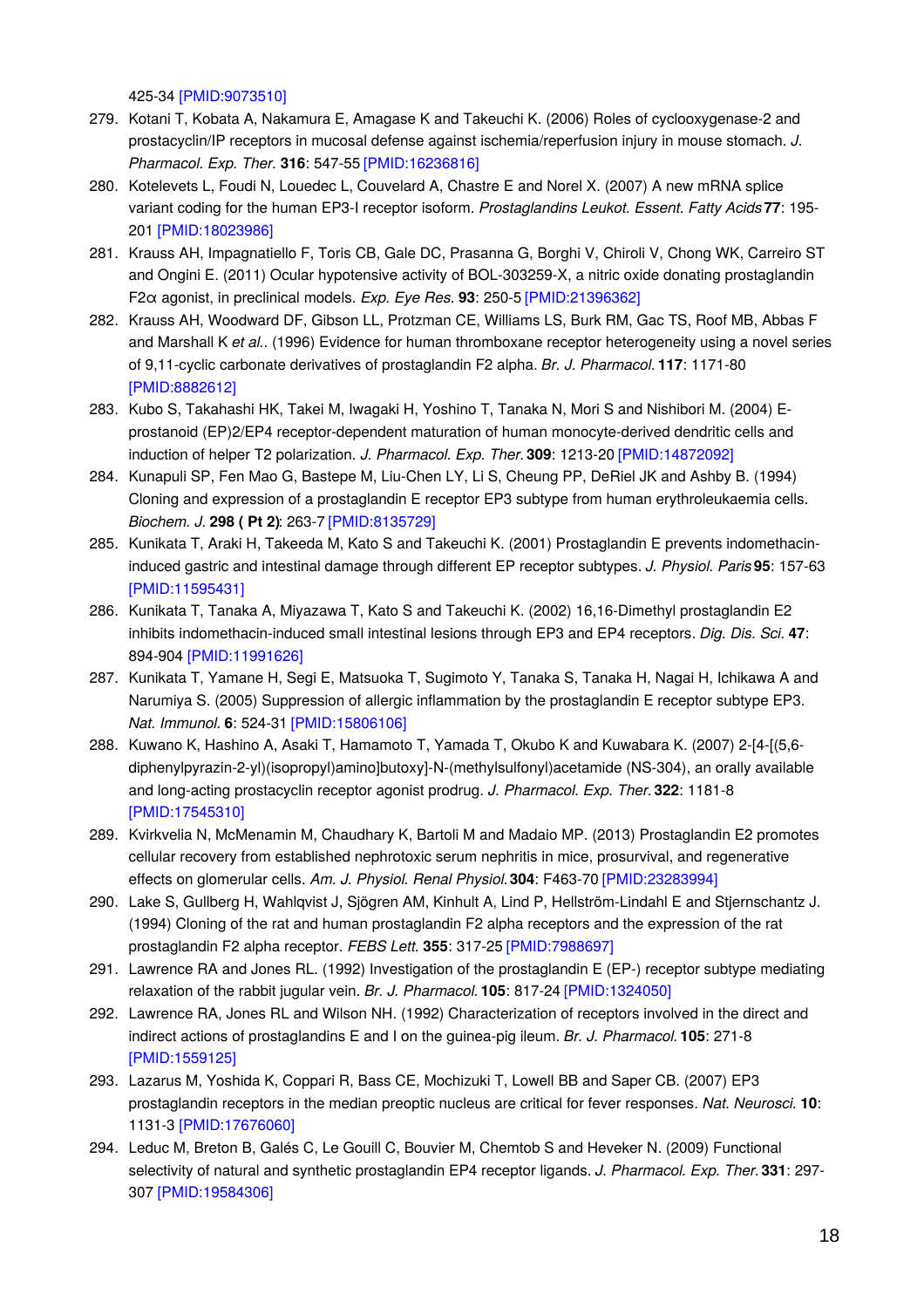- 295. Leduc M, Hou X, Hamel D, Sanchez M, Quiniou C, Honoré JC, Roy O, Madaan A, Lubell W and Varma DR *et al.*. (2013) Restoration of renal function by a novel prostaglandin EP4 receptor-derived peptide in models of acute renal failure. *Am. J. Physiol. Regul. Integr. Comp. Physiol.***304**: R10-22 [\[PMID:23152113\]](http://www.ncbi.nlm.nih.gov/pubmed/23152113?dopt=AbstractPlus)
- 296. Lee RH, Goodwin TM, Yang W, Li A, Wilson ML, Mullin PM and Felix JC. (2009) Quantitative detection of EP3-II, III and VI messenger RNA in gravid and non-gravid human myometrium using real-time RT-PCR. *J. Matern. Fetal. Neonatal. Med.* **22**: 59-64 [\[PMID:19165680\]](http://www.ncbi.nlm.nih.gov/pubmed/19165680?dopt=AbstractPlus)
- 297. Leonhardt A, Glaser A, Wegmann M, Hackenberg R and Nüsing RM. (2003) Expression of prostanoid receptors in human lower segment pregnant myometrium. *Prostaglandins Leukot. Essent. Fatty Acids***69**: 307-13 [\[PMID:14580364\]](http://www.ncbi.nlm.nih.gov/pubmed/14580364?dopt=AbstractPlus)
- 298. Lesault PF, Boyer L, Pelle G, Covali-Noroc A, Rideau D, Akakpo S, Teiger E, Dubois-Randé JL and Adnot S. (2011) Daily administration of the TP receptor antagonist terutroban improved endothelial function in high-cardiovascular-risk patients with atherosclerosis. *Br J Clin Pharmacol* **71**: 844-51 [\[PMID:21564160\]](http://www.ncbi.nlm.nih.gov/pubmed/21564160?dopt=AbstractPlus)
- 299. Li M, Healy DR, Li Y, Simmons HA, Crawford DT, Ke HZ, Pan LC, Brown TA and Thompson DD. (2005) Osteopenia and impaired fracture healing in aged EP4 receptor knockout mice. *Bone* **37**: 46-54 [\[PMID:15869929\]](http://www.ncbi.nlm.nih.gov/pubmed/15869929?dopt=AbstractPlus)
- 300. Li M, Ke HZ, Qi H, Healy DR, Li Y, Crawford DT, Paralkar VM, Owen TA, Cameron KO and Lefker BA*et al.*. (2003) A novel, non-prostanoid EP2 receptor-selective prostaglandin E2 agonist stimulates local bone formation and enhances fracture healing. *J. Bone Miner. Res.***18**: 2033-42 [\[PMID:14606517\]](http://www.ncbi.nlm.nih.gov/pubmed/14606517?dopt=AbstractPlus)
- 301. Li X, Okada Y, Pilbeam CC, Lorenzo JA, Kennedy CR, Breyer RM and Raisz LG. (2000) Knockout of the murine prostaglandin EP2 receptor impairs osteoclastogenesis in vitro. *Endocrinology* **141**: 2054-61 [\[PMID:10830290\]](http://www.ncbi.nlm.nih.gov/pubmed/10830290?dopt=AbstractPlus)
- 302. Li X and Tai HH. (2013) Activation of thromboxane A2 receptor (TP) increases the expression of monocyte chemoattractant protein -1 (MCP-1)/chemokine (C-C motif) ligand 2 (CCL2) and recruits macrophages to promote invasion of lung cancer cells. *PLoS ONE* **8**: e54073 [\[PMID:23349788\]](http://www.ncbi.nlm.nih.gov/pubmed/23349788?dopt=AbstractPlus)
- 303. Li X, Tomita M, Pilbeam CC, Breyer RM and Raisz LG. (2002) Prostaglandin receptor EP2 mediates PGE2 stimulated hypercalcemia in mice in vivo. *Prostaglandins Other Lipid Mediat.* **67**: 173-80 [\[PMID:12013525\]](http://www.ncbi.nlm.nih.gov/pubmed/12013525?dopt=AbstractPlus)
- 304. Liang X, Lin L, Woodling NS, Wang Q, Anacker C, Pan T, Merchant M and Andreasson K. (2011) Signaling via the prostaglandin  $E<sub>2</sub>$  receptor EP4 exerts neuronal and vascular protection in a mouse model of cerebral ischemia. *J. Clin. Invest.* **121**: 4362-71 [\[PMID:21965326\]](http://www.ncbi.nlm.nih.gov/pubmed/21965326?dopt=AbstractPlus)
- 305. Liang X, Wang Q, Hand T, Wu L, Breyer RM, Montine TJ and Andreasson K. (2005) Deletion of the prostaglandin E2 EP2 receptor reduces oxidative damage and amyloid burden in a model of Alzheimer's disease. *J. Neurosci.* **25**: 10180-7 [\[PMID:16267225\]](http://www.ncbi.nlm.nih.gov/pubmed/16267225?dopt=AbstractPlus)
- 306. Liljebris C, Selén G, Resul B, Stjernschantz J and Hacksell U. (1995) Derivatives of 17-phenyl-18,19,20 trinorprostaglandin F2 alpha isopropyl ester: potential antiglaucoma agents. *J. Med. Chem.* **38**: 289-304 [\[PMID:7830272\]](http://www.ncbi.nlm.nih.gov/pubmed/7830272?dopt=AbstractPlus)
- 307. Liu D, Wu L, Breyer R, Mattson MP and Andreasson K. (2005) Neuroprotection by the PGE2 EP2 receptor in permanent focal cerebral ischemia. *Ann. Neurol.* **57**: 758-61 [\[PMID:15852374\]](http://www.ncbi.nlm.nih.gov/pubmed/15852374?dopt=AbstractPlus)
- 308. Longrois D, Gomez I, Foudi N, Topal G, Dhaouadi M, Kotelevets L, Chastre E and Norel X. (2012) Prostaglandin E₂ induced contraction of human intercostal arteries is mediated by the EP₃ receptor. *Eur. J. Pharmacol.* **681**: 55-9 [\[PMID:22342278\]](http://www.ncbi.nlm.nih.gov/pubmed/22342278?dopt=AbstractPlus)
- 309. Luker T, Bonnert R, Brough S, Cook AR, Dickinson MR, Dougall I, Logan C, Mohammed RT, Paine S and Sanganee HJ *et al.*. (2011) Substituted indole-1-acetic acids as potent and selective CRTh2 antagonistsdiscovery of AZD1981. *Bioorg. Med. Chem. Lett.* **21**: 6288-92 [\[PMID:21944852\]](http://www.ncbi.nlm.nih.gov/pubmed/21944852?dopt=AbstractPlus)
- 310. Lumley P, White BP and Humphrey PP. (1989) GR32191, a highly potent and specific thromboxane A2 receptor blocking drug on platelets and vascular and airways smooth muscle in vitro. *Br. J. Pharmacol.* **97**: 783-94 [\[PMID:2527074\]](http://www.ncbi.nlm.nih.gov/pubmed/2527074?dopt=AbstractPlus)
- 311. Lundblad C, Grände PO and Bentzer P. (2008) Increased cortical cell loss and prolonged hemodynamic depression after traumatic brain injury in mice lacking the IP receptor for prostacyclin. *J. Cereb. Blood Flow Metab.* **28**: 367-76 [\[PMID:17713464\]](http://www.ncbi.nlm.nih.gov/pubmed/17713464?dopt=AbstractPlus)
- 312. Luschnig-Schratl P, Sturm EM, Konya V, Philipose S, Marsche G, Fröhlich E, Samberger C, Lang-Loidolt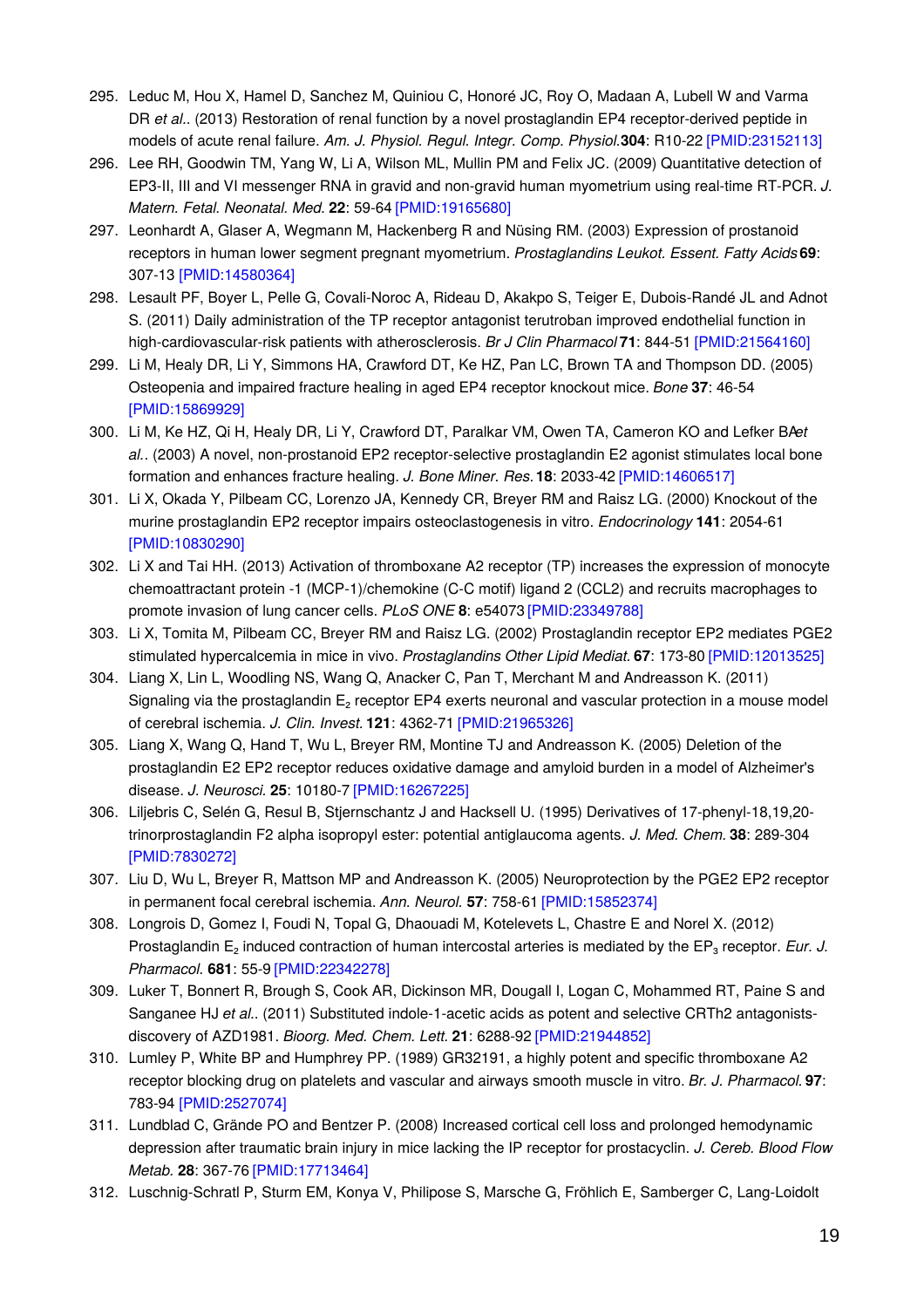D, Gattenlöhner S and Lippe IT *et al.*. (2011) EP4 receptor stimulation down-regulates human eosinophil function. *Cell. Mol. Life Sci.* **68**: 3573-87 [\[PMID:21365278\]](http://www.ncbi.nlm.nih.gov/pubmed/21365278?dopt=AbstractPlus)

- 313. Ly TW and Bacon KB. (2005) Small-molecule CRTH2 antagonists for the treatment of allergic inflammation: an overview. *Expert Opin Investig Drugs* **14**: 769-73 [\[PMID:16022566\]](http://www.ncbi.nlm.nih.gov/pubmed/16022566?dopt=AbstractPlus)
- 314. Ma H, Hara A, Xiao CY, Okada Y, Takahata O, Nakaya K, Sugimoto Y, Ichikawa A, Narumiya S and Ushikubi F. (2001) Increased bleeding tendency and decreased susceptibility to thromboembolism in mice lacking the prostaglandin E receptor subtype EP(3). *Circulation* **104**: 1176-80 [\[PMID:11535576\]](http://www.ncbi.nlm.nih.gov/pubmed/11535576?dopt=AbstractPlus)
- 315. Machwate M, Harada S, Leu CT, Seedor G, Labelle M, Gallant M, Hutchins S, Lachance N, Sawyer N and Slipetz D *et al.*. (2001) Prostaglandin receptor EP(4) mediates the bone anabolic effects of PGE(2).*Mol. Pharmacol.* **60**: 36-41 [\[PMID:11408598\]](http://www.ncbi.nlm.nih.gov/pubmed/11408598?dopt=AbstractPlus)
- 316. Maher SA, Birrell MA and Belvisi MG. (2009) Prostaglandin E2 mediates cough via the EP3 receptor: implications for future disease therapy. *Am. J. Respir. Crit. Care Med.***180**: 923-8 [\[PMID:19729667\]](http://www.ncbi.nlm.nih.gov/pubmed/19729667?dopt=AbstractPlus)
- 317. Mais DE, DeHoll D, Sightler H and Halushka PV. (1988) Different pharmacologic activities for 13 azapinane thromboxane A2 analogs in platelets and blood vessels. *Eur. J. Pharmacol.* **148**: 309-15 [\[PMID:2968271\]](http://www.ncbi.nlm.nih.gov/pubmed/2968271?dopt=AbstractPlus)
- 318. Malinowska B, Godlewski G, Buczko W and Schlicker E. (1994) EP3 receptor-mediated inhibition of the neurogenic vasopressor response in pithed rats. *Eur. J. Pharmacol.* **259**: 315-19 [\[PMID:7982460\]](http://www.ncbi.nlm.nih.gov/pubmed/7982460?dopt=AbstractPlus)
- 319. Maruyama T, Asada M, Shiraishi T, Ishida A, Egashira H, Yoshida H, Maruyama T, Ohuchida S, Nakai H and Kondo K *et al.*. (2001) Design and synthesis of a highly selective EP4-receptor agonist. Part 1: 3,7 dithiaPG derivatives with high selectivity. *Bioorg. Med. Chem. Lett.* **11**: 2029-31 [\[PMID:11454473\]](http://www.ncbi.nlm.nih.gov/pubmed/11454473?dopt=AbstractPlus)
- 320. Masuda A, Mais DE, Oatis Jr JE and Halushka PV. (1991) Platelet and vascular thromboxane A2/prostaglandin H2 receptors. Evidence for different subclasses in the rat. *Biochem. Pharmacol.* **42**: 537- 44 [\[PMID:1830482\]](http://www.ncbi.nlm.nih.gov/pubmed/1830482?dopt=AbstractPlus)
- 321. Masuko K, Murata M, Yudoh K, Shimizu H, Beppu M, Nakamura H and Kato T. (2010) Prostaglandin E2 regulates the expression of connective tissue growth factor (CTGF/CCN2) in human osteoarthritic chondrocytes via the EP4 receptor. *BMC Res Notes* **3**: 5 [\[PMID:20205862\]](http://www.ncbi.nlm.nih.gov/pubmed/20205862?dopt=AbstractPlus)
- 322. Mathiesen JM, Christopoulos A, Ulven T, Royer JF, Campillo M, Heinemann A, Pardo L and Kostenis E. (2006) On the mechanism of interaction of potent surmountable and insurmountable antagonists with the prostaglandin D2 receptor CRTH2. *Mol. Pharmacol.* **69**: 1441-53 [\[PMID:16418339\]](http://www.ncbi.nlm.nih.gov/pubmed/16418339?dopt=AbstractPlus)
- 323. Matsui Y, Amano H, Ito Y, Eshima K, Suzuki T, Ogawa F, Iyoda A, Satoh Y, Kato S and Nakamura M*et* al.. (2012) Thromboxane A<sub>2</sub> receptor signaling facilitates tumor colonization through P-selectin-mediated interaction of tumor cells with platelets and endothelial cells. *Cancer Sci.* **103**: 700-7 [\[PMID:22296266\]](http://www.ncbi.nlm.nih.gov/pubmed/22296266?dopt=AbstractPlus)
- 324. Matsumoto T, Sagawa N, Yoshida M, Mori T, Tanaka I, Mukoyama M, Kotani M and Nakao K. (1997) The prostaglandin E2 and F2 alpha receptor genes are expressed in human myometrium and are downregulated during pregnancy. *Biochem Biophys Res Commun* **238**: 838-841 [\[PMID:9325177\]](http://www.ncbi.nlm.nih.gov/pubmed/9325177?dopt=AbstractPlus)
- 325. Matsumura S, Abe T, Mabuchi T, Katano T, Takagi K, Okuda-Ashitaka E, Tatsumi S, Nakai Y, Hidaka H and Suzuki M *et al.*. (2005) Rho-kinase mediates spinal nitric oxide formation by prostaglandin E2 via EP3 subtype. *Biochem. Biophys. Res. Commun.* **338**: 550-7 [\[PMID:16188227\]](http://www.ncbi.nlm.nih.gov/pubmed/16188227?dopt=AbstractPlus)
- 326. Matsuoka T, Hirata M, Tanaka H, Takahashi Y, Murata T, Kabashima K, Sugimoto Y, Kobayashi T, Ushikubi F, Aze Y, Eguchi N, Urade Y, Yoshida N, Kimura K, Mizoguchi A, Honda Y, Nagai H and Narumiya S. (2000) Prostaglandin D<sup>2</sup> as a mediator of allergic asthma.*Science* **287**: 2013-2017 [\[PMID:10720327\]](http://www.ncbi.nlm.nih.gov/pubmed/10720327?dopt=AbstractPlus)
- 327. Matsuoka Y, Furuyashiki T, Bito H, Ushikubi F, Tanaka Y, Kobayashi T, Muro S, Satoh N, Kayahara T and Higashi M *et al.*. (2003) Impaired adrenocorticotropic hormone response to bacterial endotoxin in mice deficient in prostaglandin E receptor EP1 and EP3 subtypes. *Proc. Natl. Acad. Sci. U.S.A.* **100**: 4132-7 [\[PMID:12642666\]](http://www.ncbi.nlm.nih.gov/pubmed/12642666?dopt=AbstractPlus)
- 328. Matsuoka Y, Furuyashiki T, Yamada K, Nagai T, Bito H, Tanaka Y, Kitaoka S, Ushikubi F, Nabeshima T and Narumiya S. (2005) Prostaglandin E receptor EP1 controls impulsive behavior under stress. *Proc. Natl. Acad. Sci. U.S.A.* **102**: 16066-71 [\[PMID:16247016\]](http://www.ncbi.nlm.nih.gov/pubmed/16247016?dopt=AbstractPlus)
- 329. Maubach KA, Davis RJ, Clark DE, Fenton G, Lockey PM, Clark KL, Oxford AW, Hagan RM, Routledge C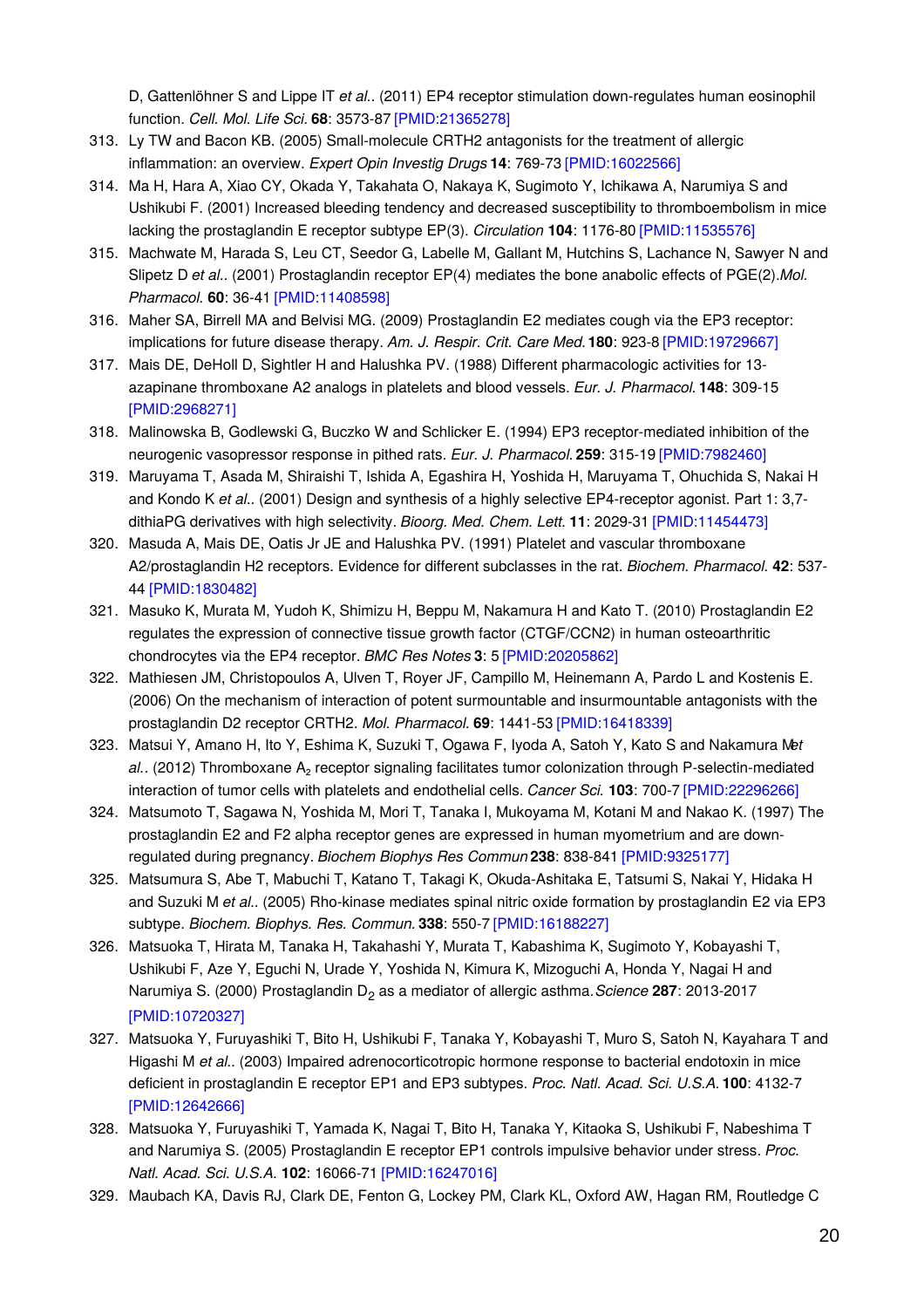and Coleman RA. (2009) BGC20-1531, a novel, potent and selective prostanoid EP receptor antagonist: a putative new treatment for migraine headache. *Br. J. Pharmacol.* **156**: 316-27 [\[PMID:19154437\]](http://www.ncbi.nlm.nih.gov/pubmed/19154437?dopt=AbstractPlus)

- 330. Mayeux PR, Morinelli TA, Williams TC, Hazard ES, Mais DE, Oatis JE, Baron DA and Halushka PV. (1991) Differential effect of pH on thromboxane A2/prostaglandin H2 receptor agonist and antagonist binding in human platelets. *J. Biol. Chem.* **266**: 13752-8 [\[PMID:1830308\]](http://www.ncbi.nlm.nih.gov/pubmed/1830308?dopt=AbstractPlus)
- 331. McCafferty GP, Misajet BA, Laping NJ, Edwards RM and Thorneloe KS. (2008) Enhanced bladder capacity and reduced prostaglandin E2-mediated bladder hyperactivity in EP3 receptor knockout mice. *Am. J. Physiol. Renal Physiol.* **295**: F507-14 [\[PMID:18508878\]](http://www.ncbi.nlm.nih.gov/pubmed/18508878?dopt=AbstractPlus)
- 332. McCoy JM, Wicks JR and Audoly LP. (2002) The role of prostaglandin E2 receptors in the pathogenesis of rheumatoid arthritis. *J. Clin. Invest.* **110**: 651-8 [\[PMID:12208866\]](http://www.ncbi.nlm.nih.gov/pubmed/12208866?dopt=AbstractPlus)
- 333. McGraw DW, Mihlbachler KA, Schwarb MR, Rahman FF, Small KM, Almoosa KF and Liggett SB. (2006) Airway smooth muscle prostaglandin-EP1 receptors directly modulate beta2-adrenergic receptors within a unique heterodimeric complex. *J. Clin. Invest.* **116**: 1400-9 [\[PMID:16670773\]](http://www.ncbi.nlm.nih.gov/pubmed/16670773?dopt=AbstractPlus)
- 334. McLaughlin VV, Archer SL, Badesch DB, Barst RJ, Farber HW, Lindner JR, Mathier MA, McGoon MD, Park MH and Rosenson RS *et al.*. (2009) ACCF/AHA 2009 expert consensus document on pulmonary hypertension a report of the American College of Cardiology Foundation Task Force on Expert Consensus Documents and the American Heart Association developed in collaboration with the American College of Chest Physicians; American Thoracic Society, Inc.; and the Pulmonary Hypertension Association. *J. Am. Coll. Cardiol.* **53**: 1573-619 [\[PMID:19389575\]](http://www.ncbi.nlm.nih.gov/pubmed/19389575?dopt=AbstractPlus)
- 335. Meanwell NA, Romine JL, Rosenfeld MJ, Martin SW, Trehan AK, Wright JJ, Malley MF, Gougoutas JZ, Brassard CL and Buchanan JO *et al.*. (1993) Nonprostanoid prostacyclin mimetics. 5. Structure-activity relationships associated with [3-[4-(4,5-diphenyl-2-oxazolyl)-5- oxazolyl]phenoxy]acetic acid. *J. Med. Chem.* **36**: 3884-903 [\[PMID:7504734\]](http://www.ncbi.nlm.nih.gov/pubmed/7504734?dopt=AbstractPlus)
- 336. Meanwell NA, Romine JL and Seiler SM. (1994) Non-prostanoid prostacyclin mimetics.*Drugs of the Future* **19**: 361-385
- 337. Miggin SM and Kinsella BT. (2001) Thromboxane A(2) receptor mediated activation of the mitogen activated protein kinase cascades in human uterine smooth muscle cells. *Biochim. Biophys. Acta* **1539**: 147-62 [\[PMID:11389977\]](http://www.ncbi.nlm.nih.gov/pubmed/11389977?dopt=AbstractPlus)
- 338. Miggin SM and Kinsella BT. (2002) Investigation of the mechanisms of G protein: effector coupling by the human and mouse prostacyclin receptors. Identification of critical species-dependent differences. *J. Biol. Chem.* **277**: 27053-64 [\[PMID:12016224\]](http://www.ncbi.nlm.nih.gov/pubmed/12016224?dopt=AbstractPlus)
- 339. Miggin SM and Kinsella BT. (1998) Expression and tissue distribution of the mRNAs encoding the human thromboxane A2 receptor (TP) alpha and beta isoforms. *Biochim. Biophys. Acta* **1425**: 543-59 [\[PMID:9838218\]](http://www.ncbi.nlm.nih.gov/pubmed/9838218?dopt=AbstractPlus)
- 340. Miki I, Kishibayashi N, Nonaka H, Ohshima E, Takami H, Obase H and Ishii A. (1992) Effects of KW-3635, a novel dibenzoxepin derivative of a selective thromboxane A2 antagonist, on human, guinea pig and rat platelets. *Jpn. J. Pharmacol.* **59**: 357-64 [\[PMID:1434130\]](http://www.ncbi.nlm.nih.gov/pubmed/1434130?dopt=AbstractPlus)
- 341. Minami T, Nakano H, Kobayashi T, Sugimoto Y, Ushikubi F, Ichikawa A, Narumiya S and Ito S. (2001) Characterization of EP receptor subtypes responsible for prostaglandin E2-induced pain responses by use of EP1 and EP3 receptor knockout mice. *Br. J. Pharmacol.* **133**: 438-44 [\[PMID:11375261\]](http://www.ncbi.nlm.nih.gov/pubmed/11375261?dopt=AbstractPlus)
- 342. Mitomi H, Yamada H, Ito H, Nozaki Shibata T, Yamasaki Y, Nomoto S, Kusaba A, Yamashita H and Ozaki S. (2013) Hypoxia-induced endogenous prostaglandin E2 negatively regulates hypoxia-enhanced aberrant overgrowth of rheumatoid synovial tissue. *Mod Rheumatol* **23**: 1069-75 [\[PMID:23183906\]](http://www.ncbi.nlm.nih.gov/pubmed/23183906?dopt=AbstractPlus)
- 343. Miyamoto M, Ito H, Mukai S, Kobayashi T, Yamamoto H, Kobayashi M, Maruyama T, Akiyama H and Nakamura T. (2003) Simultaneous stimulation of EP2 and EP4 is essential to the effect of prostaglandin E2 in chondrocyte differentiation. *Osteoarthr. Cartil.* **11**: 644-52 [\[PMID:12954235\]](http://www.ncbi.nlm.nih.gov/pubmed/12954235?dopt=AbstractPlus)
- 344. Miyaura C, Inada M, Suzawa T, Sugimoto Y, Ushikubi F, Ichikawa A, Narumiya S and Suda T. (2000) Impaired bone resorption to prostaglandin E2 in prostaglandin E receptor EP4-knockout mice. *J. Biol. Chem.* **275**: 19819-23 [\[PMID:10749873\]](http://www.ncbi.nlm.nih.gov/pubmed/10749873?dopt=AbstractPlus)
- 345. Mizoguchi A, Eguchi N, Kimura K, Kiyohara Y, Qu WM, Huang ZL, Mochizuki T, Lazarus M, Kobayashi T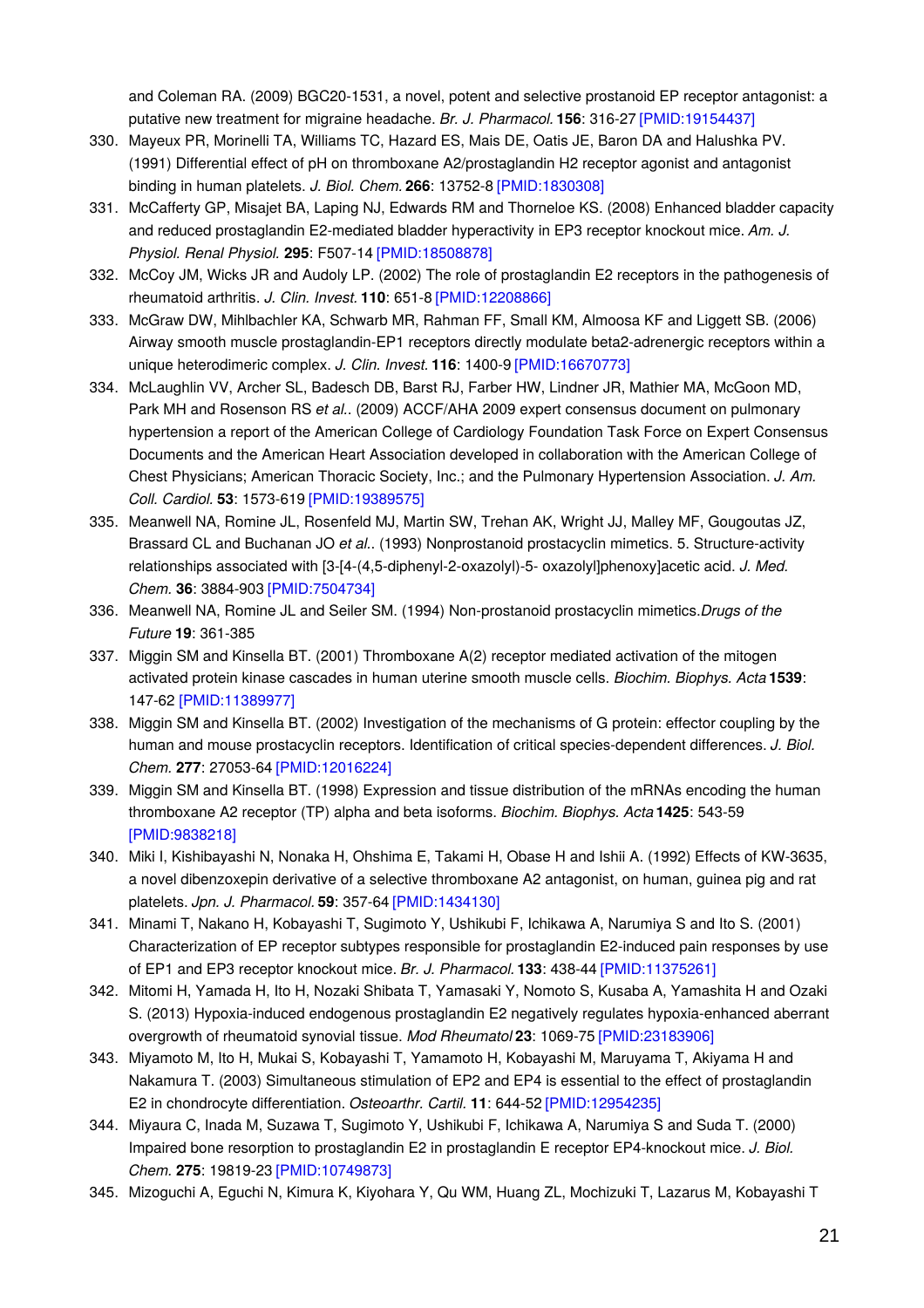and Kaneko T *et al.*. (2001) Dominant localization of prostaglandin D receptors on arachnoid trabecular cells in mouse basal forebrain and their involvement in the regulation of non-rapid eye movement sleep. *Proc. Natl. Acad. Sci. U.S.A.* **98**: 11674-9 [\[PMID:11562489\]](http://www.ncbi.nlm.nih.gov/pubmed/11562489?dopt=AbstractPlus)

- 346. Mizuguchi S, Ohno T, Hattori Y, Ae T, Minamino T, Satoh T, Arai K, Saeki T, Hayashi I and Sugimoto Y*et al.*. (2010) Roles of prostaglandin E2-EP1 receptor signaling in regulation of gastric motor activity and emptying. *Am. J. Physiol. Gastrointest. Liver Physiol.***299**: G1078-86 [\[PMID:20798358\]](http://www.ncbi.nlm.nih.gov/pubmed/20798358?dopt=AbstractPlus)
- 347. Molderings GJ, Colling E, Likungu J, Jakschik J and Göthert M. (1994) Modulation of noradrenaline release from the sympathetic nerves of the human saphenous vein and pulmonary artery by presynaptic EP3- and DP-receptors. *Br. J. Pharmacol.* **111**: 733-8 [\[PMID:8019753\]](http://www.ncbi.nlm.nih.gov/pubmed/8019753?dopt=AbstractPlus)
- 348. Molderings GJ, Likungu J and Göthert M. (1998) Modulation of noradrenaline release from the sympathetic nerves of human right atrial appendages by presynaptic EP3- and DP-receptors. *Naunyn Schmiedebergs Arch. Pharmacol.* **358**: 440-4 [\[PMID:9826066\]](http://www.ncbi.nlm.nih.gov/pubmed/9826066?dopt=AbstractPlus)
- 349. Monneret G, Cossette C, Gravel S, Rokach J and Powell WS. (2003) 15R-methyl-prostaglandin D2 is a potent and selective CRTH2/DP2 receptor agonist in human eosinophils. *J. Pharmacol. Exp. Ther.***304**: 349-55 [\[PMID:12490611\]](http://www.ncbi.nlm.nih.gov/pubmed/12490611?dopt=AbstractPlus)
- 350. Montine TJ, Milatovic D, Gupta RC, Valyi-Nagy T, Morrow JD and Breyer RM. (2002) Neuronal oxidative damage from activated innate immunity is EP2 receptor-dependent. *J. Neurochem.* **83**: 463-70 [\[PMID:12423256\]](http://www.ncbi.nlm.nih.gov/pubmed/12423256?dopt=AbstractPlus)
- 351. Morath R, Klein T, Seyberth HW and Nüsing RM. (1999) Immunolocalization of the four prostaglandin E2 receptor proteins EP1, EP2, EP3, and EP4 in human kidney. *J. Am. Soc. Nephrol.***10**: 1851-60 [\[PMID:10477136\]](http://www.ncbi.nlm.nih.gov/pubmed/10477136?dopt=AbstractPlus)
- 352. Moreland RB, Nehra A, Kim NN, Min KS, Albadawi H, Watkins MT, Goldstein I and Traish AM. (2002) Expression of functional prostaglandin D (DP) receptors in human corpus cavernosum smooth muscle. *Int. J. Impot. Res.* **14**: 446-52 [\[PMID:12494276\]](http://www.ncbi.nlm.nih.gov/pubmed/12494276?dopt=AbstractPlus)
- 353. Morimoto K, Sugimoto Y, Katsuyama M, Oida H, Tsuboi K, Kishi K, Kinoshita Y, Negishi M, Chiba T and Narumiya S *et al.*. (1997) Cellular localization of mRNAs for prostaglandin E receptor subtypes in mouse gastrointestinal tract. *Am. J. Physiol.* **272**: G681-7 [\[PMID:9124591\]](http://www.ncbi.nlm.nih.gov/pubmed/9124591?dopt=AbstractPlus)
- 354. Morinelli TA, Oatis JE, Okwu AK, Mais DE, Mayeux PR, Masuda A, Knapp DR and Halushka PV. (1989) Characterization of an 125I-labeled thromboxane A2/prostaglandin H2 receptor agonist. *J Pharmacol Exp Ther* **251**: 557-562 [\[PMID:2530338\]](http://www.ncbi.nlm.nih.gov/pubmed/2530338?dopt=AbstractPlus)
- 355. Morinelli TA, Okwu AK, Mais DE, Halushka PV, John V, Chen CK and Fried J. (1989) Difluorothromboxane A2 and stereoisomers: stable derivatives of thromboxane A2 with differential effects on platelets and blood vessels. *Proc. Natl. Acad. Sci. U.S.A.* **86**: 5600-4 [\[PMID:2748606\]](http://www.ncbi.nlm.nih.gov/pubmed/2748606?dopt=AbstractPlus)
- 356. Moriyama T, Higashi T, Togashi K, Iida T, Segi E, Sugimoto Y, Tominaga T, Narumiya S and Tominaga M. (2005) Sensitization of TRPV1 by EP1 and IP reveals peripheral nociceptive mechanism of prostaglandins. *Mol Pain* **1**: 3 [\[PMID:15813989\]](http://www.ncbi.nlm.nih.gov/pubmed/15813989?dopt=AbstractPlus)
- 357. Morrison SF and Nakamura K. (2011) Central neural pathways for thermoregulation.*Front. Biosci.* **16**: 74- 104 [\[PMID:21196160\]](http://www.ncbi.nlm.nih.gov/pubmed/21196160?dopt=AbstractPlus)
- 358. Morrow JD, Hill KE, Burk RF, Nammour TM, Badr KF and Roberts 2nd LJ. (1990) A series of prostaglandin F2-like compounds are produced in vivo in humans by a non-cyclooxygenase, free radical-catalyzed mechanism. *Proc. Natl. Acad. Sci. U.S.A.* **87**: 9383-7 [\[PMID:2123555\]](http://www.ncbi.nlm.nih.gov/pubmed/2123555?dopt=AbstractPlus)
- 359. Morrow JD, Minton TA, Mukundan CR, Campbell MD, Zackert WE, Daniel VC, Badr KF, Blair IA and Roberts 2nd LJ. (1994) Free radical-induced generation of isoprostanes in vivo. Evidence for the formation of D-ring and E-ring isoprostanes. *J. Biol. Chem.* **269**: 4317-26 [\[PMID:8307999\]](http://www.ncbi.nlm.nih.gov/pubmed/8307999?dopt=AbstractPlus)
- 360. Morsy MA, Isohama Y and Miyata T. (2001) Prostaglandin E(2) increases surfactant secretion via the EP(1) receptor in rat alveolar type II cells. *Eur. J. Pharmacol.* **426**: 21-4 [\[PMID:11525766\]](http://www.ncbi.nlm.nih.gov/pubmed/11525766?dopt=AbstractPlus)
- 361. Mosher AA, Rainey KJ, Giembycz MA, Wood S and Slater DM. (2012) Prostaglandin E2 represses interleukin 1 beta-induced inflammatory mediator output from pregnant human myometrial cells through the EP2 and EP4 receptors. *Biol. Reprod.* **87**: 7, 1-10 [\[PMID:22517618\]](http://www.ncbi.nlm.nih.gov/pubmed/22517618?dopt=AbstractPlus)
- 362. Mu J, Kanzaki T, Si X, Tomimatsu T, Fukuda H, Fujii E, Hosono T, Murata Y, Sugimoto Y and Ichikawa A.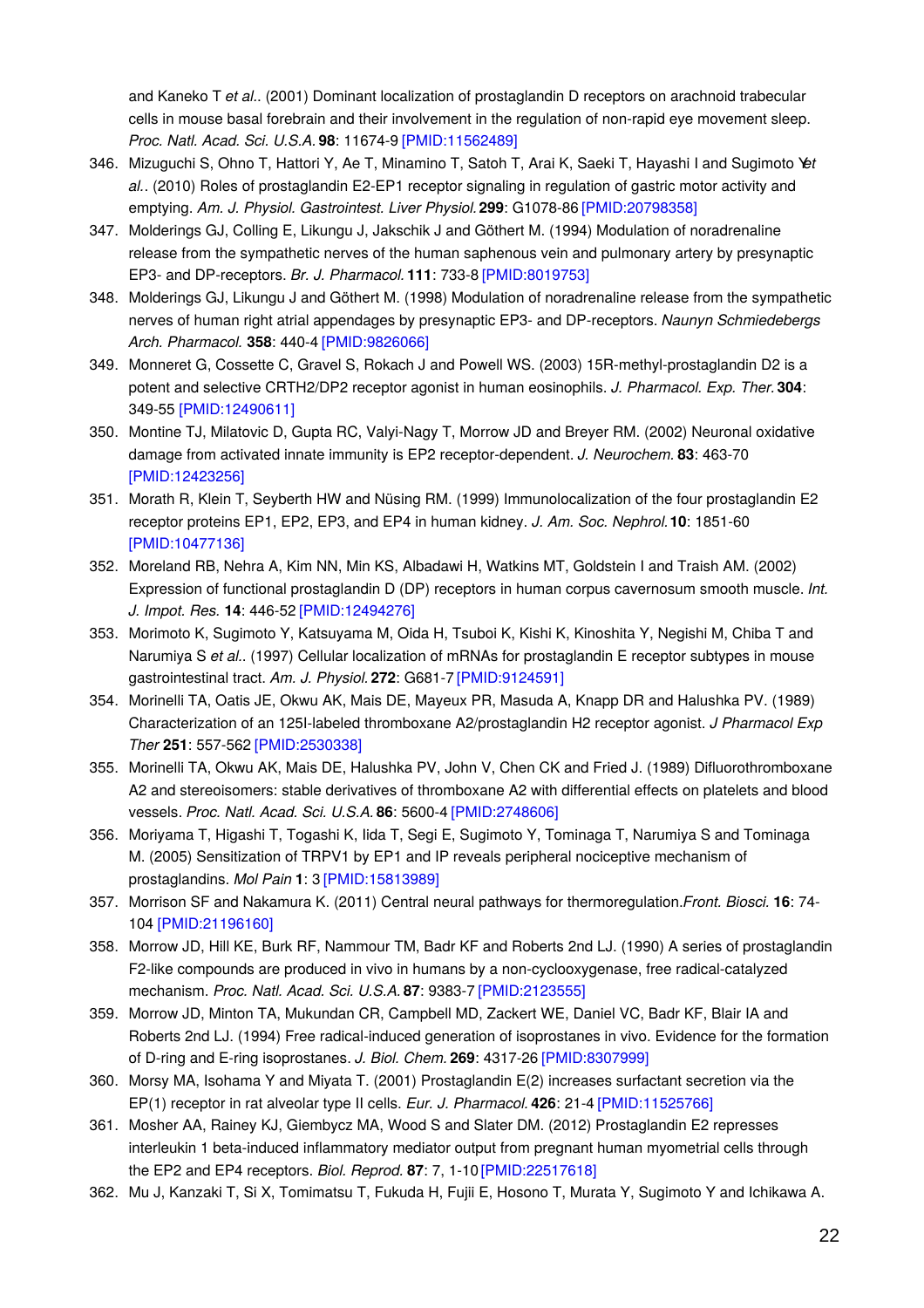(2002) Apoptosis and related proteins during parturition in prostaglandin F receptor-deficient mice. *Biochem Biophys Res Commun* **292**: 675-681 [\[PMID:11922619\]](http://www.ncbi.nlm.nih.gov/pubmed/11922619?dopt=AbstractPlus)

- 363. Mu J, Kanzaki T, Si X, Tomimatsu T, Fukuda H, Shioji M, Murata Y, Sugimoto Y and Ichikawa A. (2003) Apoptosis and related proteins in placenta of intrauterine fetal death in prostaglandin f receptor-deficient mice. *Biol. Reprod.* **68**: 1968-74 [\[PMID:12606450\]](http://www.ncbi.nlm.nih.gov/pubmed/12606450?dopt=AbstractPlus)
- 364. Mu J, Kanzaki T, Tomimatsu T, Fukuda H, Wasada K, Fujii E, Endoh M, Kozuki M, Murata Y and Sugimoto Y *et al.*. (2002) Expression of apoptosis in placentae from mice lacking the prostaglandin F receptor. *Placenta* **23**: 215-23 [\[PMID:11945089\]](http://www.ncbi.nlm.nih.gov/pubmed/11945089?dopt=AbstractPlus)
- 365. Mukhopadhyay P, Bian L, Yin H, Bhattacherjee P and Paterson C. (2001) Localization of EP(1) and FP receptors in human ocular tissues by in situ hybridization. *Invest. Ophthalmol. Vis. Sci.* **42**: 424-8 [\[PMID:11157877\]](http://www.ncbi.nlm.nih.gov/pubmed/11157877?dopt=AbstractPlus)
- 366. Mumford AD, Dawood BB, Daly ME, Murden SL, Williams MD, Protty MB, Spalton JC, Wheatley M, Mundell SJ and Watson SP. (2010) A novel thromboxane A2 receptor D304N variant that abrogates ligand binding in a patient with a bleeding diathesis. *Blood* **115**: 363-9 [\[PMID:19828703\]](http://www.ncbi.nlm.nih.gov/pubmed/19828703?dopt=AbstractPlus)
- 367. Mumford AD, Nisar S, Darnige L, Jones ML, Bachelot-Loza C, Gandrille S, Zinzindohoue F, Fischer AM, Mundell SJ and Gaussem P *et al.*. (2013) Platelet dysfunction associated with the novel Trp29Cys thromboxane A₂ receptor variant. *J. Thromb. Haemost.* **11**: 547-54 [\[PMID:23279270\]](http://www.ncbi.nlm.nih.gov/pubmed/23279270?dopt=AbstractPlus)
- 368. Murase A, Okumura T, Sakakibara A, Tonai-Kachi H, Nakao K and Takada J. (2008) Effect of prostanoid EP4 receptor antagonist, CJ-042,794, in rat models of pain and inflammation. *Eur. J. Pharmacol.* **580**: 116- 21 [\[PMID:18031725\]](http://www.ncbi.nlm.nih.gov/pubmed/18031725?dopt=AbstractPlus)
- 369. Murase A, Taniguchi Y, Tonai-Kachi H, Nakao K and Takada J. (2008) In vitro pharmacological characterization of CJ-042794, a novel, potent, and selective prostaglandin EP(4) receptor antagonist. *Life Sci.* **82**: 226-32 [\[PMID:18155068\]](http://www.ncbi.nlm.nih.gov/pubmed/18155068?dopt=AbstractPlus)
- 370. Murata T, Lin MI, Aritake K, Matsumoto S, Narumiya S, Ozaki H, Urade Y, Hori M and Sessa WC. (2008) Role of prostaglandin D2 receptor DP as a suppressor of tumor hyperpermeability and angiogenesis in vivo. *Proc. Natl. Acad. Sci. U.S.A.* **105**: 20009-14 [\[PMID:19060214\]](http://www.ncbi.nlm.nih.gov/pubmed/19060214?dopt=AbstractPlus)
- 371. Murata T, Ushikubi F, Matsuoka T, Hirata M, Yamasaki A, Sugimoto Y, Ichikawa A, Aze Y, Tanaka T and Yoshida N *et al.*. (1997) Altered pain perception and inflammatory response in mice lacking prostacyclin receptor. *Nature* **388**: 678-82 [\[PMID:9262402\]](http://www.ncbi.nlm.nih.gov/pubmed/9262402?dopt=AbstractPlus)
- 372. Murn J, Alibert O, Wu N, Tendil S and Gidrol X. (2008) Prostaglandin E2 regulates B cell proliferation through a candidate tumor suppressor, Ptger4. *J. Exp. Med.* **205**: 3091-103 [\[PMID:19075289\]](http://www.ncbi.nlm.nih.gov/pubmed/19075289?dopt=AbstractPlus)
- 373. Mutoh M, Watanabe K, Kitamura T, Shoji Y, Takahashi M, Kawamori T, Tani K, Kobayashi M, Maruyama T and Kobayashi K *et al.*. (2002) Involvement of prostaglandin E receptor subtype EP(4) in colon carcinogenesis. *Cancer Res.* **62**: 28-32 [\[PMID:11782353\]](http://www.ncbi.nlm.nih.gov/pubmed/11782353?dopt=AbstractPlus)
- 374. Myren M, Baun M, Ploug KB, Jansen-Olesen I, Olesen J and Gupta S. (2010) Functional and molecular characterization of prostaglandin E2 dilatory receptors in the rat craniovascular system in relevance to migraine. *Cephalalgia* **30**: 1110-22 [\[PMID:20713561\]](http://www.ncbi.nlm.nih.gov/pubmed/20713561?dopt=AbstractPlus)
- 375. Müller K, Krieg P, Marks F and Fürstenberger G. (2000) Expression of PGF(2alpha) receptor mRNA in normal, hyperplastic and neoplastic skin. *Carcinogenesis* **21**: 1063-6 [\[PMID:10783334\]](http://www.ncbi.nlm.nih.gov/pubmed/10783334?dopt=AbstractPlus)
- 376. Nagamachi M, Sakata D, Kabashima K, Furuyashiki T, Murata T, Segi-Nishida E, Soontrapa K, Matsuoka T, Miyachi Y and Narumiya S. (2007) Facilitation of Th1-mediated immune response by prostaglandin E receptor EP1. *J. Exp. Med.* **204**: 2865-74 [\[PMID:17967902\]](http://www.ncbi.nlm.nih.gov/pubmed/17967902?dopt=AbstractPlus)
- 377. Nagao K, Tanaka H, Komai M, Masuda T, Narumiya S and Nagai H. (2003) Role of prostaglandin I2 in airway remodeling induced by repeated allergen challenge in mice. *Am. J. Respir. Cell Mol. Biol.***29**: 314- 20 [\[PMID:12676807\]](http://www.ncbi.nlm.nih.gov/pubmed/12676807?dopt=AbstractPlus)
- 378. Nagata K, Tanaka K, Ogawa K, Kemmotsu K, Imai T, Yoshie O, Abe H, Tada K, Nakamura M and Sugamura K *et al.*. (1999) Selective expression of a novel surface molecule by human Th2 cells in vivo.*J. Immunol.* **162**: 1278-86 [\[PMID:9973380\]](http://www.ncbi.nlm.nih.gov/pubmed/9973380?dopt=AbstractPlus)
- 379. Naka M, Mais DE, Morinelli TA, Hamanaka N, Oatis Jr JE and Halushka PV. (1992) 7-[(1R,2S,3S,5R)-6,6 dimethyl-3-(4- iodobenzenesulfonylamino)bicyclo[3.1.1]hept-2-yl]-5(Z)-heptenoic acid: a novel high-affinity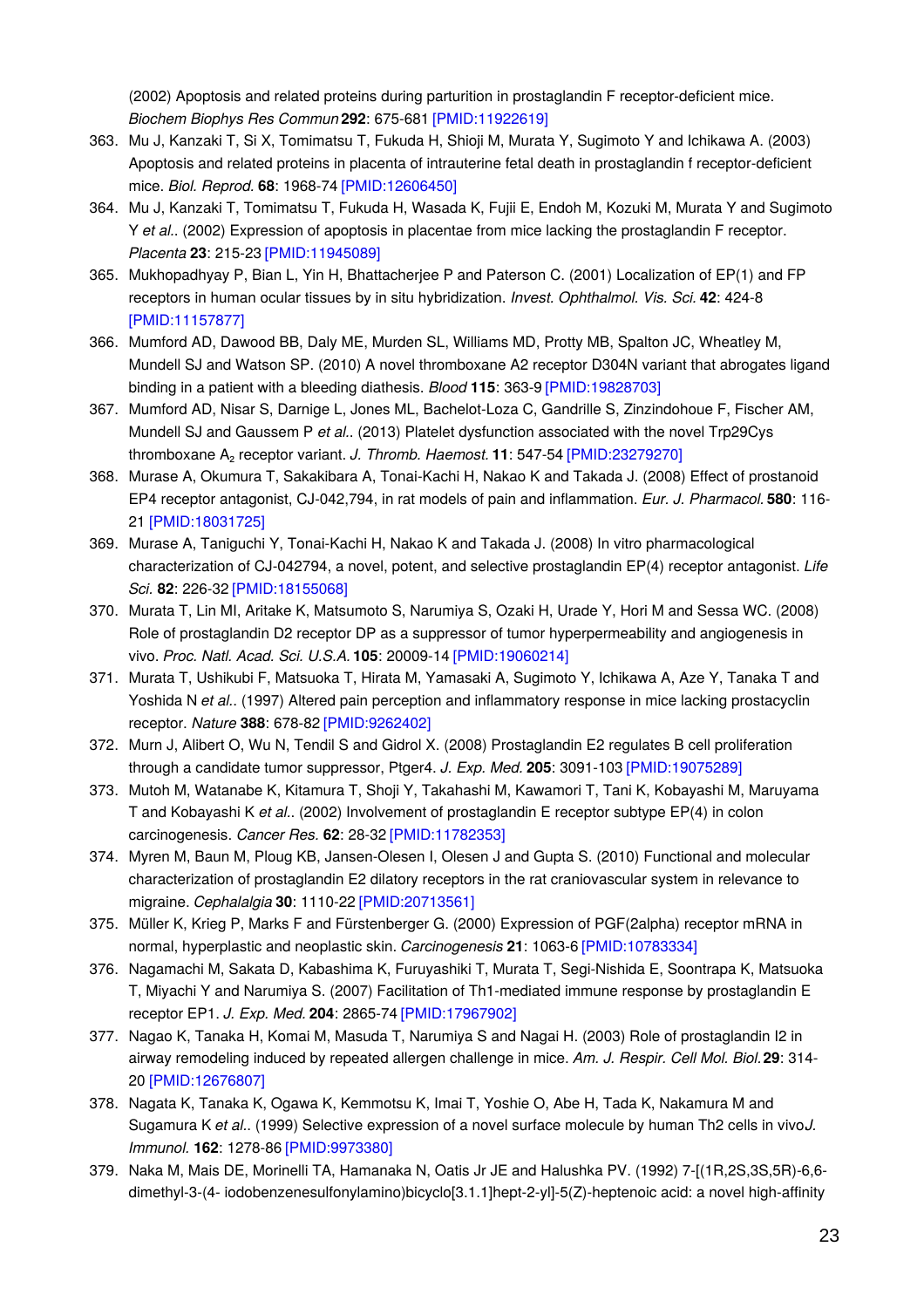radiolabeled antagonist for platelet thromboxane A2/prostaglandin H2 receptors. *J. Pharmacol. Exp. Ther.* **262**: 632-7 [\[PMID:1386885\]](http://www.ncbi.nlm.nih.gov/pubmed/1386885?dopt=AbstractPlus)

- 380. Nakae K, Hayashi F, Hayashi M, Yamamoto N, Iino T, Yoshikawa S and Gupta J. (2005) Functional role of prostacyclin receptor in rat dorsal root ganglion neurons. *Neurosci Lett* **388**: 132-137 [\[PMID:16039053\]](http://www.ncbi.nlm.nih.gov/pubmed/16039053?dopt=AbstractPlus)
- 381. Nakae K, Saito K, Iino T, Yamamoto N, Wakabayashi M, Yoshikawa S, Matsushima S, Miyashita H, Sugimoto H and Kiba A *et al.*. (2005) A prostacyclin receptor antagonist inhibits the sensitized release of substance P from rat sensory neurons. *J. Pharmacol. Exp. Ther.***315**: 1136-42 [\[PMID:16109742\]](http://www.ncbi.nlm.nih.gov/pubmed/16109742?dopt=AbstractPlus)
- 382. Nakagawa N, Yuhki K, Kawabe J, Fujino T, Takahata O, Kabara M, Abe K, Kojima F, Kashiwagi H and Hasebe N *et al.*. (2012) The intrinsic prostaglandin E2-EP4 system of the renal tubular epithelium limits the development of tubulointerstitial fibrosis in mice. *Kidney Int.* **82**: 158-71 [\[PMID:22513820\]](http://www.ncbi.nlm.nih.gov/pubmed/22513820?dopt=AbstractPlus)
- 383. Nakagawa O, Tanaka I, Usui T, Harada M, Sasaki Y, Itoh H, Yoshimasa T, Namba T, Narumiya S and Nakao K. (1994) Molecular cloning of human prostacyclin receptor cDNA and its gene expression in the cardiovascular system. *Circulation* **90**: 1643-7 [\[PMID:7923647\]](http://www.ncbi.nlm.nih.gov/pubmed/7923647?dopt=AbstractPlus)
- 384. Nakajima S, Honda T, Sakata D, Egawa G, Tanizaki H, Otsuka A, Moniaga CS, Watanabe T, Miyachi Y and Narumiya S *et al.*. (2010) Prostaglandin I2-IP signaling promotes Th1 differentiation in a mouse model of contact hypersensitivity. *J. Immunol.* **184**: 5595-603 [\[PMID:20400695\]](http://www.ncbi.nlm.nih.gov/pubmed/20400695?dopt=AbstractPlus)
- 385. Nakamura K, Kaneko T, Yamashita Y, Hasegawa H, Katoh H, Ichikawa A and Negishi M. (1999) Immunocytochemical localization of prostaglandin EP3 receptor in the rat hypothalamus. *Neurosci. Lett.* **260**: 117-20 [\[PMID:10025713\]](http://www.ncbi.nlm.nih.gov/pubmed/10025713?dopt=AbstractPlus)
- 386. Nakao A, Watanabe T, Taniguchi S, Nakamura M, Honda Z, Shimizu T and Kurokawa K. (1993) Characterization of prostaglandin F2 alpha receptor of mouse 3T3 fibroblasts and its functional expression in Xenopus laevis oocytes. *J Cell Physiol* **155**: 257-264 [\[PMID:8482718\]](http://www.ncbi.nlm.nih.gov/pubmed/8482718?dopt=AbstractPlus)
- 387. Nakao K, Murase A, Ohshiro H, Okumura T, Taniguchi K, Murata Y, Masuda M, Kato T, Okumura Y and Takada J. (2007) CJ-023,423, a novel, potent and selective prostaglandin EP4 receptor antagonist with antihyperalgesic properties. *J. Pharmacol. Exp. Ther.***322**: 686-94 [\[PMID:17495127\]](http://www.ncbi.nlm.nih.gov/pubmed/17495127?dopt=AbstractPlus)
- 388. Nakayama Y, Omote K and Namiki A. (2002) Role of prostaglandin receptor EP1 in the spinal dorsal horn in carrageenan-induced inflammatory pain. *Anesthesiology* **97**: 1254-62 [\[PMID:12411813\]](http://www.ncbi.nlm.nih.gov/pubmed/12411813?dopt=AbstractPlus)
- 389. Namba T, Oida H, Sugimoto Y, Kakizuka A, Negishi M, Ichikawa A and Narumiya S. (1994) cDNA cloning of a mouse prostacyclin receptor. Multiple signaling pathways and expression in thymic medulla. *J. Biol. Chem.* **269**: 9986-92 [\[PMID:7511597\]](http://www.ncbi.nlm.nih.gov/pubmed/7511597?dopt=AbstractPlus)
- 390. Namba T, Sugimoto Y, Hirata M, Hayashi Y, Honda A, Watabe A, Negishi M, Ichikawa A and Narumiya S. (1992) Mouse thromboxane A2 receptor: cDNA cloning, expression and northern blot analysis. *Biochem. Biophys. Res. Commun.* **184**: 1197-203 [\[PMID:1375456\]](http://www.ncbi.nlm.nih.gov/pubmed/1375456?dopt=AbstractPlus)
- 391. Namba T, Sugimoto Y, Negishi M, Irie A, Ushikubi F, Kakizuka A, Ito S, Ichikawa A and Narumiya S. (1993) Alternative splicing of C-terminal tail of prostaglandin E receptor subtype EP3 determines G-protein specificity. *Nature* **365**: 166-70 [\[PMID:8396726\]](http://www.ncbi.nlm.nih.gov/pubmed/8396726?dopt=AbstractPlus)
- 392. Narumiya S. (2009) Prostanoids and inflammation: a new concept arising from receptor knockout mice.*J. Mol. Med.* **87**: 1015-22 [\[PMID:19609495\]](http://www.ncbi.nlm.nih.gov/pubmed/19609495?dopt=AbstractPlus)
- 393. Nataraj C, Thomas DW, Tilley SL, Nguyen MT, Mannon R, Koller BH and Coffman TM. (2001) Receptors for prostaglandin E(2) that regulate cellular immune responses in the mouse. *J. Clin. Invest.* **108**: 1229-35 [\[PMID:11602631\]](http://www.ncbi.nlm.nih.gov/pubmed/11602631?dopt=AbstractPlus)
- 394. Negishi M, Irie A, Sugimoto Y, Namba T and Ichikawa A. (1995) Selective coupling of prostaglandin E receptor EP3D to Gi and Gs through interaction of alpha-carboxylic acid of agonist and arginine residue of seventh transmembrane domain. *J. Biol. Chem.* **270**: 16122-7 [\[PMID:7608175\]](http://www.ncbi.nlm.nih.gov/pubmed/7608175?dopt=AbstractPlus)
- 395. Negishi M, Sugimoto Y, Irie A, Narumiya S and Ichikawa A. (1993) Two isoforms of prostaglandin E receptor EP3 subtype. Different COOH-terminal domains determine sensitivity to agonist-induced desensitization. *J. Biol. Chem.* **268**: 9517-21 [\[PMID:8387497\]](http://www.ncbi.nlm.nih.gov/pubmed/8387497?dopt=AbstractPlus)
- 396. Nemoto K, Pilbeam CC, Bilak SR and Raisz LG. (1997) Molecular cloning and expression of a rat prostaglandin E2 receptor of the EP2 subtype. *Prostaglandins* **54**: 713-25 [\[PMID:9440134\]](http://www.ncbi.nlm.nih.gov/pubmed/9440134?dopt=AbstractPlus)
- 397. Neuschäfer-Rube F, DeVries C, Hänecke K, Jungermann K and Püschel GP. (1994) Molecular cloning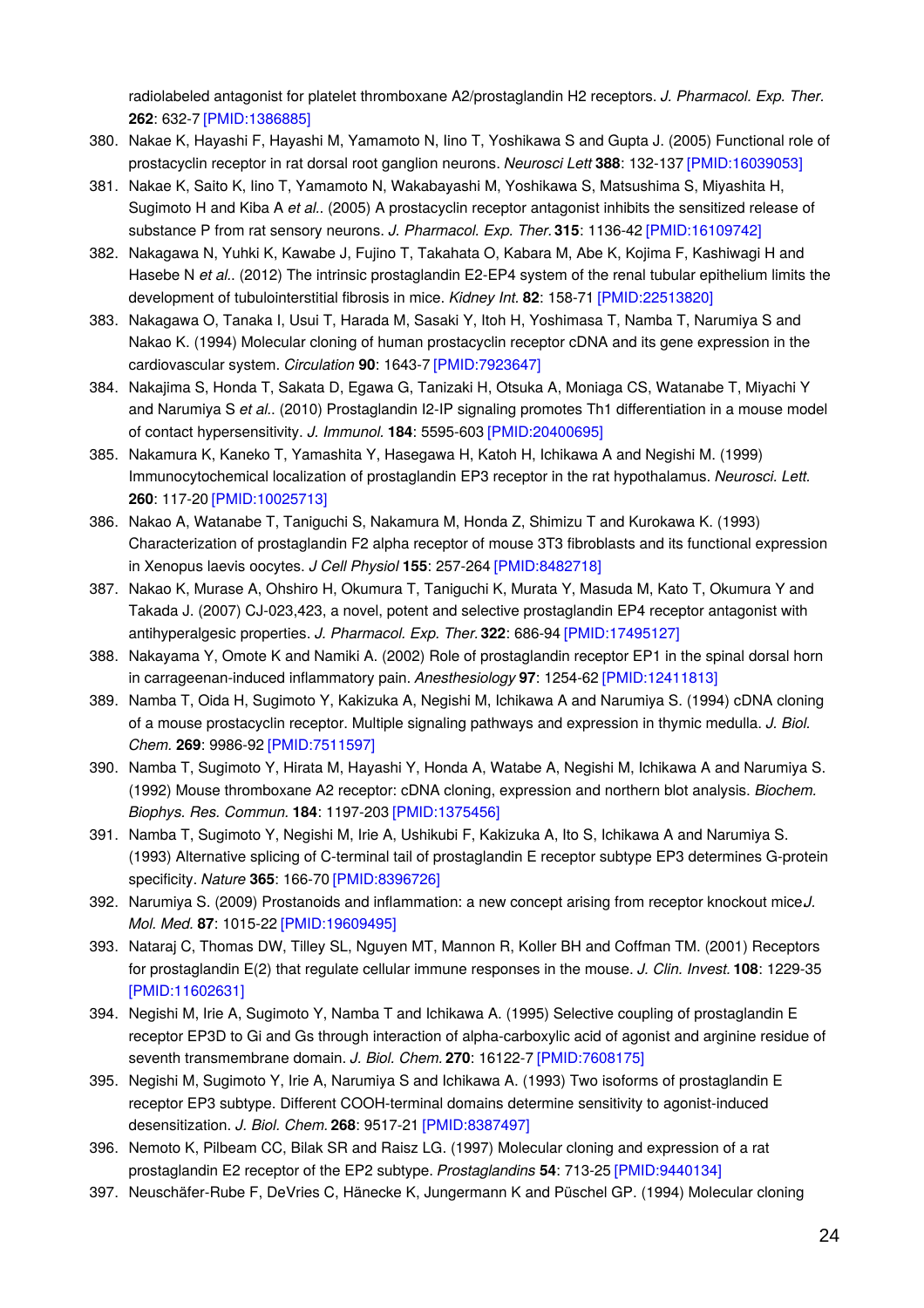and expression of a prostaglandin E2 receptor of the EP3 beta subtype from rat hepatocytes. *FEBS Lett.* **351**: 119-22 [\[PMID:8076679\]](http://www.ncbi.nlm.nih.gov/pubmed/8076679?dopt=AbstractPlus)

- 398. Neuschäfer-Rube F, Engemaier E, Koch S, Böer U and Püschel GP. (2003) Identification by site-directed mutagenesis of amino acids contributing to ligand-binding specificity or signal transduction properties of the human FP prostanoid receptor. *Biochem. J.* **371**: 443-9 [\[PMID:12519077\]](http://www.ncbi.nlm.nih.gov/pubmed/12519077?dopt=AbstractPlus)
- 399. Neuschäfer-Rube F, Hermosilla R, Kuna M, Pathe-Neuschäfer-Rube A, Schülein R and Püschel GP. (2005) A Ser/Thr cluster within the C-terminal domain of the rat prostaglandin receptor EP3alpha is essential for agonist-induced phosphorylation, desensitization and internalization. *Br. J. Pharmacol.* **145**: 1132-42 [\[PMID:15937517\]](http://www.ncbi.nlm.nih.gov/pubmed/15937517?dopt=AbstractPlus)
- 400. Neuschäfer-Rube F, Hänecke K, Blaschke V, Jungermann K and Püschel GP. (1997) The C-terminal domain of the Gs-coupled EP4 receptor confers agonist-dependent coupling control to Gi but no coupling to Gs in a receptor hybrid with the Gi-coupled EP3 receptor. *FEBS Lett.* **401**: 185-90 [\[PMID:9013884\]](http://www.ncbi.nlm.nih.gov/pubmed/9013884?dopt=AbstractPlus)
- 401. Ng KY, Wong YH and Wise H. (2011) Glial cells isolated from dorsal root ganglia express prostaglandin E(2) (EP(4)) and prostacyclin (IP) receptors. *Eur. J. Pharmacol.* **661**: 42-8 [\[PMID:21549696\]](http://www.ncbi.nlm.nih.gov/pubmed/21549696?dopt=AbstractPlus)
- 402. Ngoc PB, Suzuki J, Ogawa M, Hishikari K, Takayama K, Hirata Y, Nagai R and Isobe M. (2011) The antiinflammatory mechanism of prostaglandin e2 receptor 4 activation in rat experimental autoimmune myocarditis. *J. Cardiovasc. Pharmacol.* **57**: 365-72 [\[PMID:21383594\]](http://www.ncbi.nlm.nih.gov/pubmed/21383594?dopt=AbstractPlus)
- 403. Nguyen M, Camenisch T, Snouwaert JN, Hicks E, Coffman TM, Anderson PA, Malouf NN and Koller BH. (1997) The prostaglandin receptor EP4 triggers remodelling of the cardiovascular system at birth. *Nature* **390**: 78-81 [\[PMID:9363893\]](http://www.ncbi.nlm.nih.gov/pubmed/9363893?dopt=AbstractPlus)
- 404. Nie D, Guo Y, Yang D, Tang Y, Chen Y, Wang MT, Zacharek A, Qiao Y, Che M and Honn KV. (2008) Thromboxane A2 receptors in prostate carcinoma: expression and its role in regulating cell motility via small GTPase Rho. *Cancer Res.* **68**: 115-21 [\[PMID:18172303\]](http://www.ncbi.nlm.nih.gov/pubmed/18172303?dopt=AbstractPlus)
- 405. Nishio H, Terashima S, Nakashima M, Aihara E and Takeuchi K. (2007) Involvement of prostaglandin E receptor EP3 subtype and prostacyclin IP receptor in decreased acid response in damaged stomach. *J. Physiol. Pharmacol.* **58**: 407-21 [\[PMID:17928639\]](http://www.ncbi.nlm.nih.gov/pubmed/17928639?dopt=AbstractPlus)
- 406. Nishitani K, Ito H, Hiramitsu T, Tsutsumi R, Tanida S, Kitaori T, Yoshitomi H, Kobayashi M and Nakamura T. (2010) PGE2 inhibits MMP expression by suppressing MKK4-JNK MAP kinase-c-JUN pathway via EP4 in human articular chondrocytes. *J. Cell. Biochem.* **109**: 425-33 [\[PMID:19998410\]](http://www.ncbi.nlm.nih.gov/pubmed/19998410?dopt=AbstractPlus)
- 407. Noguchi E, Shibasaki M, Kamioka M, Yokouchi Y, Yamakawa-Kobayashi K, Hamaguchi H, Matsui A and Arinami T. (2002) New polymorphisms of haematopoietic prostaglandin D synthase and human prostanoid DP receptor genes. *Clin. Exp. Allergy* **32**: 93-6 [\[PMID:12002745\]](http://www.ncbi.nlm.nih.gov/pubmed/12002745?dopt=AbstractPlus)
- 408. Noguchi K, Shitashige M, Endo H, Kondo H and Ishikawa I. (2002) Binary regulation of interleukin (IL)-6 production by EP1 and EP2/EP4 subtypes of PGE2 receptors in IL-1beta-stimulated human gingival fibroblasts. *J. Periodont. Res.* **37**: 29-36 [\[PMID:11842936\]](http://www.ncbi.nlm.nih.gov/pubmed/11842936?dopt=AbstractPlus)
- 409. Norel X, de Montpreville V and Brink C. (2004) Vasoconstriction induced by activation of EP1 and EP3 receptors in human lung: effects of ONO-AE-248, ONO-DI-004, ONO-8711 or ONO-8713. *Prostaglandins Other Lipid Mediat.* **74**: 101-12 [\[PMID:15560119\]](http://www.ncbi.nlm.nih.gov/pubmed/15560119?dopt=AbstractPlus)
- 410. Norel X, Walch L, Labat C, Gascard JP, Dulmet E and Brink C. (1999) Prostanoid receptors involved in the relaxation of human bronchial preparations. *Br. J. Pharmacol.* **126**: 867-72 [\[PMID:10193766\]](http://www.ncbi.nlm.nih.gov/pubmed/10193766?dopt=AbstractPlus)
- 411. Nüsing RM, Treude A, Weissenberger C, Jensen B, Bek M, Wagner C, Narumiya S and Seyberth HW. (2005) Dominant role of prostaglandin E2 EP4 receptor in furosemide-induced salt-losing tubulopathy: a model for hyperprostaglandin E syndrome/antenatal Bartter syndrome. *J. Am. Soc. Nephrol.***16**: 2354-62 [\[PMID:15976003\]](http://www.ncbi.nlm.nih.gov/pubmed/15976003?dopt=AbstractPlus)
- 412. Oga T, Matsuoka T, Yao C, Nonomura K, Kitaoka S, Sakata D, Kita Y, Tanizawa K, Taguchi Y and Chin K *et al.*. (2009) Prostaglandin F(2alpha) receptor signaling facilitates bleomycin-induced pulmonary fibrosis independently of transforming growth factor-beta. *Nat. Med.* **15**: 1426-30 [\[PMID:19966781\]](http://www.ncbi.nlm.nih.gov/pubmed/19966781?dopt=AbstractPlus)
- 413. Ogletree ML and Allen GT. (1992) Interspecies differences in thromboxane receptors: studies with thromboxane receptor antagonists in rat and guinea-pig smooth muscles. *J. Pharmacol. Exp. Ther.***260**: 789-794 [\[PMID:1531361\]](http://www.ncbi.nlm.nih.gov/pubmed/1531361?dopt=AbstractPlus)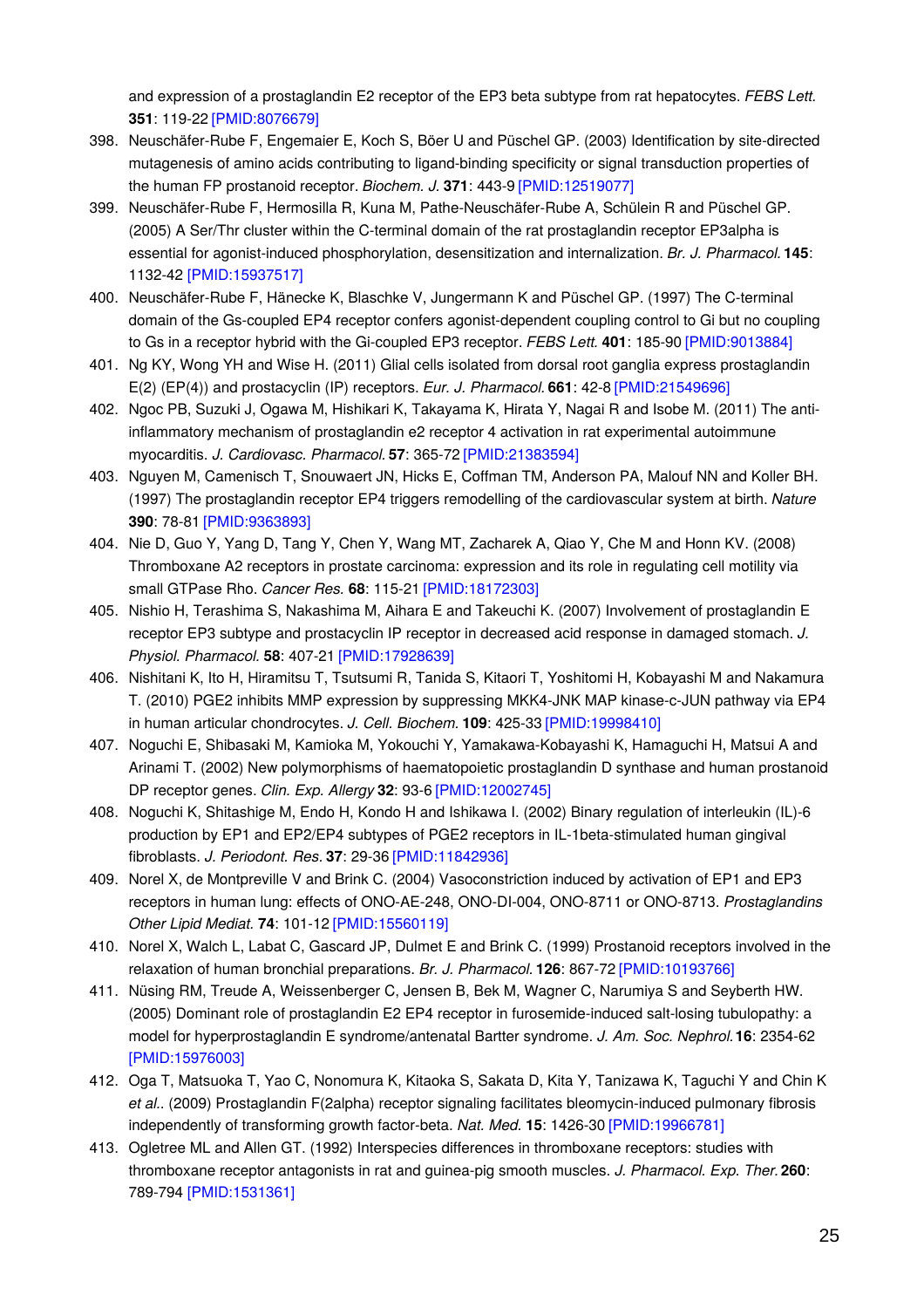- 414. Ogletree ML, Harris DN, Greenberg R, Haslanger MF and Nakane M. (1985) Pharmacological actions of SQ 29,548, a novel selective thromboxane antagonist. *J. Pharmacol. Exp. Ther.***234**: 435-41 [\[PMID:3926986\]](http://www.ncbi.nlm.nih.gov/pubmed/3926986?dopt=AbstractPlus)
- 415. Ogletree ML, Harris DN, Schumacher WA, Webb ML and Misra RN. (1993) Pharmacological profile of BMS 180,291: a potent, long-acting, orally active thromboxane A2/prostaglandin endoperoxide receptor antagonist. *J. Pharmacol. Exp. Ther.***264**: 570-8 [\[PMID:8437108\]](http://www.ncbi.nlm.nih.gov/pubmed/8437108?dopt=AbstractPlus)
- 416. Oguma T, Palmer LJ, Birben E, Sonna LA, Asano K and Lilly CM. (2004) Role of prostanoid DP receptor variants in susceptibility to asthma. *N. Engl. J. Med.* **351**: 1752-63 [\[PMID:15496624\]](http://www.ncbi.nlm.nih.gov/pubmed/15496624?dopt=AbstractPlus)
- 417. Ohno T, Katori M, Majima M, Saeki T, Boku K, Nishiyama K, Hayashi H and Saigenji K. (1999) Dilatation and constriction of rat gastric mucosal microvessels through prostaglandin EP2 and EP3 receptors. *Aliment. Pharmacol. Ther.* **13**: 1243-50 [\[PMID:10468708\]](http://www.ncbi.nlm.nih.gov/pubmed/10468708?dopt=AbstractPlus)
- 418. Oida H, Hirata M, Sugimoto Y, Ushikubi F, Ohishi H, Mizuno N, Ichikawa A and Narumiya S. (1997) Expression of messenger RNA for the prostaglandin D receptor in the leptomeninges of the mouse brain. *FEBS Lett.* **417**: 53-6 [\[PMID:9395073\]](http://www.ncbi.nlm.nih.gov/pubmed/9395073?dopt=AbstractPlus)
- 419. Oka T, Aou S and Hori T. (1994) Intracerebroventricular injection of prostaglandin E2 induces thermal hyperalgesia in rats: the possible involvement of EP3 receptors. *Brain Res.* **663**: 287-92 [\[PMID:7874513\]](http://www.ncbi.nlm.nih.gov/pubmed/7874513?dopt=AbstractPlus)
- 420. Oka T and Hori T. (1994) EP1-receptor mediation of prostaglandin E2-induced hyperthermia in rats Am. *J. Physiol.* **267**: R289-94 [\[PMID:7914071\]](http://www.ncbi.nlm.nih.gov/pubmed/7914071?dopt=AbstractPlus)
- 421. Oka T, Hori T, Hosoi M, Oka K, Abe M and Kubo C. (1997) Biphasic modulation in the trigeminal nociceptive neuronal responses by the intracerebroventricular prostaglandin E2 may be mediated through different EP receptors subtypes in rats. *Brain Res.* **771**: 278-84 [\[PMID:9401748\]](http://www.ncbi.nlm.nih.gov/pubmed/9401748?dopt=AbstractPlus)
- 422. Oka T, Oka K, Kobayashi T, Sugimoto Y, Ichikawa A, Ushikubi F, Narumiya S and Saper CB. (2003) Characteristics of thermoregulatory and febrile responses in mice deficient in prostaglandin EP1 and EP3 receptors. *J Physiol* **551**: 945-954 [\[PMID:12837930\]](http://www.ncbi.nlm.nih.gov/pubmed/12837930?dopt=AbstractPlus)
- 423. Okada Y, Hara A, Ma H, Xiao CY, Takahata O, Kohgo Y, Narumiya S and Ushikubi F. (2000) Characterization of prostanoid receptors mediating contraction of the gastric fundus and ileum: studies using mice deficient in prostanoid receptors. *Br. J. Pharmacol.* **131**: 745-55 [\[PMID:11030724\]](http://www.ncbi.nlm.nih.gov/pubmed/11030724?dopt=AbstractPlus)
- 424. Okada Y, Taniguchi T, Morishima S, Suzuki F, Akagi Y and Muramatsu I. (2006) Characteristics of acid extrusion from Chinese hamster ovary cells expressing different prostaglandin EP receptors. *Life Sci.* **78**: 2454-62 [\[PMID:16300797\]](http://www.ncbi.nlm.nih.gov/pubmed/16300797?dopt=AbstractPlus)
- 425. Okamoto F, Kajiya H, Fukushima H, Jimi E and Okabe K. (2004) Prostaglandin E2 activates outwardly rectifying Cl(-) channels via a cAMP-dependent pathway and reduces cell motility in rat osteoclasts. *Am. J. Physiol., Cell Physiol.* **287**: C114-24 [\[PMID:15044156\]](http://www.ncbi.nlm.nih.gov/pubmed/15044156?dopt=AbstractPlus)
- 426. Okuda-Ashitaka E, Sakamoto K, Ezashi T, Miwa K, Ito S and Hayaishi O. (1996) Suppression of prostaglandin E receptor signaling by the variant form of EP1 subtype. *J. Biol. Chem.* **271**: 31255-61 [\[PMID:8940129\]](http://www.ncbi.nlm.nih.gov/pubmed/8940129?dopt=AbstractPlus)
- 427. Oldfield S, Grubb BD and Donaldson LF. (2001) Identification of a prostaglandin E2 receptor splice variant and its expression in rat tissues. *Prostaglandins Other Lipid Mediat.* **63**: 165-73 [\[PMID:11305694\]](http://www.ncbi.nlm.nih.gov/pubmed/11305694?dopt=AbstractPlus)
- 428. Olofsson JI, Leung CH, Bjurulf E, Ohno T, Selstam G, Peng C and Leung PC. (1996) Characterization and regulation of a mRNA encoding the prostaglandin F2alpha receptor in the rat ovary. *Mol. Cell. Endocrinol.* **123**: 45-52 [\[PMID:8912810\]](http://www.ncbi.nlm.nih.gov/pubmed/8912810?dopt=AbstractPlus)
- 429. Ono K, Akatsu T, Kugai N, Pilbeam CC and Raisz LG. (2003) The effect of deletion of cyclooxygenase-2, prostaglandin receptor EP2, or EP4 in bone marrow cells on osteoclasts induced by mouse mammary cancer cell lines. *Bone* **33**: 798-804 [\[PMID:14623055\]](http://www.ncbi.nlm.nih.gov/pubmed/14623055?dopt=AbstractPlus)
- 430. Orie NN, Ledwozyw A, Williams DJ, Whittle BJ and Clapp LH. (2013) Differential actions of the prostacyclin analogues treprostinil and iloprost and the selexipag metabolite, MRE-269 (ACT-333679) in rat small pulmonary arteries and veins. *Prostaglandins Other Lipid Mediat.* **106**: 1-7 [\[PMID:23872196\]](http://www.ncbi.nlm.nih.gov/pubmed/23872196?dopt=AbstractPlus)
- 431. Orlicky DJ, Fisher L, Dunscomb N and Miller GJ. (1992) Immunohistochemical localization of PGF2 alpha receptor in the rat ovary. *Prostaglandins Leukot. Essent. Fatty Acids***46**: 223-9 [\[PMID:1508956\]](http://www.ncbi.nlm.nih.gov/pubmed/1508956?dopt=AbstractPlus)
- 432. Ota T, Aihara M, Narumiya S and Araie M. (2005) The effects of prostaglandin analogues on IOP in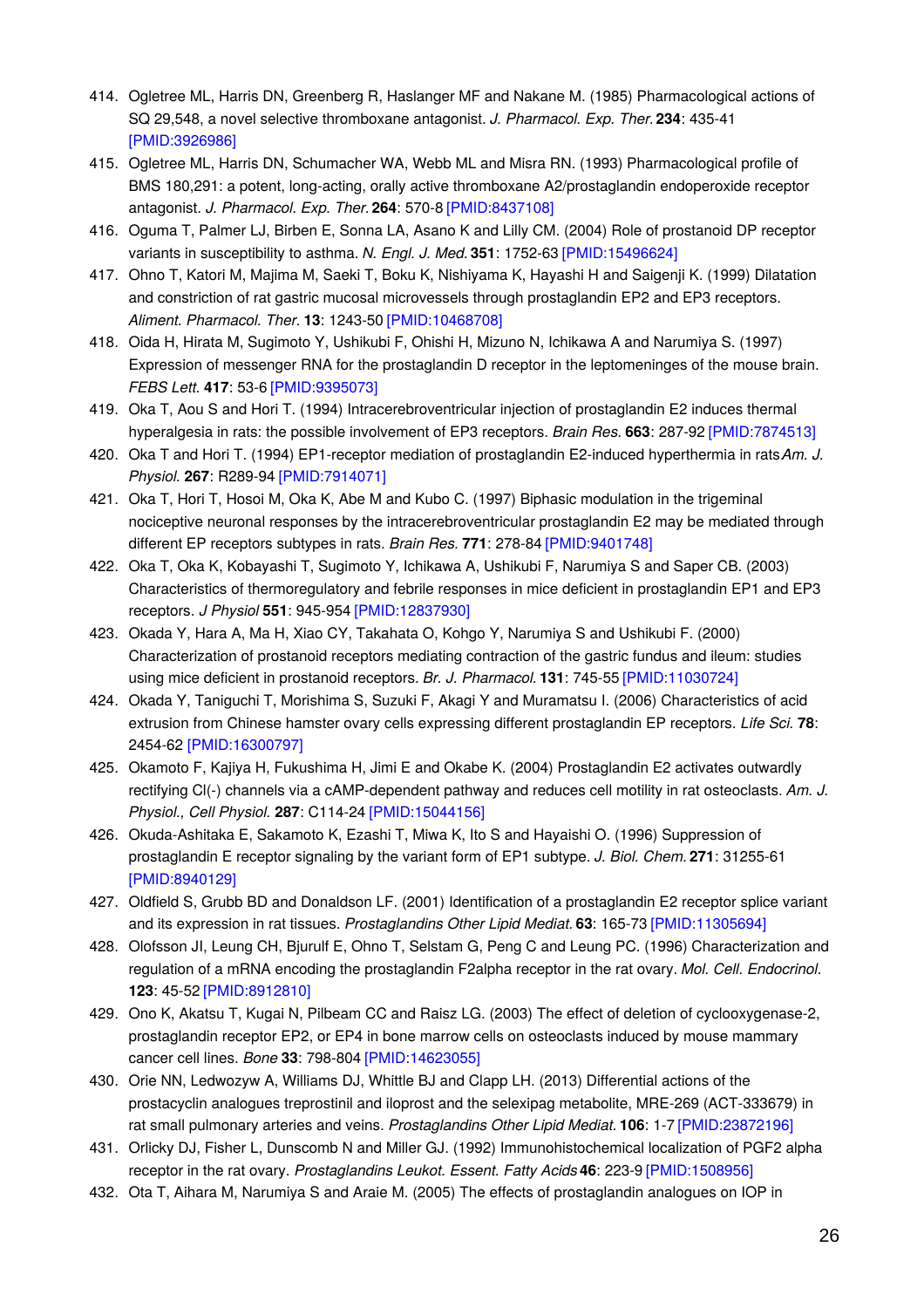prostanoid FP-receptor-deficient mice. *Invest. Ophthalmol. Vis. Sci.* **46**: 4159-63 [\[PMID:16249494\]](http://www.ncbi.nlm.nih.gov/pubmed/16249494?dopt=AbstractPlus)

- 433. Palikhe NS, Sin HJ, Kim SH, Sin HJ, Hwang EK, Ye YM and Park HS. (2012) Genetic variability of prostaglandin E2 receptor subtype EP4 gene in aspirin-intolerant chronic urticaria. *J. Hum. Genet.* **57**: 494- 9 [\[PMID:22695889\]](http://www.ncbi.nlm.nih.gov/pubmed/22695889?dopt=AbstractPlus)
- 434. Paralkar VM, Borovecki F, Ke HZ, Cameron KO, Lefker B, Grasser WA, Owen TA, Li M, DaSilva-Jardine P and Zhou M *et al.*. (2003) An EP2 receptor-selective prostaglandin E2 agonist induces bone healing.*Proc. Natl. Acad. Sci. U.S.A.* **100**: 6736-40 [\[PMID:12748385\]](http://www.ncbi.nlm.nih.gov/pubmed/12748385?dopt=AbstractPlus)
- 435. Patrignani P, Di Febbo C, Tacconelli S, Douville K, Guglielmi MD, Horvath RJ, Ding M, Sierra K, Stitham J and Gleim S *et al.*. (2008) Differential association between human prostacyclin receptor polymorphisms and the development of venous thrombosis and intimal hyperplasia: a clinical biomarker study. *Pharmacogenet. Genomics* **18**: 611-20 [\[PMID:18551041\]](http://www.ncbi.nlm.nih.gov/pubmed/18551041?dopt=AbstractPlus)
- 436. Patrono C and Roth GJ. (1996) Aspirin in ischemic cerebrovascular disease. How strong is the case for a different dosing regimen? *Stroke* **27**: 756-60 [\[PMID:8614944\]](http://www.ncbi.nlm.nih.gov/pubmed/8614944?dopt=AbstractPlus)
- 437. Peri KG, Quiniou C, Hou X, Abran D, Varma DR, Lubell WD and Chemtob S. (2002) THG113: a novel selective FP antagonist that delays preterm labor. *Semin. Perinatol.* **26**: 389-97 [\[PMID:12537309\]](http://www.ncbi.nlm.nih.gov/pubmed/12537309?dopt=AbstractPlus)
- 438. Pettipher R. (2008) The roles of the prostaglandin D(2) receptors DP(1) and CRTH2 in promoting allergic responses. *Br. J. Pharmacol.* **153 Suppl 1**: S191-9 [\[PMID:17965752\]](http://www.ncbi.nlm.nih.gov/pubmed/17965752?dopt=AbstractPlus)
- 439. Pettipher R, Hunter MG, Perkins CM, Collins LP, Lewis T, Baillet M, Steiner J, Bell J and Payton MA. (2014) Heightened response of eosinophilic asthmatic patients to the CRTH2 antagonist OC000459. *Allergy* **69**: 1223-32 [\[PMID:24866478\]](http://www.ncbi.nlm.nih.gov/pubmed/24866478?dopt=AbstractPlus)
- 440. Pettipher R, Vinall SL, Xue L, Speight G, Townsend ER, Gazi L, Whelan CJ, Armer RE, Payton MA and Hunter MG. (2012) Pharmacologic profile of OC000459, a potent, selective, and orally active D prostanoid receptor 2 antagonist that inhibits mast cell-dependent activation of T helper 2 lymphocytes and eosinophils. *J. Pharmacol. Exp. Ther.***340**: 473-82 [\[PMID:22106101\]](http://www.ncbi.nlm.nih.gov/pubmed/22106101?dopt=AbstractPlus)
- 441. Philipose S, Konya V, Sreckovic I, Marsche G, Lippe IT, Peskar BA, Heinemann A and Schuligoi R. (2010) The prostaglandin E2 receptor EP4 is expressed by human platelets and potently inhibits platelet aggregation and thrombus formation. *Arterioscler. Thromb. Vasc. Biol.* **30**: 2416-23 [\[PMID:21071691\]](http://www.ncbi.nlm.nih.gov/pubmed/21071691?dopt=AbstractPlus)
- 442. Pierce KL, Bailey TJ, Hoyer PB, Gil DW, Woodward DF and Regan JW. (1997) Cloning of a carboxylterminal isoform of the prostanoid FP receptor. *J. Biol. Chem.* **272**: 883-7 [\[PMID:8995377\]](http://www.ncbi.nlm.nih.gov/pubmed/8995377?dopt=AbstractPlus)
- 443. Poloso NJ, Urquhart P, Nicolaou A, Wang J and Woodward DF. (2013) PGE2 differentially regulates monocyte-derived dendritic cell cytokine responses depending on receptor usage (EP2/EP4). *Mol. Immunol.* **54**: 284-95 [\[PMID:23337716\]](http://www.ncbi.nlm.nih.gov/pubmed/23337716?dopt=AbstractPlus)
- 444. Prasanna G, Carreiro S, Anderson S, Gukasyan H, Sartnurak S, Younis H, Gale D, Xiang C, Wells P and Dinh D *et al.*. (2011) Effect of PF-04217329 a prodrug of a selective prostaglandin EP(2) agonist on intraocular pressure in preclinical models of glaucoma. *Exp. Eye Res.* **93**: 256-64 [\[PMID:21376717\]](http://www.ncbi.nlm.nih.gov/pubmed/21376717?dopt=AbstractPlus)
- 445. Prasanna G, Fortner J, Xiang C, Zhang E, Carreiro S, Anderson S, Sartnurak S, Wu G, Gukasyan H and Niesman M *et al.*. (2009) Ocular pharmacokinetics and hypotensive activity of PF-04475270, an EP4 prostaglandin agonist in preclinical models. *Exp. Eye Res.* **89**: 608-17 [\[PMID:19445930\]](http://www.ncbi.nlm.nih.gov/pubmed/19445930?dopt=AbstractPlus)
- 446. Praticò D, Smyth EM, Violi F and FitzGerald GA. (1996) Local amplification of platelet function by 8-Epi prostaglandin F2alpha is not mediated by thromboxane receptor isoforms. *J. Biol. Chem.* **271**: 14916-24 [\[PMID:8663015\]](http://www.ncbi.nlm.nih.gov/pubmed/8663015?dopt=AbstractPlus)
- 447. Pulichino AM, Rowland S, Wu T, Clark P, Xu D, Mathieu MC, Riendeau D and Audoly LP. (2006) Prostacyclin antagonism reduces pain and inflammation in rodent models of hyperalgesia and chronic arthritis. *J. Pharmacol. Exp. Ther.***319**: 1043-50 [\[PMID:16973887\]](http://www.ncbi.nlm.nih.gov/pubmed/16973887?dopt=AbstractPlus)
- 448. Purdy KE and Arendshorst WJ. (2000) EP(1) and EP(4) receptors mediate prostaglandin E(2) actions in the microcirculation of rat kidney. *Am. J. Physiol. Renal Physiol.***279**: F755-64 [\[PMID:10997926\]](http://www.ncbi.nlm.nih.gov/pubmed/10997926?dopt=AbstractPlus)
- 449. Pönicke K, Giessler C, Grapow M, Heinroth-Hoffmann I, Becker K, Osten B and Brodde OE. (2000) FPreceptor mediated trophic effects of prostanoids in rat ventricular cardiomyocytes. *Br. J. Pharmacol.* **129**: 1723-31 [\[PMID:10780979\]](http://www.ncbi.nlm.nih.gov/pubmed/10780979?dopt=AbstractPlus)
- 450. Pöschke A, Kern N, Maruyama T, Pavenstädt H, Narumiya S, Jensen BL and Nüsing RM. (2012) The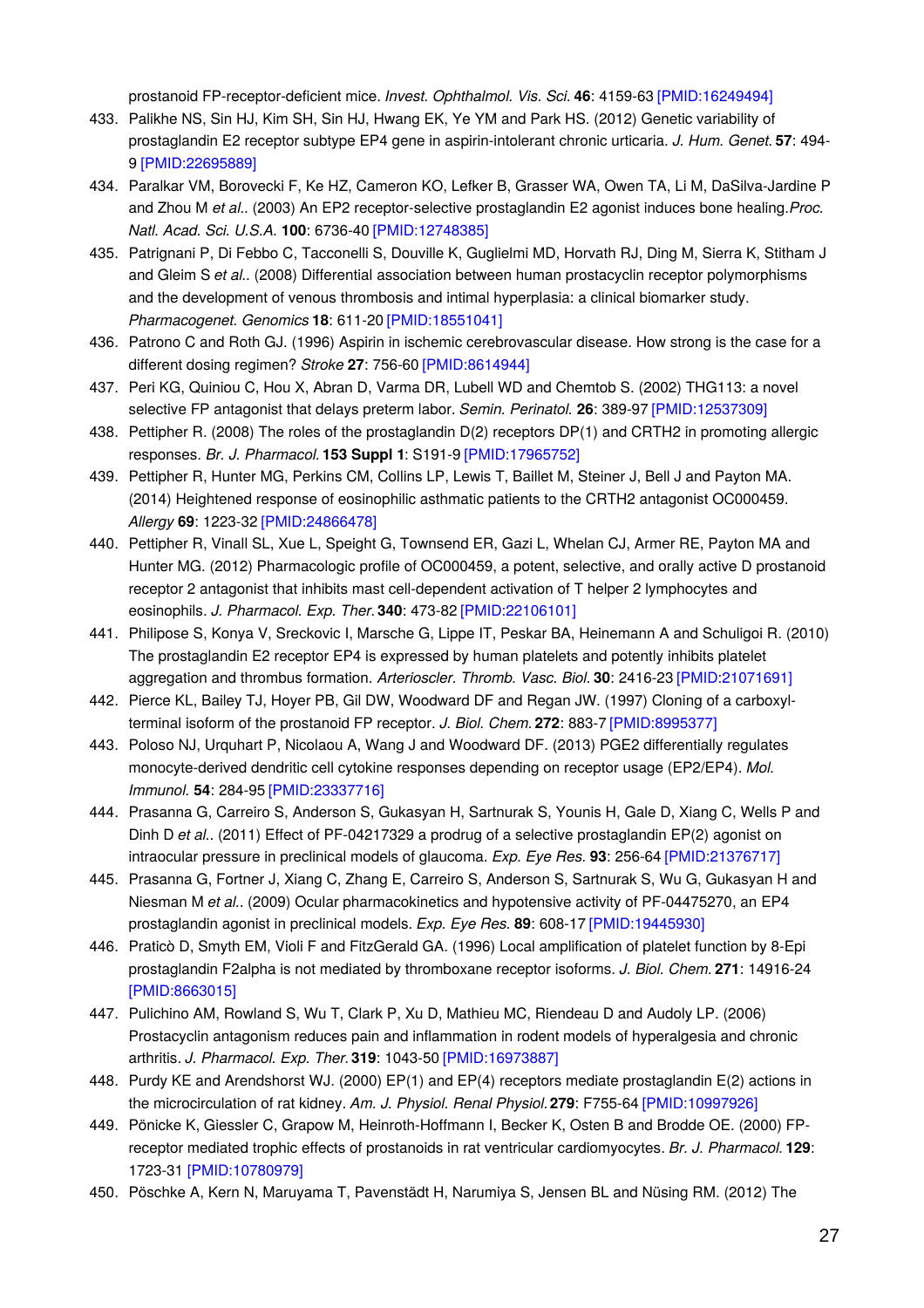PGE(2)-EP4 receptor is necessary for stimulation of the renin-angiotensin-aldosterone system in response to low dietary salt intake in vivo. *Am. J. Physiol. Renal Physiol.***303**: F1435-42 [\[PMID:22993066\]](http://www.ncbi.nlm.nih.gov/pubmed/22993066?dopt=AbstractPlus)

- 451. Qian JY, Harding P, Liu Y, Shesely E, Yang XP and LaPointe MC. (2008) Reduced cardiac remodeling and function in cardiac-specific EP4 receptor knockout mice with myocardial infarction. *Hypertension* **51**: 560-6 [\[PMID:18180401\]](http://www.ncbi.nlm.nih.gov/pubmed/18180401?dopt=AbstractPlus)
- 452. Qian YM, Jones RL, Chan KM, Stock AI and Ho JK. (1994) Potent contractile actions of prostanoid EP3 receptor agonists on human isolated pulmonary artery. *Br. J. Pharmacol.* **113**: 369-74 [\[PMID:7834185\]](http://www.ncbi.nlm.nih.gov/pubmed/7834185?dopt=AbstractPlus)
- 453. Qiao N, Reynaud D, Demin P, Halushka PV and Pace-Asciak CR. (2003) The thromboxane receptor antagonist PBT-3, a hepoxilin stable analog, selectively antagonizes the TPalpha isoform in transfected COS-7 cells. *J. Pharmacol. Exp. Ther.***307**: 1142-7 [\[PMID:14560042\]](http://www.ncbi.nlm.nih.gov/pubmed/14560042?dopt=AbstractPlus)
- 454. Rachmilewitz D, Chapman JW and Nicholson PA. (1986) A multicenter international controlled comparison of two dosage regimens of misoprostol with cimetidine in treatment of gastric ulcer in outpatients. *Dig. Dis. Sci.* **31**: 75S-80S [\[PMID:3080293\]](http://www.ncbi.nlm.nih.gov/pubmed/3080293?dopt=AbstractPlus)
- 455. Racké K, Bähring J, Langer C, Bräutigam M and Wessler I. (1992) Prostanoids inhibit release of endogenous norepinephrine from rat isolated trachea. *Am. Rev. Respir. Dis.* **146**: 1182-6 [\[PMID:1443867\]](http://www.ncbi.nlm.nih.gov/pubmed/1443867?dopt=AbstractPlus)
- 456. Ratcliffe MJ, Walding A, Shelton PA, Flaherty A and Dougall IG. (2007) Activation of E-prostanoid4 and Eprostanoid2 receptors inhibits TNF-alpha release from human alveolar macrophages. *Eur. Respir. J.* **29**: 986-94 [\[PMID:17331962\]](http://www.ncbi.nlm.nih.gov/pubmed/17331962?dopt=AbstractPlus)
- 457. Raychowdhury MK, Yukawa M, Collins LJ, McGrail SH, Kent KC and Ware JA. (1994) Alternative splicing produces a divergent cytoplasmic tail in the human endothelial thromboxane A2 receptor. *J. Biol. Chem.* **269**: 19256-61 [\[PMID:8034687\]](http://www.ncbi.nlm.nih.gov/pubmed/8034687?dopt=AbstractPlus)
- 458. Raymond V, Leung PC and Labrie F. (1983) Stimulation by prostaglandin F2 alpha of phosphatidic acidphosphatidylinositol turnover in rat luteal cells. *Biochem. Biophys. Res. Commun.* **116**: 39-46 [\[PMID:6357198\]](http://www.ncbi.nlm.nih.gov/pubmed/6357198?dopt=AbstractPlus)
- 459. Reader J, Holt D and Fulton A. (2011) Prostaglandin E2 EP receptors as therapeutic targets in breast cancer. *Cancer Metastasis Rev.* **30**: 449-63 [\[PMID:22002714\]](http://www.ncbi.nlm.nih.gov/pubmed/22002714?dopt=AbstractPlus)
- 460. Regan JW, Bailey TJ, Donello JE, Pierce KL, Pepperl DJ, Zhang D, Kedzie KM, Fairbairn CE, Bogardus AM and Woodward DF *et al.*. (1994) Molecular cloning and expression of human EP3 receptors: evidence of three variants with differing carboxyl termini. *Br. J. Pharmacol.* **112**: 377-85 [\[PMID:8075855\]](http://www.ncbi.nlm.nih.gov/pubmed/8075855?dopt=AbstractPlus)
- 461. Regan JW, Bailey TJ, Pepperl DJ, Pierce KL, Bogardus AM, Donello JE, Fairbairn CE, Kedzie KM, Woodward DF and Gil DW. (1994) Cloning of a novel human prostaglandin receptor with characteristics of the pharmacologically defined EP2 subtype. *Mol. Pharmacol.* **46**: 213-20 [\[PMID:8078484\]](http://www.ncbi.nlm.nih.gov/pubmed/8078484?dopt=AbstractPlus)
- 462. Reinheimer T, Harnack E, Racke K and Wessler I. (1998) Prostanoid receptors of the EP3 subtype mediate inhibition of evoked [3H]acetylcholine release from isolated human bronchi. *Br. J. Pharmacol.* **125**: 271-6 [\[PMID:9786498\]](http://www.ncbi.nlm.nih.gov/pubmed/9786498?dopt=AbstractPlus)
- 463. Reinold H, Ahmadi S, Depner UB, Layh B, Heindl C, Hamza M, Pahl A, Brune K, Narumiya S and Müller U *et al.*. (2005) Spinal inflammatory hyperalgesia is mediated by prostaglandin E receptors of the EP2 subtype. *J. Clin. Invest.* **115**: 673-9 [\[PMID:15719070\]](http://www.ncbi.nlm.nih.gov/pubmed/15719070?dopt=AbstractPlus)
- 464. Ritchie RH, Rosenkranz AC, Huynh LP, Stephenson T, Kaye DM and Dusting GJ. (2004) Activation of IP prostanoid receptors prevents cardiomyocyte hypertrophy via cAMP-dependent signaling. *Am. J. Physiol. Heart Circ. Physiol.* **287**: H1179-85 [\[PMID:15072955\]](http://www.ncbi.nlm.nih.gov/pubmed/15072955?dopt=AbstractPlus)
- 465. Robb CT, McSorley HJ, Lee J, Aoki T, Yu C, Crittenden S, Astier A, Felton JM, Parkinson N and Ayele A*et* al.. (2018) Prostaglandin E<sub>2</sub> stimulates adaptive IL-22 production and promotes allergic contact dermatitis. *J. Allergy Clin. Immunol.* **141**: 152-162 [\[PMID:28583370\]](http://www.ncbi.nlm.nih.gov/pubmed/28583370?dopt=AbstractPlus)
- 466. Rocha PN, Plumb TJ, Robinson LA, Spurney R, Pisetsky D, Koller BH and Coffman TM. (2005) Role of thromboxane A2 in the induction of apoptosis of immature thymocytes by lipopolysaccharide. *Clin. Diagn. Lab. Immunol.* **12**: 896-903 [\[PMID:16085905\]](http://www.ncbi.nlm.nih.gov/pubmed/16085905?dopt=AbstractPlus)
- 467. Root JA, Davey DA and Af Forselles KJ. (2015) Prostanoid receptors mediating contraction in rat, macaque and human bladder smooth muscle in vitro. *Eur. J. Pharmacol.* **769**: 274-9 [\[PMID:26607459\]](http://www.ncbi.nlm.nih.gov/pubmed/26607459?dopt=AbstractPlus)
- 468. Rosenfield AR, Lowman RM and Taylor KJ. (1976) Urography in preoperative evaluation of abdominal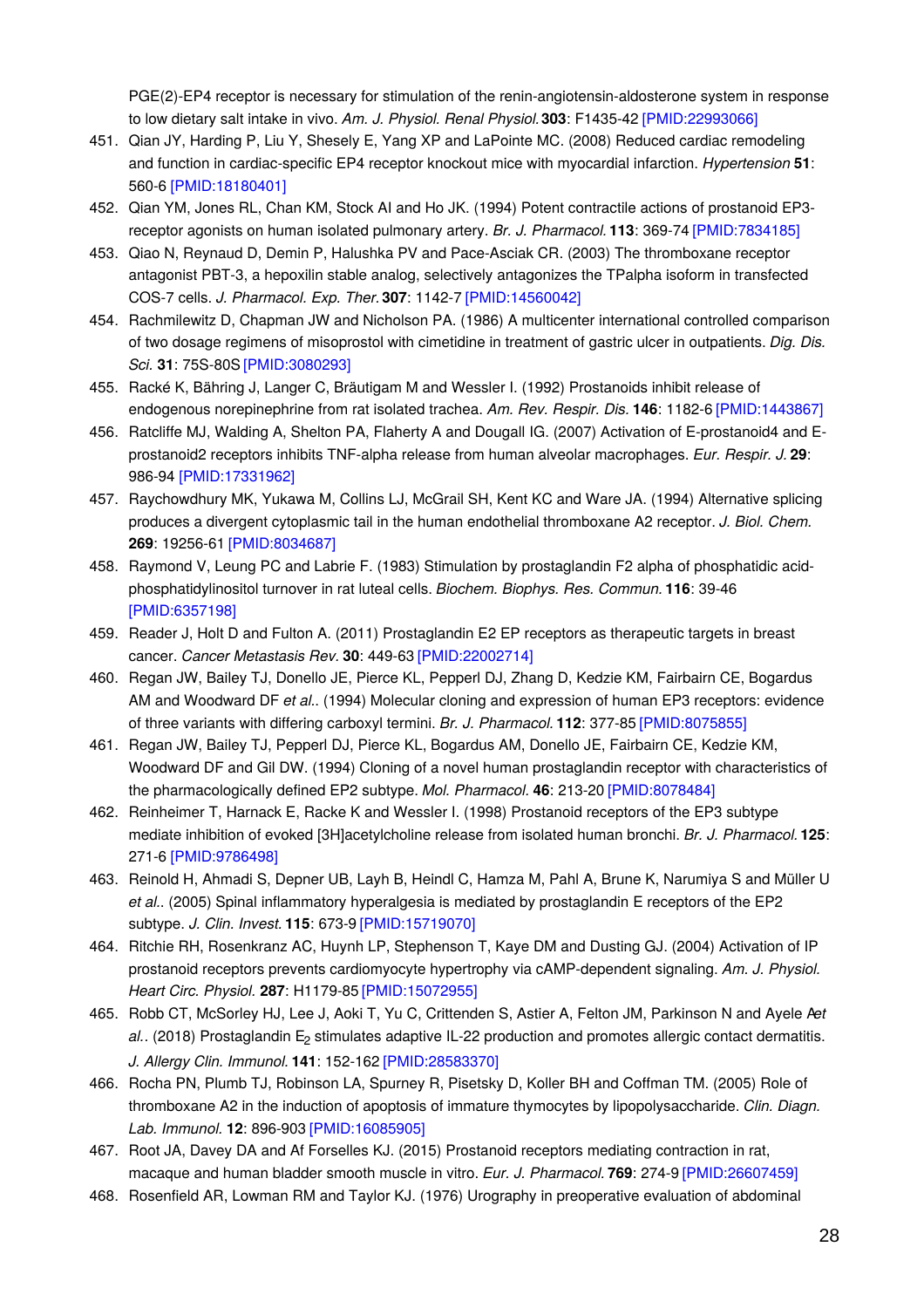aortic aneurysms. *Urology* **7**: 652-4 [\[PMID:936389\]](http://www.ncbi.nlm.nih.gov/pubmed/936389?dopt=AbstractPlus)

- 469. Royer JF, Schratl P, Lorenz S, Kostenis E, Ulven T, Schuligoi R, Peskar BA and Heinemann A. (2007) A novel antagonist of CRTH2 blocks eosinophil release from bone marrow, chemotaxis and respiratory burst. *Allergy* **62**: 1401-9 [\[PMID:17714552\]](http://www.ncbi.nlm.nih.gov/pubmed/17714552?dopt=AbstractPlus)
- 470. Ruel R, Lacombe P, Abramovitz M, Godbout C, Lamontagne S, Rochette C, Sawyer N, Stocco R, Tremblay NM and Metters KM *et al.*. (1999) New class of biphenylene dibenzazocinones as potent ligands for the human EP1 prostanoid receptor. *Bioorg. Med. Chem. Lett.* **9**: 2699-704 [\[PMID:10509919\]](http://www.ncbi.nlm.nih.gov/pubmed/10509919?dopt=AbstractPlus)
- 471. Rundhaug JE, Simper MS, Surh I and Fischer SM. (2011) The role of the EP receptors for prostaglandin E2 in skin and skin cancer. *Cancer Metastasis Rev.* **30**: 465-80 [\[PMID:22012553\]](http://www.ncbi.nlm.nih.gov/pubmed/22012553?dopt=AbstractPlus)
- 472. Saeki T, Ota T, Aihara M and Araie M. (2009) Effects of prostanoid EP agonists on mouse intraocular pressure. *Invest. Ophthalmol. Vis. Sci.* **50**: 2201-8 [\[PMID:19117925\]](http://www.ncbi.nlm.nih.gov/pubmed/19117925?dopt=AbstractPlus)
- 473. Saito O, Guan Y, Qi Z, Davis LS, Kömhoff M, Sugimoto Y, Narumiya S, Breyer RM and Breyer MD. (2003) Expression of the prostaglandin F receptor (FP) gene along the mouse genitourinary tract. *Am. J. Physiol. Renal Physiol.* **284**: F1164-70 [\[PMID:12631554\]](http://www.ncbi.nlm.nih.gov/pubmed/12631554?dopt=AbstractPlus)
- 474. Sakai M, Minami T, Hara N, Nishihara I, Kitade H, Kamiyama Y, Okuda K, Takahashi H, Mori H and Ito S. (1998) Stimulation of nitric oxide release from rat spinal cord by prostaglandin E2. *Br J Pharmacol* **123**: 890-894 [\[PMID:9535017\]](http://www.ncbi.nlm.nih.gov/pubmed/9535017?dopt=AbstractPlus)
- 475. Sakamoto K, Ezashi T, Miwa K, Okuda-Ashitaka E, Houtani T, Sugimoto T, Ito S and Hayaishi O. (1994) Molecular cloning and expression of a cDNA of the bovine prostaglandin F2 alpha receptor. *J. Biol. Chem.* **269**: 3881-6 [\[PMID:7508922\]](http://www.ncbi.nlm.nih.gov/pubmed/7508922?dopt=AbstractPlus)
- 476. Sakuma Y, Tanaka K, Suda M, Komatsu Y, Yasoda A, Miura M, Ozasa A, Narumiya S, Sugimoto Y and Ichikawa A *et al.*. (2000) Impaired bone resorption by lipopolysaccharide in vivo in mice deficient in the prostaglandin E receptor EP4 subtype. *Infect. Immun.* **68**: 6819-25 [\[PMID:11083800\]](http://www.ncbi.nlm.nih.gov/pubmed/11083800?dopt=AbstractPlus)
- 477. Saleem S, Shah ZA, Maruyama T, Narumiya S and Doré S. (2010) Neuroprotective properties of prostaglandin I2 IP receptor in focal cerebral ischemia. *Neuroscience* **170**: 317-23 [\[PMID:20621166\]](http://www.ncbi.nlm.nih.gov/pubmed/20621166?dopt=AbstractPlus)
- 478. Sando T, Usui T, Tanaka I, Mori K, Sasaki Y, Fukuda Y, Namba T, Sugimoto Y, Ichikawa A and Narumiya S *et al.*. (1994) Molecular cloning and expression of rat prostaglandin E receptor EP2 subtype.*Biochem. Biophys. Res. Commun.* **200**: 1329-33 [\[PMID:8185583\]](http://www.ncbi.nlm.nih.gov/pubmed/8185583?dopt=AbstractPlus)
- 479. Sanner JH. (1969) Antagonism of prostaglandin E2 by 1-acetyl-2-(8-chloro-10,11-dihydrodibenz (b,f) (1,4) oxazepine-10-carbonyl) hydrazine (SC-19220). *Arch Int Pharmacodyn Ther* **180**: 46-56 [\[PMID:4982414\]](http://www.ncbi.nlm.nih.gov/pubmed/4982414?dopt=AbstractPlus)
- 480. Sanz C, Isidoro-García M, Dávila I, Moreno E, Laffond E, Avila C and Lorente F. (2006) Promoter genetic variants of prostanoid DP receptor (PTGDR) gene in patients with asthma. *Allergy* **61**: 543-8 [\[PMID:16629782\]](http://www.ncbi.nlm.nih.gov/pubmed/16629782?dopt=AbstractPlus)
- 481. Sarkar S, Hobson AR, Hughes A, Growcott J, Woolf CJ, Thompson DG and Aziz Q. (2003) The prostaglandin E2 receptor-1 (EP-1) mediates acid-induced visceral pain hypersensitivity in humans. *Gastroenterology* **124**: 18-25 [\[PMID:12512025\]](http://www.ncbi.nlm.nih.gov/pubmed/12512025?dopt=AbstractPlus)
- 482. Sasaki Y, Usui T, Tanaka I, Nakagawa O, Sando T, Takahashi T, Namba T, Narumiya S and Nakao K. (1994) Cloning and expression of a cDNA for rat prostacyclin receptor. *Biochim. Biophys. Acta* **1224**: 601-5 [\[PMID:7803522\]](http://www.ncbi.nlm.nih.gov/pubmed/7803522?dopt=AbstractPlus)
- 483. Sato M, Nakayama T, Soma M, Aoi N, Kosuge K, Haketa A, Izumi Y, Matsumoto K, Sato N and Kokubun S. (2007) Association between prostaglandin E2 receptor gene and essential hypertension. *Prostaglandins Leukot. Essent. Fatty Acids* **77**: 15-20 [\[PMID:17644362\]](http://www.ncbi.nlm.nih.gov/pubmed/17644362?dopt=AbstractPlus)
- 484. Satoh H and Takeuchi K. (2012) Management of NSAID/aspirin-induced small intestinal damage by GIsparing NSAIDs, anti-ulcer drugs and food constituents. *Curr. Med. Chem.* **19**: 82-9 [\[PMID:22300080\]](http://www.ncbi.nlm.nih.gov/pubmed/22300080?dopt=AbstractPlus)
- 485. Satoh S, Chang Cs, Katoh H, Hasegawa H, Nakamura K, Aoki J, Fujita H, Ichikawa A and Negishi M. (1999) The key amino acid residue of prostaglandin EP3 receptor for governing G protein association and activation steps. *Biochem. Biophys. Res. Commun.* **255**: 164-8 [\[PMID:10082673\]](http://www.ncbi.nlm.nih.gov/pubmed/10082673?dopt=AbstractPlus)
- 486. Satoh T, Moroi R, Aritake K, Urade Y, Kanai Y, Sumi K, Yokozeki H, Hirai H, Nagata K and Hara T*et al.*. (2006) Prostaglandin D2 plays an essential role in chronic allergic inflammation of the skin via CRTH2 receptor. *J. Immunol.* **177**: 2621-9 [\[PMID:16888024\]](http://www.ncbi.nlm.nih.gov/pubmed/16888024?dopt=AbstractPlus)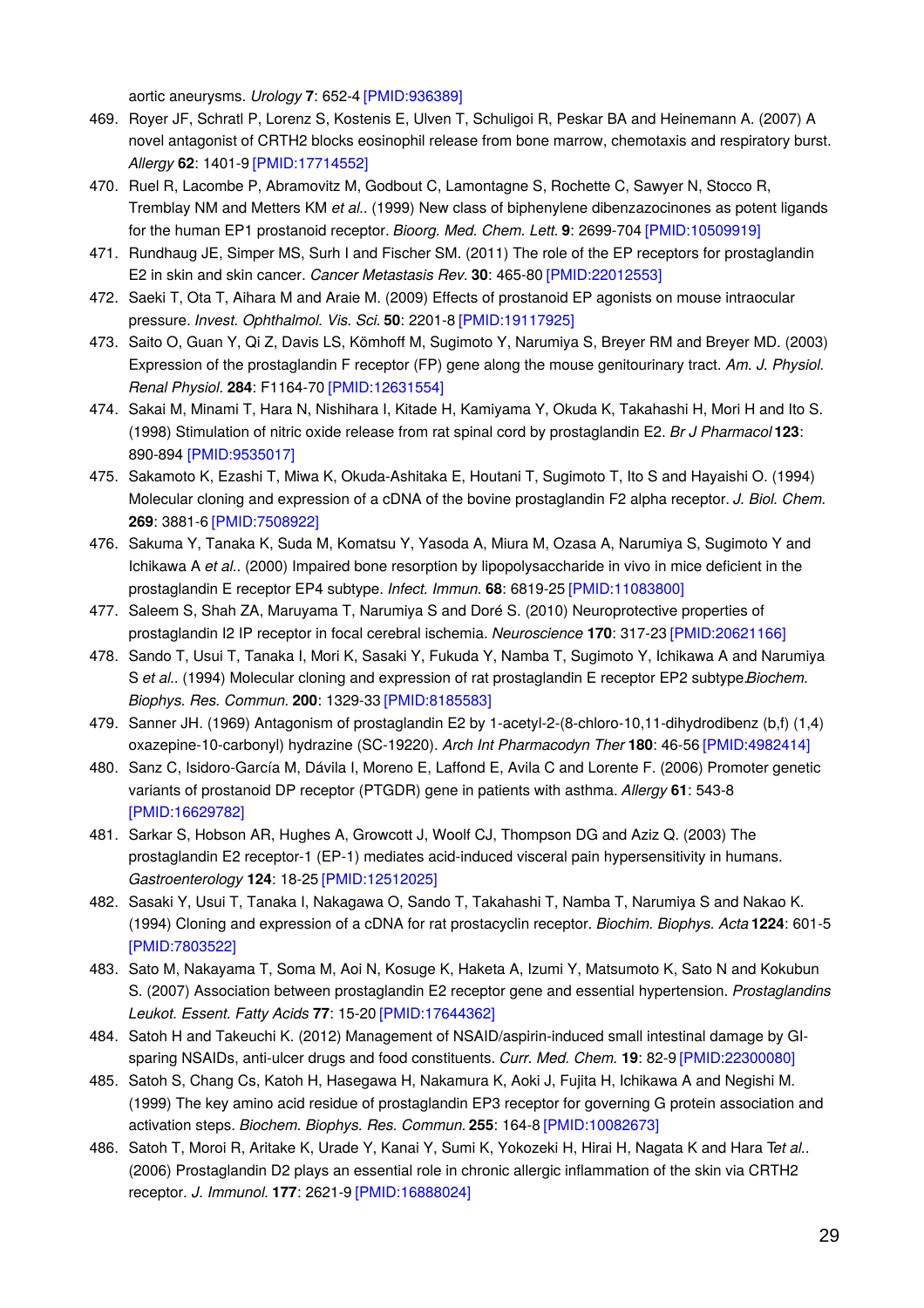- 487. Savage MA, Moummi C, Karabatsos PJ and Lanthorn TH. (1993) SC-46275: a potent and highly selective agonist at the EP3 receptor. *Prostaglandins Leukot. Essent. Fatty Acids***49**: 939-43 [\[PMID:8140121\]](http://www.ncbi.nlm.nih.gov/pubmed/8140121?dopt=AbstractPlus)
- 488. Savonenko A, Munoz P, Melnikova T, Wang Q, Liang X, Breyer RM, Montine TJ, Kirkwood A and Andreasson K. (2009) Impaired cognition, sensorimotor gating, and hippocampal long-term depression in mice lacking the prostaglandin E2 EP2 receptor. *Exp. Neurol.* **217**: 63-73 [\[PMID:19416671\]](http://www.ncbi.nlm.nih.gov/pubmed/19416671?dopt=AbstractPlus)
- 489. Sawyer N, Cauchon E, Chateauneuf A, Cruz RP, Nicholson DW, Metters KM, O'Neill GP and Gervais FG. (2002) Molecular pharmacology of the human prostaglandin D2 receptor, CRTH2. *Br. J. Pharmacol.* **137**: 1163-72 [\[PMID:12466225\]](http://www.ncbi.nlm.nih.gov/pubmed/12466225?dopt=AbstractPlus)
- 490. Schachar RA, Raber S, Courtney R, Zhang M and Bosworth C. (2010) Dose-Escalating, Double-Masked, Vehicle-Controlled Trial of the IOP-Reducing Effect of EP2 Agonist, Taprenepag Isopropyl (PF-04217329). *ARVO Poster* #175/A398
- 491. Schlötzer-Schrehardt U, Zenkel M and Nüsing RM. (2002) Expression and localization of FP and EP prostanoid receptor subtypes in human ocular tissues. *Invest. Ophthalmol. Vis. Sci.* **43**: 1475-87 [\[PMID:11980863\]](http://www.ncbi.nlm.nih.gov/pubmed/11980863?dopt=AbstractPlus)
- 492. Schmid A, Thierauch KH, Schleuning WD and Dinter H. (1995) Splice variants of the human EP3 receptor for prostaglandin E2. *Eur. J. Biochem.* **228**: 23-30 [\[PMID:7883006\]](http://www.ncbi.nlm.nih.gov/pubmed/7883006?dopt=AbstractPlus)
- 493. Schneider A, Guan Y, Zhang Y, Magnuson MA, Pettepher C, Loftin CD, Langenbach R, Breyer RM and Breyer MD. (2004) Generation of a conditional allele of the mouse prostaglandin EP4 receptor. *Genesis* **40**: 7-14 [\[PMID:15354288\]](http://www.ncbi.nlm.nih.gov/pubmed/15354288?dopt=AbstractPlus)
- 494. Schnermann J, Traynor T, Pohl H, Thomas DW, Coffman TM and Briggs JP. (2000) Vasoconstrictor responses in thromboxane receptor knockout mice: tubuloglomerular feedback and ureteral obstruction. *Acta Physiol. Scand.* **168**: 201-7 [\[PMID:10691801\]](http://www.ncbi.nlm.nih.gov/pubmed/10691801?dopt=AbstractPlus)
- 495. Schober LJ, Khandoga AL, Dwivedi S, Penz SM, Maruyama T, Brandl R and Siess W. (2011) The role of PGE(2) in human atherosclerotic plaque on platelet EP(3) and EP(4) receptor activation and platelet function in whole blood. *J. Thromb. Thrombolysis* **32**: 158-66 [\[PMID:21424266\]](http://www.ncbi.nlm.nih.gov/pubmed/21424266?dopt=AbstractPlus)
- 496. Schwaner I, Offermanns S, Spicher K, Seifert R and Schultz G. (1995) Differential activation of Gi and Gs proteins by E- and I-type prostaglandins in membranes from the human erythroleukaemia cell line, HEL. *Biochim. Biophys. Acta* **1265**: 8-14 [\[PMID:7532011\]](http://www.ncbi.nlm.nih.gov/pubmed/7532011?dopt=AbstractPlus)
- 497. Schweda F, Klar J, Narumiya S, Nüsing RM and Kurtz A. (2004) Stimulation of renin release by prostaglandin E2 is mediated by EP2 and EP4 receptors in mouse kidneys. *Am. J. Physiol. Renal Physiol.* **287**: F427-33 [\[PMID:15113745\]](http://www.ncbi.nlm.nih.gov/pubmed/15113745?dopt=AbstractPlus)
- 498. Segi E, Sugimoto Y, Yamasaki A, Aze Y, Oida H, Nishimura T, Murata T, Matsuoka T, Ushikubi F and Hirose M *et al.*. (1998) Patent ductus arteriosus and neonatal death in prostaglandin receptor EP4 deficient mice. *Biochem. Biophys. Res. Commun.* **246**: 7-12 [\[PMID:9600059\]](http://www.ncbi.nlm.nih.gov/pubmed/9600059?dopt=AbstractPlus)
- 499. Seiler S, Brassard CL and Federici ME. (1990) SQ-27986 inhibition of platelet aggregation is mediated through activation of platelet prostaglandin D<sub>2</sub> receptors. *Prostaglandins* 40: 119-130 [\[PMID:2171039\]](http://www.ncbi.nlm.nih.gov/pubmed/2171039?dopt=AbstractPlus)
- 500. Seiler SM, Brassard CL, Federici ME, Romine J and Meanwell NA. (1997) [3-[4-(4,5-Diphenyl-2-oxazolyl)- 5-oxazolyl]phenoxy]acetic acid (BMY 45778) is a potent non-prostanoid prostacyclin partial agonist: effects on platelet aggregation, adenylyl cyclase, cAMP levels, protein kinase, and iloprost binding. *Prostaglandins* **53**: 21-35 [\[PMID:9068064\]](http://www.ncbi.nlm.nih.gov/pubmed/9068064?dopt=AbstractPlus)
- 501. Senchyna M and Crankshaw DJ. (1996) Characterization of the prostanoid TP receptor population in human nonpregnant myometrium. *J. Pharmacol. Exp. Ther.***279**: 262-70 [\[PMID:8859002\]](http://www.ncbi.nlm.nih.gov/pubmed/8859002?dopt=AbstractPlus)
- 502. Senior J, Sangha R, Baxter GS, Marshall K and Clayton JK. (1992) In vitro characterization of prostanoid FP-, DP-, IP- and TP-receptors on the non-pregnant human myometrium. *Br. J. Pharmacol.* **107**: 215-21 [\[PMID:1422574\]](http://www.ncbi.nlm.nih.gov/pubmed/1422574?dopt=AbstractPlus)
- 503. Sessa WC, Halushka PV, Okwu A and Nasjletti A. (1990) Characterization of the vascular thromboxane A2/prostaglandin endoperoxide receptor in rabbit aorta. Regulation by dexamethasone. *Circ. Res.* **67**: 1562-9 [\[PMID:2147131\]](http://www.ncbi.nlm.nih.gov/pubmed/2147131?dopt=AbstractPlus)
- 504. Sharif NA, Crider JY, Xu SX and Williams GW. (2000) Affinities, selectivities, potencies, and intrinsic activities of natural and synthetic prostanoids using endogenous receptors: focus on DP class prostanoids.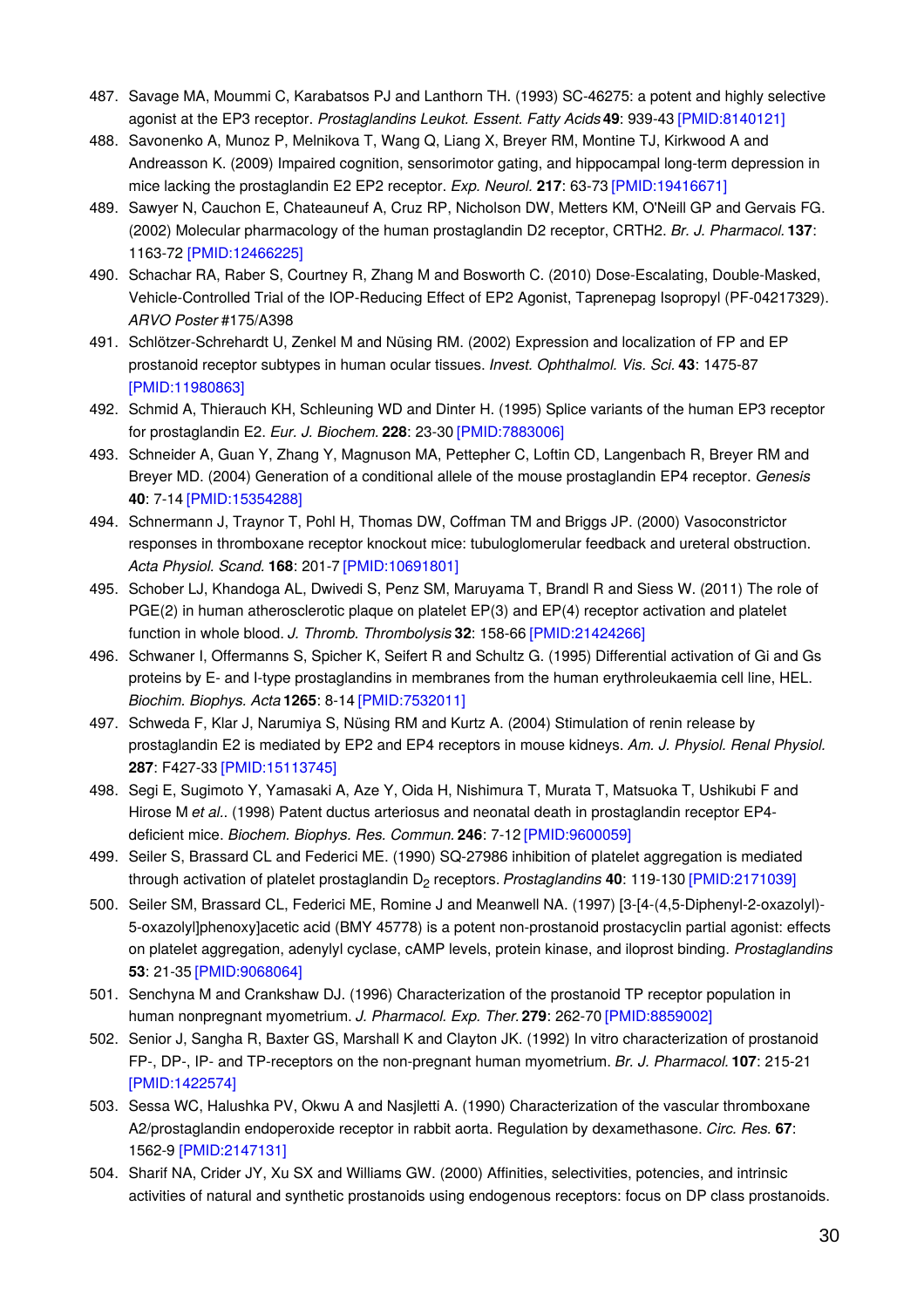*J. Pharmacol. Exp. Ther.***293**: 321-8 [\[PMID:10772998\]](http://www.ncbi.nlm.nih.gov/pubmed/10772998?dopt=AbstractPlus)

- 505. Sharif NA and Davis TL. (2002) Cloned human EP1 prostanoid receptor pharmacology characterized using radioligand binding techniques. *J. Pharm. Pharmacol.* **54**: 539-47 [\[PMID:11999132\]](http://www.ncbi.nlm.nih.gov/pubmed/11999132?dopt=AbstractPlus)
- 506. Sharif NA, McLaughlin MA, Kelly CR, Xu S, Crider JY, Williams GW and Parker JL. (2006) Preclinical pharmacology of AL-12182, a new ocular hypotensive 11-oxa prostaglandin analog. *J Ocul Pharmacol Ther* **22**: 291-309 [\[PMID:17076623\]](http://www.ncbi.nlm.nih.gov/pubmed/17076623?dopt=AbstractPlus)
- 507. Sharif NA, Williams GW and Davis TL. (2000) Pharmacology and autoradiography of human DP prostanoid receptors using [(3)H]-BWA868C, a DP receptor-selective antagonist radioligand. *Br. J. Pharmacol.* **131**: 1025-38 [\[PMID:11082108\]](http://www.ncbi.nlm.nih.gov/pubmed/11082108?dopt=AbstractPlus)
- 508. Sharif NA, Xu SX, Williams GW, Crider JY, Griffin BW and Davis TL. (1998) Pharmacology of [3H]prostaglandin E1/[3H]prostaglandin E2 and [3H]prostaglandin F2alpha binding to EP3 and FP prostaglandin receptor binding sites in bovine corpus luteum: characterization and correlation with functional data. *J. Pharmacol. Exp. Ther.***286**: 1094-102 [\[PMID:9694973\]](http://www.ncbi.nlm.nih.gov/pubmed/9694973?dopt=AbstractPlus)
- 509. Sheller JR, Mitchell D, Meyrick B, Oates J and Breyer R. (2000) EP(2) receptor mediates bronchodilation by PGE(2) in mice. *J. Appl. Physiol.* **88**: 2214-8 [\[PMID:10846038\]](http://www.ncbi.nlm.nih.gov/pubmed/10846038?dopt=AbstractPlus)
- 510. Shibata-Nozaki T, Ito H, Mitomi H, Akaogi J, Komagata T, Kanaji T, Maruyama T, Mori T, Nomoto S and Ozaki S *et al.*. (2011) Endogenous prostaglandin E2 inhibits aberrant overgrowth of rheumatoid synovial tissue and the development of osteoclast activity through EP4 receptor. *Arthritis Rheum.* **63**: 2595-605 [\[PMID:21898865\]](http://www.ncbi.nlm.nih.gov/pubmed/21898865?dopt=AbstractPlus)
- 511. Shichijo M, Sugimoto H, Nagao K, Inbe H, Encinas JA, Takeshita K, Bacon KB and Gantner F. (2003) Chemoattractant receptor-homologous molecule expressed on Th2 cells activation in vivo increases blood leukocyte counts and its blockade abrogates 13,14-dihydro-15-keto-prostaglandin D2-induced eosinophilia in rats. *J. Pharmacol. Exp. Ther.***307**: 518-25 [\[PMID:12975488\]](http://www.ncbi.nlm.nih.gov/pubmed/12975488?dopt=AbstractPlus)
- 512. Shioji M, Fukuda H, Kanzaki T, Wasada K, Kanagawa T, Shimoya K, Mu J, Sugimoto Y and Murata Y. (2006) Reduction of aquaporin-8 on fetal membranes under oligohydramnios in mice lacking prostaglandin F2 alpha receptor. *J. Obstet. Gynaecol. Res.* **32**: 373-8 [\[PMID:16882262\]](http://www.ncbi.nlm.nih.gov/pubmed/16882262?dopt=AbstractPlus)
- 513. Siegl AM, Smith JB, Silver MJ, Nicolaou KC and Ahern D. (1979) Selective binding site for [3H]prostacyclin on platelets. *J. Clin. Invest.* **63**: 215-20 [\[PMID:372237\]](http://www.ncbi.nlm.nih.gov/pubmed/372237?dopt=AbstractPlus)
- 514. Singh J, Zeller W, Zhou N, Hategan G, Mishra RK, Polozov A, Yu P, Onua E, Zhang J and Ramírez Jlet *al.*. (2010) Structure-activity relationship studies leading to the identification of (2E)-3-[l-[(2,4 dichlorophenyl)methyl]-5-fluoro-3-methyl-lH-indol-7-yl]-N-[(4,5-dichloro-2-thienyl)sulfonyl]-2-propenamide (DG-041), a potent and selective prostanoid EP3 receptor antagonist, as a novel antiplatelet agent that does not prolong bleeding. *J. Med. Chem.* **53**: 18-36 [\[PMID:19957930\]](http://www.ncbi.nlm.nih.gov/pubmed/19957930?dopt=AbstractPlus)
- 515. Singh J, Zeller W, Zhou N, Hategen G, Mishra R, Polozov A, Yu P, Onua E, Zhang J and Zembower D*et al.*. (2009) Antagonists of the EP3 receptor for prostaglandin E2 are novel antiplatelet agents that do not prolong bleeding. *ACS Chem. Biol.* **4**: 115-26 [\[PMID:19193156\]](http://www.ncbi.nlm.nih.gov/pubmed/19193156?dopt=AbstractPlus)
- 516. Sokolova E, Grishina Z, Bühling F, Welte T and Reiser G. (2005) Protease-activated receptor-1 in human lung fibroblasts mediates a negative feedback downregulation via prostaglandin E2. *Am. J. Physiol. Lung Cell Mol. Physiol.* **288**: L793-802 [\[PMID:15563688\]](http://www.ncbi.nlm.nih.gov/pubmed/15563688?dopt=AbstractPlus)
- 517. Song WL, Stubbe J, Ricciotti E, Alamuddin N, Ibrahim S, Crichton I, Prempeh M, Lawson JA, Wilensky RL and Rasmussen LM *et al.*. (2012) Niacin and biosynthesis of PGD<sub>2</sub>by platelet COX-1 in mice and humans. *J. Clin. Invest.* **122**: 1459-68 [\[PMID:22406532\]](http://www.ncbi.nlm.nih.gov/pubmed/22406532?dopt=AbstractPlus)
- 518. Soontrapa K, Honda T, Sakata D, Yao C, Hirata T, Hori S, Matsuoka T, Kita Y, Shimizu T and Kabashima K *et al.*. (2011) Prostaglandin E2-prostaglandin E receptor subtype 4 (EP4) signaling mediates UV irradiation-induced systemic immunosuppression. *Proc. Natl. Acad. Sci. U.S.A.* **108**: 6668-73 [\[PMID:21460251\]](http://www.ncbi.nlm.nih.gov/pubmed/21460251?dopt=AbstractPlus)
- 519. Sparks MA, Makhanova NA, Griffiths RC, Snouwaert JN, Koller BH and Coffman TM. (2013) Thromboxane receptors in smooth muscle promote hypertension, vascular remodeling, and sudden death. *Hypertension* **61**: 166-73 [\[PMID:23150508\]](http://www.ncbi.nlm.nih.gov/pubmed/23150508?dopt=AbstractPlus)
- 520. Sprague PW, Heikes JE, Gougoutas JZ, Malley MF, Harris DN and Greenberg R. (1985) Synthesis and in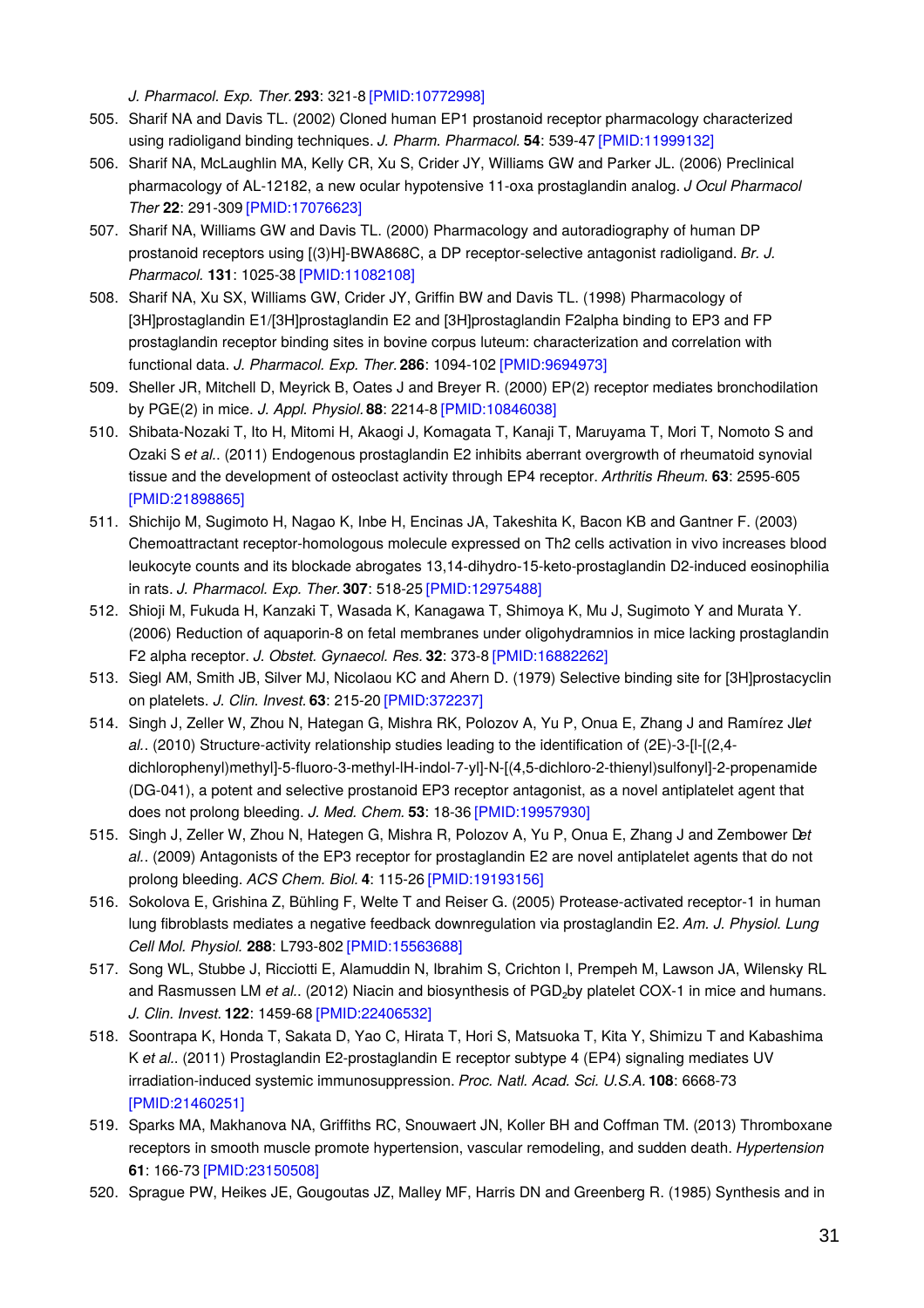vitro pharmacology of 7-oxabicyclo[2.2.1]heptane analogues of thromboxane A2/PGH2. *J. Med. Chem.* **28**: 1580-90 [\[PMID:4067988\]](http://www.ncbi.nlm.nih.gov/pubmed/4067988?dopt=AbstractPlus)

- 521. Stillman BA, Breyer MD and Breyer RM. (1999) Importance of the extracellular domain for prostaglandin EP(2) receptor function. *Mol. Pharmacol.* **56**: 545-51 [\[PMID:10462542\]](http://www.ncbi.nlm.nih.gov/pubmed/10462542?dopt=AbstractPlus)
- 522. Stitham J, Arehart E, Elderon L, Gleim SR, Douville K, Kasza Z, Fetalvero K, MacKenzie T, Robb J and Martin KA *et al.*. (2011) Comprehensive biochemical analysis of rare prostacyclin receptor variants: study of association of signaling with coronary artery obstruction. *J. Biol. Chem.* **286**: 7060-9 [\[PMID:21189259\]](http://www.ncbi.nlm.nih.gov/pubmed/21189259?dopt=AbstractPlus)
- 523. Stitham J, Arehart E, Gleim SR, Li N, Douville K and Hwa J. (2007) New insights into human prostacyclin receptor structure and function through natural and synthetic mutations of transmembrane charged residues. *Br. J. Pharmacol.* **152**: 513-22 [\[PMID:17704830\]](http://www.ncbi.nlm.nih.gov/pubmed/17704830?dopt=AbstractPlus)
- 524. Stitham J, Stojanovic A and Hwa J. (2002) Impaired receptor binding and activation associated with a human prostacyclin receptor polymorphism. *J. Biol. Chem.* **277**: 15439-44 [\[PMID:11854299\]](http://www.ncbi.nlm.nih.gov/pubmed/11854299?dopt=AbstractPlus)
- 525. Stjernschantz J and Resul B. (1992) Phenyl substituted prostaglandin analogs for glaucoma treatment. *Drugs Future* **17**: 691-704
- 526. Stocco C, Djiane J and Gibori G. (2003) Prostaglandin F(2alpha) (PGF(2alpha)) and prolactin signaling: PGF(2alpha)-mediated inhibition of prolactin receptor expression in the Corpus luteum. *Endocrinology* **144**: 3301-3305 [\[PMID:12865306\]](http://www.ncbi.nlm.nih.gov/pubmed/12865306?dopt=AbstractPlus)
- 527. Stock JL, Shinjo K, Burkhardt J, Roach M, Taniguchi K, Ishikawa T, Kim HS, Flannery PJ, Coffman TM and McNeish JD *et al.*. (2001) The prostaglandin E2 EP1 receptor mediates pain perception and regulates blood pressure. *J. Clin. Invest.* **107**: 325-31 [\[PMID:11160156\]](http://www.ncbi.nlm.nih.gov/pubmed/11160156?dopt=AbstractPlus)
- 528. Strong P, Coleman RA and Humphrey PP. (1992) Prostanoid-induced inhibition of lipolysis in rat isolated adipocytes: probable involvement of EP3 receptors. *Prostaglandins* **43**: 559-66 [\[PMID:1410520\]](http://www.ncbi.nlm.nih.gov/pubmed/1410520?dopt=AbstractPlus)
- 529. Sturino CF, O'Neill G, Lachance N, Boyd M, Berthelette C, Labelle M, Li L, Roy B, Scheigetz J and Tsou N *et al.*. (2007) Discovery of a potent and selective prostaglandin D2 receptor antagonist, [(3R)-4-(4-chlorobenzyl)-7-fluoro-5-(methylsulfonyl)-1,2,3,4-tetrahydrocyclopenta[b]indol-3-yl]-acetic acid (MK-0524). *J. Med. Chem.* **50**: 794-806 [\[PMID:17300164\]](http://www.ncbi.nlm.nih.gov/pubmed/17300164?dopt=AbstractPlus)
- 530. Sturm EM, Schratl P, Schuligoi R, Konya V, Sturm GJ, Lippe IT, Peskar BA and Heinemann A. (2008) Prostaglandin E2 inhibits eosinophil trafficking through E-prostanoid 2 receptors. *J. Immunol.* **181**: 7273-83 [\[PMID:18981149\]](http://www.ncbi.nlm.nih.gov/pubmed/18981149?dopt=AbstractPlus)
- 531. Su X, Leon LA, Wu CW, Morrow DM, Jaworski JP, Hieble JP, Lashinger ES, Jin J, Edwards RM and Laping NJ. (2008) Modulation of bladder function by prostaglandin EP3 receptors in the central nervous system. *Am. J. Physiol. Renal Physiol.***295**: F984-94 [\[PMID:18632791\]](http://www.ncbi.nlm.nih.gov/pubmed/18632791?dopt=AbstractPlus)
- 532. Sugimoto H, Shichijo M, Iino T, Manabe Y, Watanabe A, Shimazaki M, Gantner F and Bacon KB. (2003) An orally bioavailable small molecule antagonist of CRTH2, ramatroban (BAY u3405), inhibits prostaglandin D2-induced eosinophil migration in vitro. *J. Pharmacol. Exp. Ther.***305**: 347-52 [\[PMID:12649388\]](http://www.ncbi.nlm.nih.gov/pubmed/12649388?dopt=AbstractPlus)
- 533. Sugimoto H, Shichijo M, Okano M and Bacon KB. (2005) CRTH2-specific binding characteristics of [3H]ramatroban and its effects on PGD2-, 15-deoxy-Delta12, 14-PGJ2- and indomethacin-induced agonist responses. *Eur. J. Pharmacol.* **524**: 30-7 [\[PMID:16256979\]](http://www.ncbi.nlm.nih.gov/pubmed/16256979?dopt=AbstractPlus)
- 534. Sugimoto Y, Fukada Y, Mori D, Tanaka S, Yamane H, Okuno Y, Deai K, Tsuchiya S, Tsujimoto G and Ichikawa A. (2005) Prostaglandin E2 stimulates granulocyte colony-stimulating factor production via the prostanoid EP2 receptor in mouse peritoneal neutrophils. *J. Immunol.* **175**: 2606-12 [\[PMID:16081835\]](http://www.ncbi.nlm.nih.gov/pubmed/16081835?dopt=AbstractPlus)
- 535. Sugimoto Y, Hasumoto K, Namba T, Irie A, Katsuyama M, Negishi M, Kakizuka A, Narumiya S and Ichikawa A. (1994) Cloning and expression of a cDNA for mouse prostaglandin F receptor. *J. Biol. Chem.* **269**: 1356-60 [\[PMID:8288601\]](http://www.ncbi.nlm.nih.gov/pubmed/8288601?dopt=AbstractPlus)
- 536. Sugimoto Y, Nakato T, Kita A, Hatae N, Tabata H, Tanaka S and Ichikawa A. (2003) Functional domains essential for Gs activity in prostaglandin EP2 and EP3 receptors. *Life Sci.* **74**: 135-41 [\[PMID:14607240\]](http://www.ncbi.nlm.nih.gov/pubmed/14607240?dopt=AbstractPlus)
- 537. Sugimoto Y, Nakato T, Kita A, Takahashi Y, Hatae N, Tabata H, Tanaka S and Ichikawa A. (2004) A cluster of aromatic amino acids in the i2 loop plays a key role for Gs coupling in prostaglandin EP2 and EP3 receptors. *J. Biol. Chem.* **279**: 11016-26 [\[PMID:14699136\]](http://www.ncbi.nlm.nih.gov/pubmed/14699136?dopt=AbstractPlus)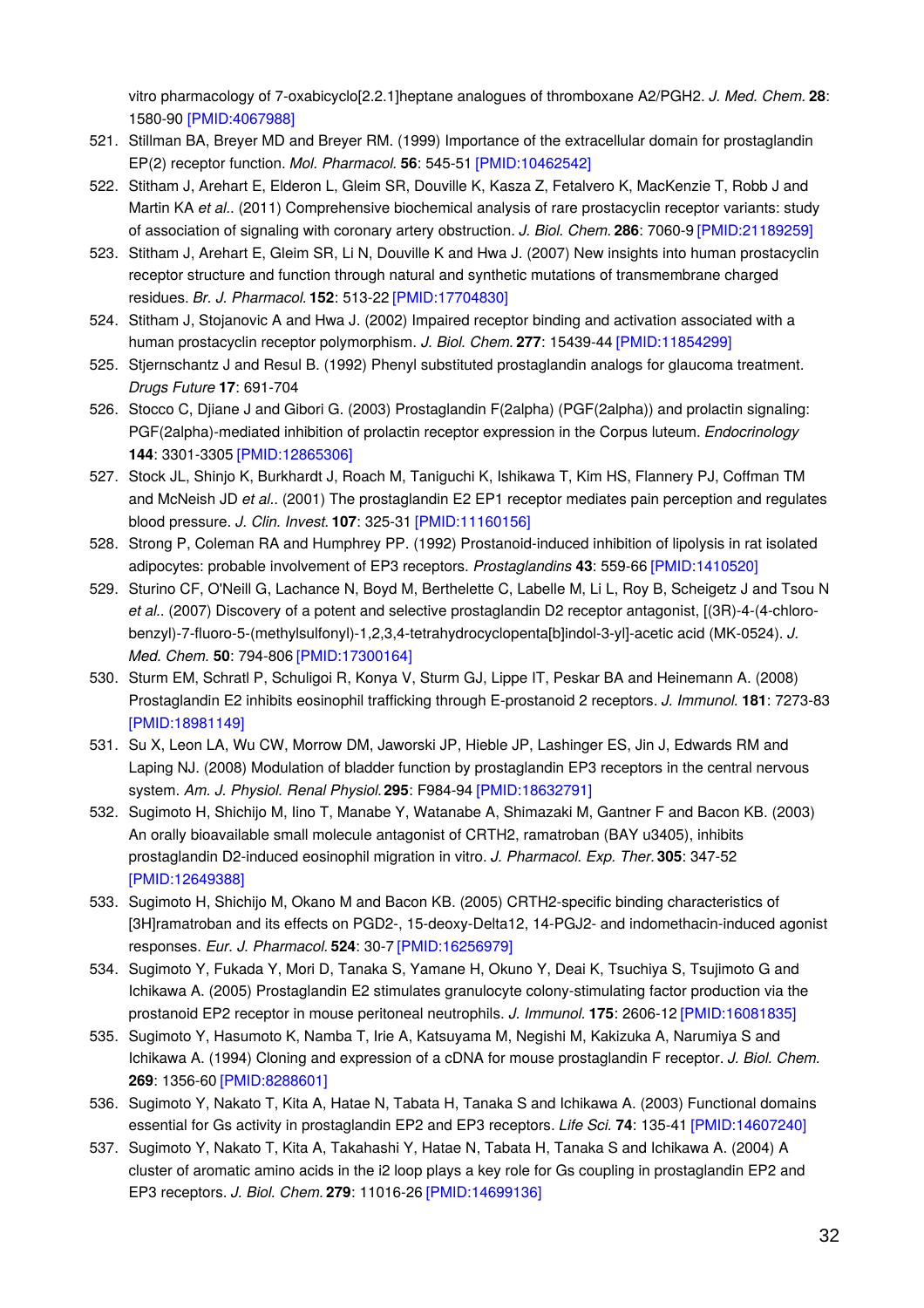- 538. Sugimoto Y, Namba T, Honda A, Hayashi Y, Negishi M, Ichikawa A and Narumiya S. (1992) Cloning and expression of a cDNA for mouse prostaglandin E receptor EP3 subtype. *J. Biol. Chem.* **267**: 6463-6 [\[PMID:1372606\]](http://www.ncbi.nlm.nih.gov/pubmed/1372606?dopt=AbstractPlus)
- 539. Sugimoto Y, Namba T, Shigemoto R, Negishi M, Ichikawa A and Narumiya S. (1994) Distinct cellular localization of mRNAs for three subtypes of prostaglandin E receptor in kidney. *Am. J. Physiol.* **266**: F823- 8 [\[PMID:8203567\]](http://www.ncbi.nlm.nih.gov/pubmed/8203567?dopt=AbstractPlus)
- 540. Sugimoto Y and Narumiya S. (2007) Prostaglandin E receptors.*J. Biol. Chem.* **282**: 11613-7 [\[PMID:17329241\]](http://www.ncbi.nlm.nih.gov/pubmed/17329241?dopt=AbstractPlus)
- 541. Sugimoto Y, Segi E, Tsuboi K, Ichikawa A and Narumiya S. (1998) Female reproduction in mice lacking the prostaglandin F receptor. Roles of prostaglandin and oxytocin receptors in parturition. *Adv. Exp. Med. Biol.* **449**: 317-21 [\[PMID:10026819\]](http://www.ncbi.nlm.nih.gov/pubmed/10026819?dopt=AbstractPlus)
- 542. Sugimoto Y, Shigemoto R, Namba T, Negishi M, Mizuno N, Narumiya S and Ichikawa A. (1994) Distribution of the messenger RNA for the prostaglandin E receptor subtype EP3 in the mouse nervous system. *Neuroscience* **62**: 919-28 [\[PMID:7870313\]](http://www.ncbi.nlm.nih.gov/pubmed/7870313?dopt=AbstractPlus)
- 543. Sugimoto Y, Yamasaki A, Segi E, Tsuboi K, Aze Y, Nishimura T, Oida H, Yoshida N, Tanaka T and Katsuyama M *et al.*. (1997) Failure of parturition in mice lacking the prostaglandin F receptor.*Science* **277**: 681-3 [\[PMID:9235889\]](http://www.ncbi.nlm.nih.gov/pubmed/9235889?dopt=AbstractPlus)
- 544. Sung YM, He G and Fischer SM. (2005) Lack of expression of the EP2 but not EP3 receptor for prostaglandin E2 results in suppression of skin tumor development. *Cancer Res.* **65**: 9304-11 [\[PMID:16230392\]](http://www.ncbi.nlm.nih.gov/pubmed/16230392?dopt=AbstractPlus)
- 545. Sung YM, He G, Hwang DH and Fischer SM. (2006) Overexpression of the prostaglandin E2 receptor EP2 results in enhanced skin tumor development. *Oncogene* **25**: 5507-16 [\[PMID:16607275\]](http://www.ncbi.nlm.nih.gov/pubmed/16607275?dopt=AbstractPlus)
- 546. Suzawa T, Miyaura C, Inada M, Maruyama T, Sugimoto Y, Ushikubi F, Ichikawa A, Narumiya S and Suda T. (2000) The role of prostaglandin E receptor subtypes (EP1, EP2, EP3, and EP4) in bone resorption: an analysis using specific agonists for the respective EPs. *Endocrinology* **141**: 1554-9 [\[PMID:10746663\]](http://www.ncbi.nlm.nih.gov/pubmed/10746663?dopt=AbstractPlus)
- 547. Suzuki C, Miyamoto C, Furuyashiki T, Narumiya S and Ohinata K. (2011) Central PGE2 exhibits anxiolyticlike activity via EP1 and EP4 receptors in a manner dependent on serotonin 5-HT1A, dopamine D1 and GABAA receptors. *FEBS Lett.* **585**: 2357-62 [\[PMID:21693121\]](http://www.ncbi.nlm.nih.gov/pubmed/21693121?dopt=AbstractPlus)
- 548. Swanson ML, Lei ZM, Swanson PH, Rao CV, Narumiya S and Hirata M. (1992) The expression of thromboxane A2 synthase and thromboxane A2 receptor gene in human uterus. *Biol. Reprod.* **47**: 105-17 [\[PMID:1386258\]](http://www.ncbi.nlm.nih.gov/pubmed/1386258?dopt=AbstractPlus)
- 549. Swayne GT, Maguire J, Dolan J, Raval P, Dane G, Greener M and Owen DA. (1988) Evidence for homogeneity of thromboxane A2 receptor using structurally different antagonists. *Eur. J. Pharmacol.* **152**: 311-9 [\[PMID:2975605\]](http://www.ncbi.nlm.nih.gov/pubmed/2975605?dopt=AbstractPlus)
- 550. Syed NI and Jones RL. (2015) Assessing the agonist profiles of the prostacyclin analogues treprostinil and naxaprostene, particularly their DP₁ activity. *Prostaglandins Leukot. Essent. Fatty Acids***95**: 19-29 [\[PMID:25542069\]](http://www.ncbi.nlm.nih.gov/pubmed/25542069?dopt=AbstractPlus)
- 551. Sykes D, Bradley M, Riddy D, Willard L, Powell-Herlaar E, Sandham D, Watson S, Bauer C, Dubois G and Charlton S. (2014) QAW039, a slowly dissociating CRTh2 antagonist with potential for improved clinical efficacy. *Eur. Respir. J.* **44**: 4074
- 552. Sykes DA, Bradley ME, Riddy DM, Willard E, Reilly J, Miah A, Bauer C, Watson SJ, Sandham DA and Dubois G *et al.*. (2016) Fevipiprant (QAW039), a Slowly Dissociating CRTh2 Antagonist with the Potential for Improved Clinical Efficacy. *Mol. Pharmacol.* **89**: 593-605 [\[PMID:26916831\]](http://www.ncbi.nlm.nih.gov/pubmed/26916831?dopt=AbstractPlus)
- 553. Sylvia VL, Del Toro Jr F, Hardin RR, Dean DD, Boyan BD and Schwartz Z. (2001) Characterization of PGE(2) receptors (EP) and their role as mediators of 1alpha,25-(OH)(2)D(3) effects on growth zone chondrocytes. *J. Steroid Biochem. Mol. Biol.* **78**: 261-74 [\[PMID:11595507\]](http://www.ncbi.nlm.nih.gov/pubmed/11595507?dopt=AbstractPlus)
- 554. Takadera T, Shiraishi Y and Ohyashiki T. (2004) Prostaglandin E2 induced caspase-dependent apoptosis possibly through activation of EP2 receptors in cultured hippocampal neurons. *Neurochem. Int.* **45**: 713-9 [\[PMID:15234114\]](http://www.ncbi.nlm.nih.gov/pubmed/15234114?dopt=AbstractPlus)
- 555. Takadera T, Yumoto H, Tozuka Y and Ohyashiki T. (2002) Prostaglandin E(2) induces caspase-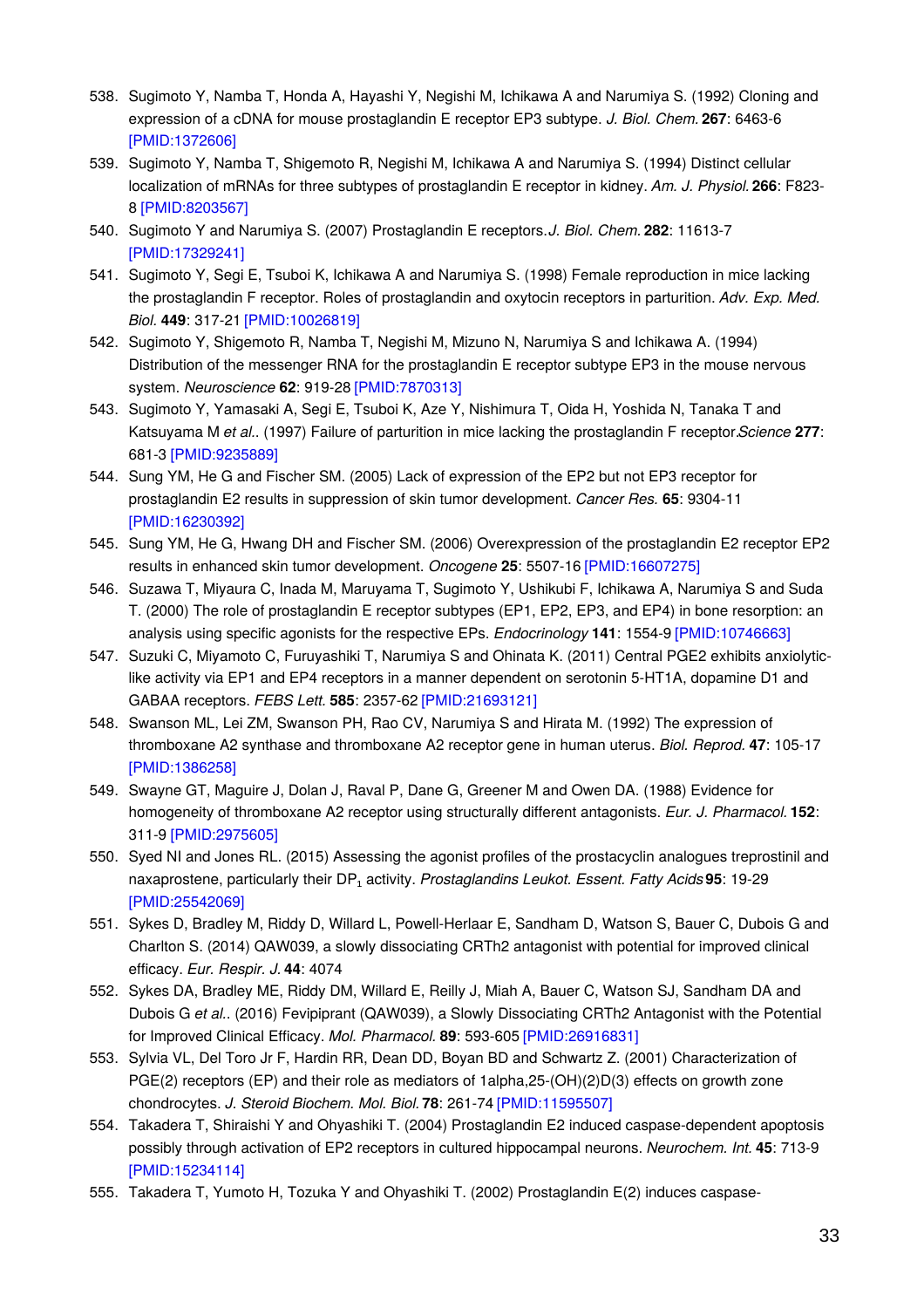dependent apoptosis in rat cortical cells. *Neurosci. Lett.* **317**: 61-4 [\[PMID:11755240\]](http://www.ncbi.nlm.nih.gov/pubmed/11755240?dopt=AbstractPlus)

- 556. Takafuji V, Cosme R, Lublin D, Lynch K and Roche JK. (2000) Prostanoid receptors in intestinal epithelium: selective expression, function, and change with inflammation. *Prostaglandins Leukot. Essent. Fatty Acids* **63**: 223-35 [\[PMID:11049698\]](http://www.ncbi.nlm.nih.gov/pubmed/11049698?dopt=AbstractPlus)
- 557. Takagi Y, Nakajima T, Shimazaki A, Kageyama M, Matsugi T, Matsumura Y, Gabelt BT, Kaufman PL and Hara H. (2004) Pharmacological characteristics of AFP-168 (tafluprost), a new prostanoid FP receptor agonist, as an ocular hypotensive drug. *Exp. Eye Res.* **78**: 767-76 [\[PMID:15037111\]](http://www.ncbi.nlm.nih.gov/pubmed/15037111?dopt=AbstractPlus)
- 558. Takahashi N, Takeuchi K, Abe T, Sugawara A and Abe K. (1996) Immunolocalization of rat thromboxane receptor in the kidney. *Endocrinology* **137**: 5170-3 [\[PMID:8895394\]](http://www.ncbi.nlm.nih.gov/pubmed/8895394?dopt=AbstractPlus)
- 559. Takahashi Y, Tokuoka S, Masuda T, Hirano Y, Nagao M, Tanaka H, Inagaki N, Narumiya S and Nagai H. (2002) Augmentation of allergic inflammation in prostanoid IP receptor deficient mice. *Br. J. Pharmacol.* **137**: 315-22 [\[PMID:12237250\]](http://www.ncbi.nlm.nih.gov/pubmed/12237250?dopt=AbstractPlus)
- 560. Takasaki I, Nojima H, Shiraki K, Sugimoto Y, Ichikawa A, Ushikubi F, Narumiya S and Kuraishi Y. (2005) Involvement of cyclooxygenase-2 and EP3 prostaglandin receptor in acute herpetic but not postherpetic pain in mice. *Neuropharmacology* **49**: 283-92 [\[PMID:15925391\]](http://www.ncbi.nlm.nih.gov/pubmed/15925391?dopt=AbstractPlus)
- 561. Takayama K, García-Cardena G, Sukhova GK, Comander J, Gimbrone MA and Libby P. (2002) Prostaglandin E2 suppresses chemokine production in human macrophages through the EP4 receptor. *J. Biol. Chem.* **277**: 44147-54 [\[PMID:12215436\]](http://www.ncbi.nlm.nih.gov/pubmed/12215436?dopt=AbstractPlus)
- 562. Takayama K, Yuhki K, Ono K, Fujino T, Hara A, Yamada T, Kuriyama S, Karibe H, Okada Y and Takahata O *et al.*. (2005) Thromboxane A2 and prostaglandin F2alpha mediate inflammatory tachycardia.*Nat. Med.* **11**: 562-6 [\[PMID:15834430\]](http://www.ncbi.nlm.nih.gov/pubmed/15834430?dopt=AbstractPlus)
- 563. Takechi H, Matsumura K, Watanabe Y, Kato K, Noyori R, Suzuki M and Watanabe Y. (1996) A novel subtype of the prostacyclin receptor expressed in the central nervous system. *J. Biol. Chem.* **271**: 5901-6 [\[PMID:8621463\]](http://www.ncbi.nlm.nih.gov/pubmed/8621463?dopt=AbstractPlus)
- 564. Taketo M, Rochelle JM, Sugimoto Y, Namba T, Honda A, Negishi M, Ichikawa A, Narumiya S and Seldin MF. (1994) Mapping of the genes encoding mouse thromboxane A2 receptor and prostaglandin E receptor subtypes EP2 and EP3. *Genomics* **19**: 585-8 [\[PMID:7910583\]](http://www.ncbi.nlm.nih.gov/pubmed/7910583?dopt=AbstractPlus)
- 565. Taketomi Y, Ueno N, Kojima T, Sato H, Murase R, Yamamoto K, Tanaka S, Sakanaka M, Nakamura M and Nishito Y *et al.*. (2013) Mast cell maturation is driven via a group III phospholipase A2-prostaglandin D2-DP1 receptor paracrine axis. *Nat. Immunol.* **14**: 554-63 [\[PMID:23624557\]](http://www.ncbi.nlm.nih.gov/pubmed/23624557?dopt=AbstractPlus)
- 566. Takeuchi K, Abe T, Takahashi N and Abe K. (1993) Molecular cloning and intrarenal localization of rat prostaglandin E2 receptor EP3 subtype. *Biochem. Biophys. Res. Commun.* **194**: 885-91 [\[PMID:8393672\]](http://www.ncbi.nlm.nih.gov/pubmed/8393672?dopt=AbstractPlus)
- 567. Takeuchi K, Aihara E, Hayashi M and Sasaki Y. (2005) Role of prostaglandin E receptor subtypes in gastroduodenal HCO3- secretion. *Med Chem* **1**: 395-403 [\[PMID:16789896\]](http://www.ncbi.nlm.nih.gov/pubmed/16789896?dopt=AbstractPlus)
- 568. Takeuchi K, Araki H, Umeda M, Komoike Y and Suzuki K. (2001) Adaptive gastric cytoprotection is mediated by prostaglandin EP1 receptors: a study using rats and knockout mice. *J. Pharmacol. Exp. Ther.* **297**: 1160-5 [\[PMID:11356942\]](http://www.ncbi.nlm.nih.gov/pubmed/11356942?dopt=AbstractPlus)
- 569. Takeuchi K, Takahashi N, Abe T and Abe K. (1994) Two isoforms of the rat kidney EP3 receptor derived by alternative RNA splicing: intrarenal expression co-localization. *Biochem. Biophys. Res. Commun.* **199**: 834-40 [\[PMID:8135830\]](http://www.ncbi.nlm.nih.gov/pubmed/8135830?dopt=AbstractPlus)
- 570. Takeuchi K, Takahashi N, Abe T, Ito O, Tsutsumi E, Taniyama Y and Abe K. (1994) Functional difference between two isoforms of rat kidney prostaglandin receptor EP3 subtype. *Biochem. Biophys. Res. Commun.* **203**: 1897-903 [\[PMID:7945343\]](http://www.ncbi.nlm.nih.gov/pubmed/7945343?dopt=AbstractPlus)
- 571. Takeuchi K, Ukawa H, Furukawa O, Kawauchi S, Araki H, Sugimoto Y, Ishikawa A, Ushikubi F and Narumiya S. (1999) Prostaglandin E receptor subtypes involved in stimulation of gastroduodenal bicarbonate secretion in rats and mice. *J. Physiol. Pharmacol.* **50**: 155-67 [\[PMID:10424714\]](http://www.ncbi.nlm.nih.gov/pubmed/10424714?dopt=AbstractPlus)
- 572. Takeuchi K, Ukawa H, Kato S, Furukawa O, Araki H, Sugimoto Y, Ichikawa A, Ushikubi F and Narumiya S. (1999) Impaired duodenal bicarbonate secretion and mucosal integrity in mice lacking prostaglandin Ereceptor subtype EP(3). *Gastroenterology* **117**: 1128-35 [\[PMID:10535876\]](http://www.ncbi.nlm.nih.gov/pubmed/10535876?dopt=AbstractPlus)
- 573. Takeuchi K, Yagi K, Kato S and Ukawa H. (1997) Roles of prostaglandin E-receptor subtypes in gastric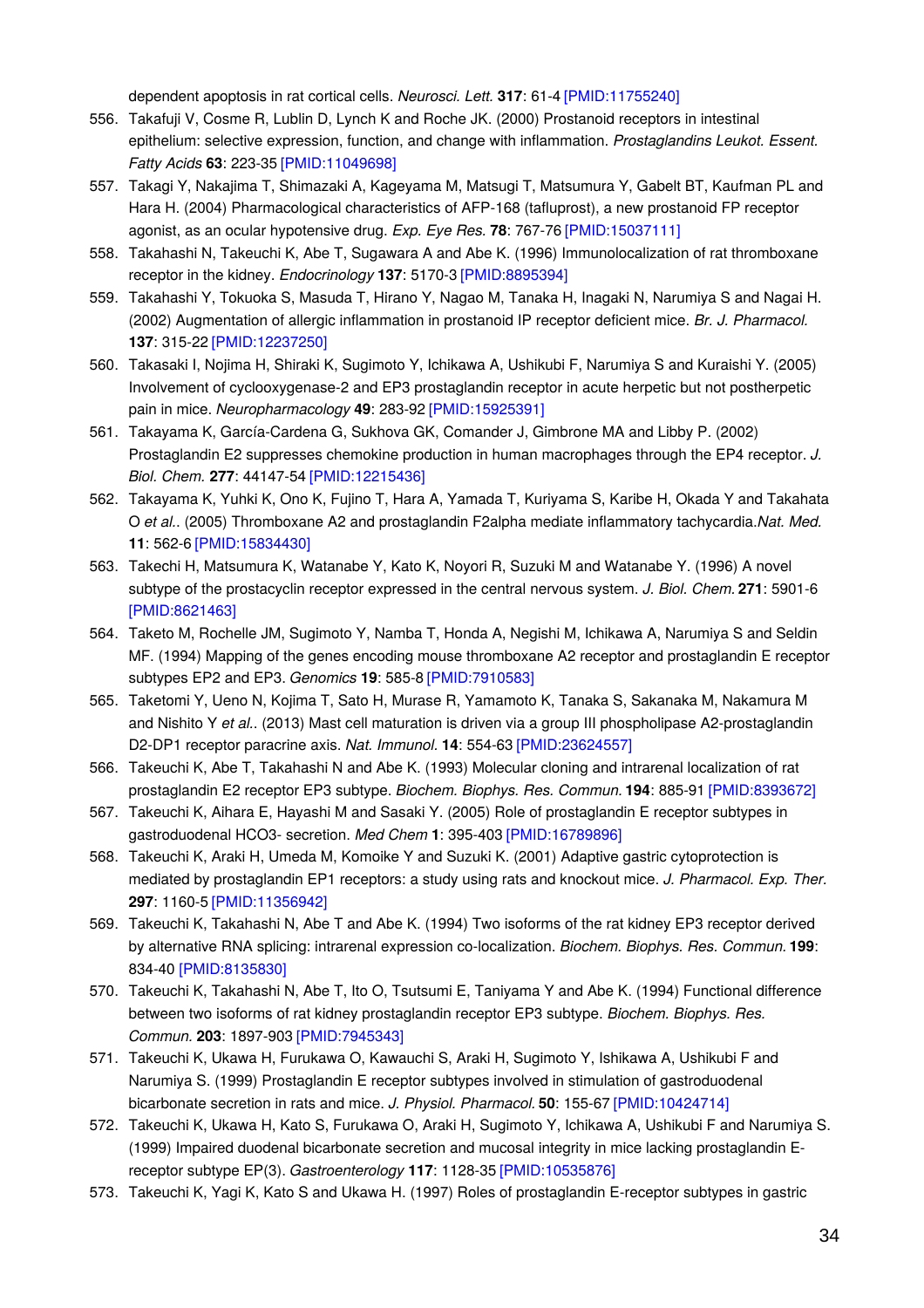and duodenal bicarbonate secretion in rats. *Gastroenterology* **113**: 1553-9 [\[PMID:9352857\]](http://www.ncbi.nlm.nih.gov/pubmed/9352857?dopt=AbstractPlus)

- 574. Tanaka A, Hattori K, Taniguchi K, Okitsu O, Tabuchi S, Nishio M, Nagakura Y, Maeda N, Murai H and Seki J. (2006) Replacing the cyclohexene-linker of FR181157 leading to novel IP receptor agonists: orally active prostacyclin mimetics. Part 6. *Bioorg. Med. Chem. Lett.* **16**: 4861-4 [\[PMID:16837197\]](http://www.ncbi.nlm.nih.gov/pubmed/16837197?dopt=AbstractPlus)
- 575. Tanaka K, Furuyashiki T, Kitaoka S, Senzai Y, Imoto Y, Segi-Nishida E, Deguchi Y, Breyer RM, Breyer MD and Narumiya S. (2012) Prostaglandin E2-mediated attenuation of mesocortical dopaminergic pathway is critical for susceptibility to repeated social defeat stress in mice. *J. Neurosci.* **32**: 4319-29 [\[PMID:22442093\]](http://www.ncbi.nlm.nih.gov/pubmed/22442093?dopt=AbstractPlus)
- 576. Tanaka K, Shibuya I, Kabashima N, Ueta Y and Yamashita H. (1998) Inhibition of voltage-dependent calcium channels by prostaglandin E2 in rat melanotrophs. *Endocrinology* **139**: 4801-10 [\[PMID:9832416\]](http://www.ncbi.nlm.nih.gov/pubmed/9832416?dopt=AbstractPlus)
- 577. Tanaka Y, Furuyashiki T, Momiyama T, Namba H, Mizoguchi A, Mitsumori T, Kayahara T, Shichi H, Kimura K and Matsuoka T *et al.*. (2009) Prostaglandin E receptor EP1 enhances GABA-mediated inhibition of dopaminergic neurons in the substantia nigra pars compacta and regulates dopamine level in the dorsal striatum. *Eur. J. Neurosci.* **30**: 2338-46 [\[PMID:20092576\]](http://www.ncbi.nlm.nih.gov/pubmed/20092576?dopt=AbstractPlus)
- 578. Tang EH, Libby P, Vanhoutte PM and Xu A. (2012) Anti-inflammation therapy by activation of prostaglandin EP4 receptor in cardiovascular and other inflammatory diseases. *J. Cardiovasc. Pharmacol.* **59**: 116-23 [\[PMID:21697732\]](http://www.ncbi.nlm.nih.gov/pubmed/21697732?dopt=AbstractPlus)
- 579. Tang EH, Shimizu K, Christen T, Rocha VZ, Shvartz E, Tesmenitsky Y, Sukhova G, Shi GP and Libby P. (2011) Lack of EP4 receptors on bone marrow-derived cells enhances inflammation in atherosclerotic lesions. *Cardiovasc. Res.* **89**: 234-43 [\[PMID:20736236\]](http://www.ncbi.nlm.nih.gov/pubmed/20736236?dopt=AbstractPlus)
- 580. Tang EH, Shvartz E, Shimizu K, Rocha VZ, Zheng C, Fukuda D, Shi GP, Sukhova G and Libby P. (2011) Deletion of EP4 on bone marrow-derived cells enhances inflammation and angiotensin II-induced abdominal aortic aneurysm formation. *Arterioscler. Thromb. Vasc. Biol.* **31**: 261-9 [\[PMID:21088251\]](http://www.ncbi.nlm.nih.gov/pubmed/21088251?dopt=AbstractPlus)
- 581. Theiler A, Konya V, Pasterk L, Maric J, Bärnthaler T, Lanz I, Platzer W, Schuligoi R and Heinemann A. (2016) The EP1/EP3 receptor agonist 17-pt-PGE<sub>2</sub> acts as an EP4 receptor agonist on endothelial barrier function and in a model of LPS-induced pulmonary inflammation. *Vascul. Pharmacol.* **87**: 180-189 [\[PMID:27664754\]](http://www.ncbi.nlm.nih.gov/pubmed/27664754?dopt=AbstractPlus)
- 582. Theis JG, Dellweg H, Perzborn E and Gross R. (1992) Binding characteristics of the new thromboxane A2/prostaglandin H2 receptor antagonist [3H]BAY U 3405 to washed human platelets and platelet membranes. *Biochem. Pharmacol.* **44**: 495-503 [\[PMID:1387312\]](http://www.ncbi.nlm.nih.gov/pubmed/1387312?dopt=AbstractPlus)
- 583. Thomas DW, Mannon RB, Mannon PJ, Latour A, Oliver JA, Hoffman M, Smithies O, Koller BH and Coffman TM. (1998) Coagulation defects and altered hemodynamic responses in mice lacking receptors for thromboxane A2. *J. Clin. Invest.* **102**: 1994-2001 [\[PMID:9835625\]](http://www.ncbi.nlm.nih.gov/pubmed/9835625?dopt=AbstractPlus)
- 584. Thomas DW, Rocha PN, Nataraj C, Robinson LA, Spurney RF, Koller BH and Coffman TM. (2003) Proinflammatory actions of thromboxane receptors to enhance cellular immune responses. *J. Immunol.* **171**: 6389-95 [\[PMID:14662837\]](http://www.ncbi.nlm.nih.gov/pubmed/14662837?dopt=AbstractPlus)
- 585. Tilley SL, Audoly LP, Hicks EH, Kim HS, Flannery PJ, Coffman TM and Koller BH. (1999) Reproductive failure and reduced blood pressure in mice lacking the EP2 prostaglandin E2 receptor. *J. Clin. Invest.* **103**: 1539-45 [\[PMID:10359563\]](http://www.ncbi.nlm.nih.gov/pubmed/10359563?dopt=AbstractPlus)
- 586. Tilley SL, Hartney JM, Erikson CJ, Jania C, Nguyen M, Stock J, McNeisch J, Valancius C, Panettieri Jr RA and Penn RB *et al.*. (2003) Receptors and pathways mediating the effects of prostaglandin E2 on airway tone. *Am. J. Physiol. Lung Cell Mol. Physiol.***284**: L599-606 [\[PMID:12618422\]](http://www.ncbi.nlm.nih.gov/pubmed/12618422?dopt=AbstractPlus)
- 587. Tippin BL, Kwong AM, Inadomi MJ, Lee OJ, Park JM, Materi AM, Buslon VS, Lin AM, Kudo LC and Karsten SL *et al.*. (2014) Intestinal tumor suppression in ApcMin/+ mice by prostaglandin D2 receptor PTGDR. *Cancer Med* **3**: 1041-51 [\[PMID:24729479\]](http://www.ncbi.nlm.nih.gov/pubmed/24729479?dopt=AbstractPlus)
- 588. Torisu K, Kobayashi K, Iwahashi M, Nakai Y, Onoda T, Nagase T, Sugimoto I, Okada Y, Matsumoto R and Nanbu F *et al.*. (2004) Discovery of a new class of potent, selective, and orally active prostaglandin D2 receptor antagonists. *Bioorg. Med. Chem.* **12**: 5361-78 [\[PMID:15388164\]](http://www.ncbi.nlm.nih.gov/pubmed/15388164?dopt=AbstractPlus)
- 589. Torres D, Paget C, Fontaine J, Mallevaey T, Matsuoka T, Maruyama T, Narumiya S, Capron M, Gosset P and Faveeuw C *et al.*. (2008) Prostaglandin D2 inhibits the production of IFN-gamma by invariant NK T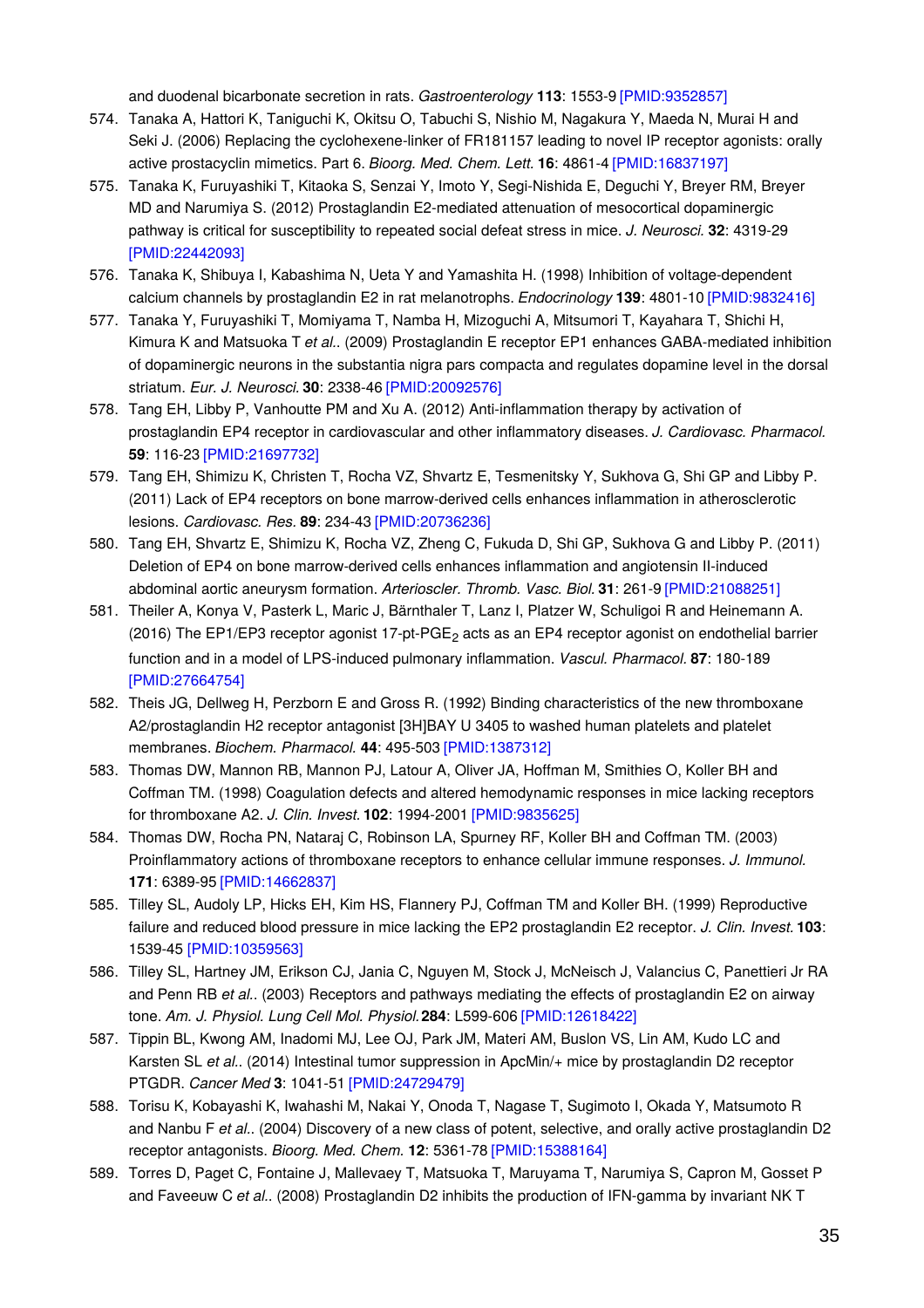cells: consequences in the control of B16 melanoma. *J. Immunol.* **180**: 783-92 [\[PMID:18178816\]](http://www.ncbi.nlm.nih.gov/pubmed/18178816?dopt=AbstractPlus)

- 590. Town MH, Dournaud P, Gu Y-Z, Schonbrunn A, Mazella J, Tannenbaum GS, Casals-Stenzel J and Schillinger E. (1983) Pharmacological and cardiovascular properties of a hydantoin derivative, BW245C, with high affinity and selectivity for PGD<sub>2</sub> receptors. *Prostaglandins* 25: 13-28 [\[PMID:6302737\]](http://www.ncbi.nlm.nih.gov/pubmed/6302737?dopt=AbstractPlus)
- 591. Trist DG, Collins BA, Wood J, Kelly MG and Robertson AD. (1989) The antagonism by BW A868C of PGD2 and BW245C activation of human platelet adenylate cyclase. *Br. J. Pharmacol.* **96**: 301-6 [\[PMID:2466517\]](http://www.ncbi.nlm.nih.gov/pubmed/2466517?dopt=AbstractPlus)
- 592. Tsai BS, Keith RH, Perkins WE, Walsh RE, Anglin CP, Collins PW, Gasiecki AW, Bauer RF, Jones PH and Gaginella TS. (1995) Preferential binding of the novel prostaglandin SC-46275 to canine gastric versus intestinal receptors. *J. Pharmacol. Exp. Ther.***275**: 368-73 [\[PMID:7562572\]](http://www.ncbi.nlm.nih.gov/pubmed/7562572?dopt=AbstractPlus)
- 593. Tsuboi K, Iwane A, Nakazawa S, Sugimoto Y and Ichikawa A. (2003) Role of prostaglandin H2 synthase 2 in murine parturition: study on ovariectomy-induced parturition in prostaglandin F receptor-deficient mice. *Biol. Reprod.* **69**: 195-201 [\[PMID:12620936\]](http://www.ncbi.nlm.nih.gov/pubmed/12620936?dopt=AbstractPlus)
- 594. Tsuboi K, Sugimoto Y, Iwane A, Yamamoto K, Yamamoto S and Ichikawa A. (2000) Uterine expression of prostaglandin H2 synthase in late pregnancy and during parturition in prostaglandin F receptor-deficient mice. *Endocrinology* **141**: 315-24 [\[PMID:10614653\]](http://www.ncbi.nlm.nih.gov/pubmed/10614653?dopt=AbstractPlus)
- 595. Tsuchiya Y, Minami I, Kadotani H and Nishida E. (2005) Resetting of peripheral circadian clock by prostaglandin E2. *EMBO Rep.* **6**: 256-61 [\[PMID:15723041\]](http://www.ncbi.nlm.nih.gov/pubmed/15723041?dopt=AbstractPlus)
- 596. Tunaru S, Althoff TF, Nüsing RM, Diener M and Offermanns S. (2012) Castor oil induces laxation and uterus contraction via ricinoleic acid activating prostaglandin EP3 receptors. *Proc. Natl. Acad. Sci. U.S.A.* **109**: 9179-84 [\[PMID:22615395\]](http://www.ncbi.nlm.nih.gov/pubmed/22615395?dopt=AbstractPlus)
- 597. Tymkewycz PM, Jones RL, Wilson NH and Marr CG. (1991) Heterogeneity of thromboxane A2 (TP-) receptors: evidence from antagonist but not agonist potency measurements. *Br. J. Pharmacol.* **102**: 607-14 [\[PMID:1364826\]](http://www.ncbi.nlm.nih.gov/pubmed/1364826?dopt=AbstractPlus)
- 598. Ueno A, Matsumoto H, Naraba H, Ikeda Y, Ushikubi F, Matsuoka T, Narumiya S, Sugimoto Y, Ichikawa A and Oh-ishi S. (2001) Major roles of prostanoid receptors IP and EP(3) in endotoxin-induced enhancement of pain perception. *Biochem. Pharmacol.* **62**: 157-60 [\[PMID:11389873\]](http://www.ncbi.nlm.nih.gov/pubmed/11389873?dopt=AbstractPlus)
- 599. Ueta M, Tamiya G, Tokunaga K, Sotozono C, Ueki M, Sawai H, Inatomi T, Matsuoka T, Akira S and Narumiya S *et al.*. (2012) Epistatic interaction between Toll-like receptor 3 (TLR3) and prostaglandin E receptor 3 (PTGER3) genes. *J. Allergy Clin. Immunol.* **129**: 1413-1416.e11 [\[PMID:22421267\]](http://www.ncbi.nlm.nih.gov/pubmed/22421267?dopt=AbstractPlus)
- 600. Ulven T and Kostenis E. (2005) Minor structural modifications convert the dual TP/CRTH2 antagonist ramatroban into a highly selective and potent CRTH2 antagonist. *J. Med. Chem.* **48**: 897-900 [\[PMID:15715457\]](http://www.ncbi.nlm.nih.gov/pubmed/15715457?dopt=AbstractPlus)
- 601. Ulven T and Kostenis E. (2010) Novel CRTH2 antagonists: a review of patents from 2006 to 2009.*Expert Opin Ther Pat* **20**: 1505-30 [\[PMID:20946089\]](http://www.ncbi.nlm.nih.gov/pubmed/20946089?dopt=AbstractPlus)
- 602. Ungrin MD, Carrière MC, Denis D, Lamontagne S, Sawyer N, Stocco R, Tremblay N, Metters KM and Abramovitz M. (2001) Key structural features of prostaglandin E(2) and prostanoid analogs involved in binding and activation of the human EP(1) prostanoid receptor. *Mol. Pharmacol.* **59**: 1446-56 [\[PMID:11353805\]](http://www.ncbi.nlm.nih.gov/pubmed/11353805?dopt=AbstractPlus)
- 603. Unlugedik E, Alfaidy N, Holloway A, Lye S, Bocking A, Challis J and Gibb W. (2010) Expression and regulation of prostaglandin receptors in the human placenta and fetal membranes at term and preterm. *Reprod. Fertil. Dev.* **22**: 796-807 [\[PMID:20450832\]](http://www.ncbi.nlm.nih.gov/pubmed/20450832?dopt=AbstractPlus)
- 604. Urade Y and Hayaishi O. (2011) Prostaglandin D2 and sleep/wake regulation.*Sleep Med Rev* **15**: 411-8 [\[PMID:22024172\]](http://www.ncbi.nlm.nih.gov/pubmed/22024172?dopt=AbstractPlus)
- 605. Ushikubi F, Aiba Y, Nakamura K, Namba T, Hirata M, Mazda O, Katsura Y and Narumiya S. (1993) Thromboxane A2 receptor is highly expressed in mouse immature thymocytes and mediates DNA fragmentation and apoptosis. *J. Exp. Med.* **178**: 1825-30 [\[PMID:8228829\]](http://www.ncbi.nlm.nih.gov/pubmed/8228829?dopt=AbstractPlus)
- 606. Ushikubi F, Hirata M and Narumiya S. (1995) Molecular biology of prostanoid receptors; an overview.*J Lipid Mediat Cell Signal* **12**: 343-59 [\[PMID:8777578\]](http://www.ncbi.nlm.nih.gov/pubmed/8777578?dopt=AbstractPlus)
- 607. Ushikubi F, Segi E, Sugimoto Y, Murata T, Matsuoka T, Kobayashi T, Hizaki H, Tuboi K, Katsuyama M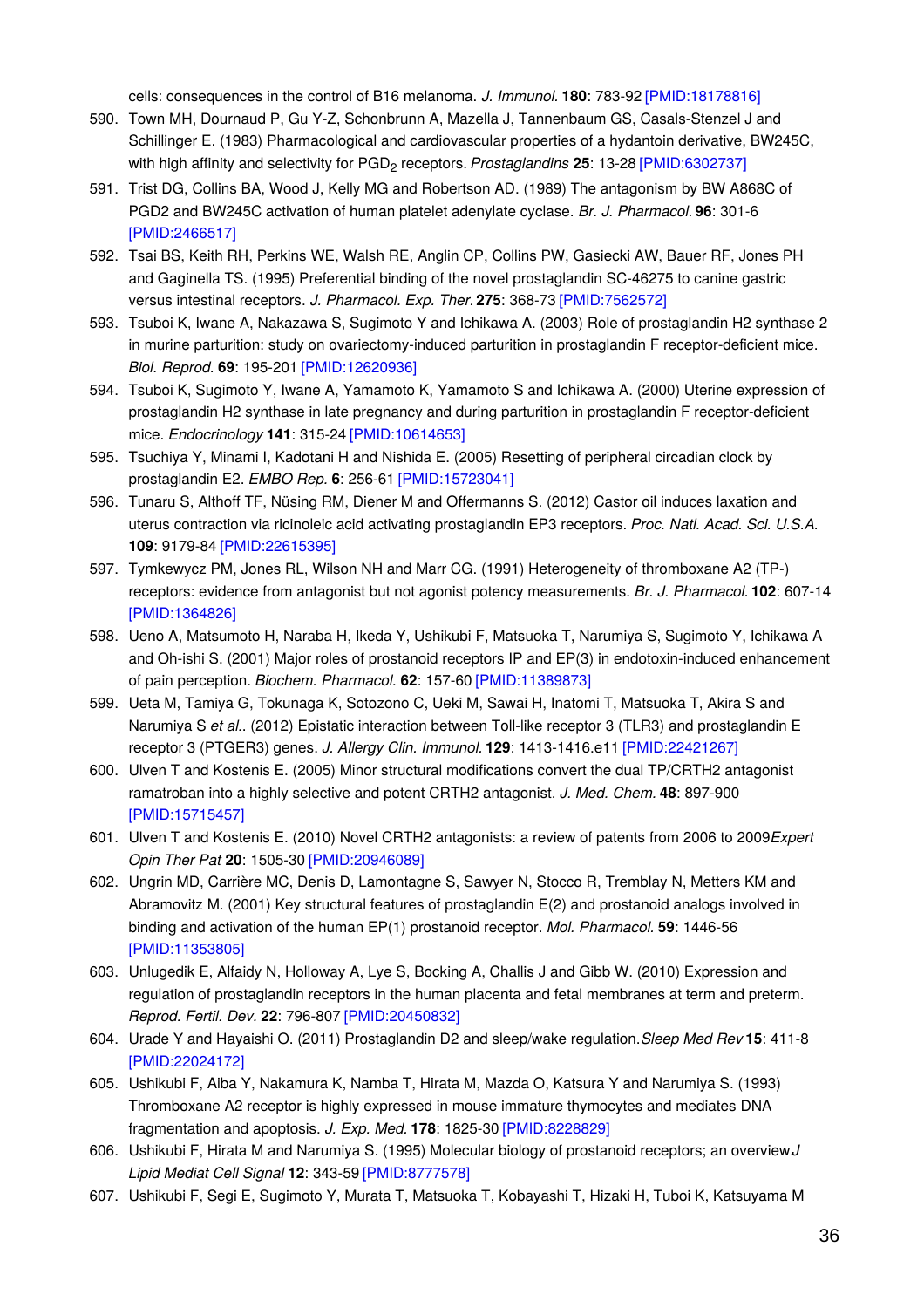and Ichikawa A *et al.*. (1998) Impaired febrile response in mice lacking the prostaglandin E receptor subtype EP3. *Nature* **395**: 281-4 [\[PMID:9751056\]](http://www.ncbi.nlm.nih.gov/pubmed/9751056?dopt=AbstractPlus)

- 608. Valentin JP, Bessac AM, Maffre M and John GW. (1996) Nitric oxide regulation of TP receptor-mediated pulmonary vasoconstriction in the anesthetized, open-chest rat. *Eur J Pharmacol* **317**: 335-342 [\[PMID:8997619\]](http://www.ncbi.nlm.nih.gov/pubmed/8997619?dopt=AbstractPlus)
- 609. van den Brule S, Huaux F, Uwambayinema F, Ibouraadaten S, Yakoub Y, Palmai-Pallag M, Trottein F, Renauld JC and Lison D. (2014) Lung inflammation and thymic atrophy after bleomycin are controlled by the prostaglandin D2 receptor DP1. *Am. J. Respir. Cell Mol. Biol.***50**: 212-22 [\[PMID:24003988\]](http://www.ncbi.nlm.nih.gov/pubmed/24003988?dopt=AbstractPlus)
- 610. Vasilache AM, Andersson J and Nilsberth C. (2007) Expression of PGE2 EP3 receptor subtypes in the mouse preoptic region. *Neurosci. Lett.* **423**: 179-83 [\[PMID:17706357\]](http://www.ncbi.nlm.nih.gov/pubmed/17706357?dopt=AbstractPlus)
- 611. Vermylen J and Deckmyn H. (1992) Thromboxane synthase inhibitors and receptor antagonists. *Cardiovasc Drugs Ther* **6**: 29-33 [\[PMID:1533533\]](http://www.ncbi.nlm.nih.gov/pubmed/1533533?dopt=AbstractPlus)
- 612. Vielhauer GA, Fujino H and Regan JW. (2004) Cloning and localization of hFP(S): a six-transmembrane mRNA splice variant of the human FP prostanoid receptor. *Arch. Biochem. Biophys.* **421**: 175-85 [\[PMID:14984197\]](http://www.ncbi.nlm.nih.gov/pubmed/14984197?dopt=AbstractPlus)
- 613. Virgolini I, Li S, Sillaber C, Majdic O, Sinzinger H, Lechner K, Bettelheim P and Valent P. (1992) Characterization of prostaglandin (PG)-binding sites expressed on human basophils. Evidence for a prostaglandin E1, I2, and a D2 receptor. *J. Biol. Chem.* **267**: 12700-8 [\[PMID:1377673\]](http://www.ncbi.nlm.nih.gov/pubmed/1377673?dopt=AbstractPlus)
- 614. Wacker MJ, Tyburski JB, Ammar CP, Adams MC and Orr JA. (2005) Detection of thromboxane A(2) receptor mRNA in rabbit nodose ganglion neurons. *Neurosci. Lett.* **386**: 121-6 [\[PMID:15992996\]](http://www.ncbi.nlm.nih.gov/pubmed/15992996?dopt=AbstractPlus)
- 615. Walch L, de Montpreville V, Brink C and Norel X. (2001) Prostanoid EP(1)- and TP-receptors involved in the contraction of human pulmonary veins. *Br. J. Pharmacol.* **134**: 1671-8 [\[PMID:11739243\]](http://www.ncbi.nlm.nih.gov/pubmed/11739243?dopt=AbstractPlus)
- 616. Walch L, Labat C, Gascard JP, de Montpreville V, Brink C and Norel X. (1999) Prostanoid receptors involved in the relaxation of human pulmonary vessels. *Br. J. Pharmacol.* **126**: 859-66 [\[PMID:10193765\]](http://www.ncbi.nlm.nih.gov/pubmed/10193765?dopt=AbstractPlus)
- 617. Walsh MT and Kinsella BT. (2000) Regulation of the human prostanoid TPalpha and TPbeta receptor isoforms mediated through activation of the EP(1) and IP receptors. *Br. J. Pharmacol.* **131**: 601-9 [\[PMID:11015313\]](http://www.ncbi.nlm.nih.gov/pubmed/11015313?dopt=AbstractPlus)
- 618. Wang JW, Vu C and Poloso NJ. (2017) A Prostacyclin Analog, Cicaprost, Exhibits Potent Anti-Inflammatory Activity in Human Primary Immune Cells and a Uveitis Model. *J Ocul Pharmacol Ther* **33**: 186-192 [\[PMID:28072560\]](http://www.ncbi.nlm.nih.gov/pubmed/28072560?dopt=AbstractPlus)
- 619. Wang W, Andersson M, Lönnroth C, Svanberg E and Lundholm K. (2005) Anorexia and cachexia in prostaglandin EP1 and EP3 subtype receptor knockout mice bearing a tumor with high intrinsic PGE2 production and prostaglandin related cachexia. *J. Exp. Clin. Cancer Res.* **24**: 99-107 [\[PMID:15943039\]](http://www.ncbi.nlm.nih.gov/pubmed/15943039?dopt=AbstractPlus)
- 620. Wang X, Momota Y, Yanase H, Narumiya S, Maruyama T and Kawatani M. (2008) Urothelium EP1 receptor facilitates the micturition reflex in mice. *Biomed. Res.* **29**: 105-11 [\[PMID:18480552\]](http://www.ncbi.nlm.nih.gov/pubmed/18480552?dopt=AbstractPlus)
- 621. Wang Y, Wos JA, Dirr MJ, Soper DL, deLong MA, Mieling GE, De B, Amburgey JS, Suchanek EG and Taylor CJ. (2000) Design and synthesis of 13,14-dihydro prostaglandin F(1alpha) analogues as potent and selective ligands for the human FP receptor. *J. Med. Chem.* **43**: 945-52 [\[PMID:10715159\]](http://www.ncbi.nlm.nih.gov/pubmed/10715159?dopt=AbstractPlus)
- 622. Ward CL, Jamieson V, Nabata T, Sharpe J, Dozono K, Suto F, Hashimoto Y and Gussak I. (2016) First Clinical Experience with ONO-4232: A Randomized, Double-blind, Placebo-controlled Healthy Volunteer Study of a Novel Lusitropic Agent for Acutely Decompensated Heart Failure. *Clin Ther* **38**: 1109-21 [\[PMID:27001444\]](http://www.ncbi.nlm.nih.gov/pubmed/27001444?dopt=AbstractPlus)
- 623. Watabe A, Sugimoto Y, Honda A, Irie A, Namba T, Negishi M, Ito S, Narumiya S and Ichikawa A. (1993) Cloning and expression of cDNA for a mouse EP1 subtype of prostaglandin E receptor. *J. Biol. Chem.* **268**: 20175-8 [\[PMID:7690750\]](http://www.ncbi.nlm.nih.gov/pubmed/7690750?dopt=AbstractPlus)
- 624. Watanabe K, Kawamori T, Nakatsugi S, Ohta T, Ohuchida S, Yamamoto H, Maruyama T, Kondo K, Narumiya S and Sugimura T *et al.*. (2000) Inhibitory effect of a prostaglandin E receptor subtype EP(1) selective antagonist, ONO-8713, on development of azoxymethane-induced aberrant crypt foci in mice. *Cancer Lett.* **156**: 57-61 [\[PMID:10840160\]](http://www.ncbi.nlm.nih.gov/pubmed/10840160?dopt=AbstractPlus)
- 625. Watanabe K, Kawamori T, Nakatsugi S, Ohta T, Ohuchida S, Yamamoto H, Maruyama T, Kondo K,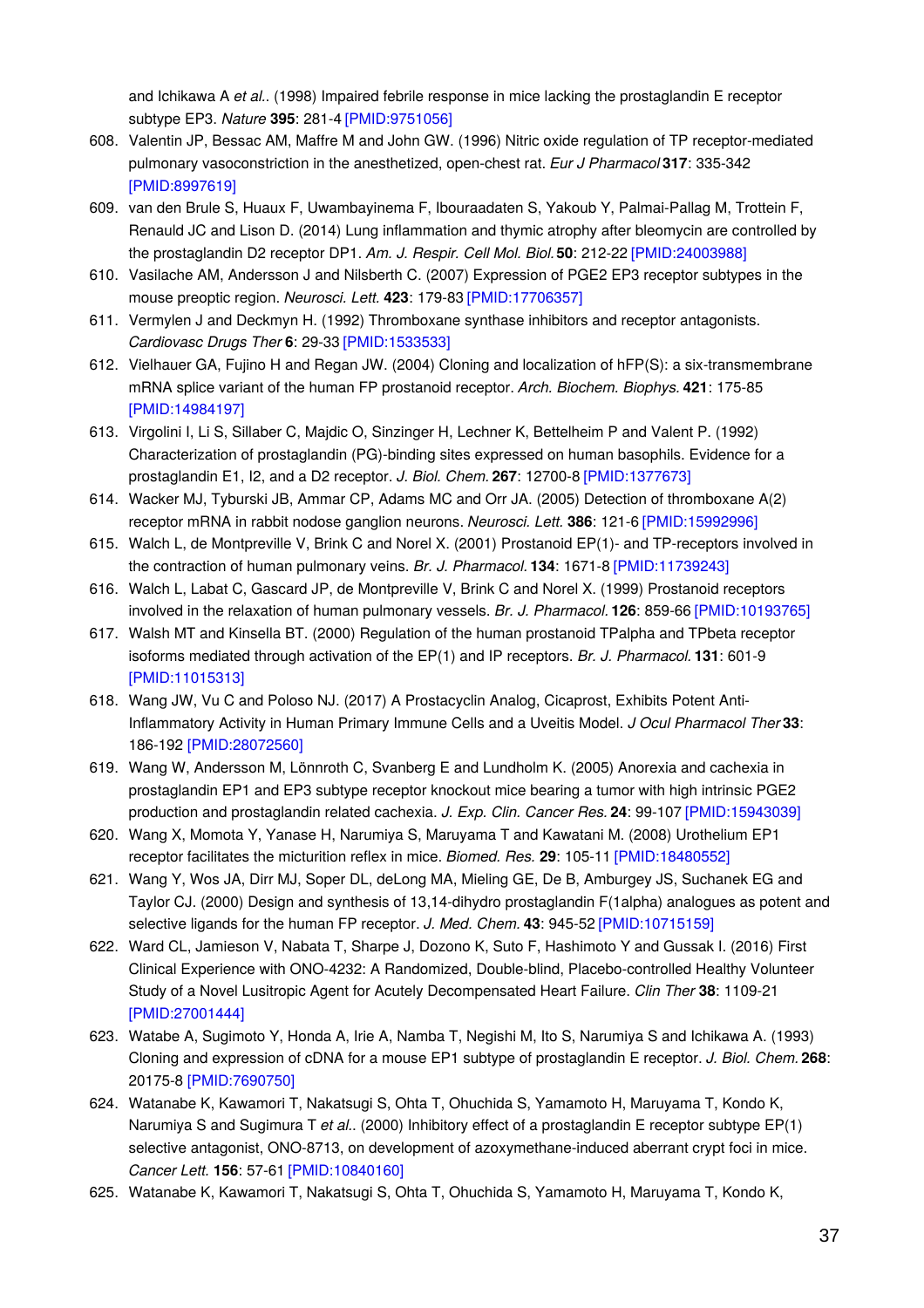Ushikubi F and Narumiya S *et al.*. (1999) Role of the prostaglandin E receptor subtype EP1 in colon carcinogenesis. *Cancer Res.* **59**: 5093-6 [\[PMID:10537280\]](http://www.ncbi.nlm.nih.gov/pubmed/10537280?dopt=AbstractPlus)

- 626. Watanabe Y, Matsumura K, Takechi H, Kato K, Morii H, Björkman M, Långström B, Noyori R, Suzuki M and Watanabe Y. (1999) A novel subtype of prostacyclin receptor in the central nervous system. *J. Neurochem.* **72**: 2583-92 [\[PMID:10349870\]](http://www.ncbi.nlm.nih.gov/pubmed/10349870?dopt=AbstractPlus)
- 627. Wei G, Kibler KK, Koehler RC, Maruyama T, Narumiya S and Doré S. (2008) Prostacyclin receptor deletion aggravates hippocampal neuronal loss after bilateral common carotid artery occlusion in mouse. *Neuroscience* **156**: 1111-7 [\[PMID:18790018\]](http://www.ncbi.nlm.nih.gov/pubmed/18790018?dopt=AbstractPlus)
- 628. West JD, Voss BM, Pavliv L, de Caestecker M, Hemnes AR and Carrier EJ. (2016) Antagonism of the thromboxane-prostanoid receptor is cardioprotective against right ventricular pressure overload. *Pulm Circ* **6**: 211-23 [\[PMID:27252848\]](http://www.ncbi.nlm.nih.gov/pubmed/27252848?dopt=AbstractPlus)
- 629. Wheeldon A and Vardey CJ. (1993) Characterization of the inhibitory prostanoid receptors on human neutrophils. *Br J Pharmacol* **108**: 1051-1054 [\[PMID:8387383\]](http://www.ncbi.nlm.nih.gov/pubmed/8387383?dopt=AbstractPlus)
- 630. Whittle BJ, Moncada S, Mullane K and Vane JR. (1983) Platelet and cardiovascular activity of the hydantoin BW245C, a potent prostaglandin analogue. *Prostaglandins* **25**: 205-23 [\[PMID:6344147\]](http://www.ncbi.nlm.nih.gov/pubmed/6344147?dopt=AbstractPlus)
- 631. Whittle BJ, Silverstein AM, Mottola DM and Clapp LH. (2012) Binding and activity of the prostacyclin receptor (IP) agonists, treprostinil and iloprost, at human prostanoid receptors: treprostinil is a potent DP1 and EP2 agonist. *Biochem. Pharmacol.* **84**: 68-75 [\[PMID:22480736\]](http://www.ncbi.nlm.nih.gov/pubmed/22480736?dopt=AbstractPlus)
- 632. Wilson RJ, Giblin GM, Roomans S, Rhodes SA, Cartwright KA, Shield VJ, Brown J, Wise A, Chowdhury J and Pritchard S *et al.*. (2006) GW627368X ((N-{2-[4-(4,9-diethoxy-1-oxo-1,3-dihydro-2H-benzo[f]isoindol-2 yl)phenyl]acetyl} benzene sulphonamide): a novel, potent and selective prostanoid EP4 receptor antagonist. *Br. J. Pharmacol.* **148**: 326-39 [\[PMID:16604093\]](http://www.ncbi.nlm.nih.gov/pubmed/16604093?dopt=AbstractPlus)
- 633. Wilson RJ and Giles H. (2005) Piglet saphenous vein contains multiple relaxatory prostanoid receptors: evidence for EP4, EP2, DP and IP receptor subtypes. *Br. J. Pharmacol.* **144**: 405-15 [\[PMID:15655509\]](http://www.ncbi.nlm.nih.gov/pubmed/15655509?dopt=AbstractPlus)
- 634. Wilson RJ, Rhodes SA, Wood RL, Shield VJ, Noel LS, Gray DW and Giles H. (2004) Functional pharmacology of human prostanoid EP2 and EP4 receptors. *Eur. J. Pharmacol.* **501**: 49-58 [\[PMID:15464062\]](http://www.ncbi.nlm.nih.gov/pubmed/15464062?dopt=AbstractPlus)
- 635. Wilson SJ, McGinley K, Huang AJ and Smyth EM. (2007) Heterodimerization of the alpha and beta isoforms of the human thromboxane receptor enhances isoprostane signaling. *Biochem. Biophys. Res. Commun.* **352**: 397-403 [\[PMID:17134677\]](http://www.ncbi.nlm.nih.gov/pubmed/17134677?dopt=AbstractPlus)
- 636. Wilson SM, Sheddan NA, Newton R and Giembycz MA. (2011) Evidence for a second receptor for prostacyclin on human airway epithelial cells that mediates inhibition of CXCL9 and CXCL10 release. *Mol. Pharmacol.* **79**: 586-95 [\[PMID:21173040\]](http://www.ncbi.nlm.nih.gov/pubmed/21173040?dopt=AbstractPlus)
- 637. Wilson SM, Shen P, Rider CF, Traves SL, Proud D, Newton R and Giembycz MA. (2009) Selective prostacyclin receptor agonism augments glucocorticoid-induced gene expression in human bronchial epithelial cells. *J. Immunol.* **183**: 6788-99 [\[PMID:19880449\]](http://www.ncbi.nlm.nih.gov/pubmed/19880449?dopt=AbstractPlus)
- 638. Wilson TW and Quest DW. (2000) Ridogrel: an antiplatelet agent with antihypertensive properties. *Cardiovasc Drug Rev* **18**: 222-231
- 639. Wise H. (1998) Activation of the prostaglandin EP4-receptor subtype is highly coupled to inhibition of Nformyl-methionyl-leucyl-phenylalanine-stimulated rat neutrophil aggregation. *Prostaglandins Leukot. Essent. Fatty Acids* **58**: 77-84 [\[PMID:9482170\]](http://www.ncbi.nlm.nih.gov/pubmed/9482170?dopt=AbstractPlus)
- 640. Wolkowicz PE, Ku DD, Grenett HE and Urthaler F. (2002) Occupation of the prostaglandin E2-type 1 receptor increases rat atrial contractility via a Y-27632-sensitive pathway. *Prostaglandins Other Lipid Mediat.* **70**: 91-105 [\[PMID:12428681\]](http://www.ncbi.nlm.nih.gov/pubmed/12428681?dopt=AbstractPlus)
- 641. Woodward DF, Carling RW, Cornell CL, Fliri HG, Martos JL, Pettit SN, Liang Y and Wang JW. (2008) The pharmacology and therapeutic relevance of endocannabinoid derived cyclo-oxygenase (COX)-2 products. *Pharmacol. Ther.* **120**: 71-80 [\[PMID:18700152\]](http://www.ncbi.nlm.nih.gov/pubmed/18700152?dopt=AbstractPlus)
- 642. Woodward DF, Fairbairn CE, Goodrum DD, Krauss AH, Ralston TL and Williams LS. (1991) Ca2+ transients evoked by prostanoids in Swiss 3T3 cells suggest an FP-receptor mediated response. *Adv. Prostaglandin Thromboxane Leukot. Res.* **21A**: 367-70 [\[PMID:1825572\]](http://www.ncbi.nlm.nih.gov/pubmed/1825572?dopt=AbstractPlus)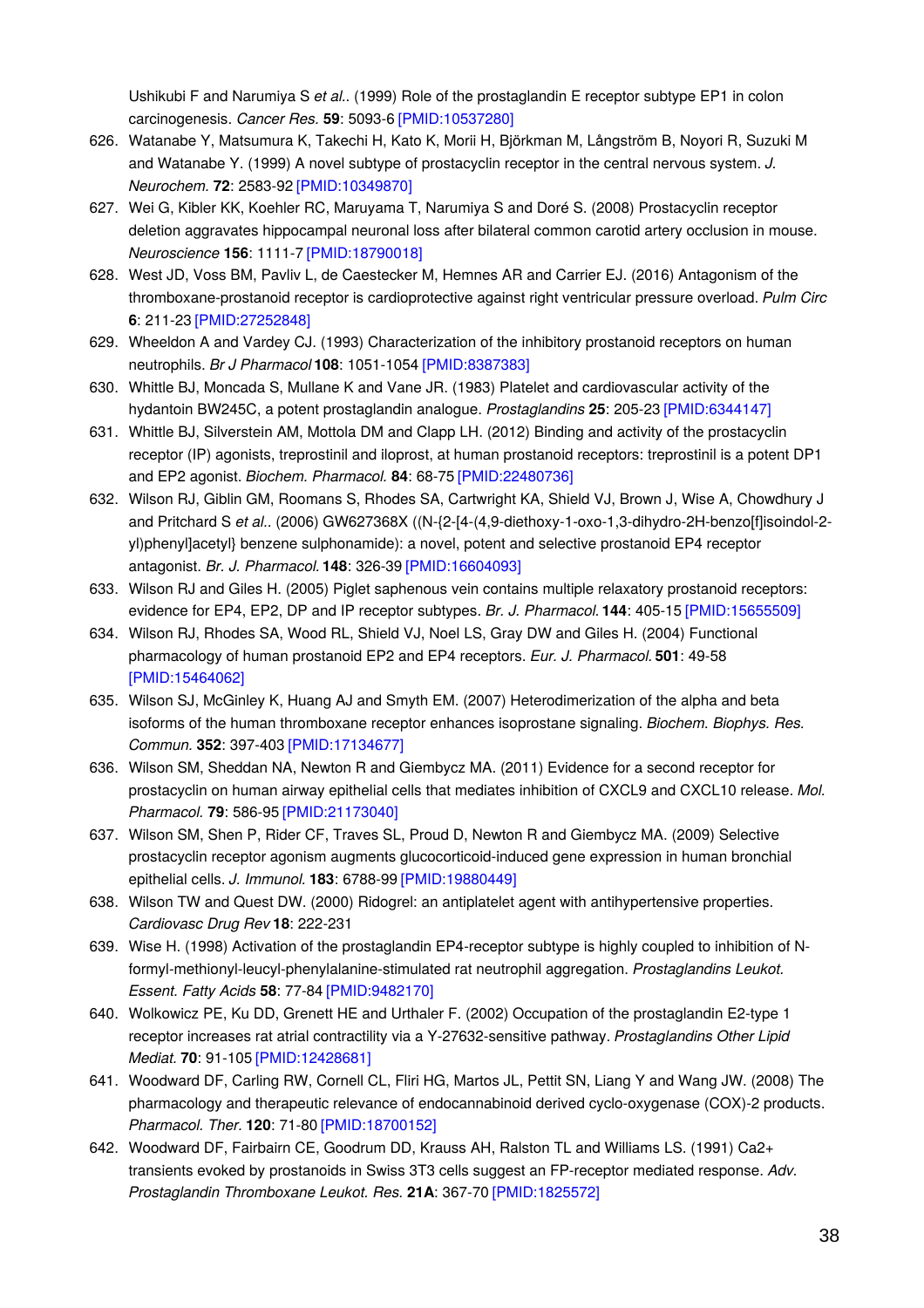- 643. Woodward DF, Fairbairn CE, Krauss AH, Lawrence RA and Protzman CE. (1995) Radioligand binding analysis of receptor subtypes in two FP receptor preparations that exhibit different functional rank orders of potency in response to prostaglandins. *J. Pharmacol. Exp. Ther.***273**: 285-7 [\[PMID:7714778\]](http://www.ncbi.nlm.nih.gov/pubmed/7714778?dopt=AbstractPlus)
- 644. Woodward DF, Jones RL and Narumiya S. (2011) International union of basic and clinical pharmacology. LXXXIII: classification of prostanoid receptors, updating 15 years of progress. *Pharmacol. Rev.* **63**: 471- 538 [\[PMID:21752876\]](http://www.ncbi.nlm.nih.gov/pubmed/21752876?dopt=AbstractPlus)
- 645. Woodward DF, Krauss AH, Chen J, Gil DW, Kedzie KM, Protzman CE, Shi L, Chen R, Krauss HA and Bogardus A *et al.*. (2000) Replacement of the carboxylic acid group of prostaglandin f(2alpha) with a hydroxyl or methoxy substituent provides biologically unique compounds. *Br. J. Pharmacol.* **130**: 1933-43 [\[PMID:10952685\]](http://www.ncbi.nlm.nih.gov/pubmed/10952685?dopt=AbstractPlus)
- 646. Woodward DF, Krauss AH, Chen J, Liang Y, Li C, Protzman CE, Bogardus A, Chen R, Kedzie KM and Krauss HA *et al.*. (2003) Pharmacological characterization of a novel antiglaucoma agent, Bimatoprost (AGN 192024). *J. Pharmacol. Exp. Ther.***305**: 772-85 [\[PMID:12606640\]](http://www.ncbi.nlm.nih.gov/pubmed/12606640?dopt=AbstractPlus)
- 647. Woodward DF and Lawrence RA. (1994) Identification of a single (FP) receptor associated with prostanoid-induced Ca2+ signals in Swiss 3T3 cells. *Biochem. Pharmacol.* **47**: 1567-74 [\[PMID:8185669\]](http://www.ncbi.nlm.nih.gov/pubmed/8185669?dopt=AbstractPlus)
- 648. Woodward DF, Lawrence RA, Fairbairn CE, Shan T and Williams LS. (1993) Intraocular pressure effects of selective prostanoid receptor agonists involve different receptor subtypes according to radioligand binding studies. *J Lipid Mediat* **6**: 545-53 [\[PMID:8358015\]](http://www.ncbi.nlm.nih.gov/pubmed/8358015?dopt=AbstractPlus)
- 649. Woodward DF, Liang Y and Krauss AH. (2008) Prostamides (prostaglandin-ethanolamides) and their pharmacology. *Br. J. Pharmacol.* **153**: 410-9 [\[PMID:17721551\]](http://www.ncbi.nlm.nih.gov/pubmed/17721551?dopt=AbstractPlus)
- 650. Wright DH, Ford-Hutchinson AW, Chadee K and Metters KM. (2000) The human prostanoid DP receptor stimulates mucin secretion in LS174T cells. *Br. J. Pharmacol.* **131**: 1537-45 [\[PMID:11139429\]](http://www.ncbi.nlm.nih.gov/pubmed/11139429?dopt=AbstractPlus)
- 651. Wright DH, Metters KM, Abramovitz M and Ford-Hutchinson AW. (1998) Characterization of the recombinant human prostanoid DP receptor and identification of L-644,698, a novel selective DP agonist. *Br. J. Pharmacol.* **123**: 1317-24 [\[PMID:9579725\]](http://www.ncbi.nlm.nih.gov/pubmed/9579725?dopt=AbstractPlus)
- 652. Wright DH, Nantel F, Metters KM and Ford-Hutchinson AW. (1999) A novel biological role for prostaglandin D2 is suggested by distribution studies of the rat DP prostanoid receptor. *Eur. J. Pharmacol.* **377**: 101-15 [\[PMID:10448933\]](http://www.ncbi.nlm.nih.gov/pubmed/10448933?dopt=AbstractPlus)
- 653. Xiao CY, Hara A, Yuhki K, Fujino T, Ma H, Okada Y, Takahata O, Yamada T, Murata T and Narumiya S*et al.*. (2001) Roles of prostaglandin I(2) and thromboxane A(2) in cardiac ischemia-reperfusion injury: a study using mice lacking their respective receptors. *Circulation* **104**: 2210-5 [\[PMID:11684633\]](http://www.ncbi.nlm.nih.gov/pubmed/11684633?dopt=AbstractPlus)
- 654. Xu HM, Wei W, Jia XY, Chang Y and Zhang L. (2007) Effects and mechanisms of total glucosides of paeony on adjuvant arthritis in rats. *J Ethnopharmacol* **109**: 442-8 [\[PMID:17000070\]](http://www.ncbi.nlm.nih.gov/pubmed/17000070?dopt=AbstractPlus)
- 655. Xue L, Gyles SL, Wettey FR, Gazi L, Townsend E, Hunter MG and Pettipher R. (2005) Prostaglandin D2 causes preferential induction of proinflammatory Th2 cytokine production through an action on chemoattractant receptor-like molecule expressed on Th2 cells. *J. Immunol.* **175**: 6531-6 [\[PMID:16272307\]](http://www.ncbi.nlm.nih.gov/pubmed/16272307?dopt=AbstractPlus)
- 656. Yamane H, Sugimoto Y, Tanaka S and Ichikawa A. (2000) Prostaglandin E(2) receptors, EP2 and EP4, differentially modulate TNF-alpha and IL-6 production induced by lipopolysaccharide in mouse peritoneal neutrophils. *Biochem. Biophys. Res. Commun.* **278**: 224-8 [\[PMID:11071876\]](http://www.ncbi.nlm.nih.gov/pubmed/11071876?dopt=AbstractPlus)
- 657. Yamane S, Karakawa T, Nakayama S, Nagai K, Moriyuki K, Neki S, Suto F, Kambe T, Hirota Y and Kawabata K. (2015) IOP-Lowering Effect of ONO-9054, A Novel Dual Agonist of Prostanoid EP3 and FP Receptors, in Monkeys. *Invest. Ophthalmol. Vis. Sci.* **56**: 2547-52 [\[PMID:25788650\]](http://www.ncbi.nlm.nih.gov/pubmed/25788650?dopt=AbstractPlus)
- 658. Yamaoka K, Yano A, Kuroiwa K, Morimoto K, Inazumi T, Hatae N, Tabata H, Segi-Nishida E, Tanaka S and Ichikawa A *et al.*. (2009) Prostaglandin EP3 receptor superactivates adenylyl cyclase via the Gq/PLC/Ca2+ pathway in a lipid raft-dependent manner. *Biochem. Biophys. Res. Commun.* **389**: 678-82 [\[PMID:19769944\]](http://www.ncbi.nlm.nih.gov/pubmed/19769944?dopt=AbstractPlus)
- 659. Yang H, Zhang J, Breyer RM and Chen C. (2009) Altered hippocampal long-term synaptic plasticity in mice deficient in the PGE2 EP2 receptor. *J. Neurochem.* **108**: 295-304 [\[PMID:19012750\]](http://www.ncbi.nlm.nih.gov/pubmed/19012750?dopt=AbstractPlus)
- 660. Yang J, Xia M, Goetzl EJ and An S. (1994) Cloning and expression of the EP3-subtype of human receptors for prostaglandin E2. *Biochem Biophys Res Commun* **198**: 999-1006 [\[PMID:8117308\]](http://www.ncbi.nlm.nih.gov/pubmed/8117308?dopt=AbstractPlus)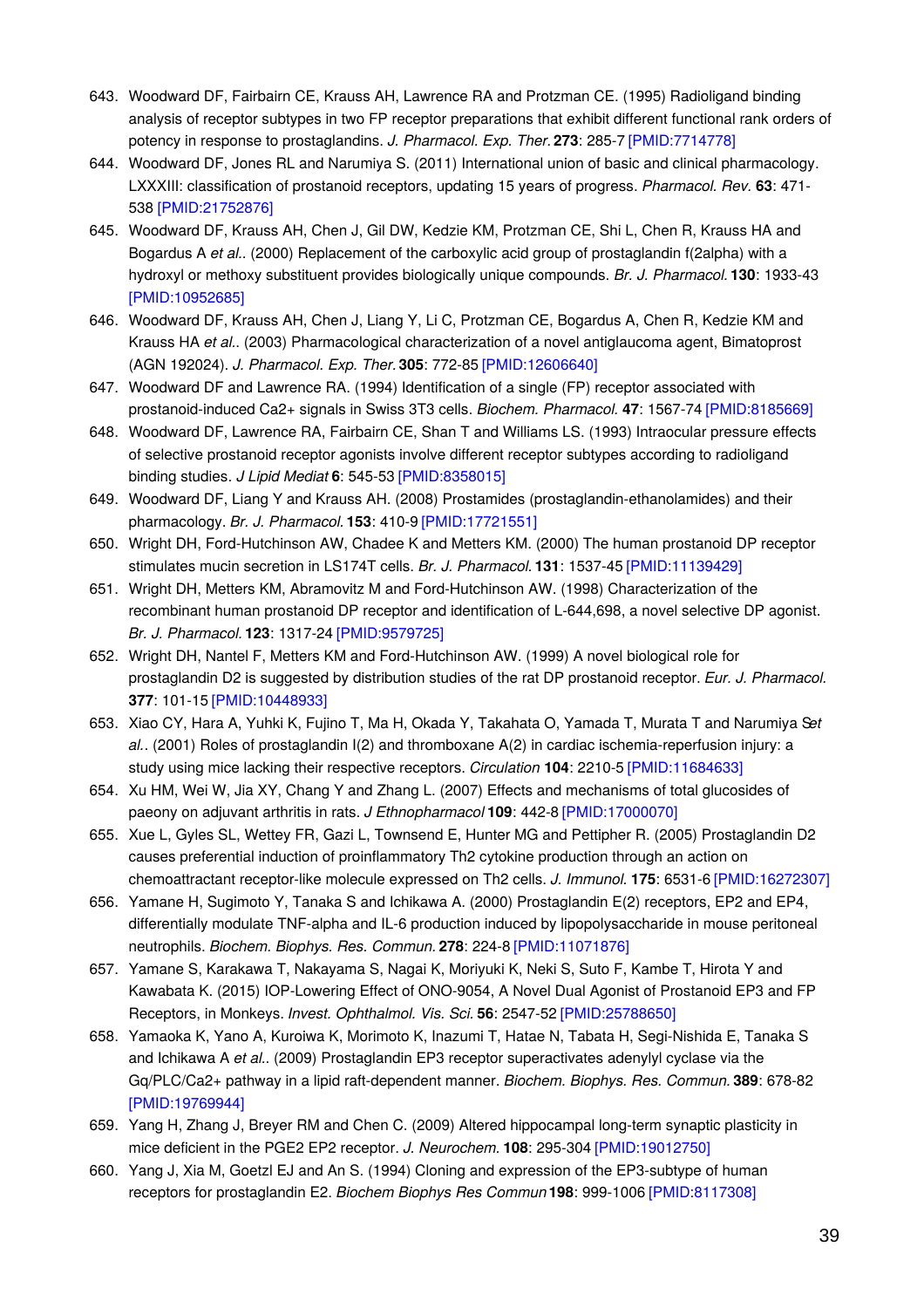- 661. Yang L, Yamagata N, Yadav R, Brandon S, Courtney RL, Morrow JD, Shyr Y, Boothby M, Joyce S and Carbone DP *et al.*. (2003) Cancer-associated immunodeficiency and dendritic cell abnormalities mediated by the prostaglandin EP2 receptor. *J. Clin. Invest.* **111**: 727-35 [\[PMID:12618527\]](http://www.ncbi.nlm.nih.gov/pubmed/12618527?dopt=AbstractPlus)
- 662. Yao C, Sakata D, Esaki Y, Li Y, Matsuoka T, Kuroiwa K, Sugimoto Y and Narumiya S. (2009) Prostaglandin E2-EP4 signaling promotes immune inflammation through Th1 cell differentiation and Th17 cell expansion. *Nat. Med.* **15**: 633-40 [\[PMID:19465928\]](http://www.ncbi.nlm.nih.gov/pubmed/19465928?dopt=AbstractPlus)
- 663. Yokotani K, Nakamura K and Okada S. (2003) Prostanoid EP3 and TP receptors-mediated inhibition of noradrenaline release from the isolated rat stomach. *Eur. J. Pharmacol.* **459**: 187-93 [\[PMID:12524145\]](http://www.ncbi.nlm.nih.gov/pubmed/12524145?dopt=AbstractPlus)
- 664. Yokotani K, Nishihara M, Murakami Y, Hasegawa T, Okuma Y and Osumi Y. (1995) Elevation of plasma noradrenaline levels in urethane-anaesthetized rats by activation of central prostanoid EP3 receptors. *Br J Pharmacol* **115**: 672-676 [\[PMID:7582489\]](http://www.ncbi.nlm.nih.gov/pubmed/7582489?dopt=AbstractPlus)
- 665. Yokotani K, Okada S, Nakamura K, Yamaguchi-Shima N, Shimizu T, Arai J, Wakiguchi H and Yokotani K. (2005) Brain prostanoid TP receptor-mediated adrenal noradrenaline secretion and EP3 receptor-mediated sympathetic noradrenaline release in rats. *Eur. J. Pharmacol.* **512**: 29-35 [\[PMID:15814087\]](http://www.ncbi.nlm.nih.gov/pubmed/15814087?dopt=AbstractPlus)
- 666. Yokotani K, Okuma Y and Osumi Y. (1996) Inhibition of vagally mediated gastric acid secretion by activation of central prostanoid EP3 receptors in urethane-anaesthetized rats. *Br. J. Pharmacol.* **117**: 653-6 [\[PMID:8646410\]](http://www.ncbi.nlm.nih.gov/pubmed/8646410?dopt=AbstractPlus)
- 667. Yokoyama U, Ishiwata R, Jin MH, Kato Y, Suzuki O, Jin H, Ichikawa Y, Kumagaya S, Katayama Y and Fujita T *et al.*. (2012) Inhibition of EP4 signaling attenuates aortic aneurysm formation.*PLoS ONE* **7**: e36724 [\[PMID:22570740\]](http://www.ncbi.nlm.nih.gov/pubmed/22570740?dopt=AbstractPlus)
- 668. Yokoyama U, Iwatsubo K, Umemura M, Fujita T and Ishikawa Y. (2013) The prostanoid EP4 receptor and its signaling pathway. *Pharmacol. Rev.* **65**: 1010-52 [\[PMID:23776144\]](http://www.ncbi.nlm.nih.gov/pubmed/23776144?dopt=AbstractPlus)
- 669. Yokoyama U, Minamisawa S, Quan H, Ghatak S, Akaike T, Segi-Nishida E, Iwasaki S, Iwamoto M, Misra S and Tamura K *et al.*. (2006) Chronic activation of the prostaglandin receptor EP4 promotes hyaluronanmediated neointimal formation in the ductus arteriosus. *J. Clin. Invest.* **116**: 3026-34 [\[PMID:17080198\]](http://www.ncbi.nlm.nih.gov/pubmed/17080198?dopt=AbstractPlus)
- 670. Yoshida K, Oida H, Kobayashi T, Maruyama T, Tanaka M, Katayama T, Yamaguchi K, Segi E, Tsuboyama T and Matsushita M *et al.*. (2002) Stimulation of bone formation and prevention of bone loss by prostaglandin E EP4 receptor activation. *Proc. Natl. Acad. Sci. U.S.A.* **99**: 4580-5 [\[PMID:11917107\]](http://www.ncbi.nlm.nih.gov/pubmed/11917107?dopt=AbstractPlus)
- 671. Yoshida Y, Matsumura H, Nakajima T, Mandai M, Urakami T, Kuroda K and Yoneda H. (2000) Prostaglandin E (EP) receptor subtypes and sleep: promotion by EP4 and inhibition by EP1/EP2. *Neuroreport* **11**: 2127-31 [\[PMID:10923657\]](http://www.ncbi.nlm.nih.gov/pubmed/10923657?dopt=AbstractPlus)
- 672. Young RN, Billot X, Han Y, Slipetz DA, Chauret N, Belley M, Metters K, Mathieu MC, Greig GM, Denis D and Girard M. (2004) Discovery and Synthesis of a Potent, Selective and Orally Bioavailable EP4 Receptor Agonist. *Heterocycles* **64**: 437-446
- 673. Yuhki K, Ushikubi F, Naraba H, Ueno A, Kato H, Kojima F, Narumiya S, Sugimoto Y, Matsushita M and Oh-Ishi S. (2008) Prostaglandin I2 plays a key role in zymosan-induced mouse pleurisy. *J. Pharmacol. Exp. Ther.* **325**: 601-9 [\[PMID:18256172\]](http://www.ncbi.nlm.nih.gov/pubmed/18256172?dopt=AbstractPlus)
- 674. Zacharowski K, Olbrich A, Piper J, Hafner G, Kondo K and Thiemermann C. (1999) Selective activation of the prostanoid EP(3) receptor reduces myocardial infarct size in rodents. *Arterioscler. Thromb. Vasc. Biol.* **19**: 2141-7 [\[PMID:10479656\]](http://www.ncbi.nlm.nih.gov/pubmed/10479656?dopt=AbstractPlus)
- 675. Zhan P, Alander C, Kaneko H, Pilbeam CC, Guan Y, Zhang Y, Breyer MD and Raisz LG. (2005) Effect of deletion of the prostaglandin EP4 receptor on stimulation of calcium release from cultured mouse calvariae: impaired responsiveness in heterozygotes. *Prostaglandins Other Lipid Mediat.* **78**: 19-26 [\[PMID:16303601\]](http://www.ncbi.nlm.nih.gov/pubmed/16303601?dopt=AbstractPlus)
- 676. Zhang J and Rivest S. (1999) Distribution, regulation and colocalization of the genes encoding the EP2 and EP4-PGE2 receptors in the rat brain and neuronal responses to systemic inflammation. *Eur. J. Neurosci.* **11**: 2651-68 [\[PMID:10457163\]](http://www.ncbi.nlm.nih.gov/pubmed/10457163?dopt=AbstractPlus)
- 677. Zhang M, Ho HC, Sheu TJ, Breyer MD, Flick LM, Jonason JH, Awad HA, Schwarz EM and O'Keefe RJ. (2011) EP1(-/-) mice have enhanced osteoblast differentiation and accelerated fracture repair. *J. Bone Miner. Res.* **26**: 792-802 [\[PMID:20939055\]](http://www.ncbi.nlm.nih.gov/pubmed/20939055?dopt=AbstractPlus)